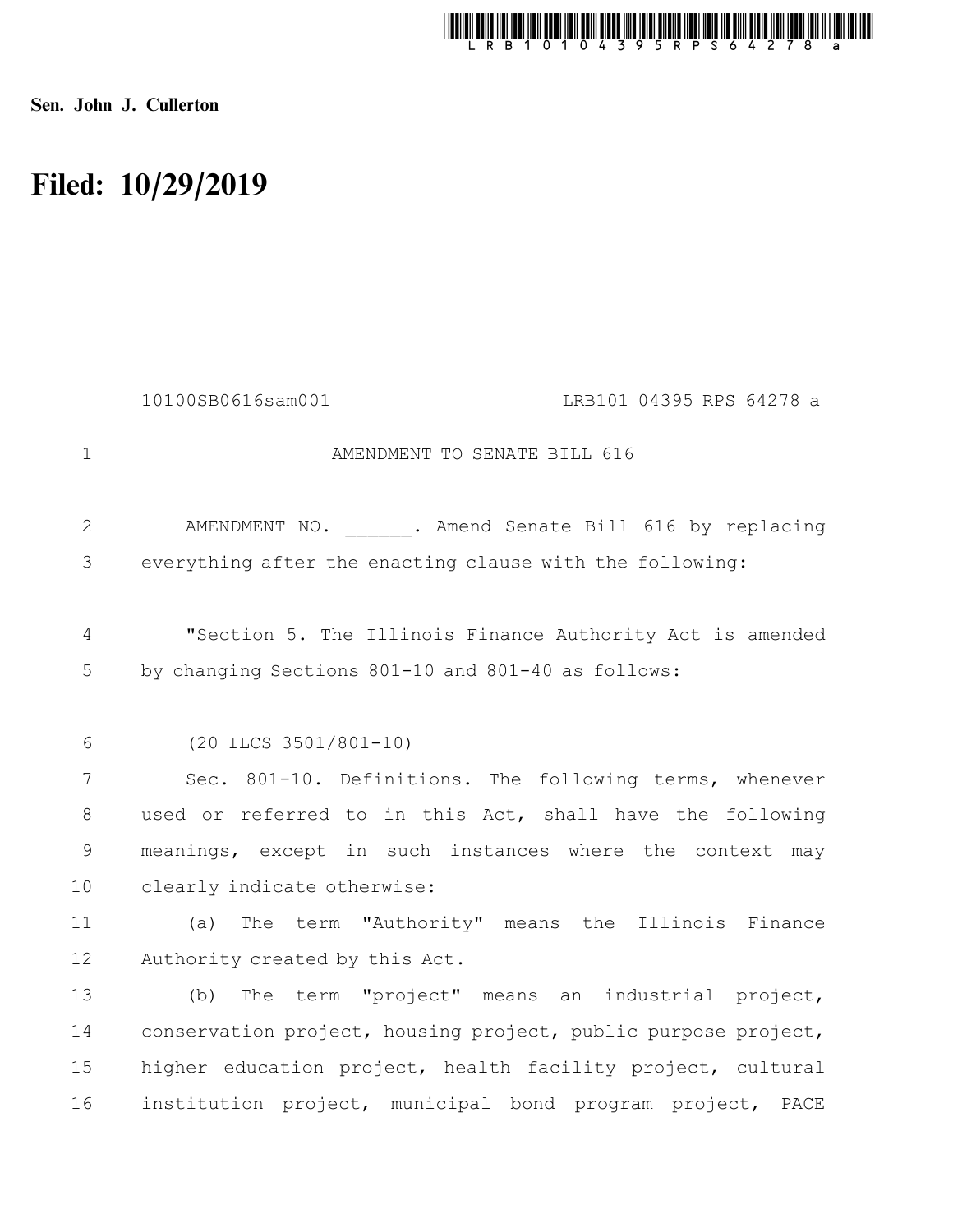Project, agricultural facility or agribusiness, and "project" may include any combination of one or more of the foregoing undertaken jointly by any person with one or more other persons. 1 2 3 4

(c) The term "public purpose project" means (i) any project or facility, including without limitation land, buildings, structures, machinery, equipment and all other real and personal property, which is authorized or required by law to be acquired, constructed, improved, rehabilitated, reconstructed, replaced or maintained by any unit of government or any other lawful public purpose, including provision of working capital, which is authorized or required by law to be undertaken by any unit of government or (ii) costs incurred and other expenditures, including expenditures for management, investment, or working capital costs, incurred in connection with the reform, consolidation, or implementation of the transition process as described in Articles 22B and 22C of the Illinois Pension Code. 5 6 7 8 9 10 11 12 13 14 15 16 17 18

(d) The term "industrial project" means the acquisition, construction, refurbishment, creation, development or redevelopment of any facility, equipment, machinery, real property or personal property for use by any instrumentality of the State or its political subdivisions, for use by any person or institution, public or private, for profit or not for profit, or for use in any trade or business, including, but not limited to, any industrial, manufacturing or commercial 19 20 21 22 23 24 25 26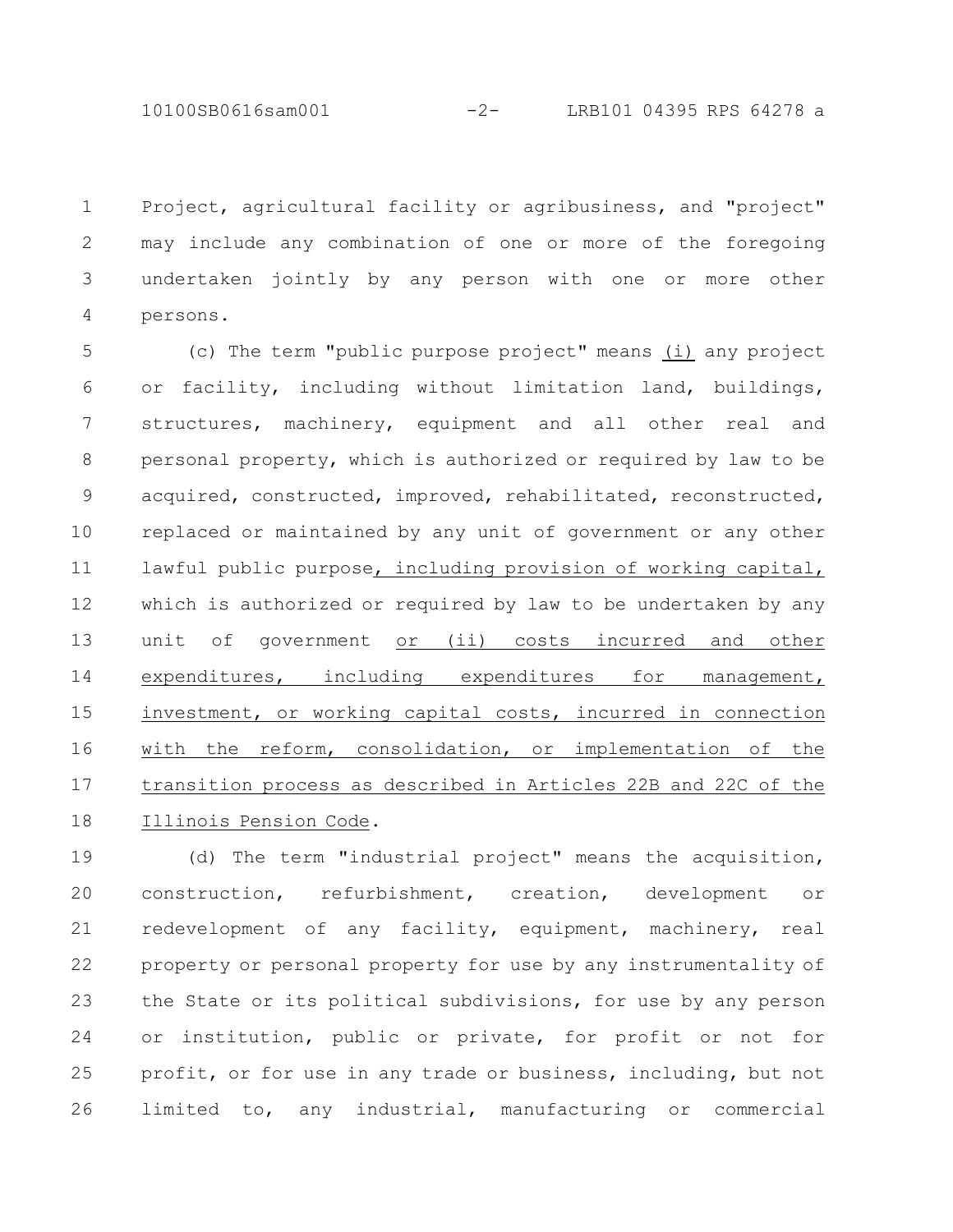10100SB0616sam001 -3- LRB101 04395 RPS 64278 a

enterprise that is located within or outside the State, provided that, with respect to a project involving property located outside the State, the property must be owned, operated, leased or managed by an entity located within the State or an entity affiliated with an entity located within the State, and which is (1) a capital project, including, but not limited to: (i) land and any rights therein, one or more buildings, structures or other improvements, machinery and equipment, whether now existing or hereafter acquired, and whether or not located on the same site or sites; (ii) all appurtenances and facilities incidental to the foregoing, including, but not limited to, utilities, access roads, railroad sidings, track, docking and similar facilities, parking facilities, dockage, wharfage, railroad roadbed, track, trestle, depot, terminal, switching and signaling or related equipment, site preparation and landscaping; and (iii) all non-capital costs and expenses relating thereto or (2) any addition to, renovation, rehabilitation or improvement of a capital project or (3) any activity or undertaking within or outside the State, provided that, with respect to a project involving property located outside the State, the property must be owned, operated, leased or managed by an entity located within the State or an entity affiliated with an entity located within the State, which the Authority determines will aid, assist or encourage economic growth, development or redevelopment within the State or any area thereof, will 1 2 3 4 5 6 7 8 9 10 11 12 13 14 15 16 17 18 19 20 21 22 23 24 25 26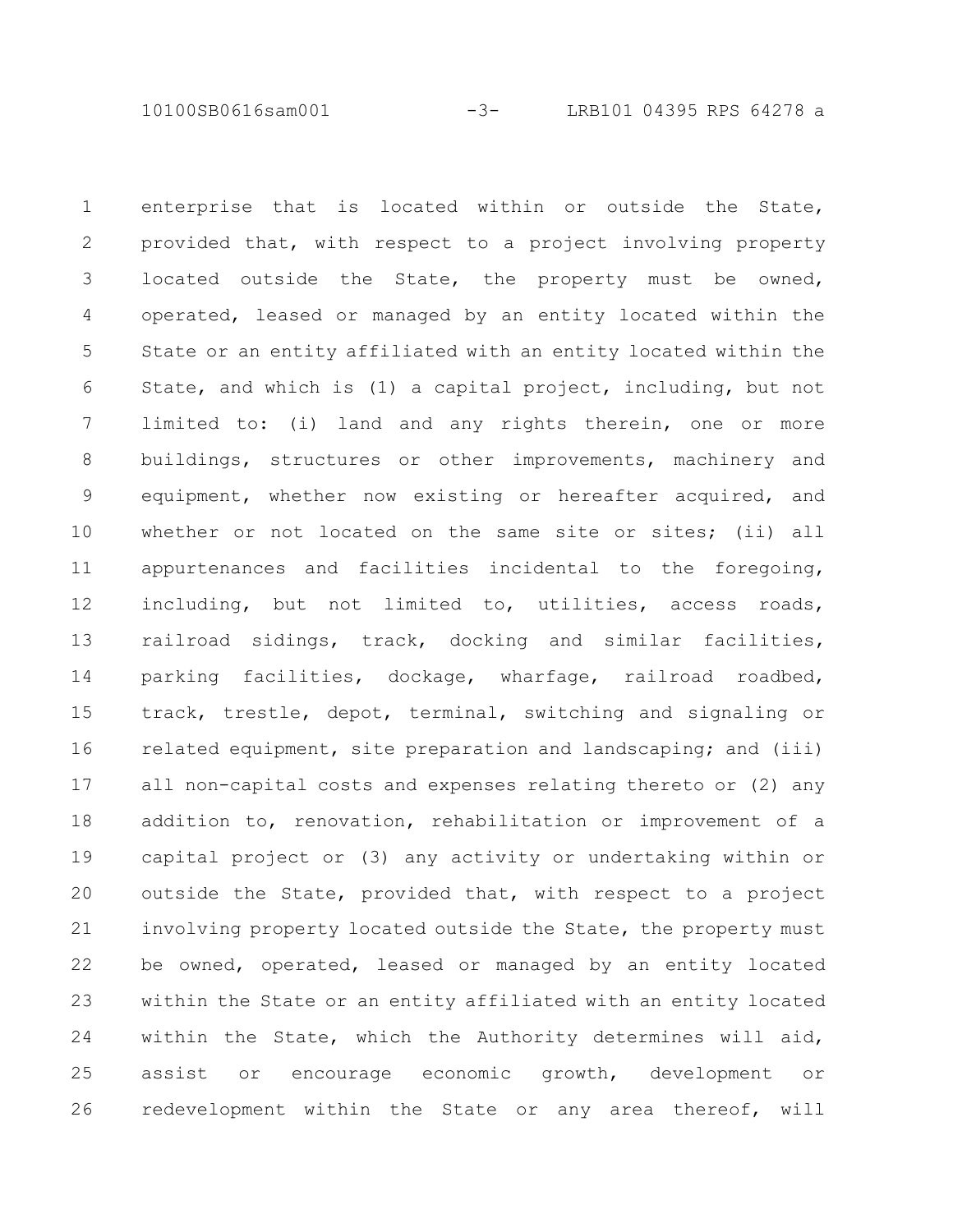10100SB0616sam001 -4- LRB101 04395 RPS 64278 a

promote the expansion, retention or diversification of employment opportunities within the State or any area thereof or will aid in stabilizing or developing any industry or economic sector of the State economy. The term "industrial project" also means the production of motion pictures. 1 2 3 4 5

(e) The term "bond" or "bonds" shall include bonds, notes (including bond, grant or revenue anticipation notes), certificates and/or other evidences of indebtedness representing an obligation to pay money, including refunding bonds. 6 7 8 9 10

(f) The terms "lease agreement" and "loan agreement" shall mean: (i) an agreement whereby a project acquired by the Authority by purchase, gift or lease is leased to any person, corporation or unit of local government which will use or cause the project to be used as a project as heretofore defined upon terms providing for lease rental payments at least sufficient to pay when due all principal of, interest and premium, if any, on any bonds of the Authority issued with respect to such project, providing for the maintenance, insuring and operation of the project on terms satisfactory to the Authority, providing for disposition of the project upon termination of the lease term, including purchase options or abandonment of the premises, and such other terms as may be deemed desirable by the Authority, or (ii) any agreement pursuant to which the Authority agrees to loan the proceeds of its bonds issued with respect to a project or other funds of the Authority to any 11 12 13 14 15 16 17 18 19 20 21 22 23 24 25 26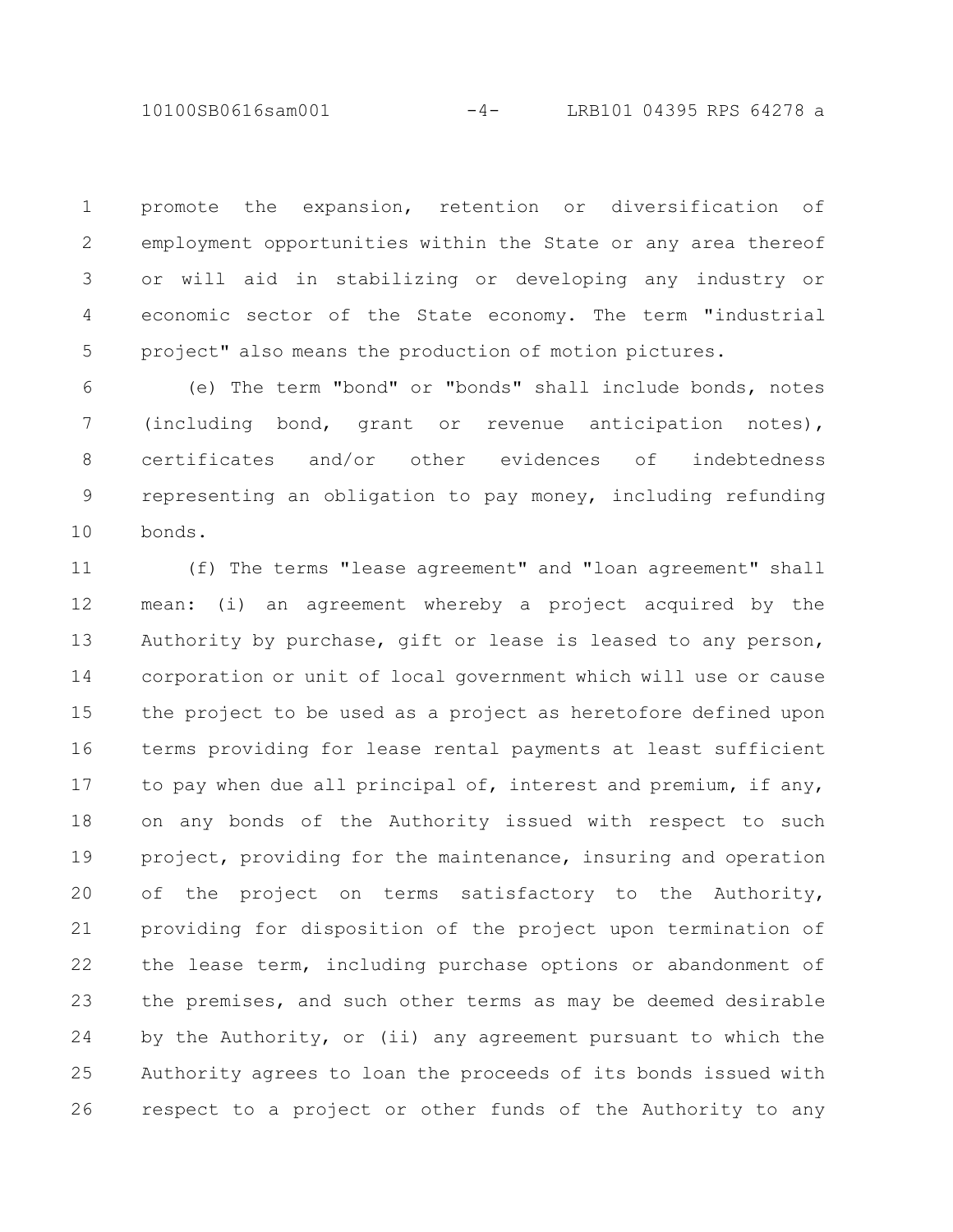10100SB0616sam001 -5- LRB101 04395 RPS 64278 a

person which will use or cause the project to be used as a project as heretofore defined upon terms providing for loan repayment installments at least sufficient to pay when due all principal of, interest and premium, if any, on any bonds of the Authority, if any, issued with respect to the project, and providing for maintenance, insurance and other matters as may be deemed desirable by the Authority. 1 2 3 4 5 6 7

(g) The term "financial aid" means the expenditure of Authority funds or funds provided by the Authority through the issuance of its bonds, notes or other evidences of indebtedness or from other sources for the development, construction, acquisition or improvement of a project. 8 9 10 11 12

(h) The term "person" means an individual, corporation, unit of government, business trust, estate, trust, partnership or association, 2 or more persons having a joint or common interest, or any other legal entity. 13 14 15 16

(i) The term "unit of government" means the federal government, the State or unit of local government, a school district, or any agency or instrumentality, office, officer, department, division, bureau, commission, college or university thereof. 17 18 19 20 21

(j) The term "health facility" means: (a) any public or private institution, place, building, or agency required to be licensed under the Hospital Licensing Act; (b) any public or private institution, place, building, or agency required to be licensed under the Nursing Home Care Act, the Specialized 22 23 24 25 26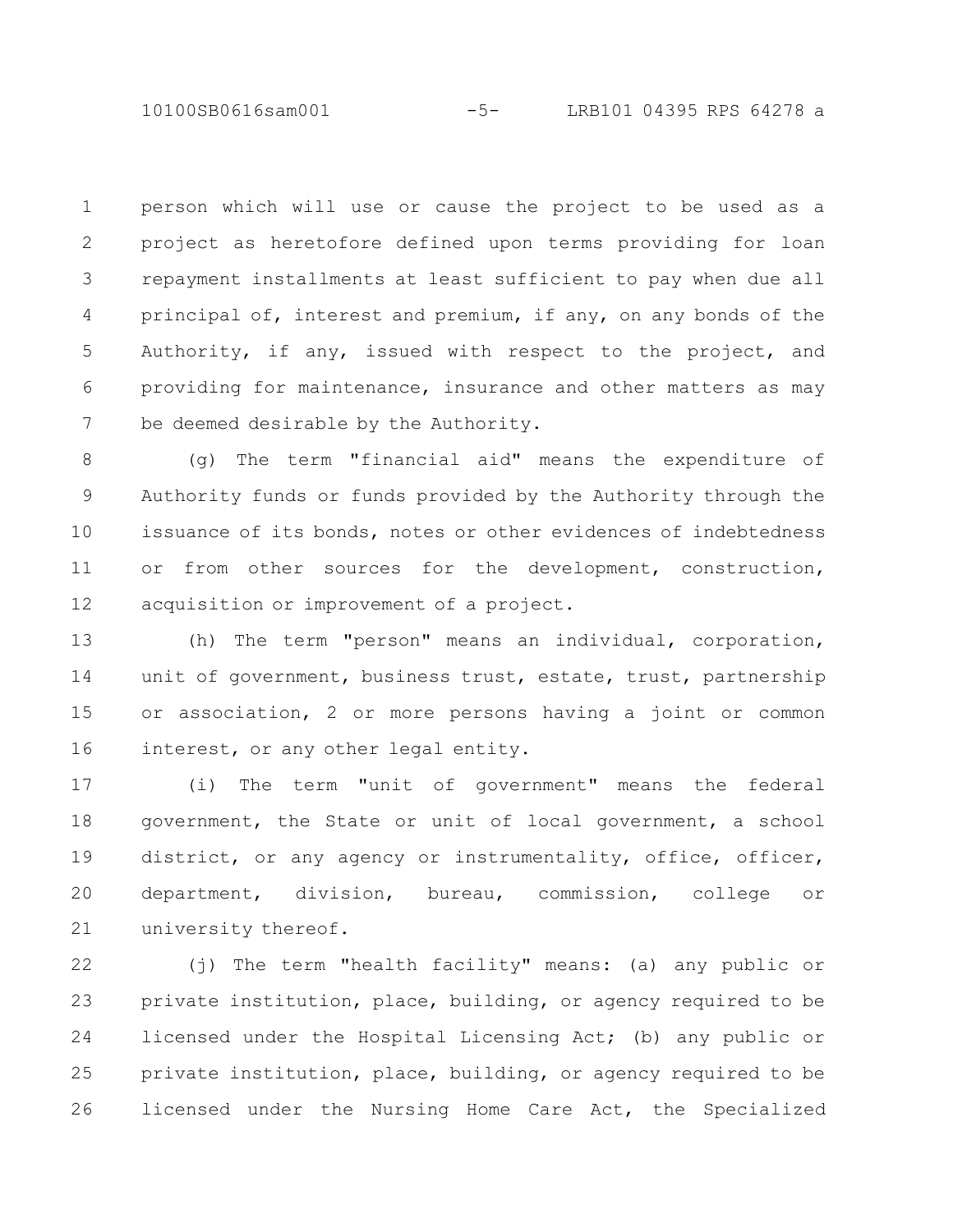10100SB0616sam001 -6- LRB101 04395 RPS 64278 a

Mental Health Rehabilitation Act of 2013, the ID/DD Community Care Act, or the MC/DD Act; (c) any public or licensed private hospital as defined in the Mental Health and Developmental Disabilities Code; (d) any such facility exempted from such licensure when the Director of Public Health attests that such exempted facility meets the statutory definition of a facility subject to licensure; (e) any other public or private health service institution, place, building, or agency which the Director of Public Health attests is subject to certification by the Secretary, U.S. Department of Health and Human Services under the Social Security Act, as now or hereafter amended, or which the Director of Public Health attests is subject to standard-setting by a recognized public or voluntary accrediting or standard-setting agency; (f) any public or private institution, place, building or agency engaged in providing one or more supporting services to a health facility; (g) any public or private institution, place, building or agency engaged in providing training in the healing arts, including, but not limited to, schools of medicine, dentistry, osteopathy, optometry, podiatry, pharmacy or nursing, schools for the training of x-ray, laboratory or other health care technicians and schools for the training of para-professionals in the health care field; (h) any public or private congregate, life or extended care or elderly housing facility or any public or private home for the aged or infirm, including, without limitation, any Facility as defined in the Life Care Facilities 1 2 3 4 5 6 7 8 9 10 11 12 13 14 15 16 17 18 19 20 21 22 23 24 25 26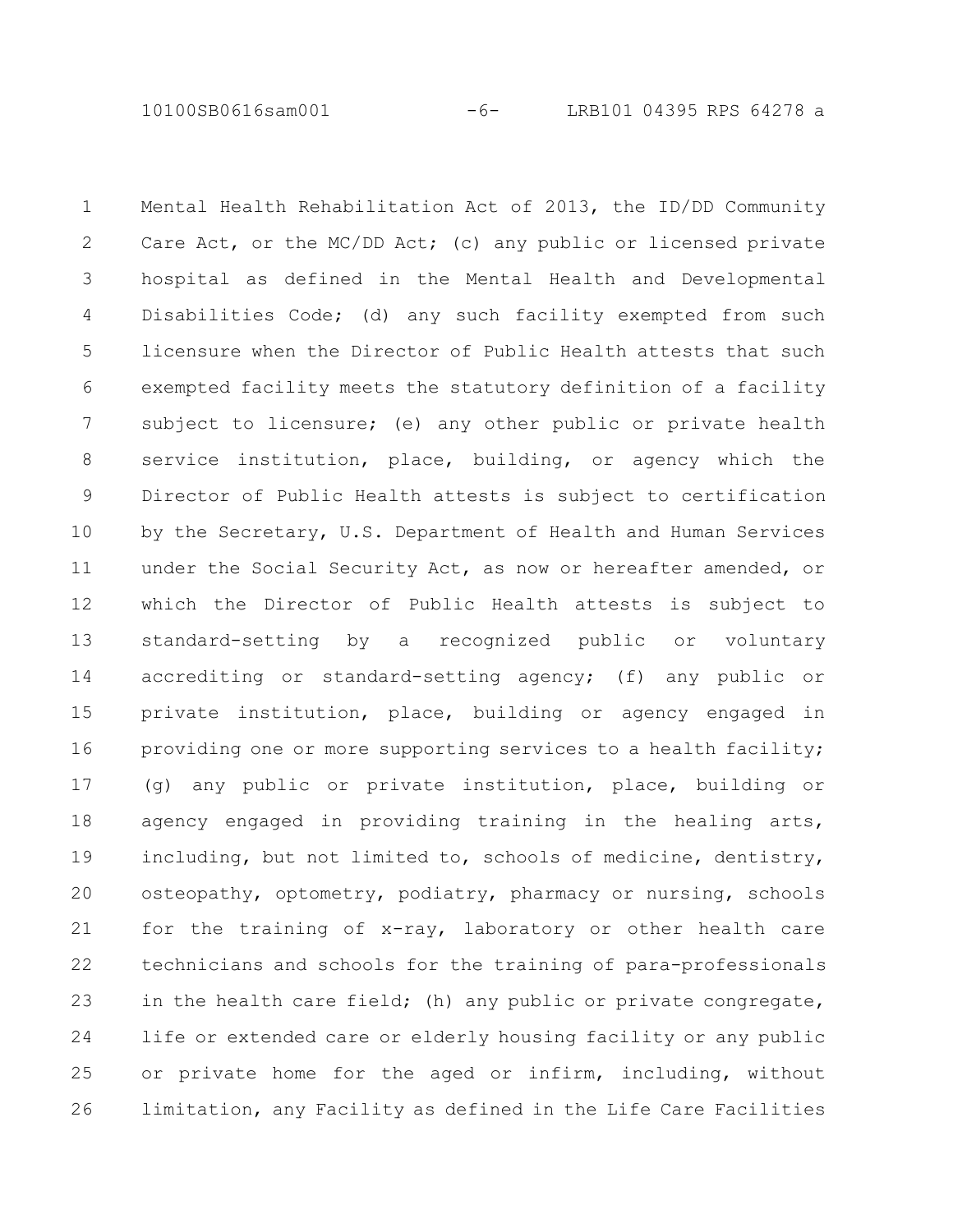10100SB0616sam001 -7- LRB101 04395 RPS 64278 a

Act; (i) any public or private mental, emotional or physical rehabilitation facility or any public or private educational, counseling, or rehabilitation facility or home, for those persons with a developmental disability, those who are physically ill or disabled, the emotionally disturbed, those persons with a mental illness or persons with learning or similar disabilities or problems; (j) any public or private alcohol, drug or substance abuse diagnosis, counseling treatment or rehabilitation facility, (k) any public or private institution, place, building or agency licensed by the Department of Children and Family Services or which is not so licensed but which the Director of Children and Family Services attests provides child care, child welfare or other services of the type provided by facilities subject to such licensure; (l) any public or private adoption agency or facility; and (m) any public or private blood bank or blood center. "Health facility" also means a public or private structure or structures suitable primarily for use as a laboratory, laundry, nurses or interns residence or other housing or hotel facility used in whole or in part for staff, employees or students and their families, patients or relatives of patients admitted for treatment or care in a health facility, or persons conducting business with a health facility, physician's facility, surgicenter, administration building, research facility, maintenance, storage or utility facility and all structures or facilities related to any of the foregoing or required or useful for the 1 2 3 4 5 6 7 8 9 10 11 12 13 14 15 16 17 18 19 20 21 22 23 24 25 26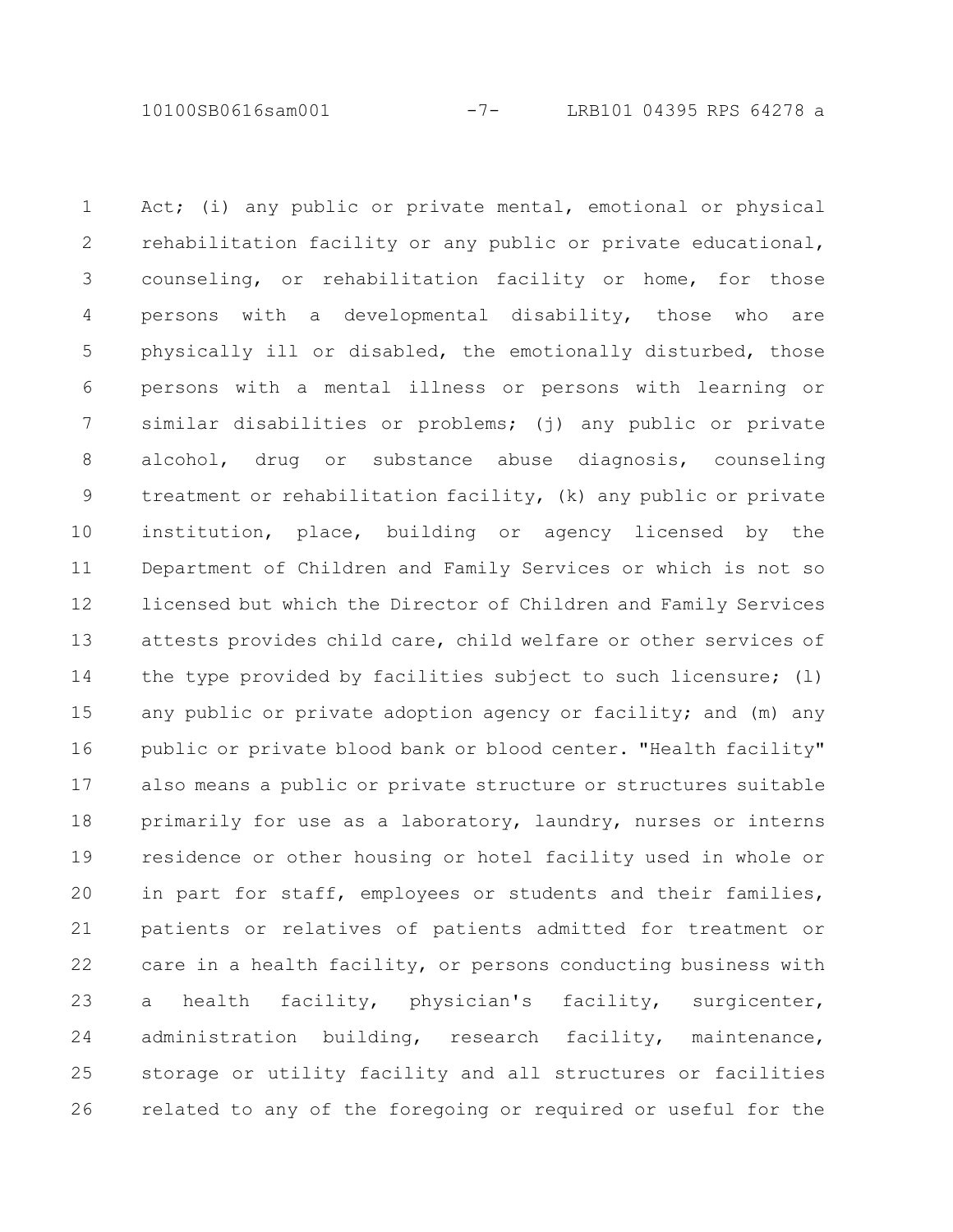10100SB0616sam001 -8- LRB101 04395 RPS 64278 a

operation of a health facility, including parking or other facilities or other supporting service structures required or useful for the orderly conduct of such health facility. "Health facility" also means, with respect to a project located outside the State, any public or private institution, place, building, or agency which provides services similar to those described above, provided that such project is owned, operated, leased or managed by a participating health institution located within the State, or a participating health institution affiliated with an entity located within the State. 1 2 3 4 5 6 7 8 9 10

(k) The term "participating health institution" means (i) a private corporation or association or (ii) a public entity of this State, in either case authorized by the laws of this State or the applicable state to provide or operate a health facility as defined in this Act and which, pursuant to the provisions of this Act, undertakes the financing, construction or acquisition of a project or undertakes the refunding or refinancing of obligations, loans, indebtedness or advances as provided in this Act. 11 12 13 14 15 16 17 18 19

(l) The term "health facility project", means a specific health facility work or improvement to be financed or refinanced (including without limitation through reimbursement of prior expenditures), acquired, constructed, enlarged, remodeled, renovated, improved, furnished, or equipped, with funds provided in whole or in part hereunder, any accounts receivable, working capital, liability or insurance cost or 20 21 22 23 24 25 26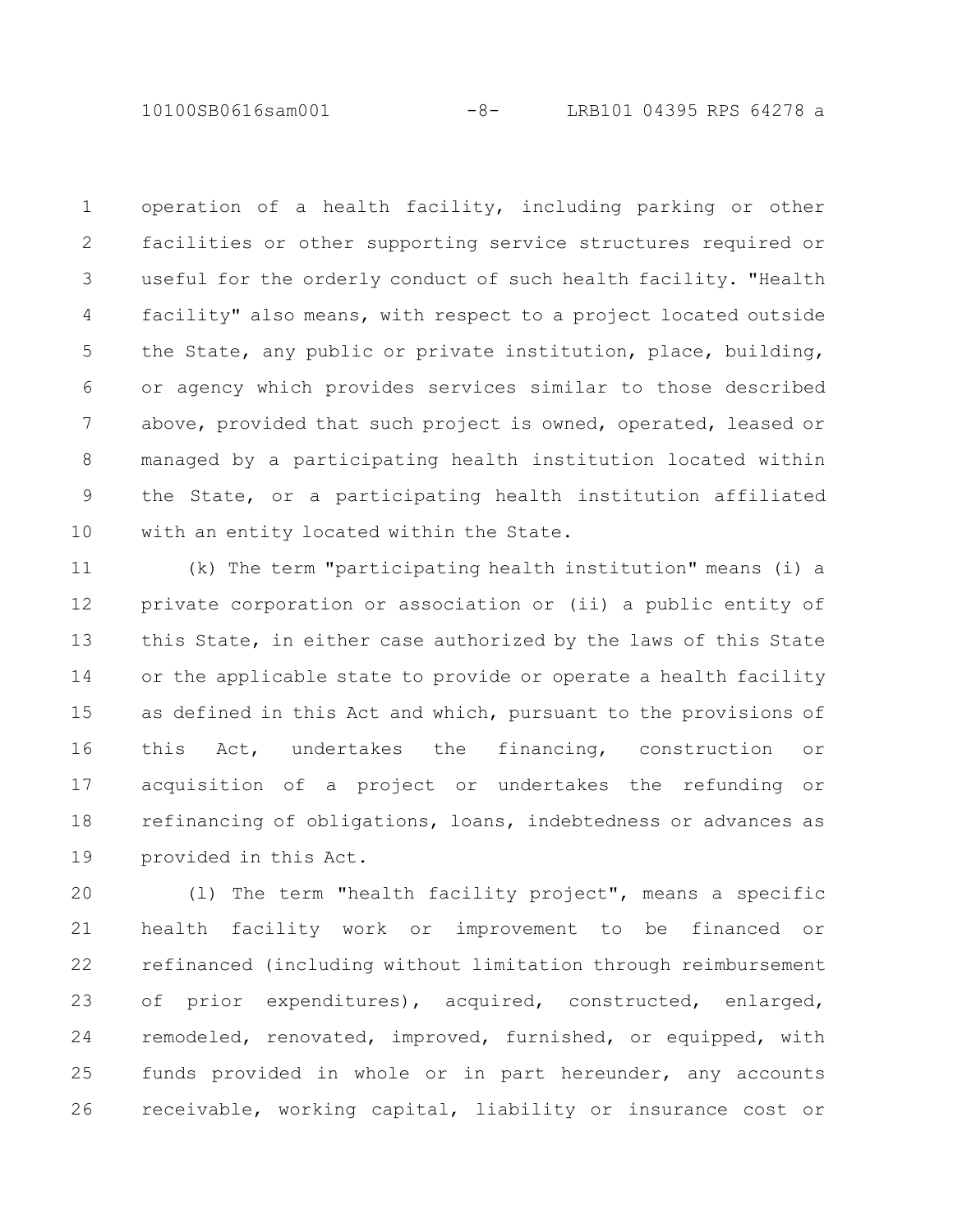operating expense financing or refinancing program of a health facility with or involving funds provided in whole or in part hereunder, or any combination thereof. 1 2 3

(m) The term "bond resolution" means the resolution or resolutions authorizing the issuance of, or providing terms and conditions related to, bonds issued under this Act and includes, where appropriate, any trust agreement, trust indenture, indenture of mortgage or deed of trust providing terms and conditions for such bonds. 4 5 6 7 8 9

(n) The term "property" means any real, personal or mixed property, whether tangible or intangible, or any interest therein, including, without limitation, any real estate, leasehold interests, appurtenances, buildings, easements, equipment, furnishings, furniture, improvements, machinery, rights of way, structures, accounts, contract rights or any interest therein. 10 11 12 13 14 15 16

(o) The term "revenues" means, with respect to any project, the rents, fees, charges, interest, principal repayments, collections and other income or profit derived therefrom. 17 18 19

(p) The term "higher education project" means, in the case of a private institution of higher education, an educational facility to be acquired, constructed, enlarged, remodeled, renovated, improved, furnished, or equipped, or any combination thereof. 20 21 22 23 24

(q) The term "cultural institution project" means, in the case of a cultural institution, a cultural facility to be 25 26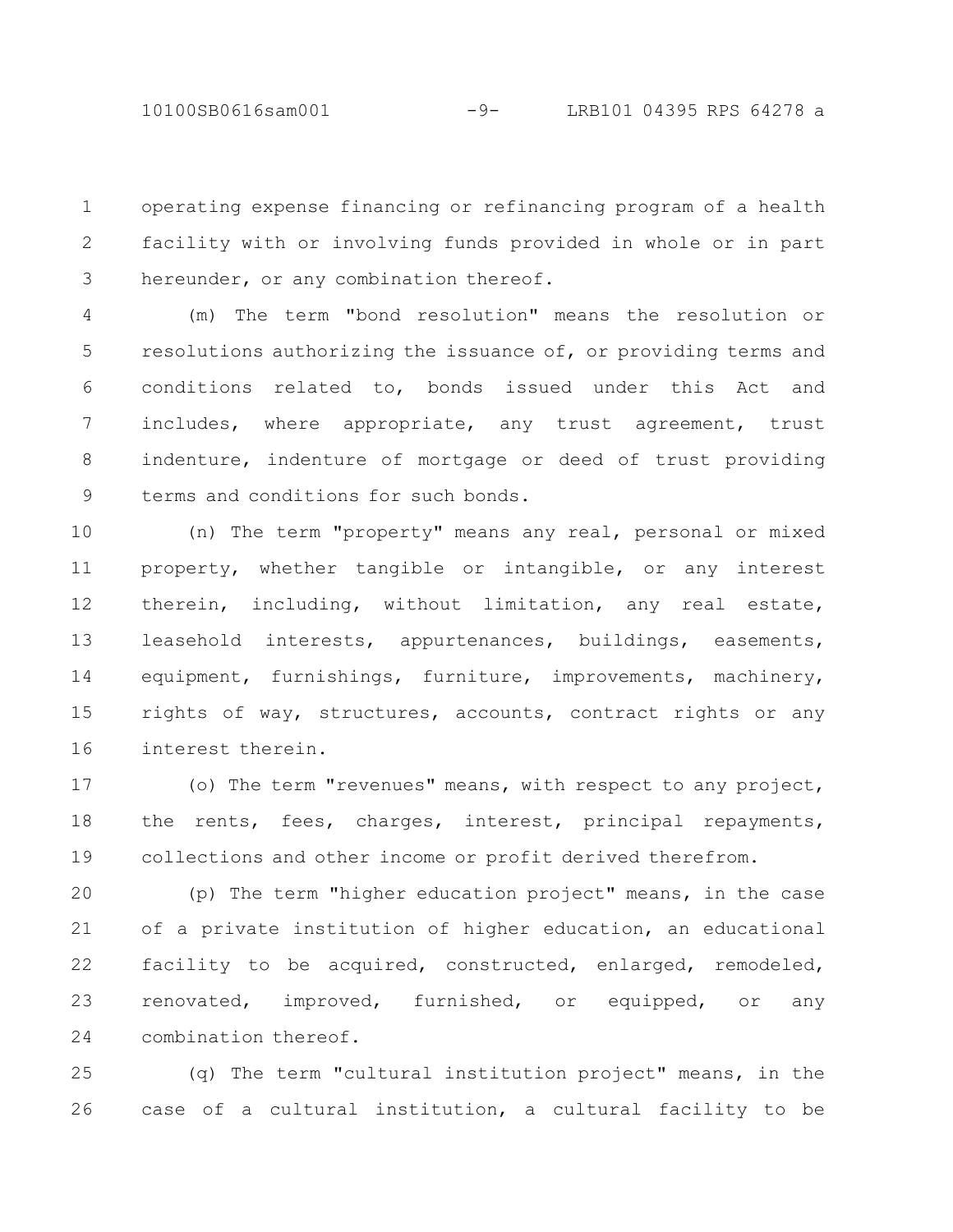10100SB0616sam001 -10- LRB101 04395 RPS 64278 a

acquired, constructed, enlarged, remodeled, renovated, improved, furnished, or equipped, or any combination thereof. (r) The term "educational facility" means any property located within the State, or any property located outside the State, provided that, if the property is located outside the State, it must be owned, operated, leased or managed by an entity located within the State or an entity affiliated with an entity located within the State, in each case constructed or acquired before or after the effective date of this Act, which is or will be, in whole or in part, suitable for the instruction, feeding, recreation or housing of students, the conducting of research or other work of a private institution of higher education, the use by a private institution of higher education in connection with any educational, research or related or incidental activities then being or to be conducted by it, or any combination of the foregoing, including, without limitation, any such property suitable for use as or in connection with any one or more of the following: an academic facility, administrative facility, agricultural facility, assembly hall, athletic facility, auditorium, boating facility, campus, communication facility, computer facility, continuing education facility, classroom, dining hall, dormitory, exhibition hall, fire fighting facility, fire prevention facility, food service and preparation facility, gymnasium, greenhouse, health care facility, hospital, housing, instructional facility, laboratory, library, 1 2 3 4 5 6 7 8 9 10 11 12 13 14 15 16 17 18 19 20 21 22 23 24 25 26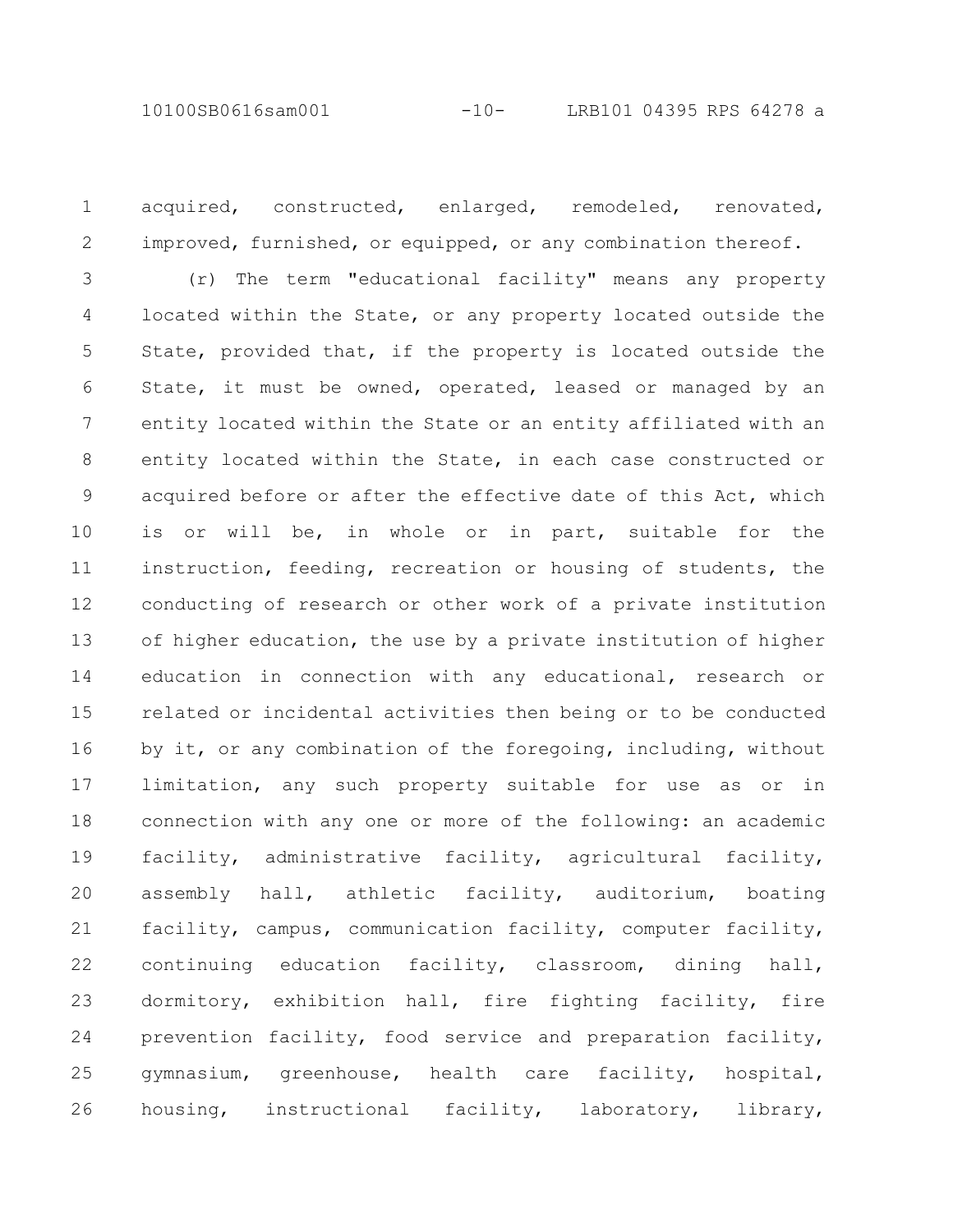10100SB0616sam001 -11- LRB101 04395 RPS 64278 a

maintenance facility, medical facility, museum, offices, parking area, physical education facility, recreational facility, research facility, stadium, storage facility, student union, study facility, theatre or utility. 1 2 3 4

(s) The term "cultural facility" means any property located within the State, or any property located outside the State, provided that, if the property is located outside the State, it must be owned, operated, leased or managed by an entity located within the State or an entity affiliated with an entity located within the State, in each case constructed or acquired before or after the effective date of this Act, which is or will be, in whole or in part, suitable for the particular purposes or needs of a cultural institution, including, without limitation, any such property suitable for use as or in connection with any one or more of the following: an administrative facility, aquarium, assembly hall, auditorium, botanical garden, exhibition hall, gallery, greenhouse, library, museum, scientific laboratory, theater or zoological facility, and shall also include, without limitation, books, works of art or music, animal, plant or aquatic life or other items for display, exhibition or performance. The term "cultural facility" includes buildings on the National Register of Historic Places which are owned or operated by nonprofit entities. 5 6 7 8 9 10 11 12 13 14 15 16 17 18 19 20 21 22 23 24

(t) "Private institution of higher education" means a not-for-profit educational institution which is not owned by 25 26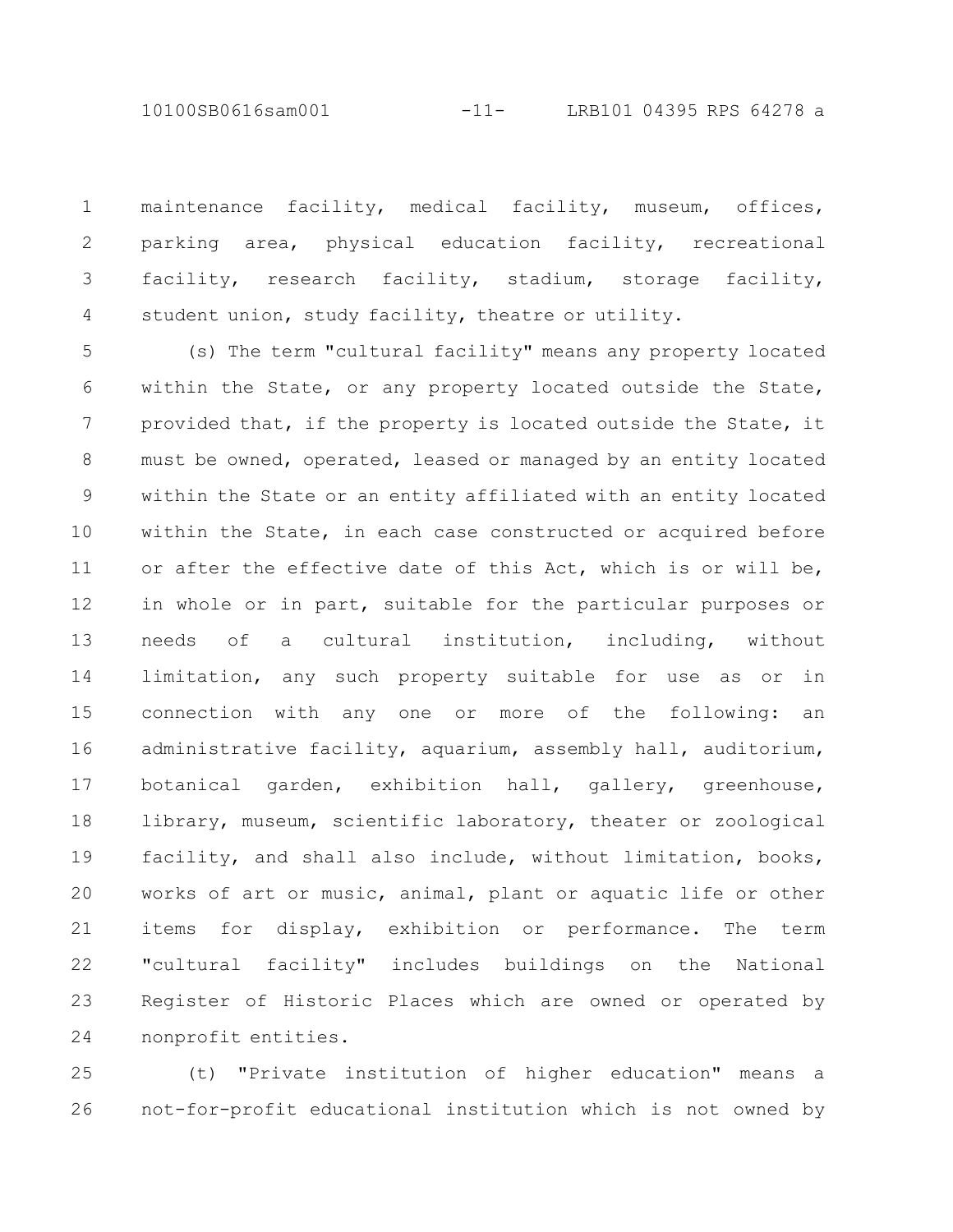10100SB0616sam001 -12- LRB101 04395 RPS 64278 a

the State or any political subdivision, agency, instrumentality, district or municipality thereof, which is authorized by law to provide a program of education beyond the high school level and which: 1 2 3 4

(1) Admits as regular students only individuals having a certificate of graduation from a high school, or the recognized equivalent of such a certificate; 5 6 7

(2) Provides an educational program for which it awards a bachelor's degree, or provides an educational program, admission into which is conditioned upon the prior attainment of a bachelor's degree or its equivalent, for which it awards a postgraduate degree, or provides not less than a 2-year program which is acceptable for full credit toward such a degree, or offers a 2-year program in engineering, mathematics, or the physical or biological sciences which is designed to prepare the student to work as a technician and at a semiprofessional level in engineering, scientific, or other technological fields which require the understanding and application of basic engineering, scientific, or mathematical principles or knowledge; 8 9 10 11 12 13 14 15 16 17 18 19 20 21

(3) Is accredited by a nationally recognized accrediting agency or association or, if not so accredited, is an institution whose credits are accepted, on transfer, by not less than 3 institutions which are so accredited, for credit on the same basis as if transferred from an 22 23 24 25 26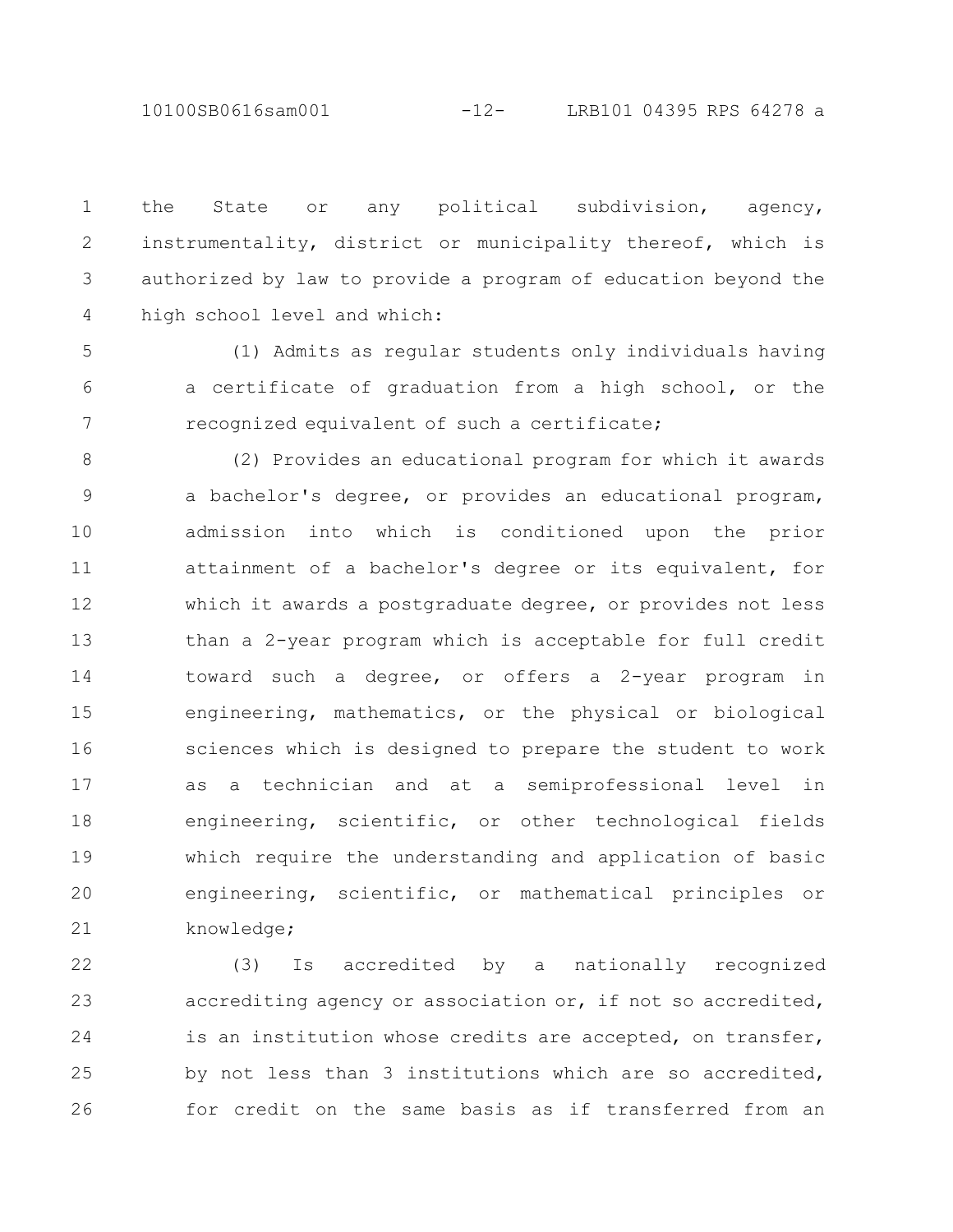10100SB0616sam001 -13- LRB101 04395 RPS 64278 a

institution so accredited, and holds an unrevoked certificate of approval under the Private College Act from the Board of Higher Education, or is qualified as a "degree granting institution" under the Academic Degree Act; and

1

2

3

4

(4) Does not discriminate in the admission of students on the basis of race or color. "Private institution of higher education" also includes any "academic institution". 5 6 7 8

(u) The term "academic institution" means any not-for-profit institution which is not owned by the State or any political subdivision, agency, instrumentality, district or municipality thereof, which institution engages in, or facilitates academic, scientific, educational or professional research or learning in a field or fields of study taught at a private institution of higher education. Academic institutions include, without limitation, libraries, archives, academic, scientific, educational or professional societies, institutions, associations or foundations having such purposes. 9 10 11 12 13 14 15 16 17 18 19

(v) The term "cultural institution" means any not-for-profit institution which is not owned by the State or any political subdivision, agency, instrumentality, district or municipality thereof, which institution engages in the cultural, intellectual, scientific, educational or artistic enrichment of the people of the State. Cultural institutions include, without limitation, aquaria, botanical societies, 20 21 22 23 24 25 26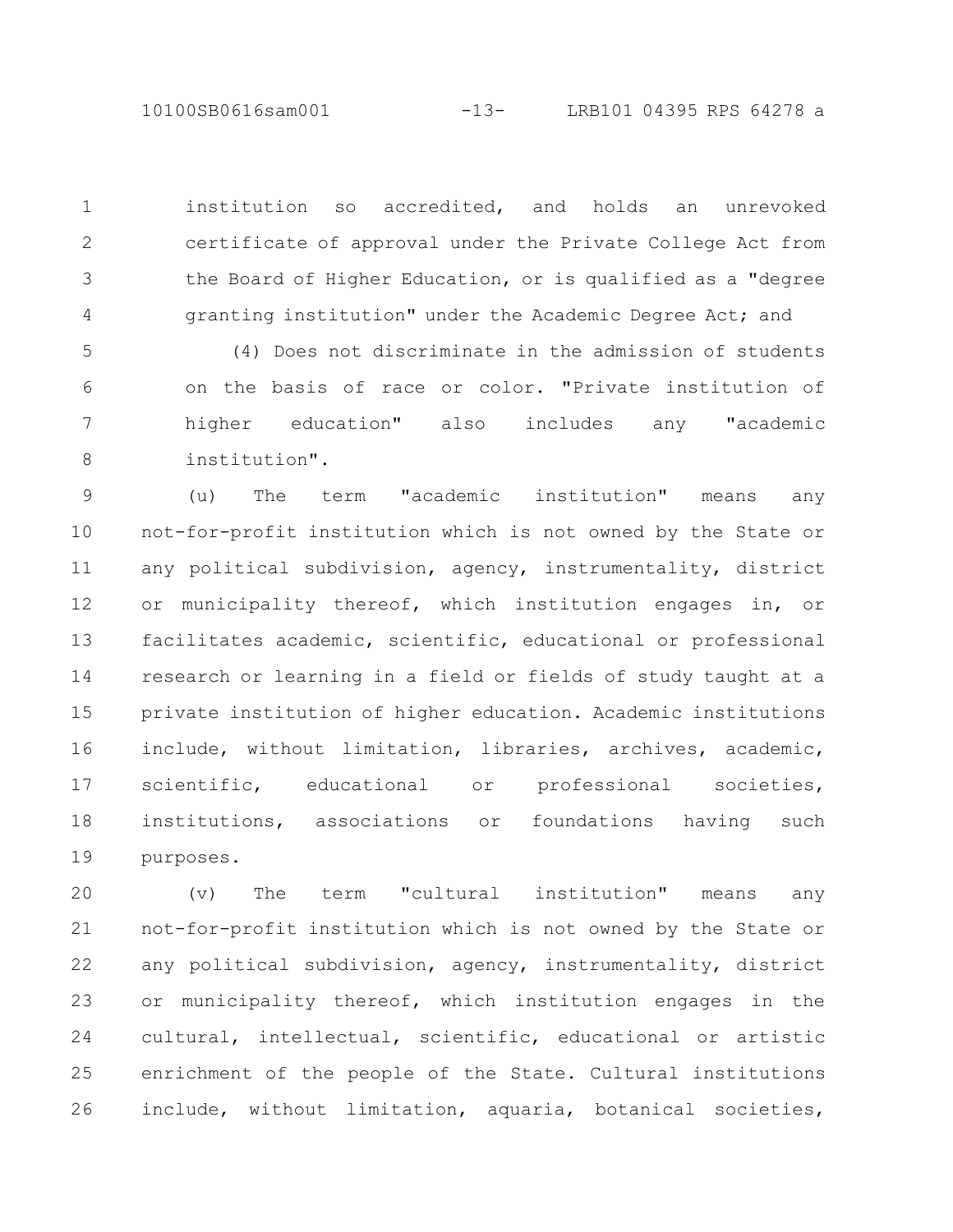10100SB0616sam001 -14- LRB101 04395 RPS 64278 a

historical societies, libraries, museums, performing arts associations or societies, scientific societies and zoological societies. 1 2 3

(w) The term "affiliate" means, with respect to financing of an agricultural facility or an agribusiness, any lender, any person, firm or corporation controlled by, or under common control with, such lender, and any person, firm or corporation controlling such lender. 4 5 6 7 8

(x) The term "agricultural facility" means land, any building or other improvement thereon or thereto, and any personal properties deemed necessary or suitable for use, whether or not now in existence, in farming, ranching, the production of agricultural commodities (including, without limitation, the products of aquaculture, hydroponics and silviculture) or the treating, processing or storing of such agricultural commodities when such activities are customarily engaged in by farmers as a part of farming and which land, building, improvement or personal property is located within the State, or is located outside the State, provided that, if such property is located outside the State, it must be owned, operated, leased, or managed by an entity located within the State or an entity affiliated with an entity located within the State. 9 10 11 12 13 14 15 16 17 18 19 20 21 22 23

(y) The term "lender" with respect to financing of an agricultural facility or an agribusiness, means any federal or State chartered bank, Federal Land Bank, Production Credit 24 25 26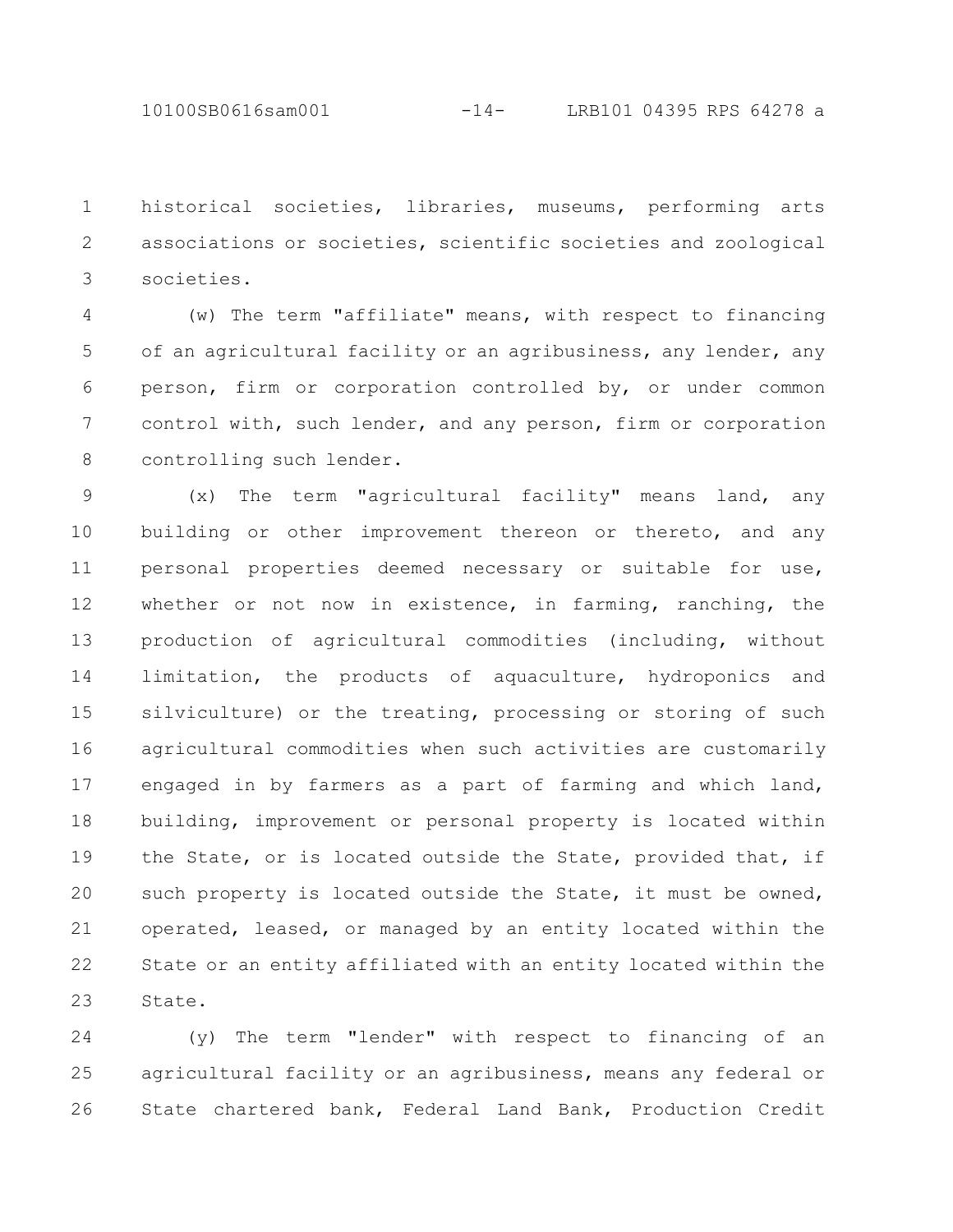10100SB0616sam001 -15- LRB101 04395 RPS 64278 a

Association, Bank for Cooperatives, federal or State chartered savings and loan association or building and loan association, Small Business Investment Company or any other institution qualified within this State to originate and service loans, including, but without limitation to, insurance companies, credit unions and mortgage loan companies. "Lender" also means a wholly owned subsidiary of a manufacturer, seller or distributor of goods or services that makes loans to businesses or individuals, commonly known as a "captive finance company". 1 2 3 4 5 6 7 8 9

(z) The term "agribusiness" means any sole proprietorship, limited partnership, co-partnership, joint venture, corporation or cooperative which operates or will operate a facility located within the State or outside the State, provided that, if any facility is located outside the State, it must be owned, operated, leased, or managed by an entity located within the State or an entity affiliated with an entity located within the State, that is related to the processing of agricultural commodities (including, without limitation, the products of aquaculture, hydroponics and silviculture) or the manufacturing, production or construction of agricultural buildings, structures, equipment, implements, and supplies, or any other facilities or processes used in agricultural production. Agribusiness includes but is not limited to the following: 10 11 12 13 14 15 16 17 18 19 20 21 22 23 24

(1) grain handling and processing, including grain storage, drying, treatment, conditioning, mailing and 25 26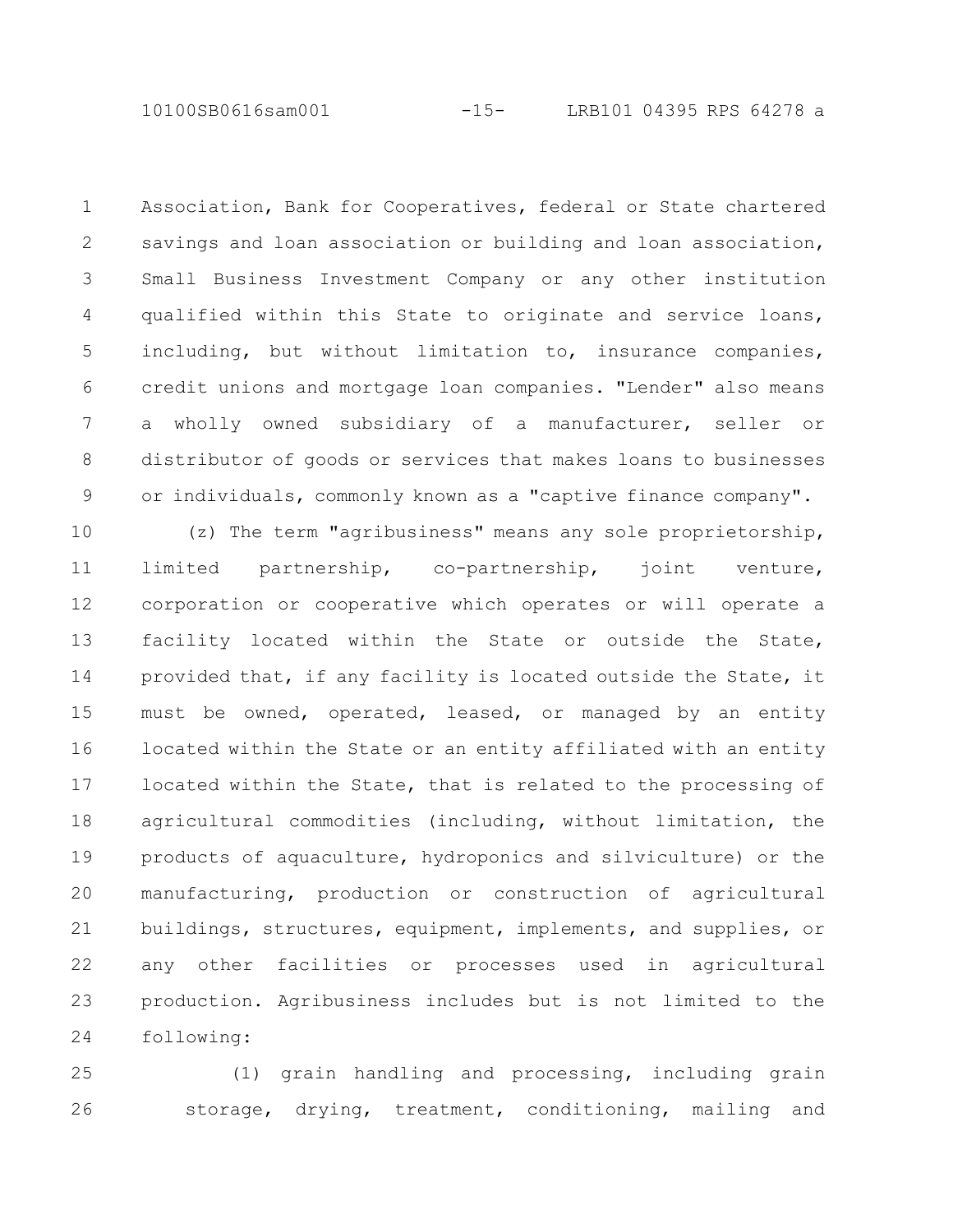1

2

3

4

5

6

7

8

9

10

11

12

13

14

15

16

17

18

19

20

21

22

packaging; (2) seed and feed grain development and processing; (3) fruit and vegetable processing, including preparation, canning and packaging; (4) processing of livestock and livestock products, dairy products, poultry and poultry products, fish or apiarian products, including slaughter, shearing, collecting, preparation, canning and packaging; (5) fertilizer and agricultural chemical manufacturing, processing, application and supplying; (6) farm machinery, equipment and implement manufacturing and supplying; (7) manufacturing and supplying of agricultural commodity processing machinery and equipment, including machinery and equipment used in slaughter, treatment, handling, collecting, preparation, canning or packaging of agricultural commodities; (8) farm building and farm structure manufacturing, construction and supplying; (9) construction, manufacturing, implementation, supplying or servicing of irrigation, drainage and soil and

(10) fuel processing and development facilities that produce fuel from agricultural commodities or byproducts; 23 24

water conservation devices or equipment;

(11) facilities and equipment for processing and packaging agricultural commodities specifically for 25 26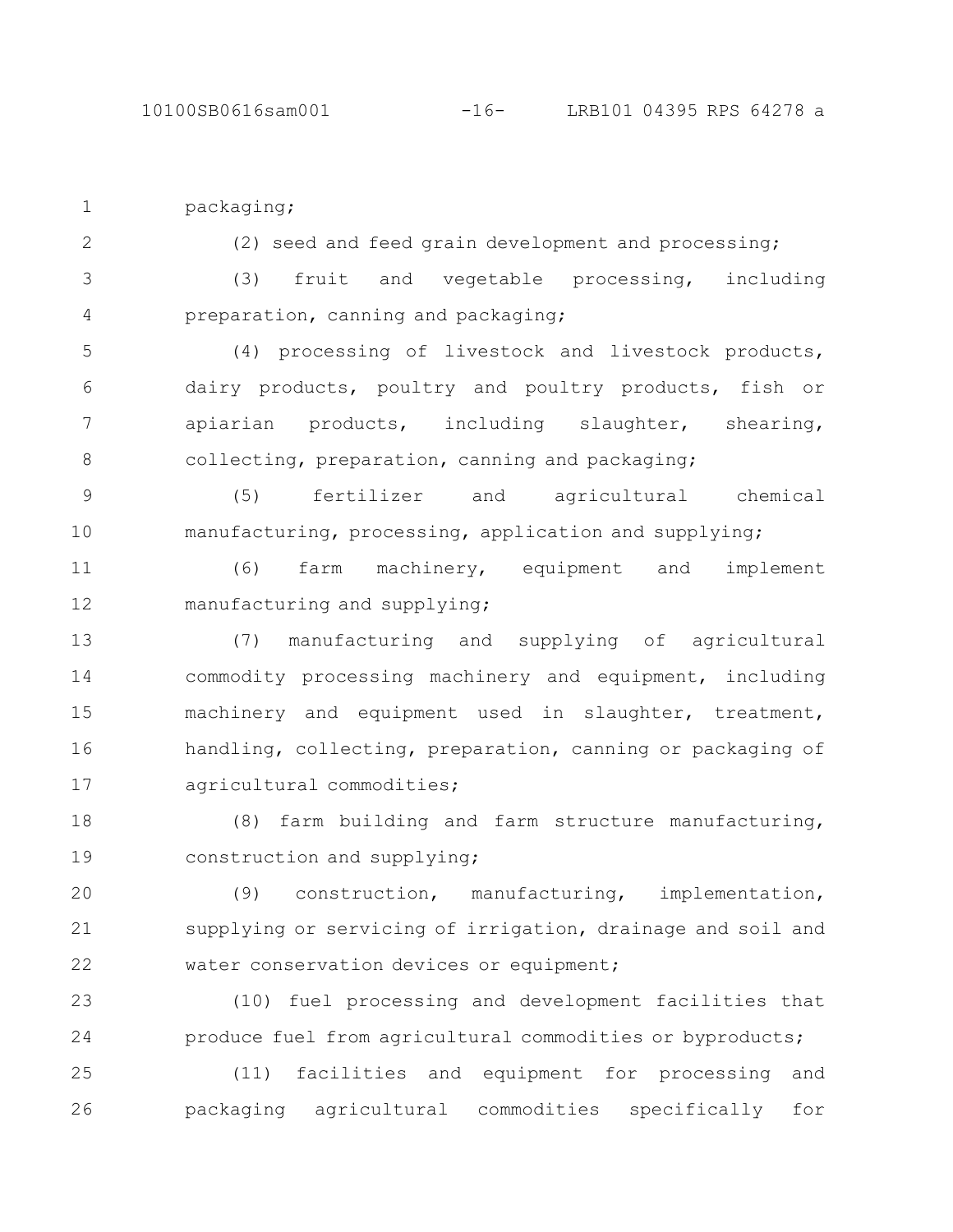export; 1

(12) facilities and equipment for forestry product processing and supplying, including sawmilling operations, wood chip operations, timber harvesting operations, and manufacturing of prefabricated buildings, paper, furniture or other goods from forestry products; 2 3 4 5 6

(13) facilities and equipment for research and development of products, processes and equipment for the production, processing, preparation or packaging of agricultural commodities and byproducts. 7 8 9 10

(aa) The term "asset" with respect to financing of any agricultural facility or any agribusiness, means, but is not limited to the following: cash crops or feed on hand; livestock held for sale; breeding stock; marketable bonds and securities; securities not readily marketable; accounts receivable; notes receivable; cash invested in growing crops; net cash value of life insurance; machinery and equipment; cars and trucks; farm and other real estate including life estates and personal residence; value of beneficial interests in trusts; government payments or grants; and any other assets. 11 12 13 14 15 16 17 18 19 20

(bb) The term "liability" with respect to financing of any agricultural facility or any agribusiness shall include, but not be limited to the following: accounts payable; notes or other indebtedness owed to any source; taxes; rent; amounts owed on real estate contracts or real estate mortgages; judgments; accrued interest payable; and any other liability. 21 22 23 24 25 26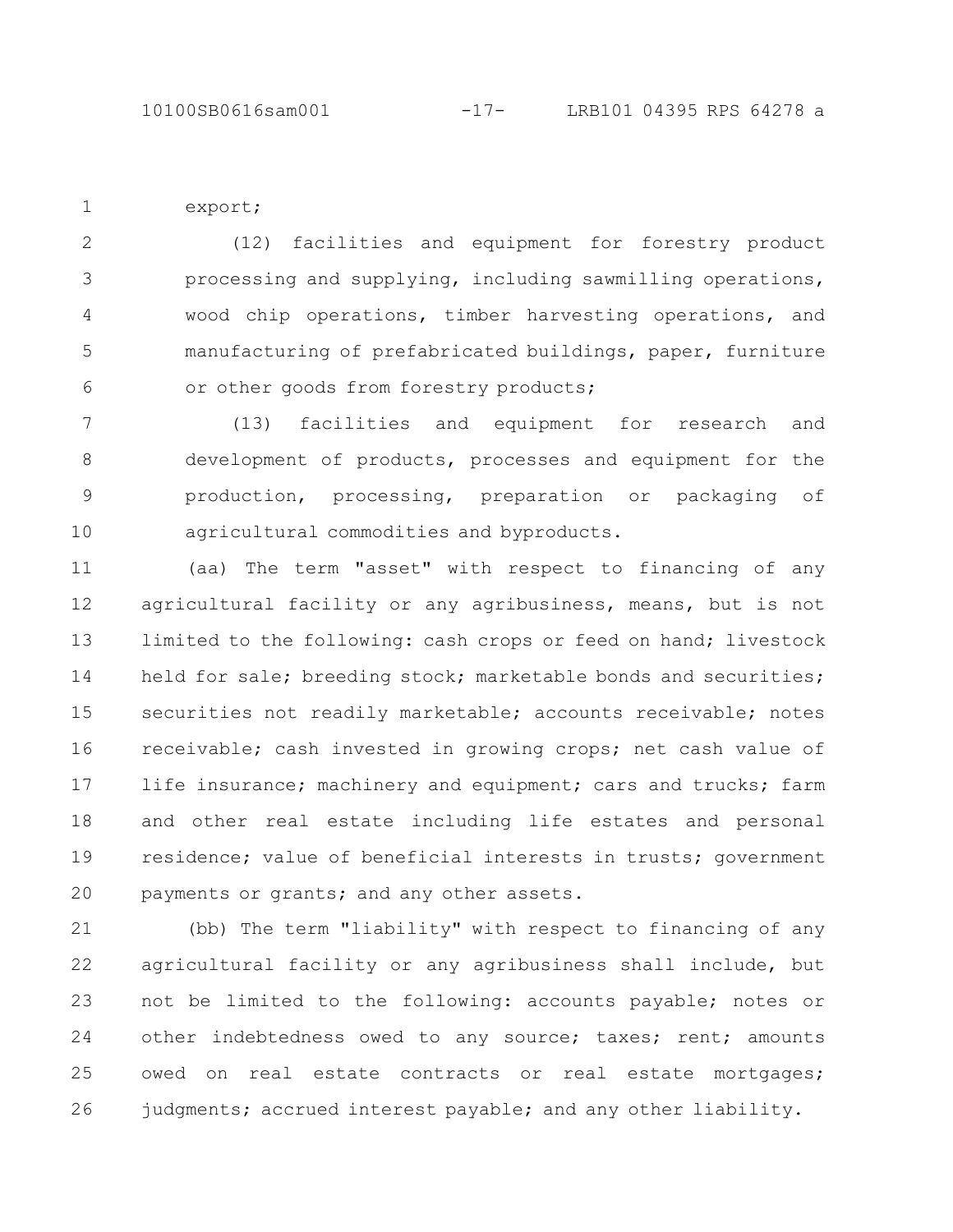10100SB0616sam001 -18- LRB101 04395 RPS 64278 a

(cc) The term "Predecessor Authorities" means those authorities as described in Section 845-75. 1 2

(dd) The term "housing project" means a specific work or improvement located within the State or outside the State and undertaken to provide residential dwelling accommodations, including the acquisition, construction or rehabilitation of lands, buildings and community facilities and in connection therewith to provide nonhousing facilities which are part of the housing project, including land, buildings, improvements, equipment and all ancillary facilities for use for offices, stores, retirement homes, hotels, financial institutions, service, health care, education, recreation or research establishments, or any other commercial purpose which are or are to be related to a housing development, provided that any work or improvement located outside the State is owned, operated, leased or managed by an entity located within the State, or any entity affiliated with an entity located within the State. 3 4 5 6 7 8 9 10 11 12 13 14 15 16 17 18

(ee) The term "conservation project" means any project including the acquisition, construction, rehabilitation, maintenance, operation, or upgrade that is intended to create or expand open space or to reduce energy usage through efficiency measures. For the purpose of this definition, "open space" has the definition set forth under Section 10 of the Illinois Open Land Trust Act. 19 20 21 22 23 24 25

26

(ff) The term "significant presence" means the existence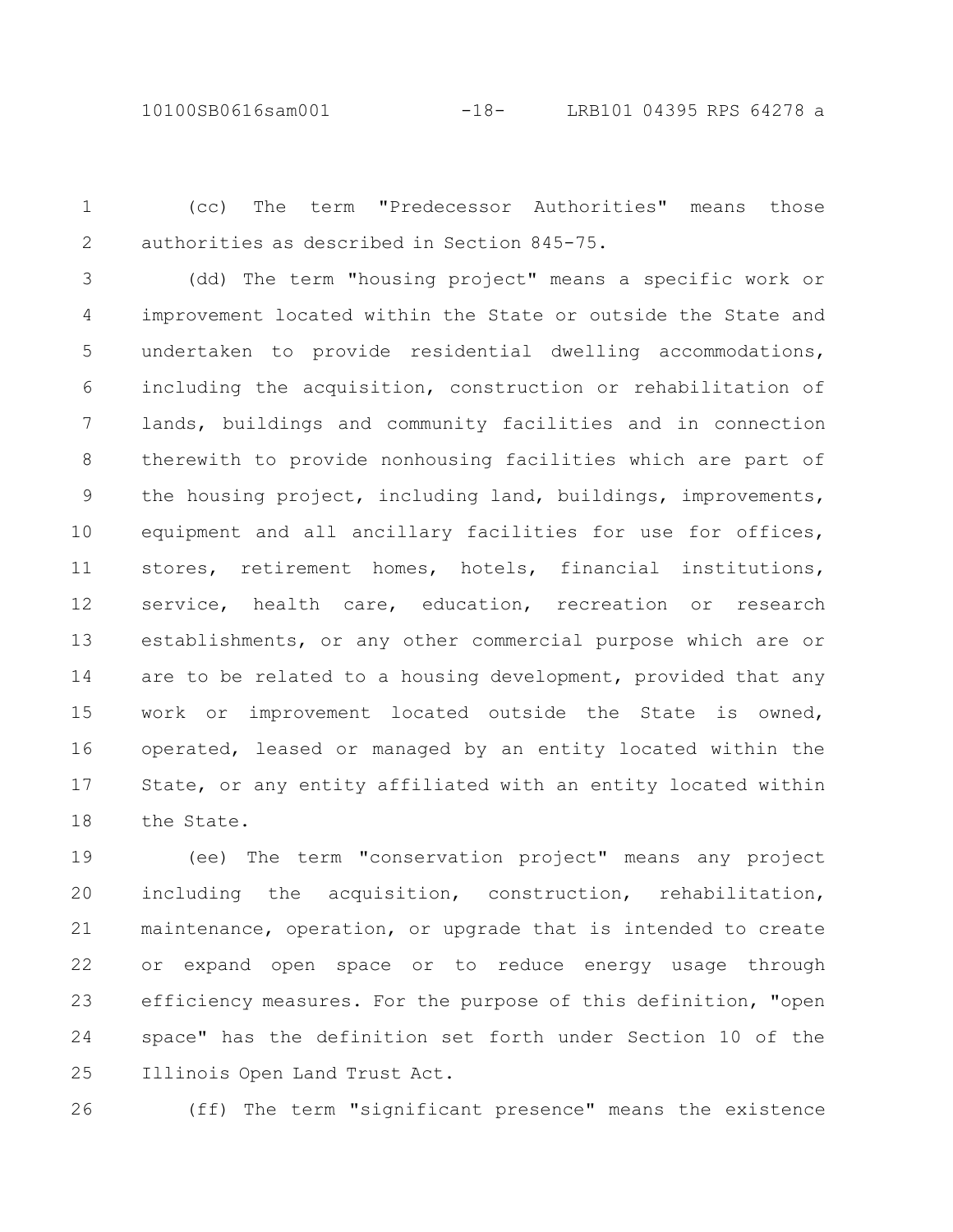within the State of the national or regional headquarters of an entity or group or such other facility of an entity or group of entities where a significant amount of the business functions are performed for such entity or group of entities. 1 2 3 4

(gg) The term "municipal bond issuer" means the State or any other state or commonwealth of the United States, or any unit of local government, school district, agency or instrumentality, office, department, division, bureau, commission, college or university thereof located in the State or any other state or commonwealth of the United States. 5 6 7 8 9 10

(hh) The term "municipal bond program project" means a program for the funding of the purchase of bonds, notes or other obligations issued by or on behalf of a municipal bond issuer. 11 12 13 14

(ii) The term "participating lender" means any trust company, bank, savings bank, credit union, merchant bank, investment bank, broker, investment trust, pension fund, building and loan association, savings and loan association, insurance company, venture capital company, or other institution approved by the Authority which provides a portion of the financing for a project. 15 16 17 18 19 20 21

(jj) The term "loan participation" means any loan in which the Authority co-operates with a participating lender to provide all or a portion of the financing for a project. 22 23 24

(kk) The term "PACE Project" means an energy project as defined in Section 5 of the Property Assessed Clean Energy Act. 25 26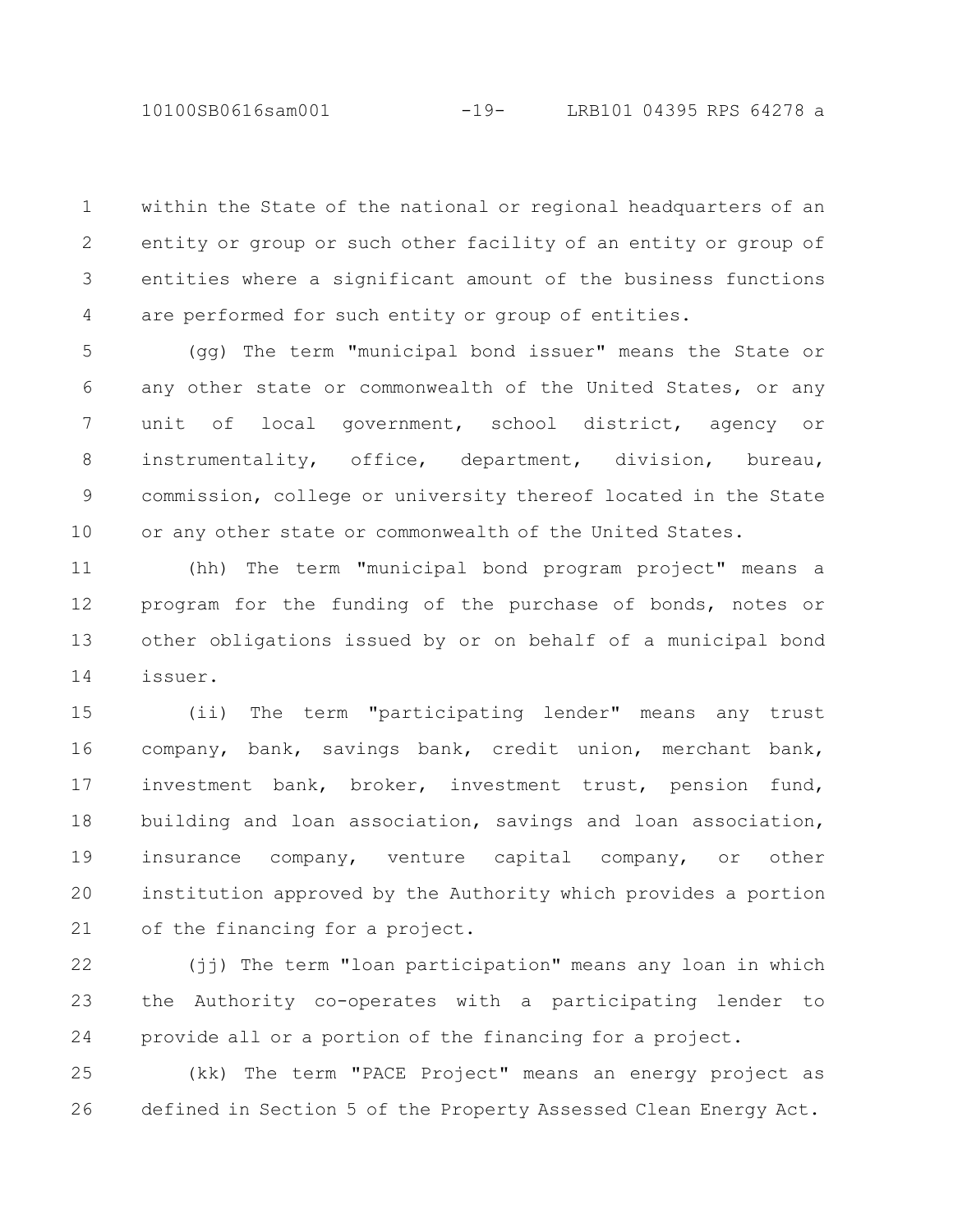(Source: P.A. 99-180, eff. 7-29-15; 100-919, eff. 8-17-18.) 1

2

(20 ILCS 3501/801-40)

Sec. 801-40. In addition to the powers otherwise authorized by law and in addition to the foregoing general corporate powers, the Authority shall also have the following additional specific powers to be exercised in furtherance of the purposes of this Act. 3 4 5 6 7

(a) The Authority shall have power (i) to accept grants, loans or appropriations from the federal government or the State, or any agency or instrumentality thereof, to be used for the operating expenses of the Authority, or for any purposes of the Authority, including the making of direct loans of such funds with respect to projects, and (ii) to enter into any agreement with the federal government or the State, or any agency or instrumentality thereof, in relationship to such grants, loans or appropriations. 8 9 10 11 12 13 14 15 16

(b) The Authority shall have power to procure and enter into contracts for any type of insurance and indemnity agreements covering loss or damage to property from any cause, including loss of use and occupancy, or covering any other insurable risk. 17 18 19 20 21

(c) The Authority shall have the continuing power to issue bonds for its corporate purposes. Bonds may be issued by the Authority in one or more series and may provide for the payment of any interest deemed necessary on such bonds, of the costs of 22 23 24 25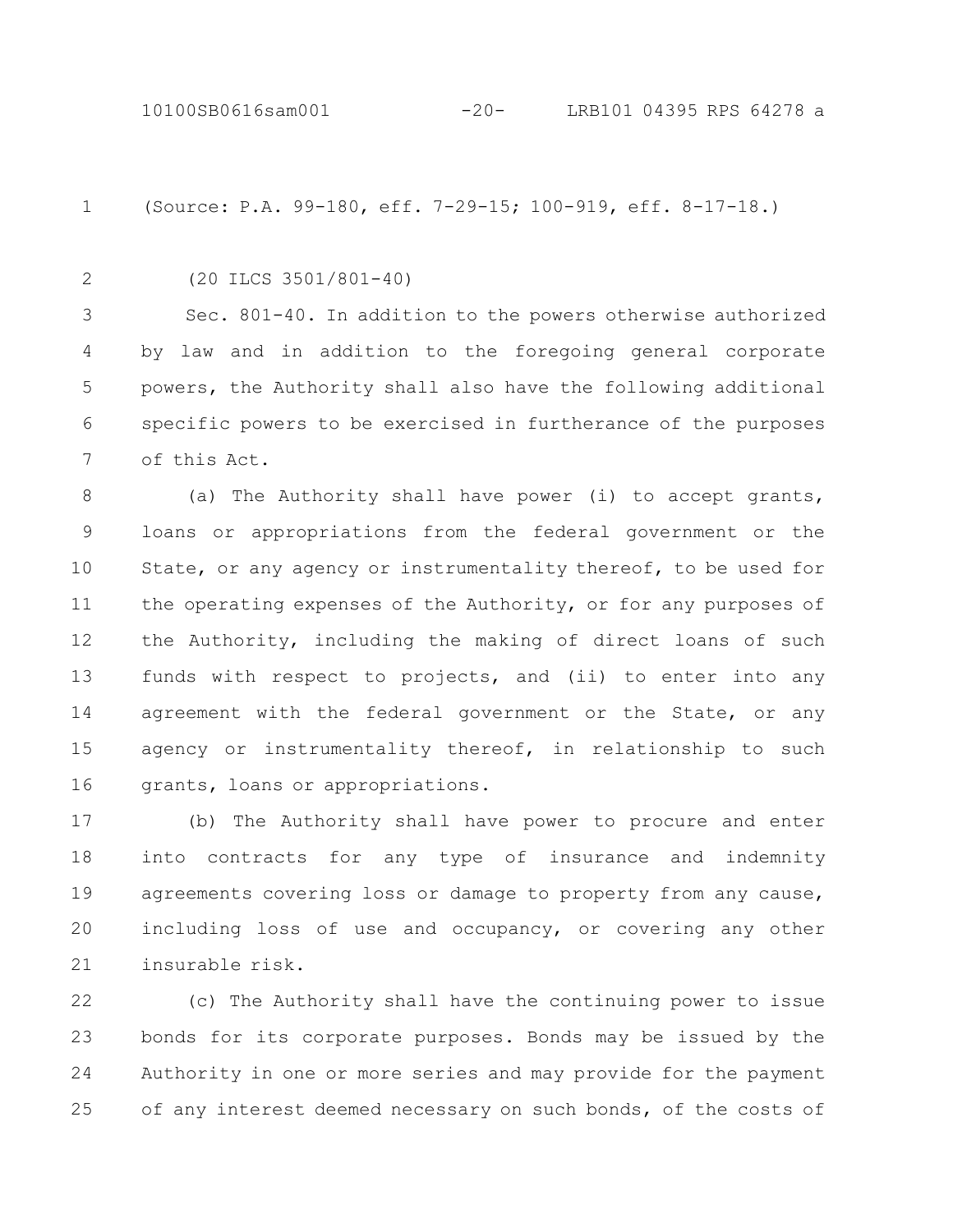10100SB0616sam001 -21- LRB101 04395 RPS 64278 a

issuance of such bonds, of any premium on any insurance, or of the cost of any guarantees, letters of credit or other similar documents, may provide for the funding of the reserves deemed necessary in connection with such bonds, and may provide for the refunding or advance refunding of any bonds or for accounts deemed necessary in connection with any purpose of the Authority. The bonds may bear interest payable at any time or times and at any rate or rates, notwithstanding any other provision of law to the contrary, and such rate or rates may be established by an index or formula which may be implemented or established by persons appointed or retained therefor by the Authority, or may bear no interest or may bear interest payable at maturity or upon redemption prior to maturity, may bear such date or dates, may be payable at such time or times and at such place or places, may mature at any time or times not later than 40 years from the date of issuance, may be sold at public or private sale at such time or times and at such price or prices, may be secured by such pledges, reserves, guarantees, letters of credit, insurance contracts or other similar credit support or liquidity instruments, may be executed in such manner, may be subject to redemption prior to maturity, may provide for the registration of the bonds, and may be subject to such other terms and conditions all as may be provided by the resolution or indenture authorizing the issuance of such bonds. The holder or holders of any bonds issued by the Authority may bring suits at law or proceedings in equity to compel the performance and 1 2 3 4 5 6 7 8 9 10 11 12 13 14 15 16 17 18 19 20 21 22 23 24 25 26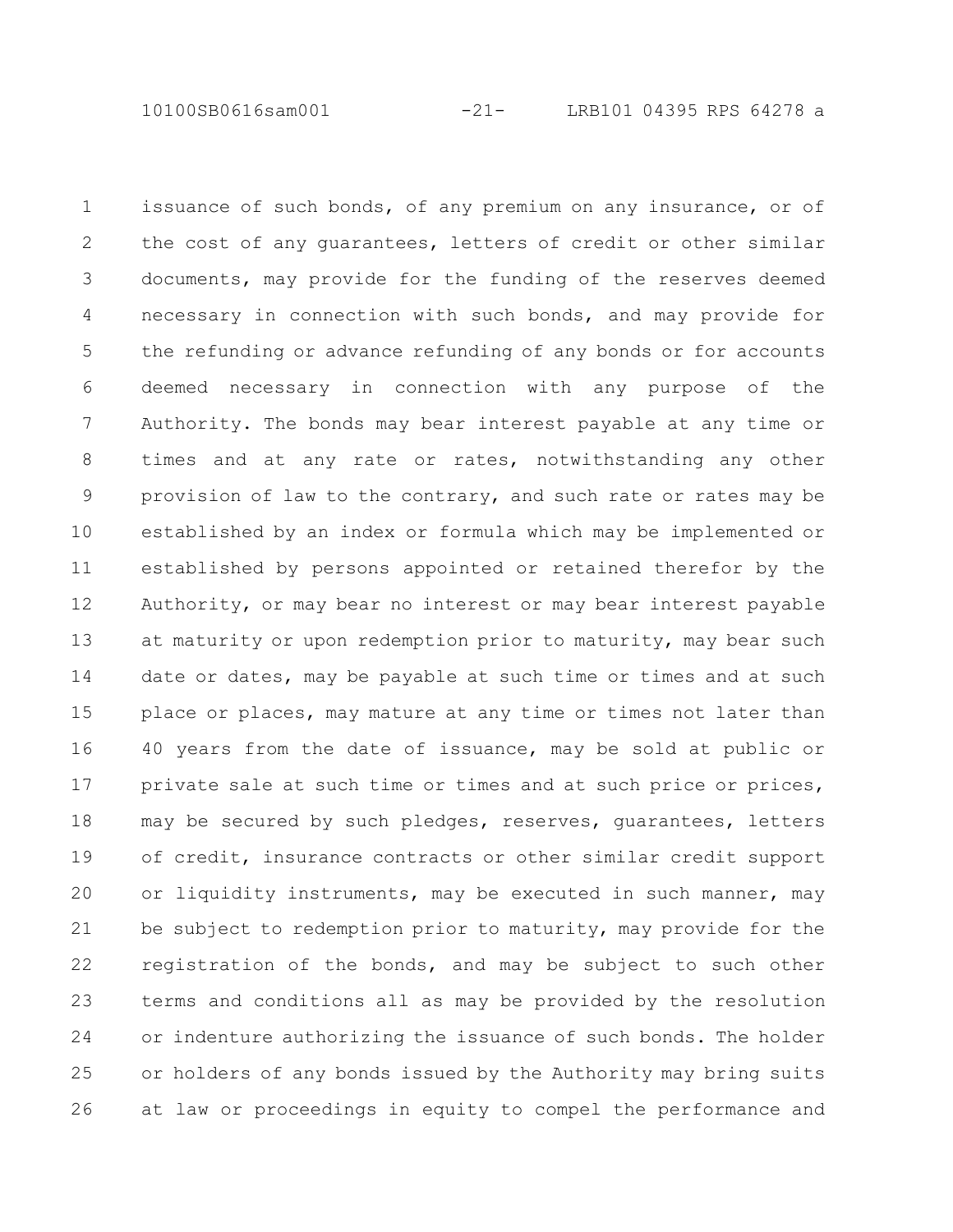10100SB0616sam001 -22- LRB101 04395 RPS 64278 a

observance by any person or by the Authority or any of its agents or employees of any contract or covenant made with the holders of such bonds and to compel such person or the Authority and any of its agents or employees to perform any duties required to be performed for the benefit of the holders of any such bonds by the provision of the resolution authorizing their issuance, and to enjoin such person or the Authority and any of its agents or employees from taking any action in conflict with any such contract or covenant. Notwithstanding the form and tenor of any such bonds and in the absence of any express recital on the face thereof that it is non-negotiable, all such bonds shall be negotiable instruments. Pending the preparation and execution of any such bonds, temporary bonds may be issued as provided by the resolution. The bonds shall be sold by the Authority in such manner as it shall determine. The bonds may be secured as provided in the authorizing resolution by the receipts, revenues, income and other available funds of the Authority and by any amounts derived by the Authority from the loan agreement or lease agreement with respect to the project or projects; and bonds may be issued as general obligations of the Authority payable from such revenues, funds and obligations of the Authority as the bond resolution shall provide, or may be issued as limited obligations with a claim for payment solely from such revenues, funds and obligations as the bond resolution shall provide. The Authority may grant a specific 1 2 3 4 5 6 7 8 9 10 11 12 13 14 15 16 17 18 19 20 21 22 23 24 25 26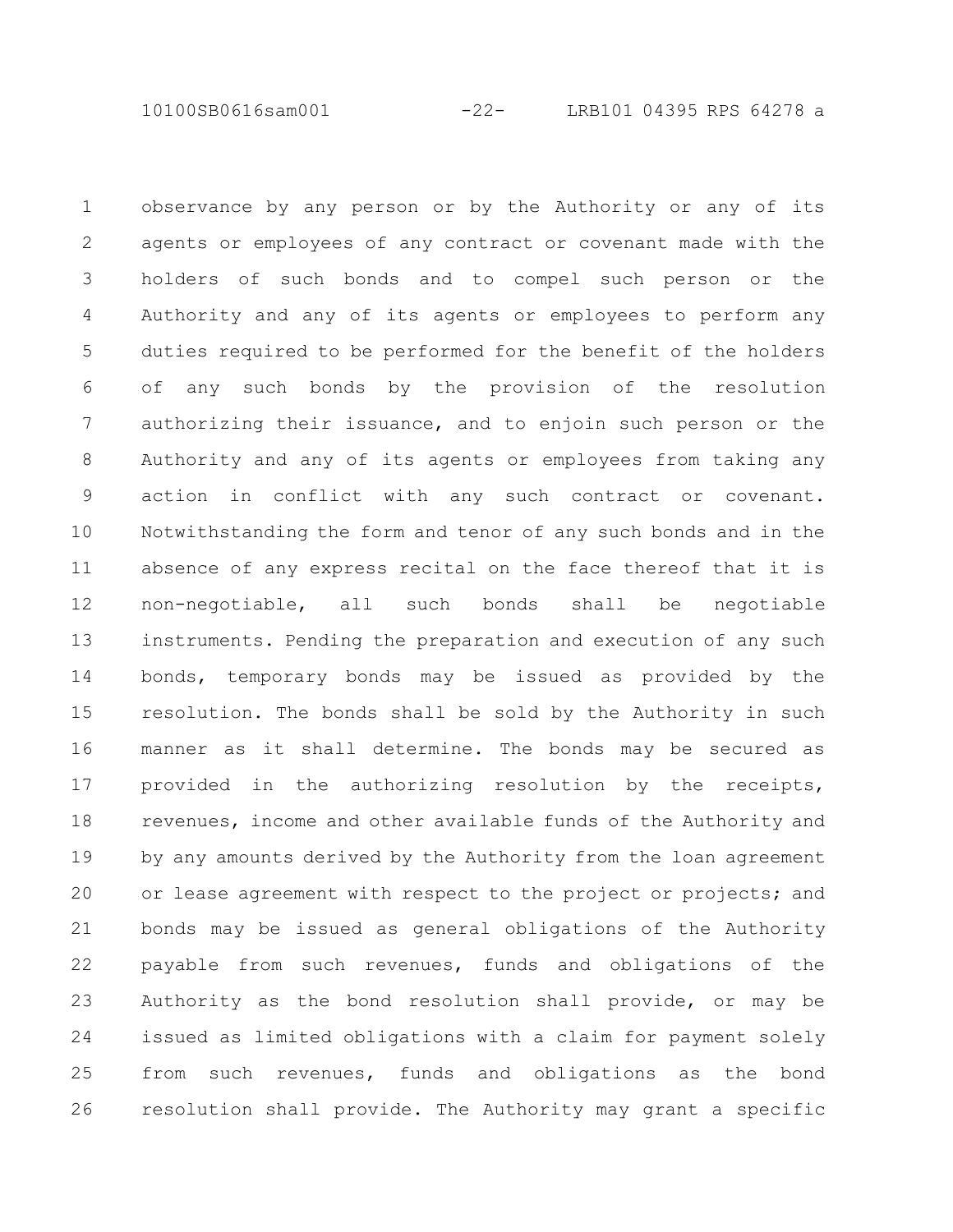10100SB0616sam001 -23- LRB101 04395 RPS 64278 a

pledge or assignment of and lien on or security interest in such rights, revenues, income, or amounts and may grant a specific pledge or assignment of and lien on or security interest in any reserves, funds or accounts established in the resolution authorizing the issuance of bonds. Any such pledge, assignment, lien or security interest for the benefit of the holders of the Authority's bonds shall be valid and binding from the time the bonds are issued without any physical delivery or further act, and shall be valid and binding as against and prior to the claims of all other parties having claims against the Authority or any other person irrespective of whether the other parties have notice of the pledge, assignment, lien or security interest. As evidence of such pledge, assignment, lien and security interest, the Authority may execute and deliver a mortgage, trust agreement, indenture or security agreement or an assignment thereof. A remedy for any breach or default of the terms of any such agreement by the Authority may be by mandamus proceedings in any court of competent jurisdiction to compel the performance and compliance therewith, but the agreement may prescribe by whom or on whose behalf such action may be instituted. It is expressly understood that the Authority may, but need not, acquire title to any project with respect to which it exercises its authority. 1 2 3 4 5 6 7 8 9 10 11 12 13 14 15 16 17 18 19 20 21 22 23 24

(d) With respect to the powers granted by this Act, the Authority may adopt rules and regulations prescribing the 25 26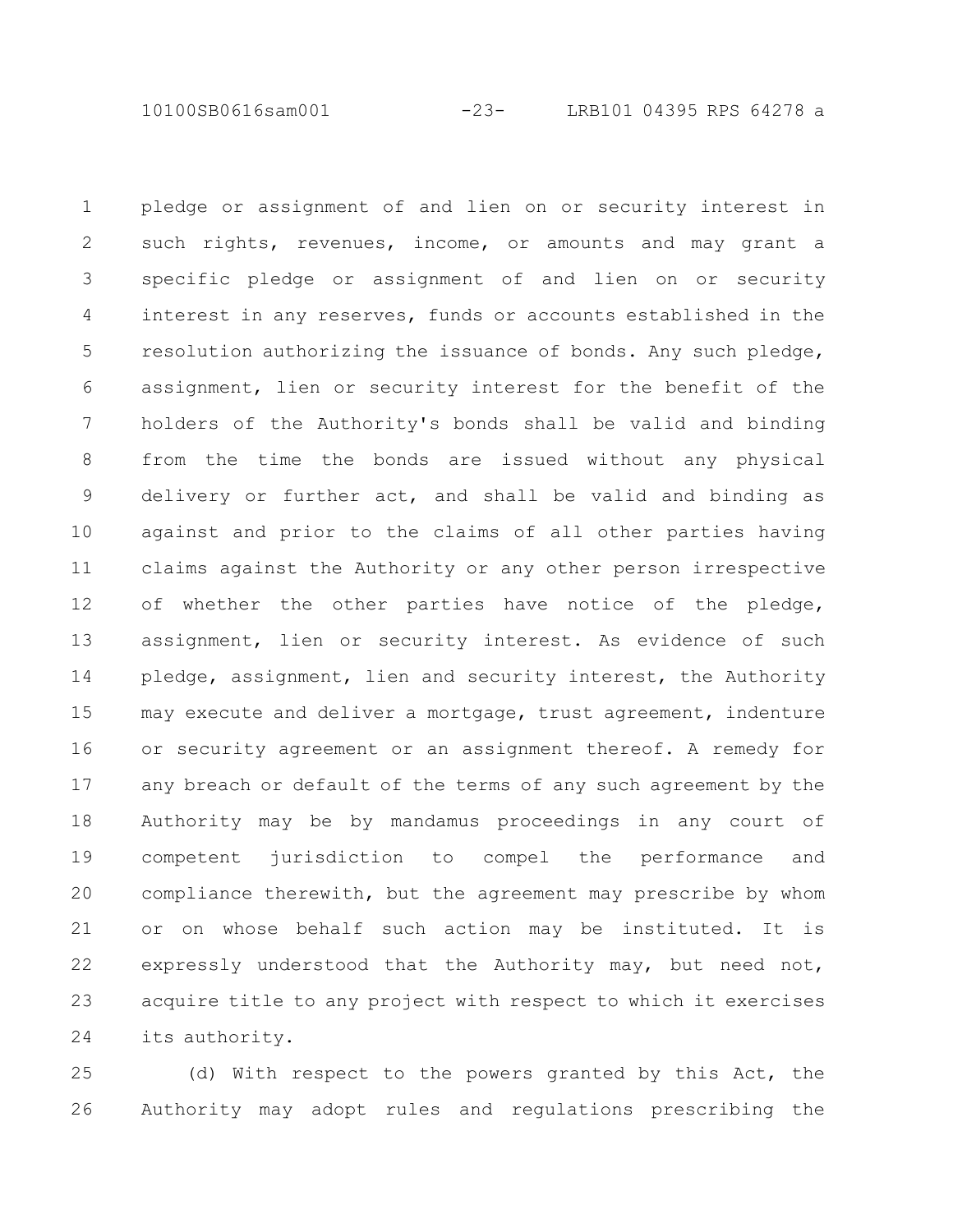procedures by which persons may apply for assistance under this Act. Nothing herein shall be deemed to preclude the Authority, prior to the filing of any formal application, from conducting preliminary discussions and investigations with respect to the subject matter of any prospective application. 1 2 3 4 5

(e) The Authority shall have power to acquire by purchase, lease, gift or otherwise any property or rights therein from any person useful for its purposes, whether improved for the purposes of any prospective project, or unimproved. The Authority may also accept any donation of funds for its purposes from any such source. The Authority shall have no independent power of condemnation but may acquire any property or rights therein obtained upon condemnation by any other authority, governmental entity or unit of local government with such power. 6 7 8 9 10 11 12 13 14 15

(f) The Authority shall have power to develop, construct and improve either under its own direction, or through collaboration with any approved applicant, or to acquire through purchase or otherwise, any project, using for such purpose the proceeds derived from the sale of its bonds or from governmental loans or grants, and to hold title in the name of the Authority to such projects. 16 17 18 19 20 21 22

(g) The Authority shall have power to lease pursuant to a lease agreement any project so developed and constructed or acquired to the approved tenant on such terms and conditions as may be appropriate to further the purposes of this Act and to 23 24 25 26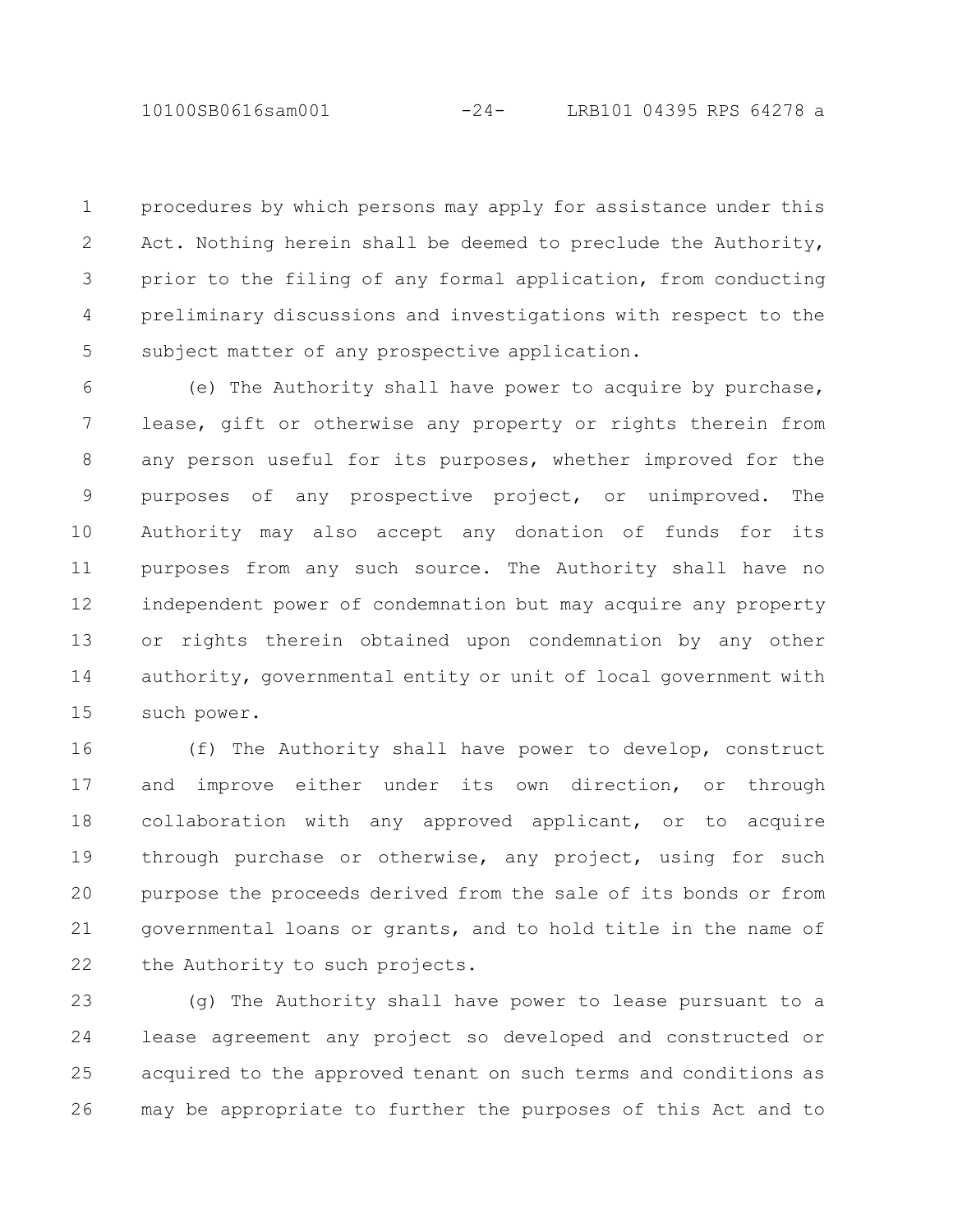10100SB0616sam001 -25- LRB101 04395 RPS 64278 a

maintain the credit of the Authority. Any such lease may provide for either the Authority or the approved tenant to assume initially, in whole or in part, the costs of maintenance, repair and improvements during the leasehold period. In no case, however, shall the total rentals from any project during any initial leasehold period or the total loan repayments to be made pursuant to any loan agreement, be less than an amount necessary to return over such lease or loan period (1) all costs incurred in connection with the development, construction, acquisition or improvement of the project and for repair, maintenance and improvements thereto during the period of the lease or loan; provided, however, that the rentals or loan repayments need not include costs met through the use of funds other than those obtained by the Authority through the issuance of its bonds or governmental loans; (2) a reasonable percentage additive to be agreed upon by the Authority and the borrower or tenant to cover a properly allocable portion of the Authority's general expenses, including, but not limited to, administrative expenses, salaries and general insurance, and (3) an amount sufficient to pay when due all principal of, interest and premium, if any on, any bonds issued by the Authority with respect to the project. The portion of total rentals payable under clause (3) of this subsection (q) shall be deposited in such special accounts, including all sinking funds, acquisition or construction funds, debt service and other funds as provided by any 1 2 3 4 5 6 7 8 9 10 11 12 13 14 15 16 17 18 19 20 21 22 23 24 25 26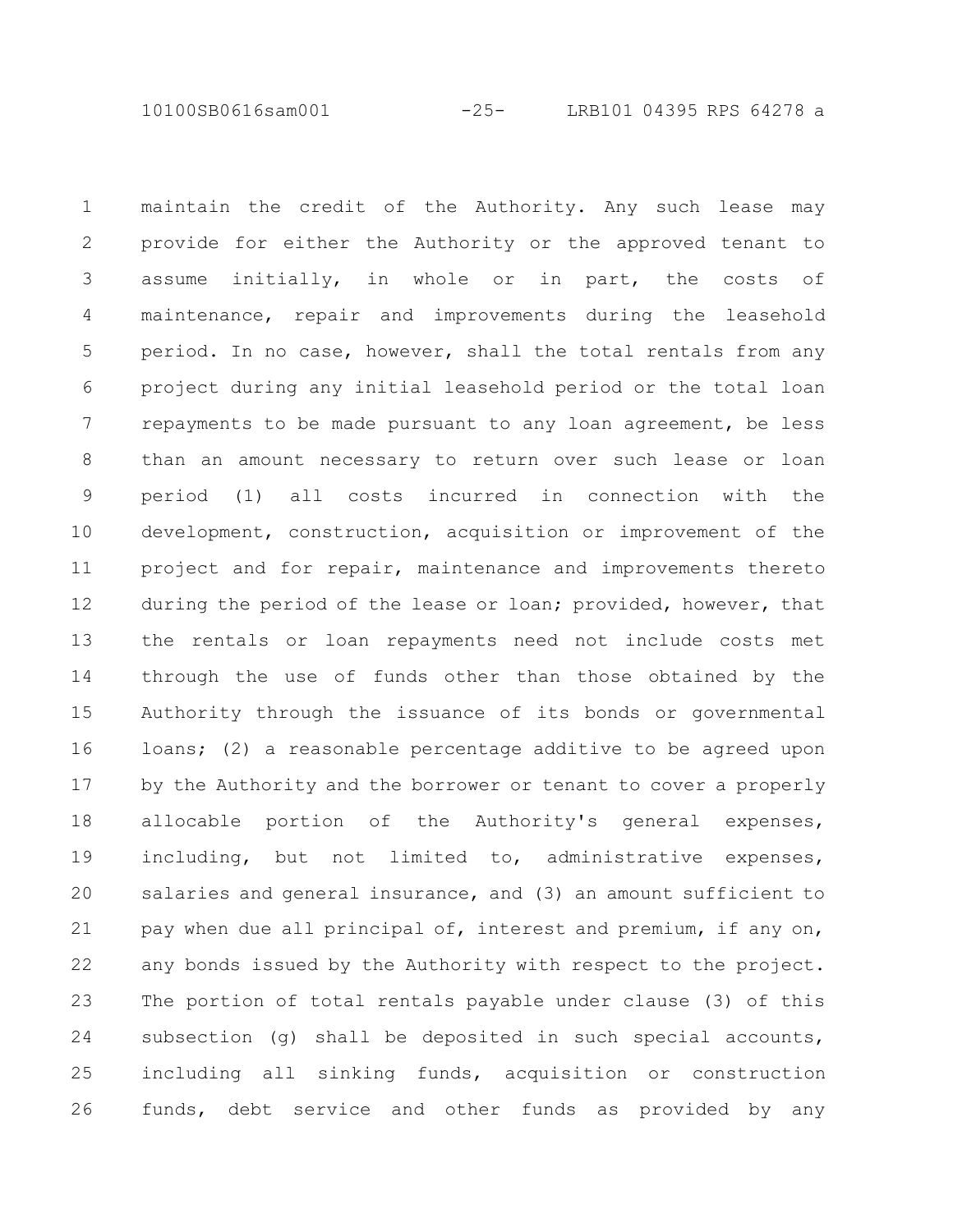10100SB0616sam001 -26- LRB101 04395 RPS 64278 a

resolution, mortgage or trust agreement of the Authority pursuant to which any bond is issued. 1 2

(h) The Authority has the power, upon the termination of any leasehold period of any project, to sell or lease for a further term or terms such project on such terms and conditions as the Authority shall deem reasonable and consistent with the purposes of the Act. The net proceeds from all such sales and the revenues or income from such leases shall be used to satisfy any indebtedness of the Authority with respect to such project and any balance may be used to pay any expenses of the Authority or be used for the further development, construction, acquisition or improvement of projects. In the event any project is vacated by a tenant prior to the termination of the initial leasehold period, the Authority shall sell or lease the facilities of the project on the most advantageous terms available. The net proceeds of any such disposition shall be treated in the same manner as the proceeds from sales or the revenues or income from leases subsequent to the termination of any initial leasehold period. 3 4 5 6 7 8 9 10 11 12 13 14 15 16 17 18 19

(i) The Authority shall have the power to make loans, or to purchase loan participations in loans made, to persons to finance a project, to enter into loan agreements or agreements with participating lenders with respect thereto, and to accept guarantees from persons of its loans or the resultant evidences of obligations of the Authority. 20 21 22 23 24 25

26

(j) The Authority may fix, determine, charge and collect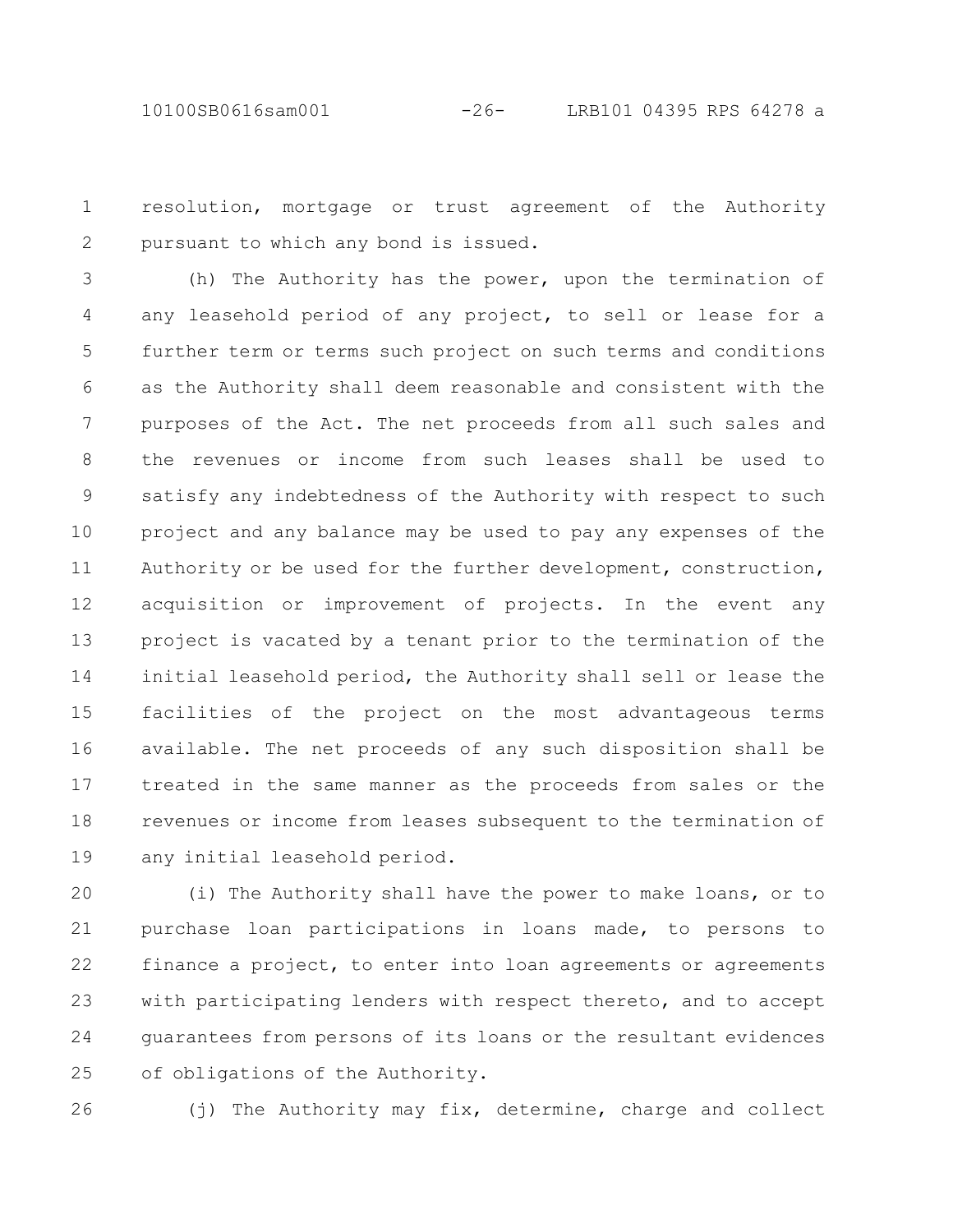10100SB0616sam001 -27- LRB101 04395 RPS 64278 a

any premiums, fees, charges, costs and expenses, including, without limitation, any application fees, commitment fees, program fees, financing charges or publication fees from any person in connection with its activities under this Act. 1 2 3 4

(k) In addition to the funds established as provided herein, the Authority shall have the power to create and establish such reserve funds and accounts as may be necessary or desirable to accomplish its purposes under this Act and to deposit its available monies into the funds and accounts. 5 6 7 8 9

(l) At the request of the governing body of any unit of local government, the Authority is authorized to market such local government's revenue bond offerings by preparing bond issues for sale, advertising for sealed bids, receiving bids at its offices, making the award to the bidder that offers the most favorable terms or arranging for negotiated placements or underwritings of such securities. The Authority may, at its discretion, offer for concurrent sale the revenue bonds of several local governments. Sales by the Authority of revenue bonds under this Section shall in no way imply State guarantee of such debt issue. The Authority may require such financial information from participating local governments as it deems necessary in order to carry out the purposes of this subsection (1). 10 11 12 13 14 15 16 17 18 19 20 21 22 23

(m) The Authority may make grants to any county to which Division 5-37 of the Counties Code is applicable to assist in the financing of capital development, construction and 24 25 26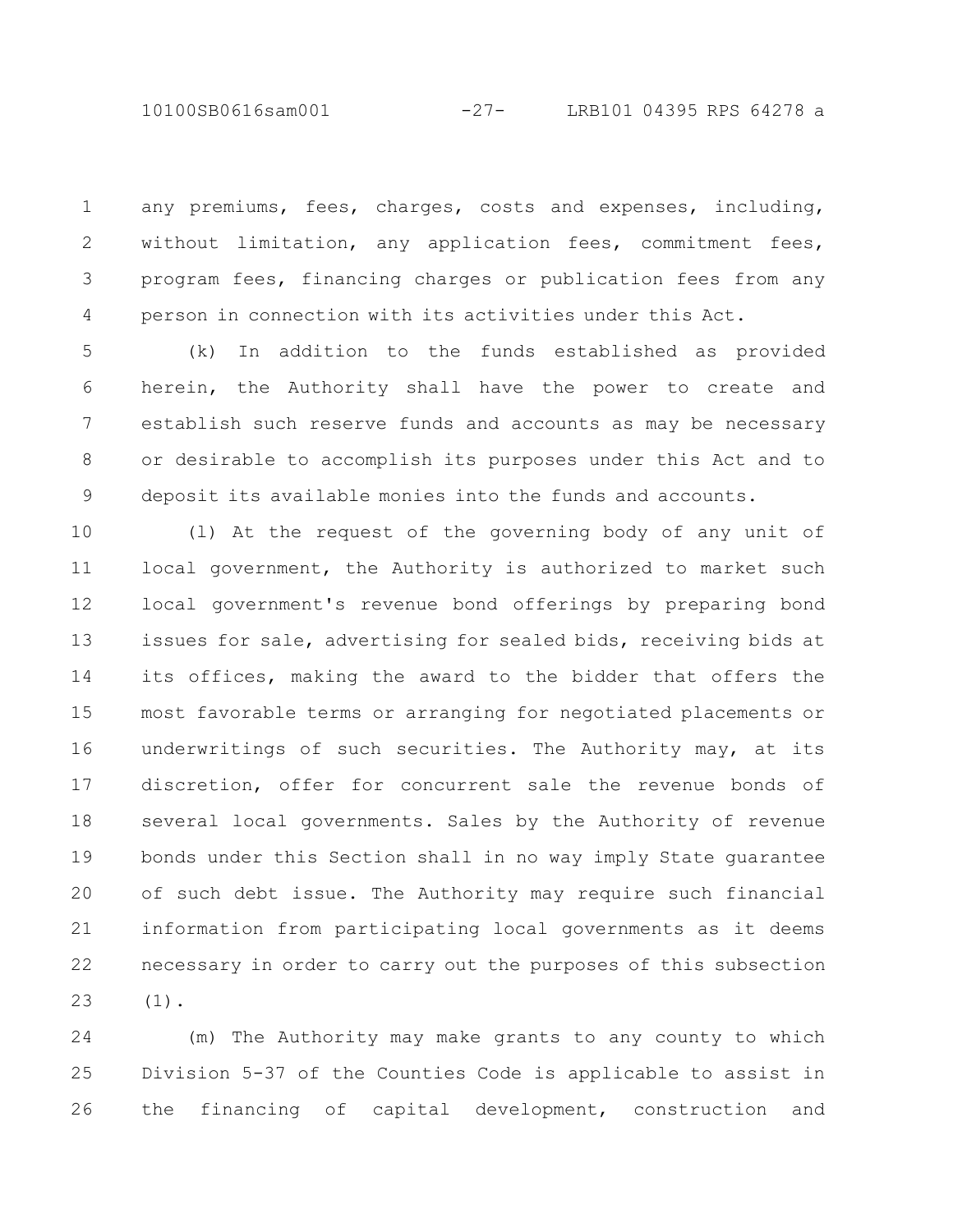10100SB0616sam001 -28- LRB101 04395 RPS 64278 a

renovation of new or existing facilities for hospitals and health care facilities under that Act. Such grants may only be made from funds appropriated for such purposes from the Build Illinois Bond Fund. 1 2 3 4

(n) The Authority may establish an urban development action grant program for the purpose of assisting municipalities in Illinois which are experiencing severe economic distress to help stimulate economic development activities needed to aid in economic recovery. The Authority shall determine the types of activities and projects for which the urban development action grants may be used, provided that such projects and activities are broadly defined to include all reasonable projects and activities the primary objectives of which are the development of viable urban communities, including decent housing and a suitable living environment, and expansion of economic opportunity, principally for persons of low and moderate incomes. The Authority shall enter into grant agreements from monies appropriated for such purposes from the Build Illinois Bond Fund. The Authority shall monitor the use of the grants, and shall provide for audits of the funds as well as recovery by the Authority of any funds determined to have been spent in violation of this subsection (n) or any rule or regulation promulgated hereunder. The Authority shall provide technical assistance with regard to the effective use of the urban development action grants. The Authority shall file an annual report to the General Assembly concerning the progress of the 5 6 7 8 9 10 11 12 13 14 15 16 17 18 19 20 21 22 23 24 25 26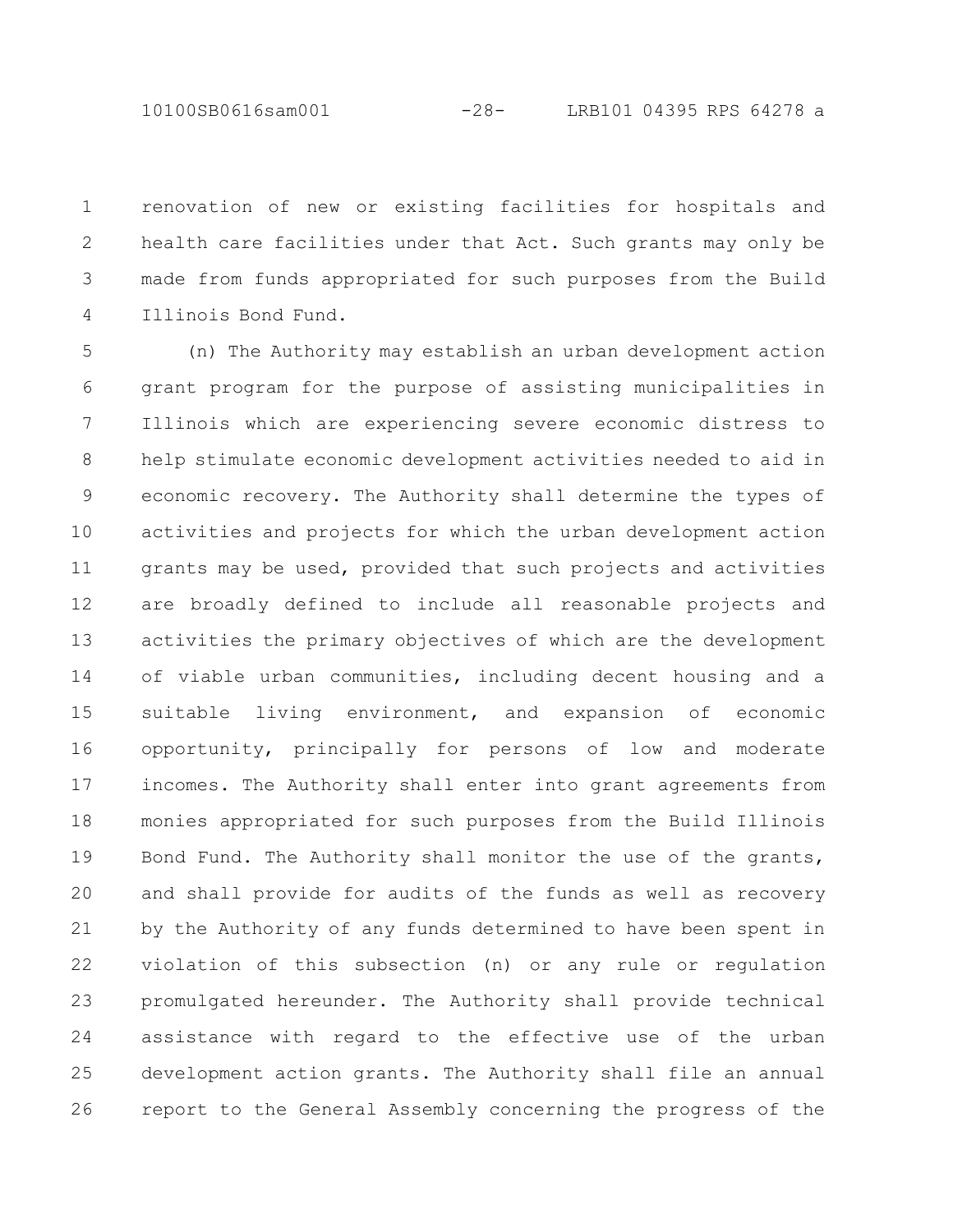grant program. 1

(o) The Authority may establish a Housing Partnership Program whereby the Authority provides zero-interest loans to municipalities for the purpose of assisting in the financing of projects for the rehabilitation of affordable multi-family housing for low and moderate income residents. The Authority may provide such loans only upon a municipality's providing evidence that it has obtained private funding for the rehabilitation project. The Authority shall provide 3 State dollars for every 7 dollars obtained by the municipality from sources other than the State of Illinois. The loans shall be made from monies appropriated for such purpose from the Build Illinois Bond Fund. The total amount of loans available under the Housing Partnership Program shall not exceed \$30,000,000. State loan monies under this subsection shall be used only for the acquisition and rehabilitation of existing buildings containing 4 or more dwelling units. The terms of any loan made by the municipality under this subsection shall require repayment of the loan to the municipality upon any sale or other transfer of the project. 2 3 4 5 6 7 8 9 10 11 12 13 14 15 16 17 18 19 20

(p) The Authority may award grants to universities and research institutions, research consortiums and other not-for-profit entities for the purposes of: remodeling or otherwise physically altering existing laboratory or research facilities, expansion or physical additions to existing laboratory or research facilities, construction of new 21 22 23 24 25 26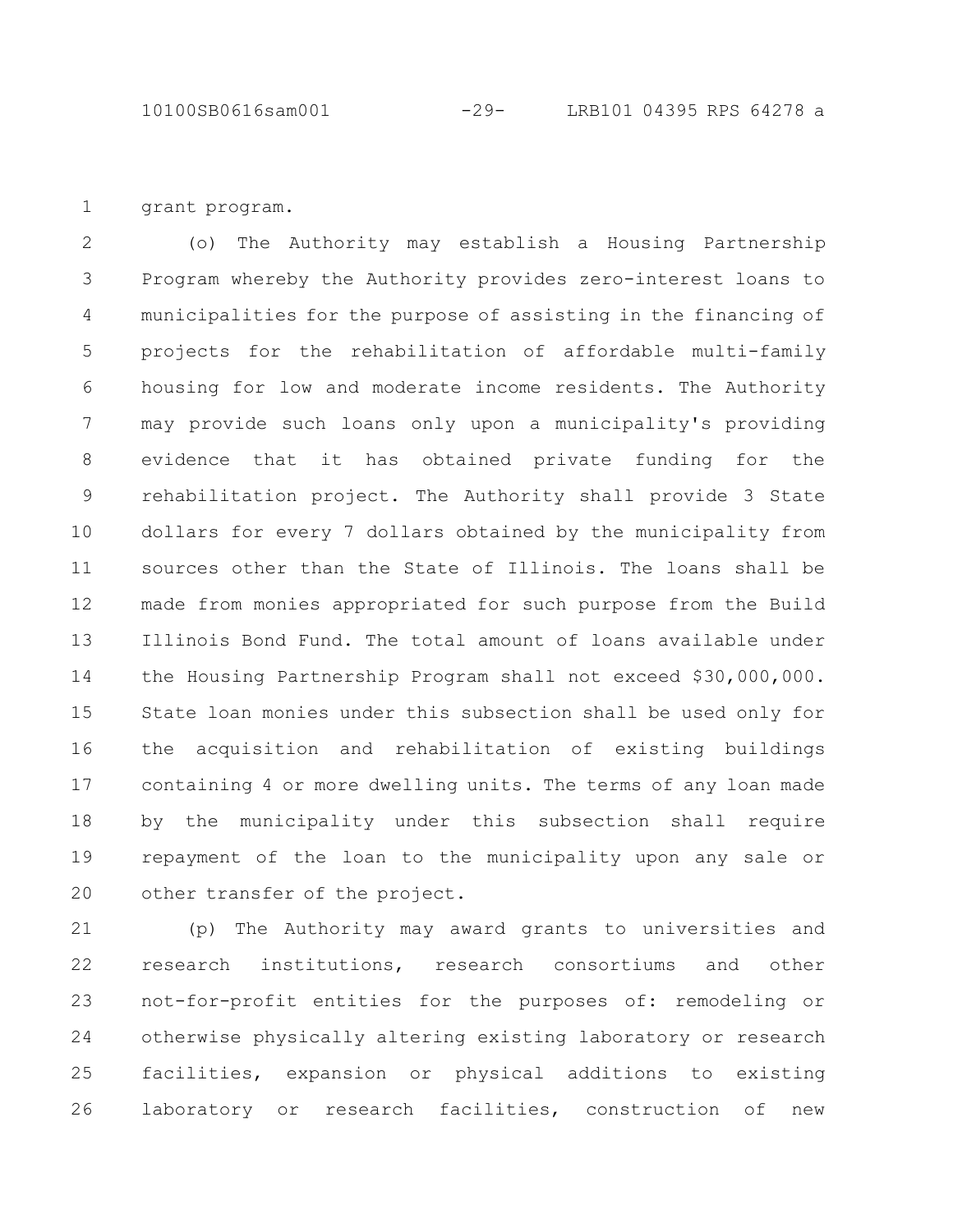10100SB0616sam001 -30- LRB101 04395 RPS 64278 a

laboratory or research facilities or acquisition of modern equipment to support laboratory or research operations provided that such grants (i) be used solely in support of project and equipment acquisitions which enhance technology transfer, and (ii) not constitute more than 60 percent of the total project or acquisition cost. 1 2 3 4 5 6

(q) Grants may be awarded by the Authority to units of local government for the purpose of developing the appropriate infrastructure or defraying other costs to the local government in support of laboratory or research facilities provided that such grants may not exceed 40% of the cost to the unit of local government. 7 8 9 10 11 12

(r) In addition to the powers granted to the Authority under subsection (i), and in all cases supplemental to it, the Authority may establish a direct loan program to make loans to, or may purchase participations in loans made by participating lenders to, individuals, partnerships, corporations, or other business entities for the purpose of financing an industrial project, as defined in Section 801-10 of this Act. For the purposes of such program and not by way of limitation on any other program of the Authority, including, without limitation, programs established under subsection (i), the Authority shall have the power to issue bonds, notes, or other evidences of indebtedness including commercial paper for purposes of providing a fund of capital from which it may make such loans. The Authority shall have the power to use any appropriations 13 14 15 16 17 18 19 20 21 22 23 24 25 26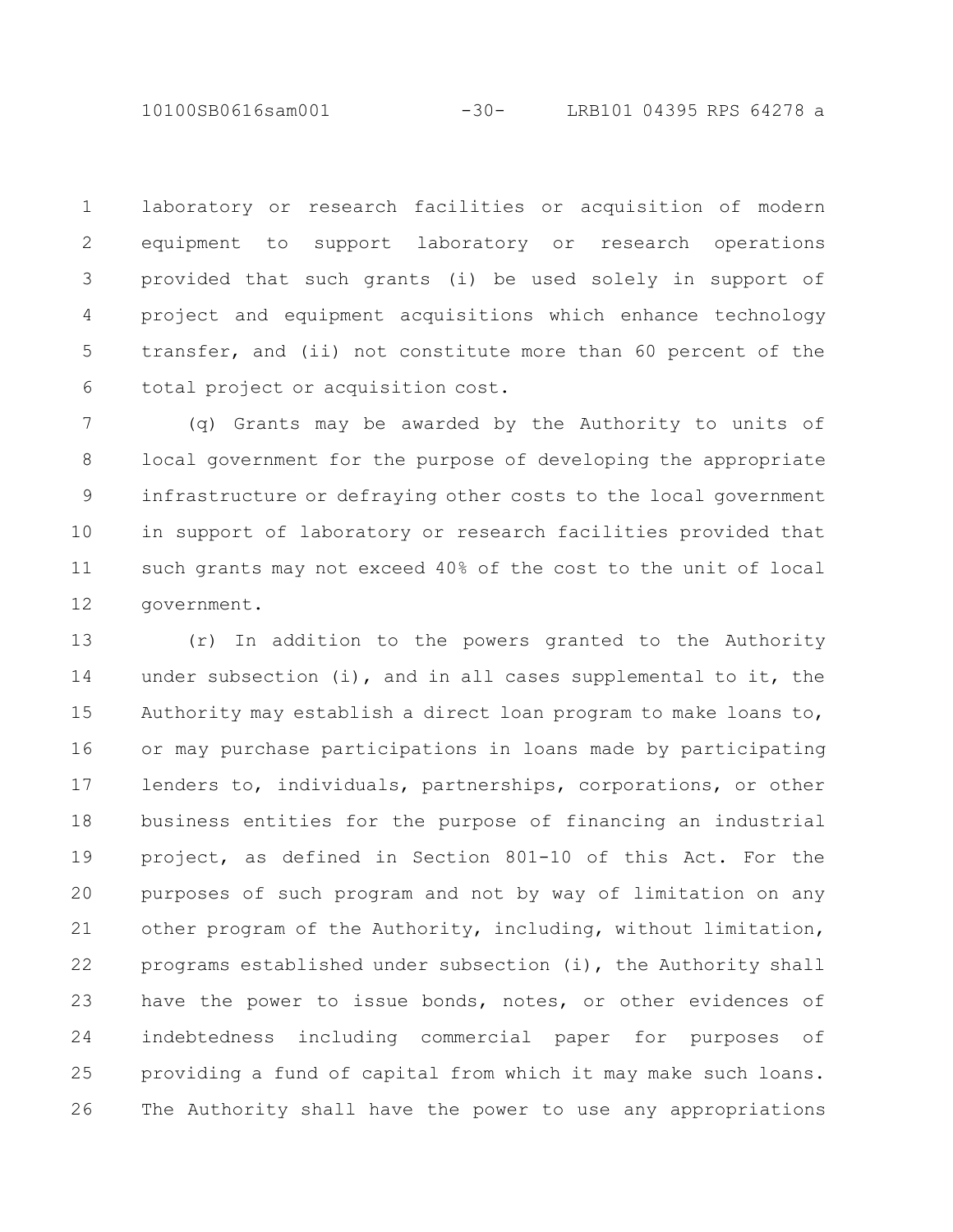10100SB0616sam001 -31- LRB101 04395 RPS 64278 a

from the State made especially for the Authority's direct loan program, or moneys at any time held by the Authority under this Act outside the State treasury in the custody of either the Treasurer of the Authority or a trustee or depository appointed by the Authority, for additional capital to make such loans or purchase such loan participations, or for the purposes of reserve funds or pledged funds which secure the Authority's obligations of repayment of any bond, note or other form of indebtedness established for the purpose of providing capital for which it intends to make such loans or purchase such loan participations. For the purpose of obtaining such capital, the Authority may also enter into agreements with financial institutions, participating lenders, and other persons for the purpose of administering a loan participation program, selling loans or developing a secondary market for such loans or loan participations. Loans made under the direct loan program specifically established under this subsection  $(r)$ , including loans under such program made by participating lenders in which the Authority purchases a participation, may be in an amount not to exceed \$600,000 and shall be made for a portion of an industrial project which does not exceed 50% of the total project. No loan may be made by the Authority unless approved by the affirmative vote of at least 8 members of the board. The Authority shall establish procedures and publish rules which shall provide for the submission, review, and analysis of each direct loan and loan participation application and which shall 1 2 3 4 5 6 7 8 9 10 11 12 13 14 15 16 17 18 19 20 21 22 23 24 25 26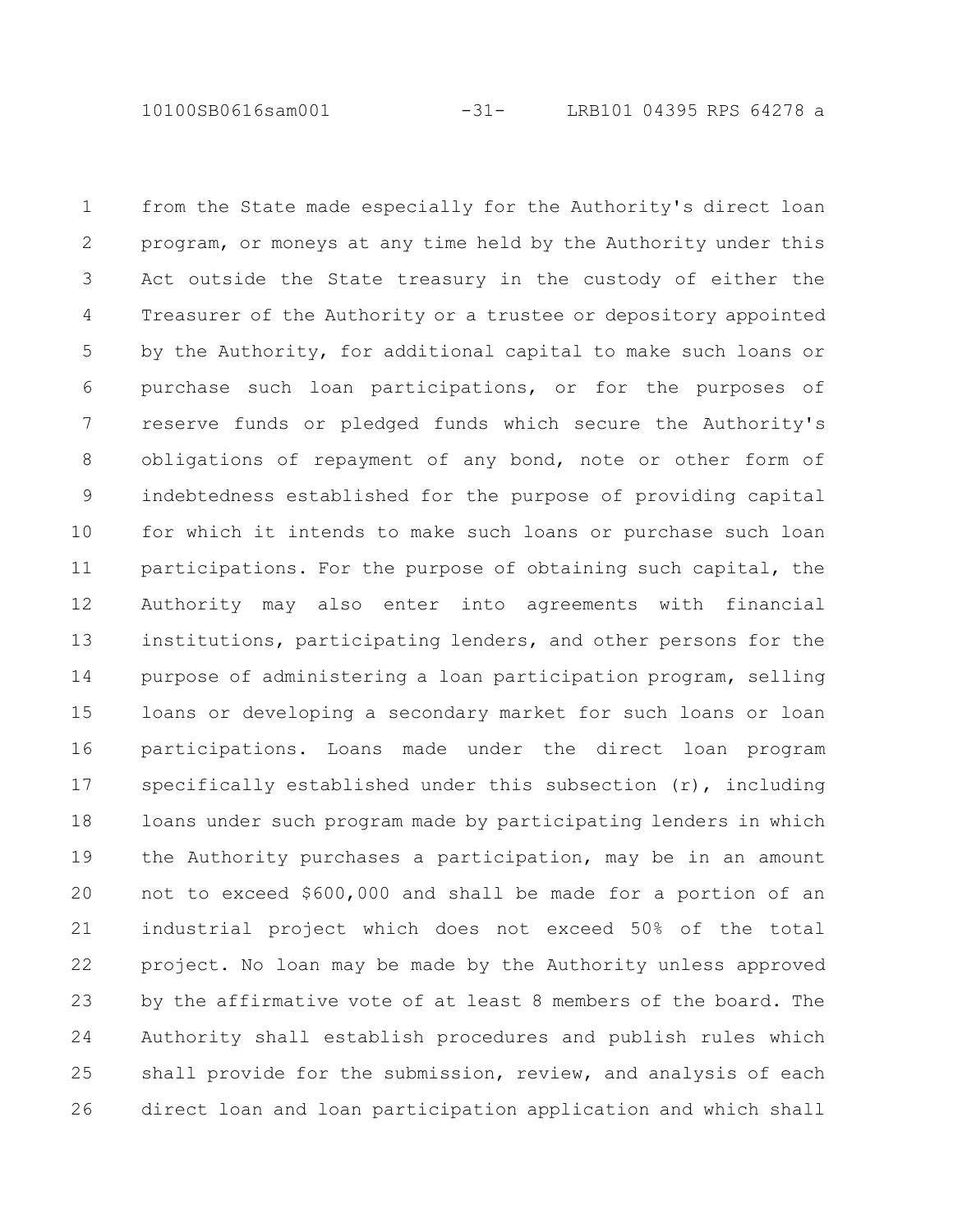10100SB0616sam001 -32- LRB101 04395 RPS 64278 a

preserve the ability of each board member and the Executive Director, as applicable, to reach an individual business judgment regarding the propriety of each direct loan or loan participation. The collective discretion of the board to approve or disapprove each loan shall be unencumbered. The Authority may establish and collect such fees and charges, determine and enforce such terms and conditions, and charge such interest rates as it determines to be necessary and appropriate to the successful administration of the direct loan program, including purchasing loan participations. The Authority may require such interests in collateral and such guarantees as it determines are necessary to protect the Authority's interest in the repayment of the principal and interest of each loan and loan participation made under the direct loan program. The restrictions established under this subsection (r) shall not be applicable to any loan or loan participation made under subsection (i) or to any loan or loan participation made under any other Section of this Act. 1 2 3 4 5 6 7 8 9 10 11 12 13 14 15 16 17 18

(s) The Authority may guarantee private loans to third parties up to a specified dollar amount in order to promote economic development in this State. 19 20 21

(t) The Authority may adopt rules and regulations as may be necessary or advisable to implement the powers conferred by this Act. 22 23 24

(u) The Authority shall have the power to issue bonds, notes or other evidences of indebtedness, which may be used to 25 26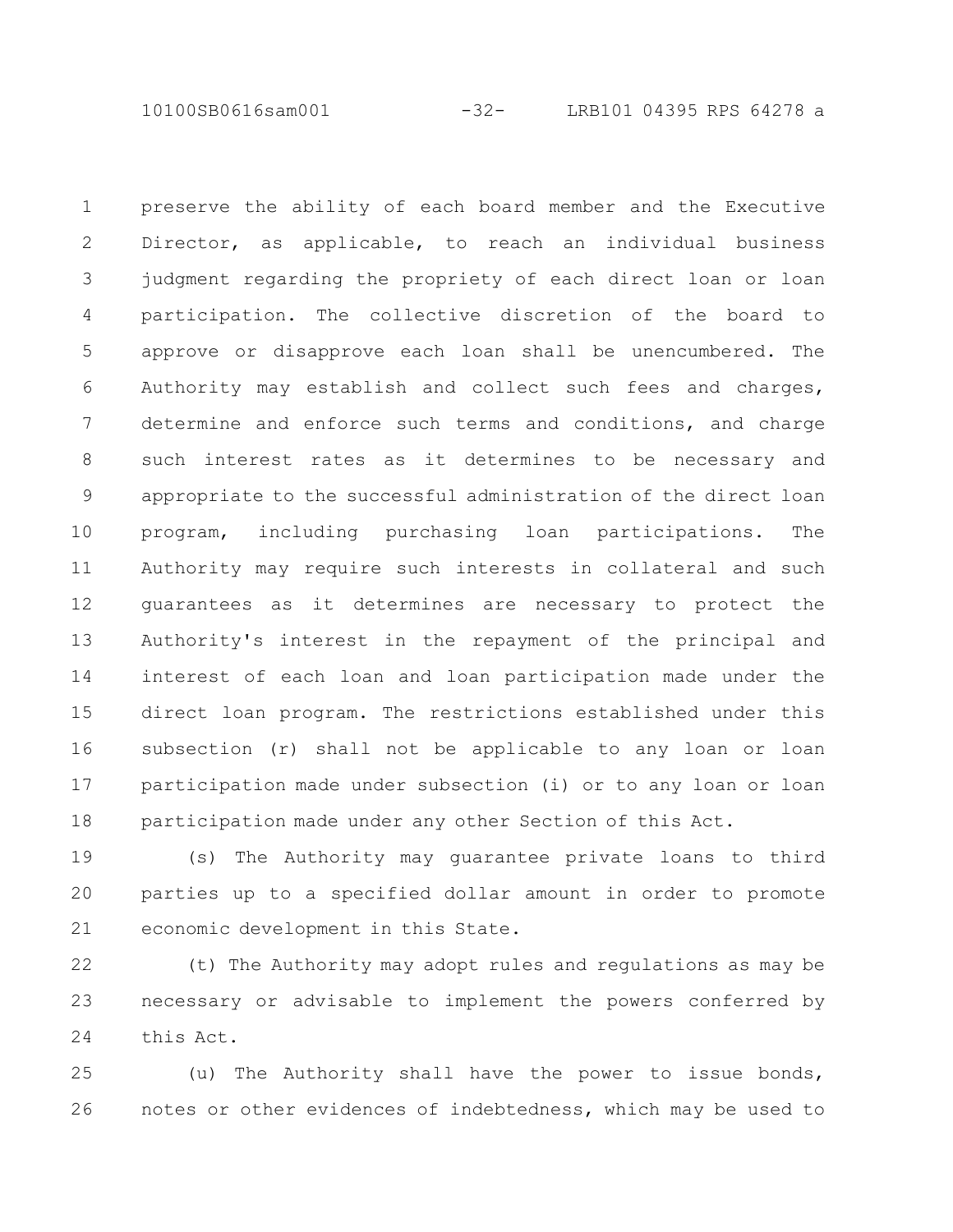10100SB0616sam001 -33- LRB101 04395 RPS 64278 a

make loans to units of local government which are authorized to enter into loan agreements and other documents and to issue bonds, notes and other evidences of indebtedness for the purpose of financing the protection of storm sewer outfalls, the construction of adequate storm sewer outfalls, and the provision for flood protection of sanitary sewage treatment plans, in counties that have established a stormwater management planning committee in accordance with Section 5-1062 of the Counties Code. Any such loan shall be made by the Authority pursuant to the provisions of Section 820-5 to 820-60 of this Act. The unit of local government shall pay back to the Authority the principal amount of the loan, plus annual interest as determined by the Authority. The Authority shall have the power, subject to appropriations by the General Assembly, to subsidize or buy down a portion of the interest on such loans, up to 4% per annum. 1 2 3 4 5 6 7 8 9 10 11 12 13 14 15 16

(v) The Authority may accept security interests as provided in Sections 11-3 and 11-3.3 of the Illinois Public Aid Code. 17 18

(w) Moral Obligation. In the event that the Authority determines that monies of the Authority will not be sufficient for the payment of the principal of and interest on its bonds during the next State fiscal year, the Chairperson, as soon as practicable, shall certify to the Governor the amount required by the Authority to enable it to pay such principal of and interest on the bonds. The Governor shall submit the amount so certified to the General Assembly as soon as practicable, but 19 20 21 22 23 24 25 26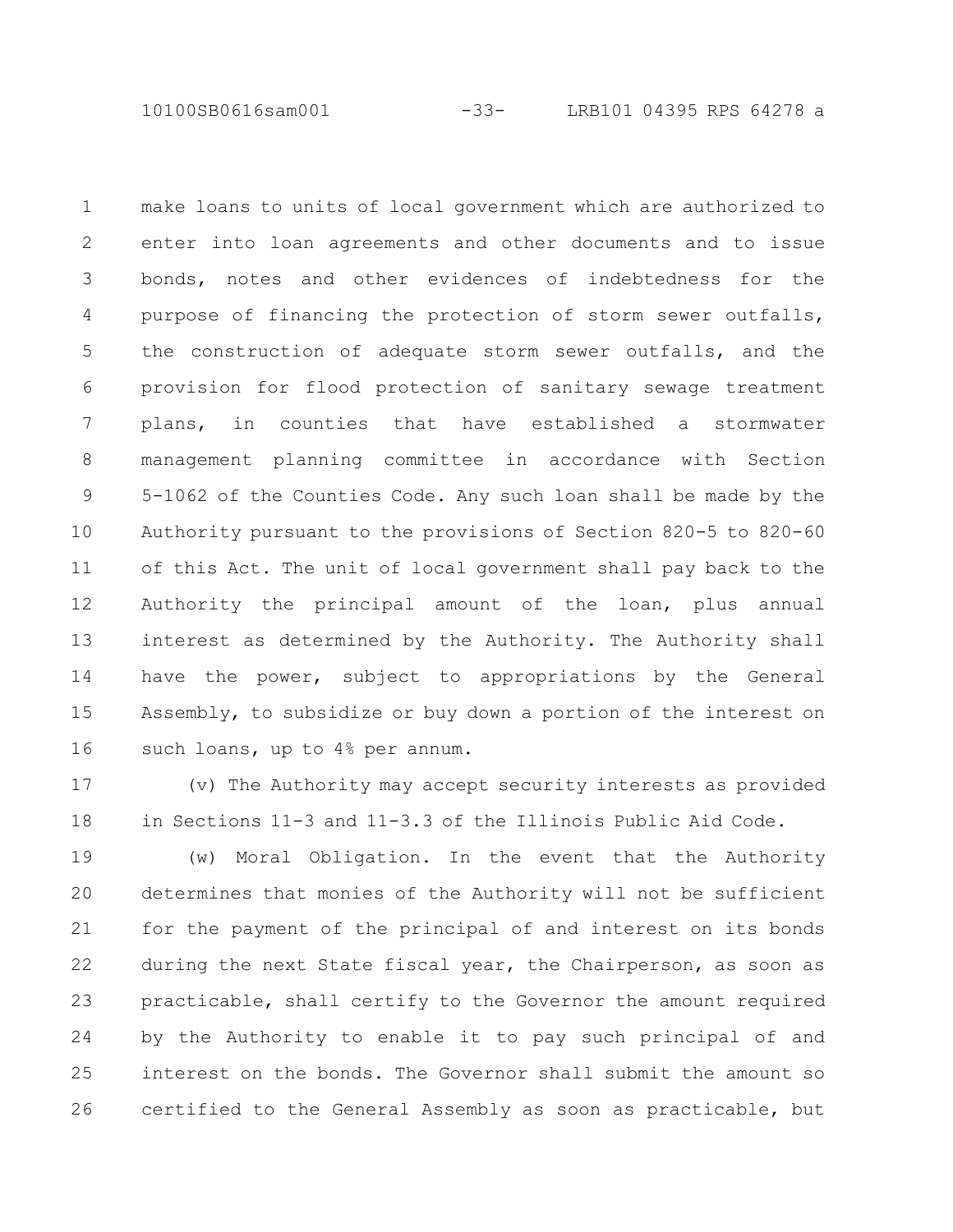10100SB0616sam001 -34- LRB101 04395 RPS 64278 a

no later than the end of the current State fiscal year. This subsection shall apply only to any bonds or notes as to which the Authority shall have determined, in the resolution authorizing the issuance of the bonds or notes, that this subsection shall apply. Whenever the Authority makes such a determination, that fact shall be plainly stated on the face of the bonds or notes and that fact shall also be reported to the Governor. In the event of a withdrawal of moneys from a reserve fund established with respect to any issue or issues of bonds of the Authority to pay principal or interest on those bonds, the Chairperson of the Authority, as soon as practicable, shall certify to the Governor the amount required to restore the reserve fund to the level required in the resolution or indenture securing those bonds. The Governor shall submit the amount so certified to the General Assembly as soon as practicable, but no later than the end of the current State fiscal year. The Authority shall obtain written approval from the Governor for any bonds and notes to be issued under this Section. In addition to any other bonds authorized to be issued under Sections 825-60, 825-65(e), 830-25 and 845-5, the principal amount of Authority bonds outstanding issued under this Section 801-40(w) or under 20 ILCS 3850/1-80 or 30 ILCS  $360/2-6$  (c), which have been assumed by the Authority, shall not exceed \$150,000,000. This subsection (w) shall in no way be applied to any bonds issued by the Authority on behalf of the Illinois Power Agency under Section 825-90 of this Act. 1 2 3 4 5 6 7 8 9 10 11 12 13 14 15 16 17 18 19 20 21 22 23 24 25 26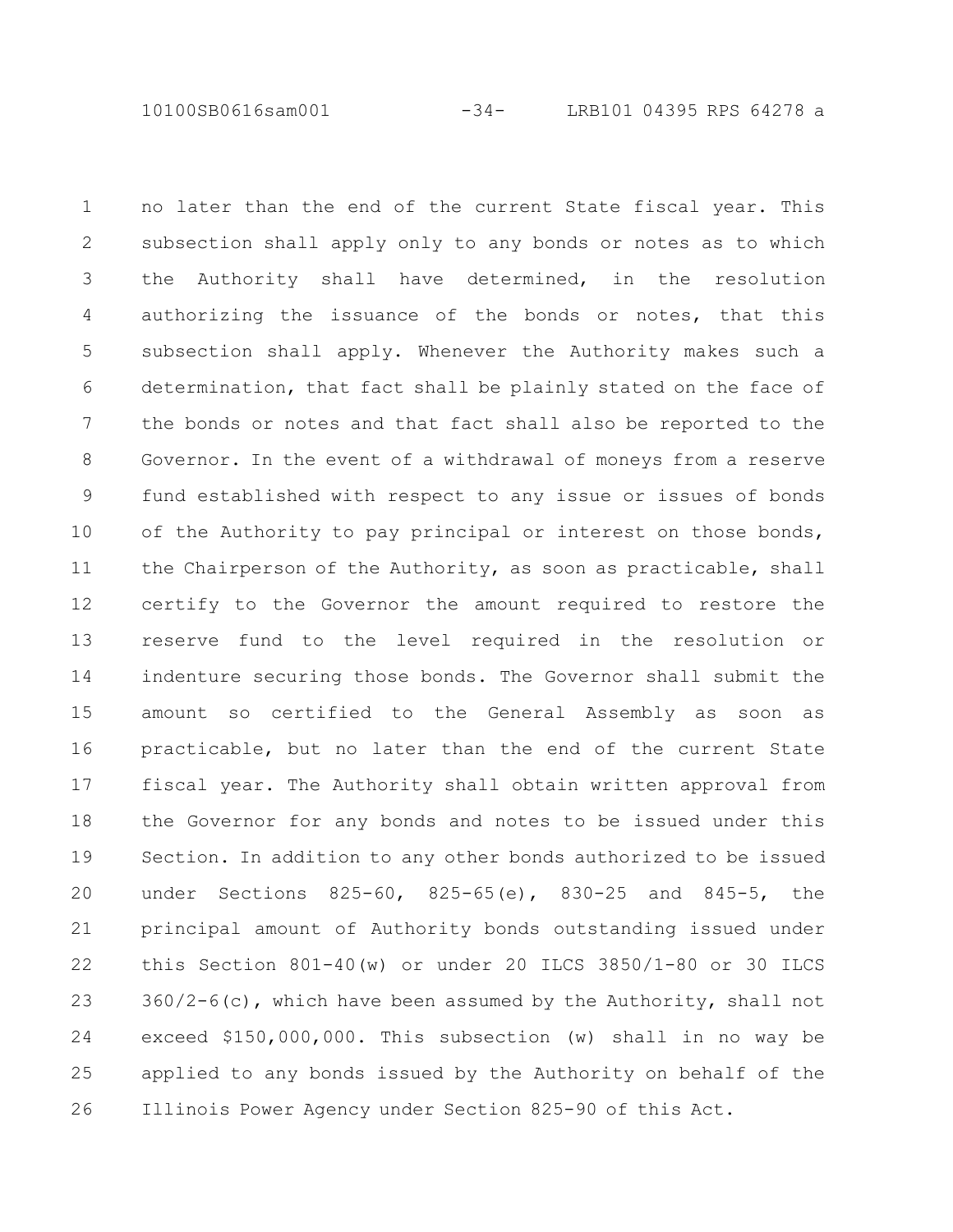10100SB0616sam001 -35- LRB101 04395 RPS 64278 a

(x) The Authority may enter into agreements or contracts with any person necessary or appropriate to place the payment obligations of the Authority under any of its bonds in whole or in part on any interest rate basis, cash flow basis, or other basis desired by the Authority, including without limitation agreements or contracts commonly known as "interest rate swap agreements", "forward payment conversion agreements", and "futures", or agreements or contracts to exchange cash flows or a series of payments, or agreements or contracts, including without limitation agreements or contracts commonly known as "options", "puts", or "calls", to hedge payment, rate spread, or similar exposure; provided that any such agreement or contract shall not constitute an obligation for borrowed money and shall not be taken into account under Section 845-5 of this Act or any other debt limit of the Authority or the State of Illinois. 1 2 3 4 5 6 7 8 9 10 11 12 13 14 15 16

(y) The Authority shall publish summaries of projects and actions approved by the members of the Authority on its website. These summaries shall include, but not be limited to, information regarding the: 17 18 19 20

- (1) project; 21
- (2) Board's action or actions; 22
- (3) purpose of the project; 23
- (4) Authority's program and contribution; 24
- (5) volume cap; 25
- (6) jobs retained; 26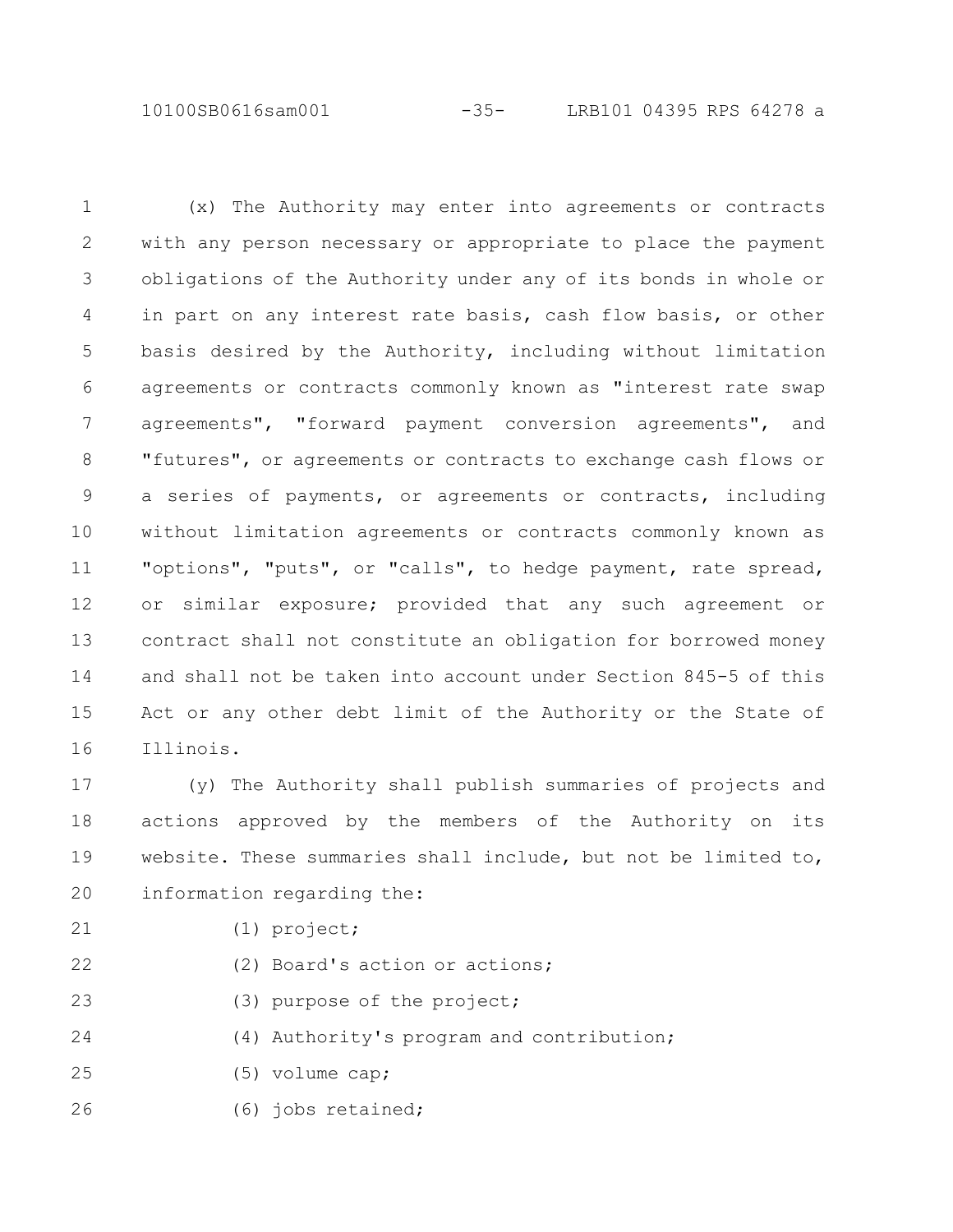| $\mathbf 1$   | (7) projected new jobs;                                       |
|---------------|---------------------------------------------------------------|
| $\mathbf{2}$  | (8) construction jobs created;                                |
| 3             | (9) estimated sources and uses of funds;                      |
| 4             | (10) financing summary;                                       |
| 5             | (11) project summary;                                         |
| 6             | (12) business summary;                                        |
| 7             | (13) ownership or economic disclosure statement;              |
| 8             | (14) professional and financial information;                  |
| $\mathcal{G}$ | (15) service area; and                                        |
| 10            | (16) legislative district.                                    |
| 11            | The disclosure of information pursuant to this subsection     |
| 12            | shall comply with the Freedom of Information Act.             |
| 13            | (z) Consistent with the findings and declaration of policy    |
| 14            | set forth in item (j) of Section 801-5 of this Act, the       |
| 15            | Authority shall have the power to make loans to the Police    |
| 16            | Officers' Pension Investment Fund authorized by Section       |
| 17            | 22B-120 of the Illinois Pension Code and to make loans to the |
| 18            | Firefighters' Pension Investment Fund authorized by Section   |
| 19            | 22C-120 of the Illinois Pension Code.                         |
| 20            | (Source: P.A. 100-919, eff. 8-17-18.)                         |

Section 10. The Illinois Pension Code is amended by changing Sections 1-110.16, 1-113.12, 1A-102, 1A-104, 1A-108.5, 1A-109, 1A-111, 1A-112, 1A-113, 3-111, 3-112, 4-109, and 4-114 and by adding Sections 1-101.6, 3-132.1, and 4-123.2 and Articles 22B and 22C as follows: 21 22 23 24 25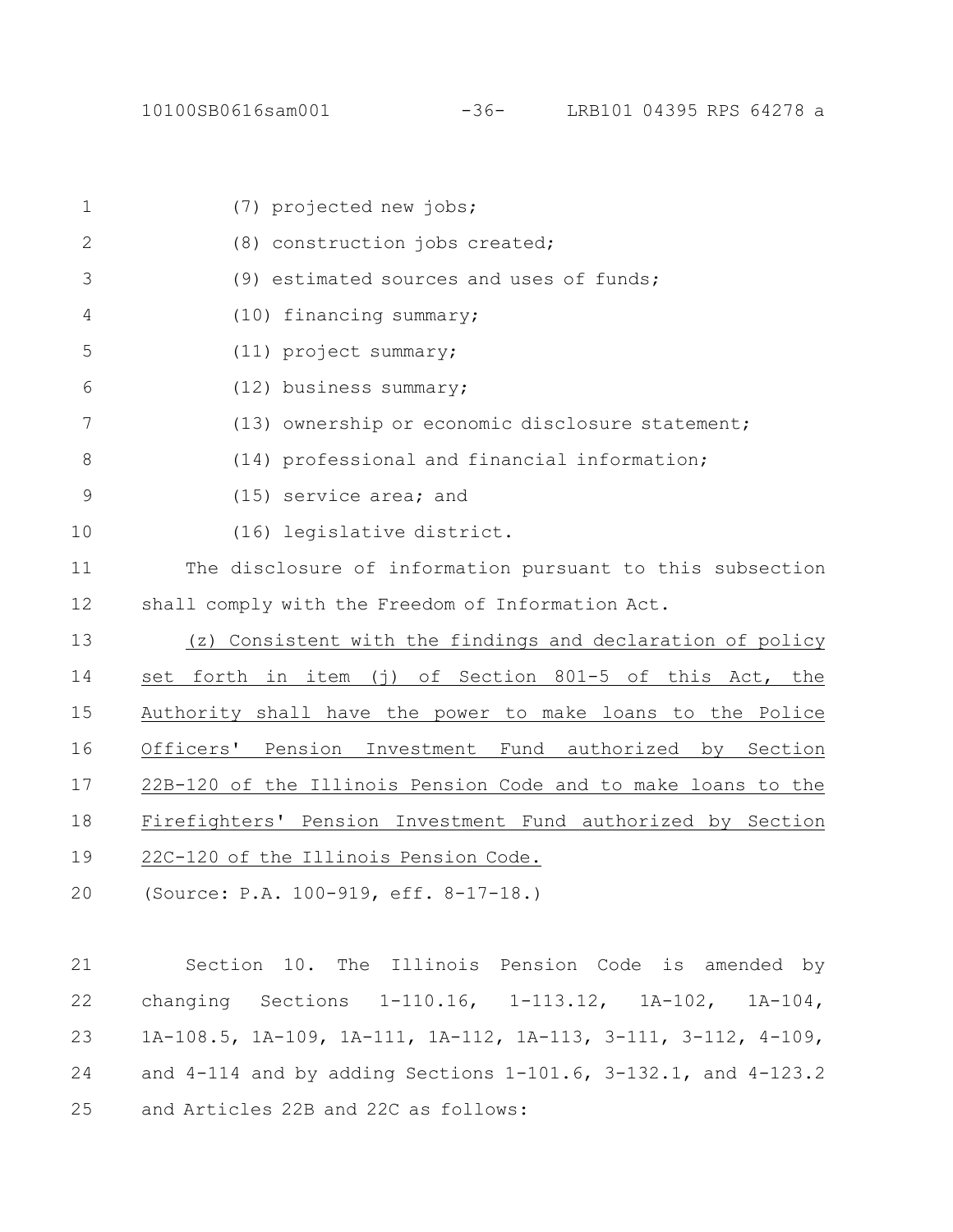10100SB0616sam001 -37- LRB101 04395 RPS 64278 a

1

(40 ILCS 5/1-101.6 new)

Sec. 1-101.6. Transferor pension fund. "Transferor pension fund" means any pension fund established pursuant to Article 3 or 4 of this Code. 2 3 4

(40 ILCS 5/1-110.16) 5

Sec. 1-110.16. Transactions prohibited by retirement systems; companies that boycott Israel, Iran-restricted companies, Sudan-restricted companies, and expatriated entities. 6 7 8 9

(a) As used in this Section: 10

"Boycott Israel" means engaging in actions that are politically motivated and are intended to penalize, inflict economic harm on, or otherwise limit commercial relations with the State of Israel or companies based in the State of Israel or in territories controlled by the State of Israel. 11 12 13 14 15 16

"Company" means any sole proprietorship, organization, association, corporation, partnership, joint venture, limited partnership, limited liability partnership, limited liability company, or other entity or business association, including all wholly owned subsidiaries, majority-owned subsidiaries, parent companies, or affiliates of those entities or business associations, that exist for the purpose of making profit. 17 18 19 20 21 22 23 24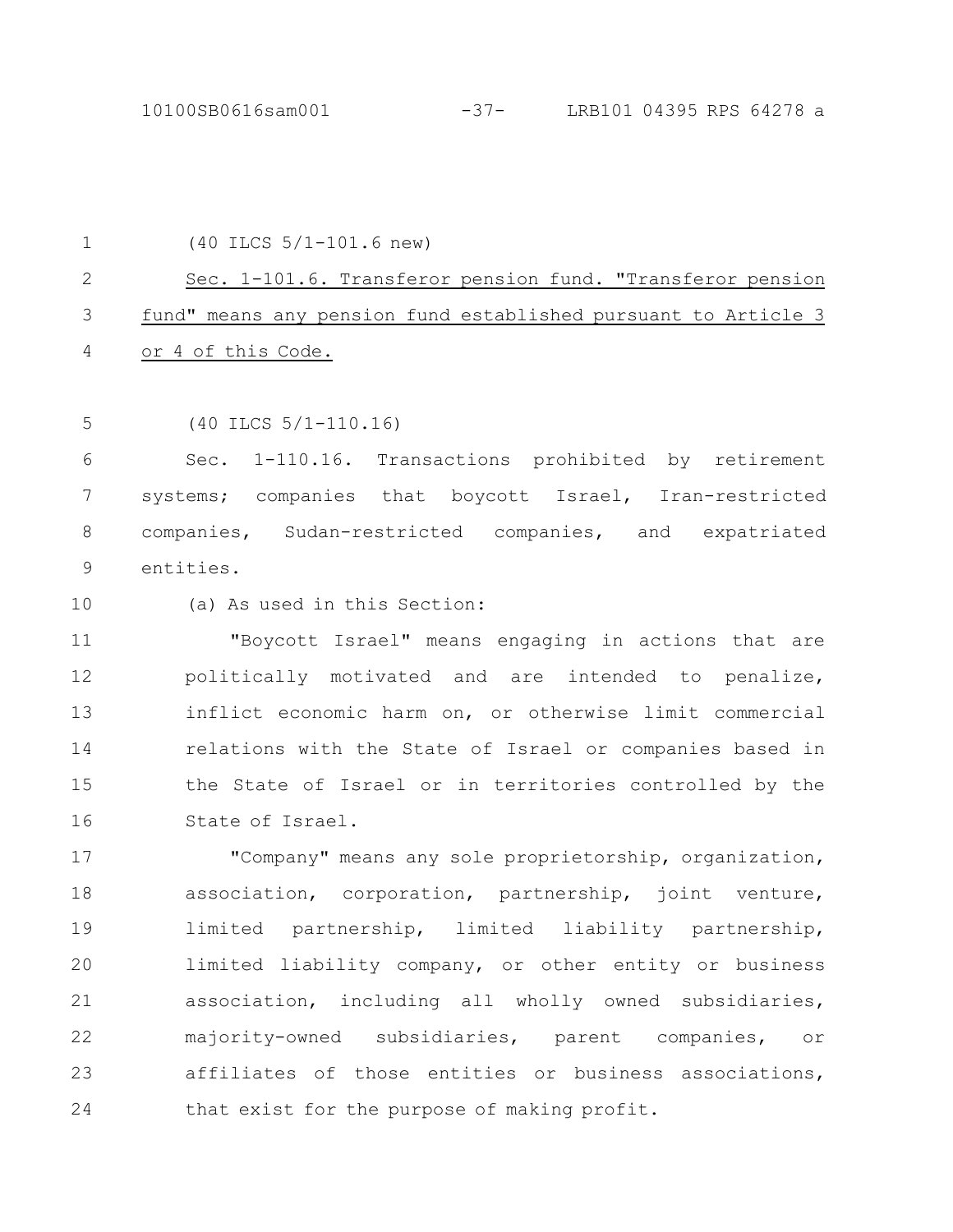1

2

"Illinois Investment Policy Board" means the board established under subsection (b) of this Section.

"Direct holdings" in a company means all publicly traded securities of that company that are held directly by the retirement system in an actively managed account or fund in which the retirement system owns all shares or interests. 3 4 5 6 7

"Expatriated entity" has the meaning ascribed to it in Section 1-15.120 of the Illinois Procurement Code. 8 9

"Indirect holdings" in a company means all securities of that company that are held in an account or fund, such as a mutual fund, managed by one or more persons not employed by the retirement system, in which the retirement system owns shares or interests together with other investors not subject to the provisions of this Section or that are held in an index fund. 10 11 12 13 14 15 16

"Iran-restricted company" means a company that meets the qualifications under Section 1-110.15 of this Code. 17 18

"Private market fund" means any private equity fund, private equity funds of funds, venture capital fund, hedge fund, hedge fund of funds, real estate fund, or other investment vehicle that is not publicly traded. 19 20 21 22

"Restricted companies" means companies that boycott Israel, Iran-restricted companies, Sudan-restricted companies, and expatriated entities. 23 24 25

"Retirement system" means a retirement system 26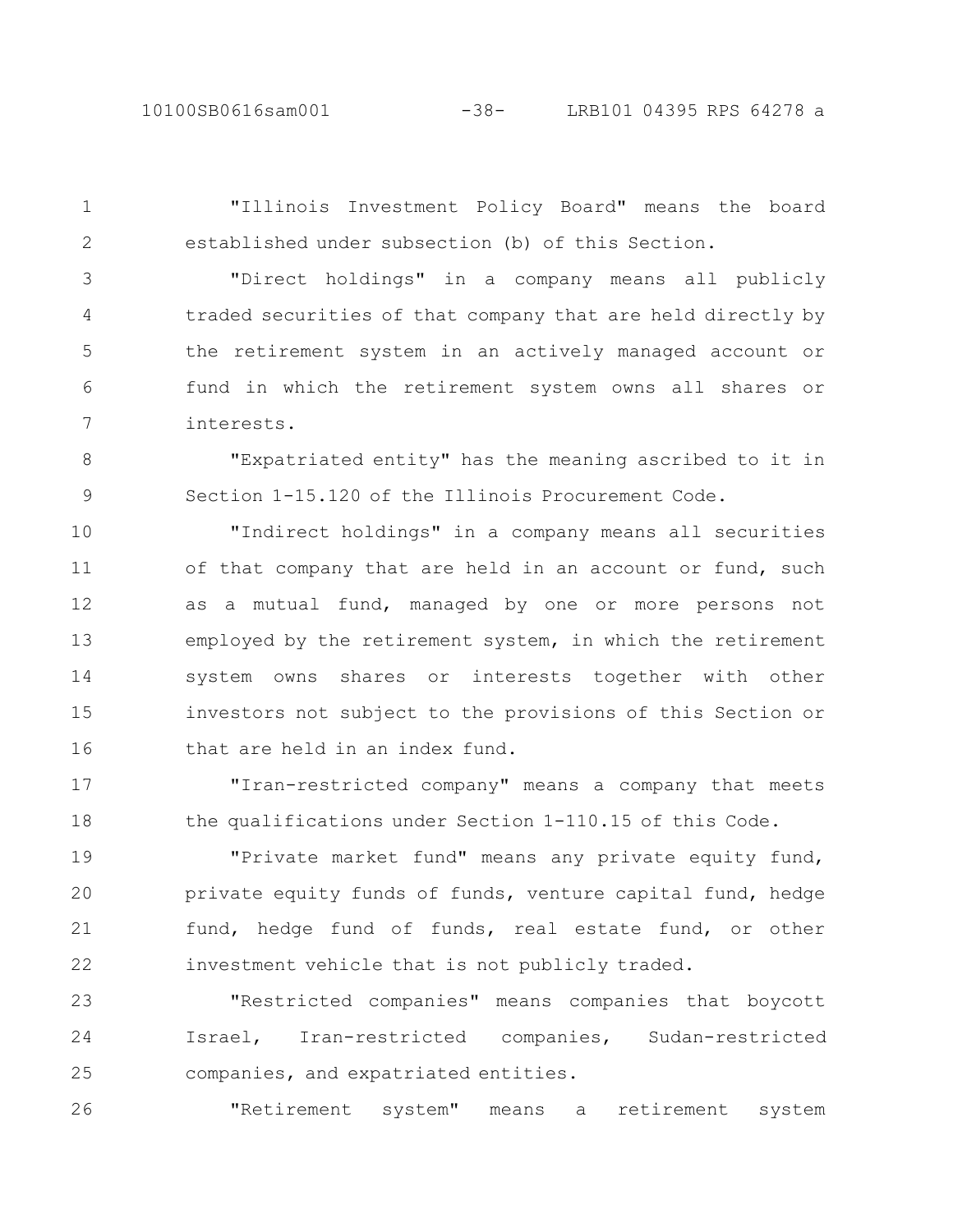10100SB0616sam001 -39- LRB101 04395 RPS 64278 a

established under Article 2, 14, 15, 16, or 18 of this Code, or the Illinois State Board of Investment, or a fund created under Article 22B or 22C of this Code. 1 3

2

"Sudan-restricted company" means a company that meets the qualifications under Section 1-110.6 of this Code. 4 5

(b) There shall be established an Illinois Investment Policy Board. The Illinois Investment Policy Board shall consist of 7 members. Each board of a pension fund or investment board created under Article 15, 16, or 22A of this Code shall appoint one member, and the Governor shall appoint 4 members. 6 7 8 9 10 11

(c) Notwithstanding any provision of law to the contrary, beginning January 1, 2016, Sections 110.15 and 1-110.6 of this Code shall be administered in accordance with this Section. 12 13 14

(d) By April 1, 2016, the Illinois Investment Policy Board shall make its best efforts to identify all Iran-restricted companies, Sudan-restricted companies, and companies that boycott Israel and assemble those identified companies into a list of restricted companies, to be distributed to each retirement system. 15 16 17 18 19 20

These efforts shall include the following, as appropriate in the Illinois Investment Policy Board's judgment: 21 22

(1) reviewing and relying on publicly available information regarding Iran-restricted companies, Sudan-restricted companies, and companies that boycott Israel, including information provided by nonprofit 23 24 25 26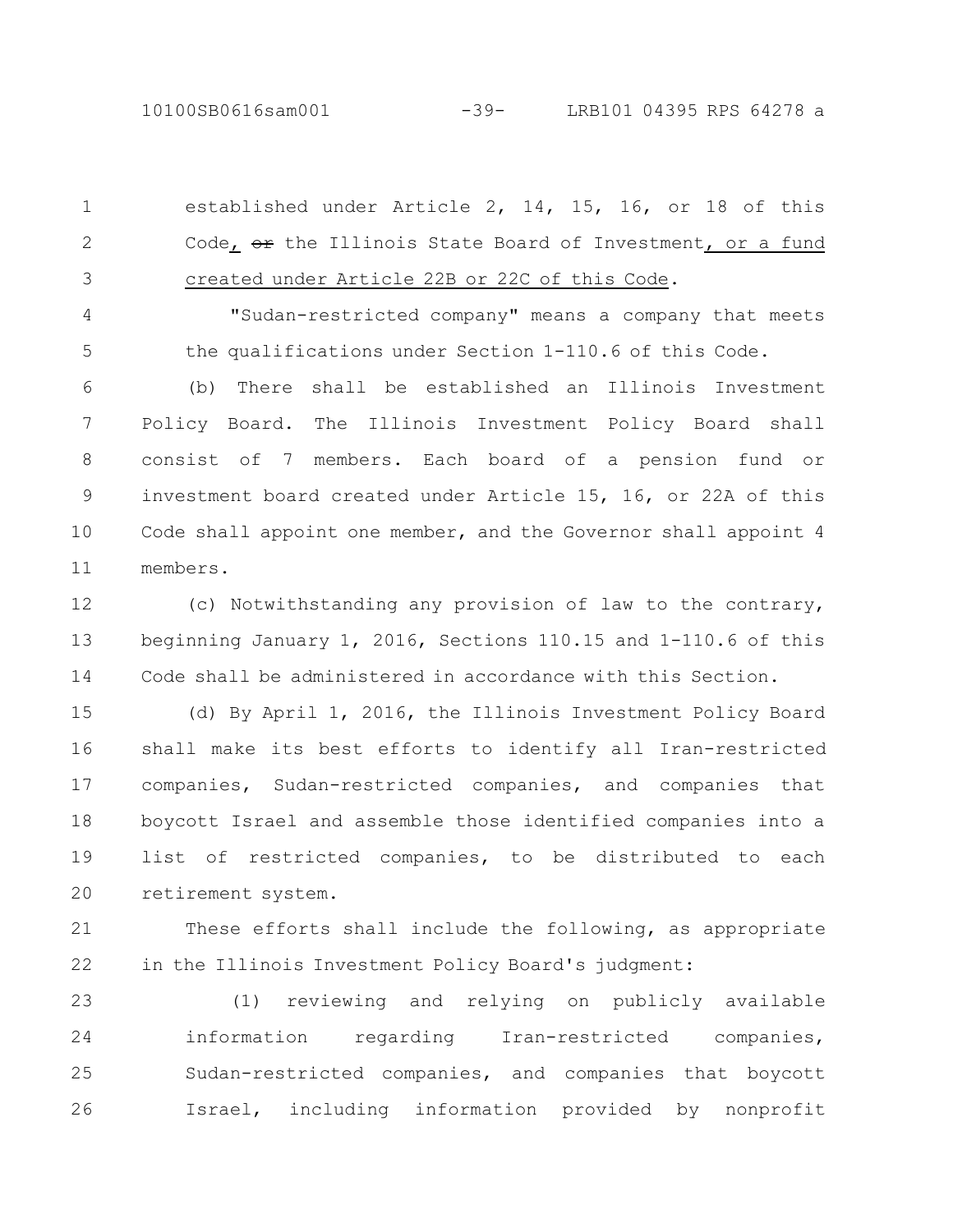1

organizations, research firms, and government entities;

(2) contacting asset managers contracted by the retirement systems that invest in Iran-restricted companies, Sudan-restricted companies, and companies that boycott Israel; 2 3 4 5

(3) contacting other institutional investors that have divested from or engaged with Iran-restricted companies, Sudan-restricted companies, and companies that boycott Israel; and 6 7 8 9

(4) retaining an independent research firm to identify Iran-restricted companies, Sudan-restricted companies, and companies that boycott Israel. 10 11 12

The Illinois Investment Policy Board shall review the list of restricted companies on a quarterly basis based on evolving information from, among other sources, those listed in this subsection (d) and distribute any updates to the list of restricted companies to the retirement systems and the State Treasurer. 13 14 15 16 17 18

By April 1, 2018, the Illinois Investment Policy Board shall make its best efforts to identify all expatriated entities and include those companies in the list of restricted companies distributed to each retirement system and the State Treasurer. These efforts shall include the following, as appropriate in the Illinois Investment Policy Board's judgment: 19 20 21 22 23 24 25

26

(1) reviewing and relying on publicly available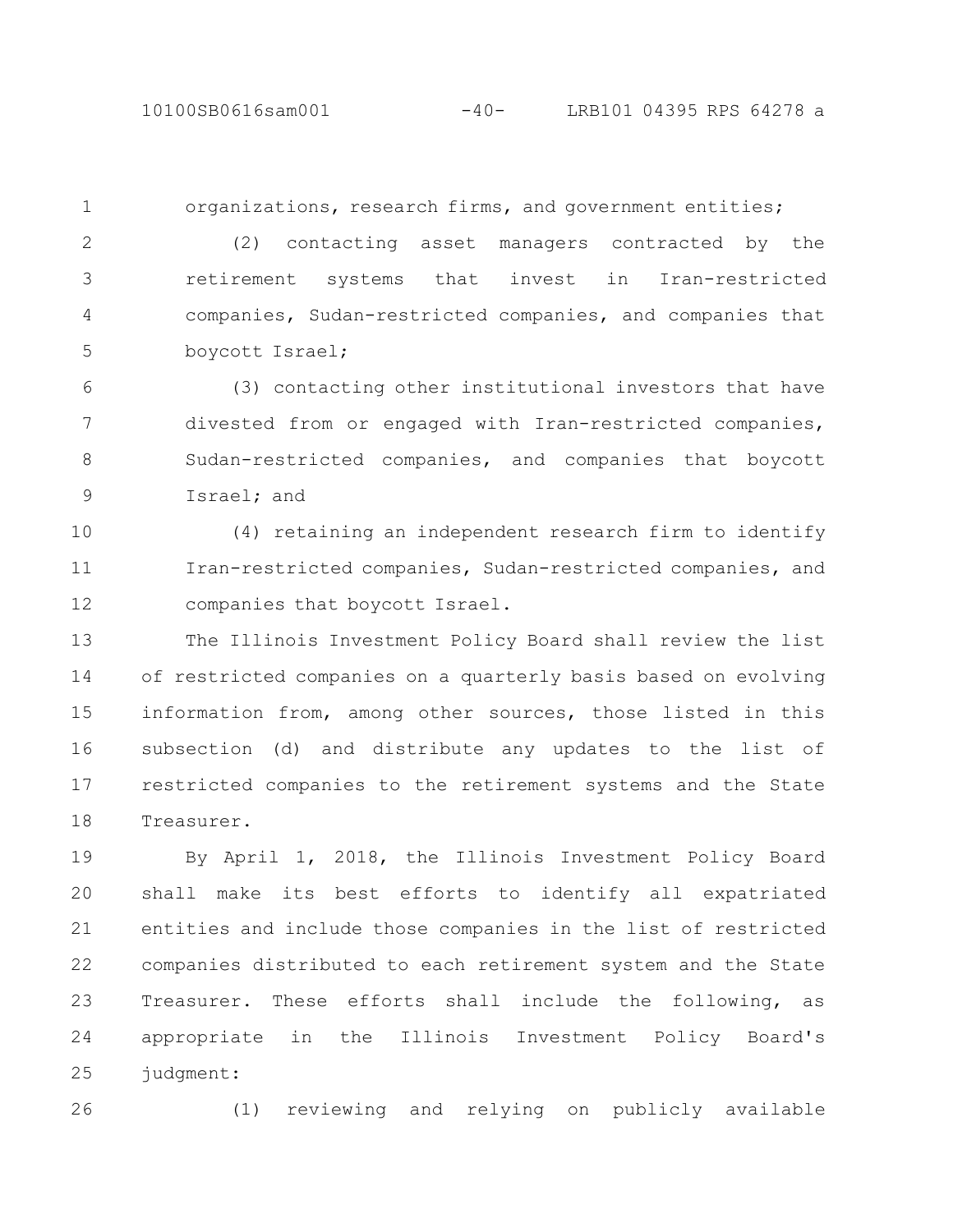10100SB0616sam001 -41- LRB101 04395 RPS 64278 a

information regarding expatriated entities, including information provided by nonprofit organizations, research firms, and government entities; 1 2 3

(2) contacting asset managers contracted by the retirement systems that invest in expatriated entities; 4 5

(3) contacting other institutional investors that have divested from or engaged with expatriated entities; and 6 7

8

9

(4) retaining an independent research firm to identify expatriated entities.

(e) The Illinois Investment Policy Board shall adhere to the following procedures for companies on the list of restricted companies: 10 11 12

(1) For each company newly identified in subsection (d), the Illinois Investment Policy Board shall send a written notice informing the company of its status and that it may become subject to divestment or shareholder activism by the retirement systems. 13 14 15 16 17

(2) If, following the Illinois Investment Policy Board's engagement pursuant to this subsection (e) with a restricted company, that company ceases activity that designates the company to be an Iran-restricted company, a Sudan-restricted company, a company that boycotts Israel, or an expatriated entity, the company shall be removed from the list of restricted companies and the provisions of this Section shall cease to apply to it unless it resumes such activities. 18 19 20 21 22 23 24 25 26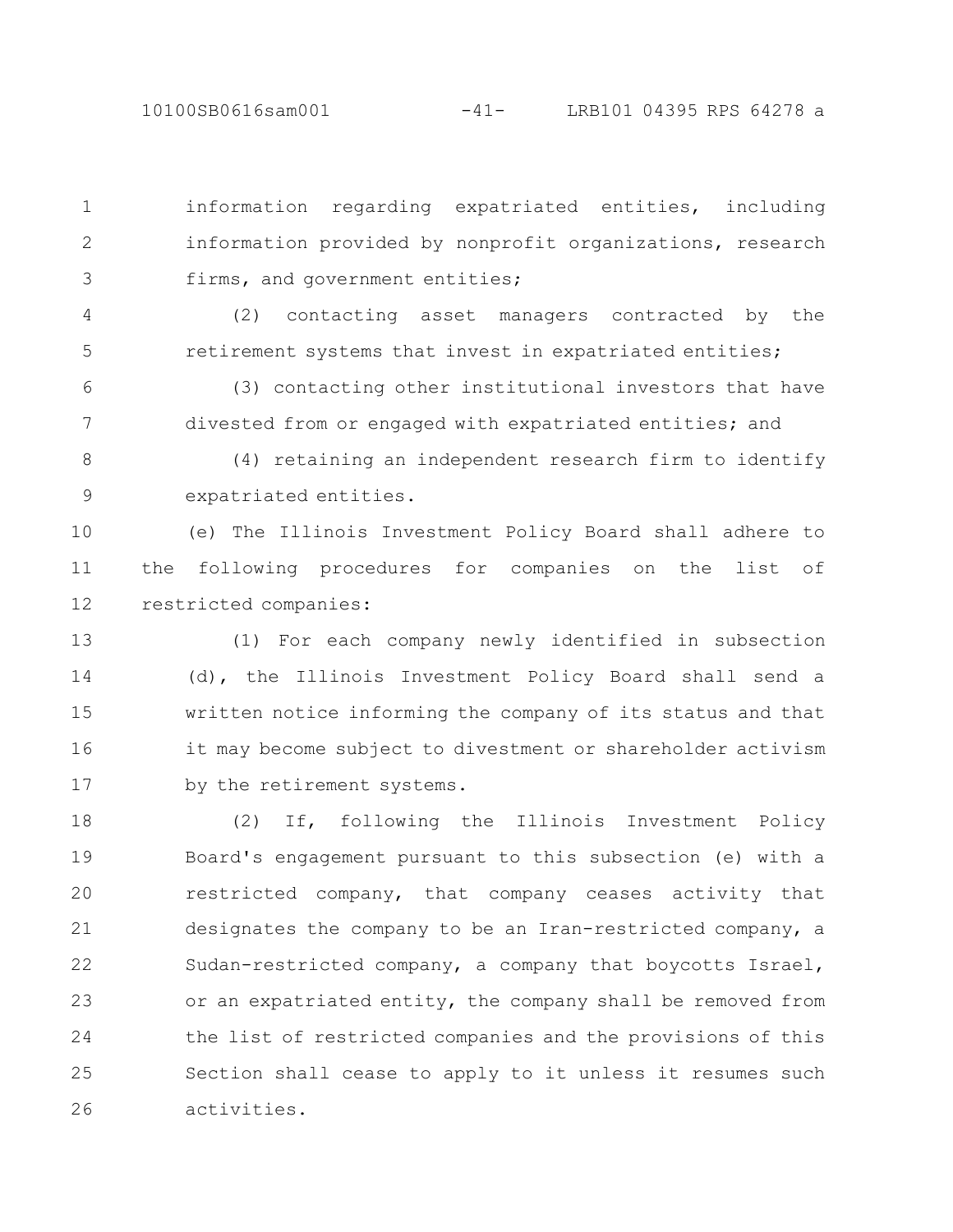10100SB0616sam001 -42- LRB101 04395 RPS 64278 a

(f) Except as provided in subsection (f-1) of this Section the retirement system shall adhere to the following procedures for companies on the list of restricted companies: 1 2 3

(1) The retirement system shall identify those companies on the list of restricted companies in which the retirement system owns direct holdings and indirect holdings. 4 5 6 7

(2) The retirement system shall instruct its investment advisors to sell, redeem, divest, or withdraw all direct holdings of restricted companies from the retirement system's assets under management in an orderly and fiduciarily responsible manner within 12 months after the company's most recent appearance on the list of restricted companies. 8 9 10 11 12 13 14

(3) The retirement system may not acquire securities of restricted companies. 15 16

(4) The provisions of this subsection (f) do not apply to the retirement system's indirect holdings or private market funds. The Illinois Investment Policy Board shall submit letters to the managers of those investment funds containing restricted companies requesting that they consider removing the companies from the fund or create a similar actively managed fund having indirect holdings devoid of the companies. If the manager creates a similar fund, the retirement system shall replace all applicable investments with investments in the similar fund in an 17 18 19 20 21 22 23 24 25 26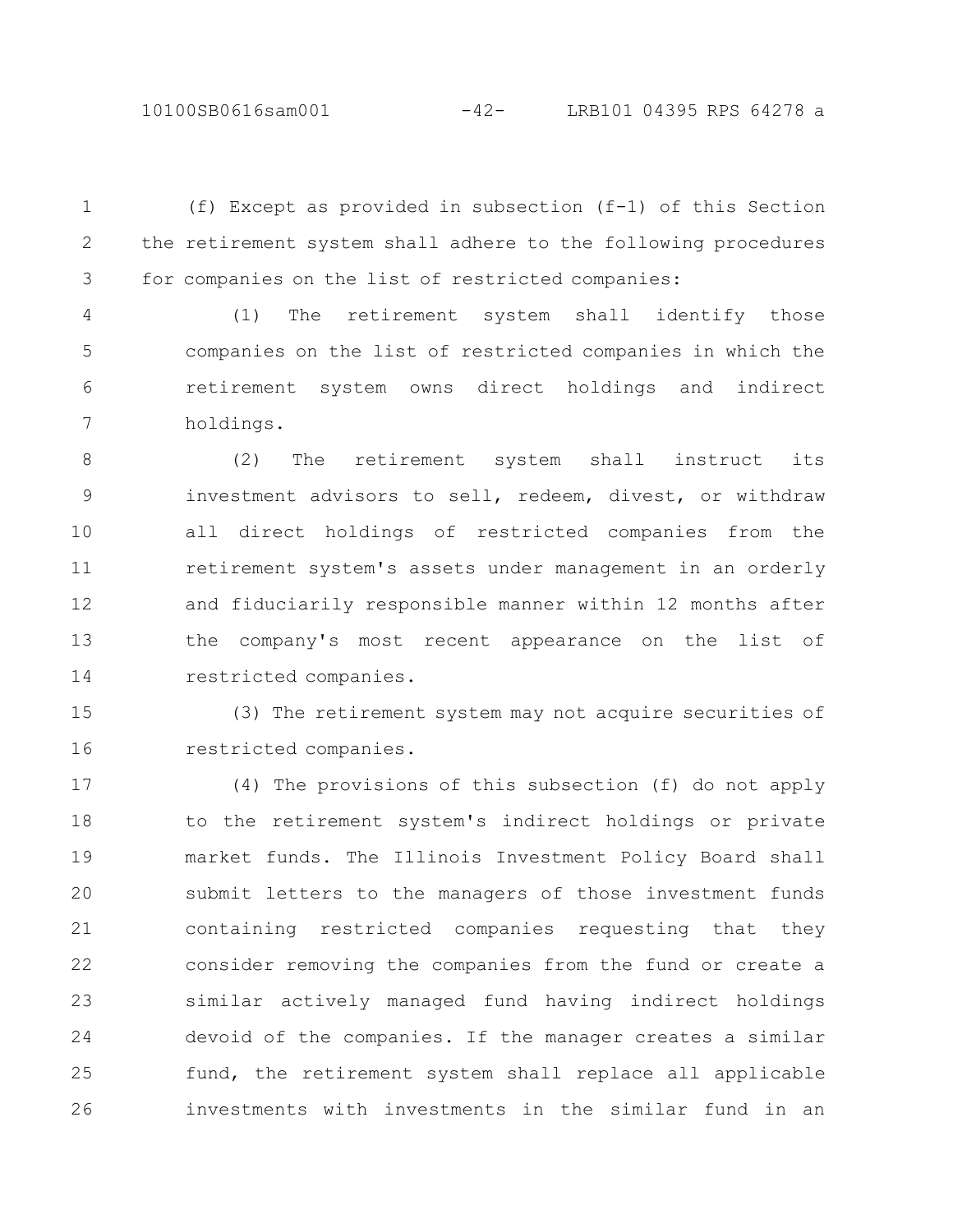expedited timeframe consistent with prudent investing standards. 1 2

(f-1) The retirement system shall adhere to the following procedures for restricted companies that are expatriated entities: 3 4 5

(1) To the extent that the retirement system believes that shareholder activism would be more impactful than divestment, the retirement system shall have the authority to engage with a restricted company prior to divesting. 6 7 8 9

(2) Subject to any applicable State or Federal laws, methods of shareholder activism utilized by the retirement system may include, but are not limited to, bringing shareholder resolutions and proxy voting on shareholder resolutions. 10 11 12 13 14

(3) The retirement system shall report on its shareholder activism and the outcome of such efforts to the Illinois Investment Policy Board by April 1 of each year. 15 16 17

(4) If the engagement efforts of the retirement system are unsuccessful, then it shall adhere to the procedures under subsection (f) of this Section. 18 19 20

(g) Upon request, and by April 1 of each year, each retirement system shall provide the Illinois Investment Policy Board with information regarding investments sold, redeemed, divested, or withdrawn in compliance with this Section. 21 22 23 24

(h) Notwithstanding any provision of this Section to the contrary, a retirement system may cease divesting from 25 26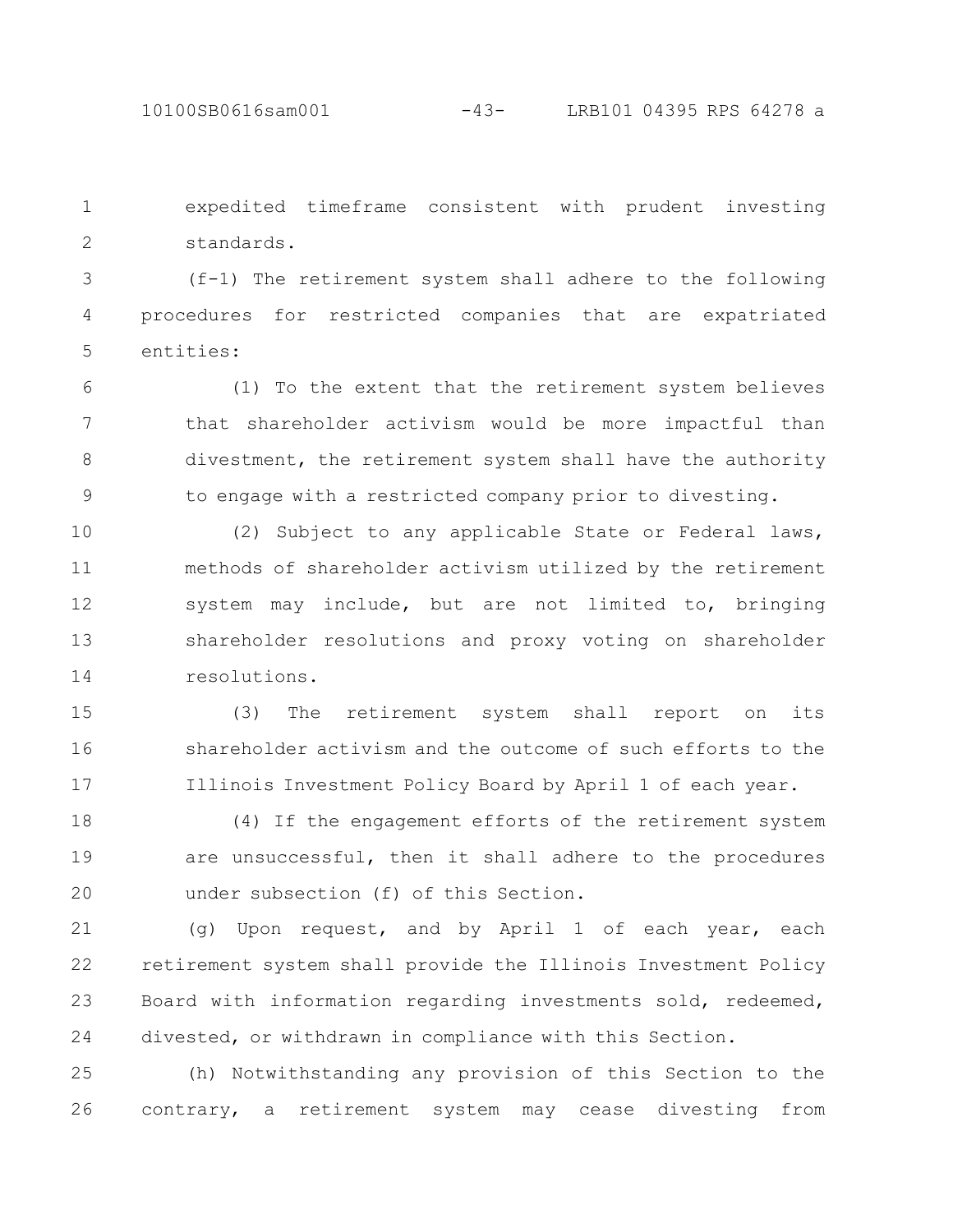10100SB0616sam001 -44- LRB101 04395 RPS 64278 a

companies pursuant to subsection (f) if clear and convincing evidence shows that the value of investments in such companies becomes equal to or less than 0.5% of the market value of all assets under management by the retirement system. For any cessation of divestment authorized by this subsection (h), the retirement system shall provide a written notice to the Illinois Investment Policy Board in advance of the cessation of divestment, setting forth the reasons and justification, supported by clear and convincing evidence, for its decision to cease divestment under subsection (f). 1 2 3 4 5 6 7 8 9 10

(i) The cost associated with the activities of the Illinois Investment Policy Board shall be borne by the boards of each pension fund or investment board created under Article 15, 16, or 22A of this Code. 11 12 13 14

(j) With respect to actions taken in compliance with this Section, including all good-faith determinations regarding companies as required by this Section, the retirement system and Illinois Investment Policy Board are exempt from any conflicting statutory or common law obligations, including any fiduciary duties under this Article and any obligations with respect to choice of asset managers, investment funds, or investments for the retirement system's securities portfolios. 15 16 17 18 19 20 21 22

(k) It is not the intent of the General Assembly in enacting this amendatory Act of the 99th General Assembly to cause divestiture from any company based in the United States of America. The Illinois Investment Policy Board shall consider 23 24 25 26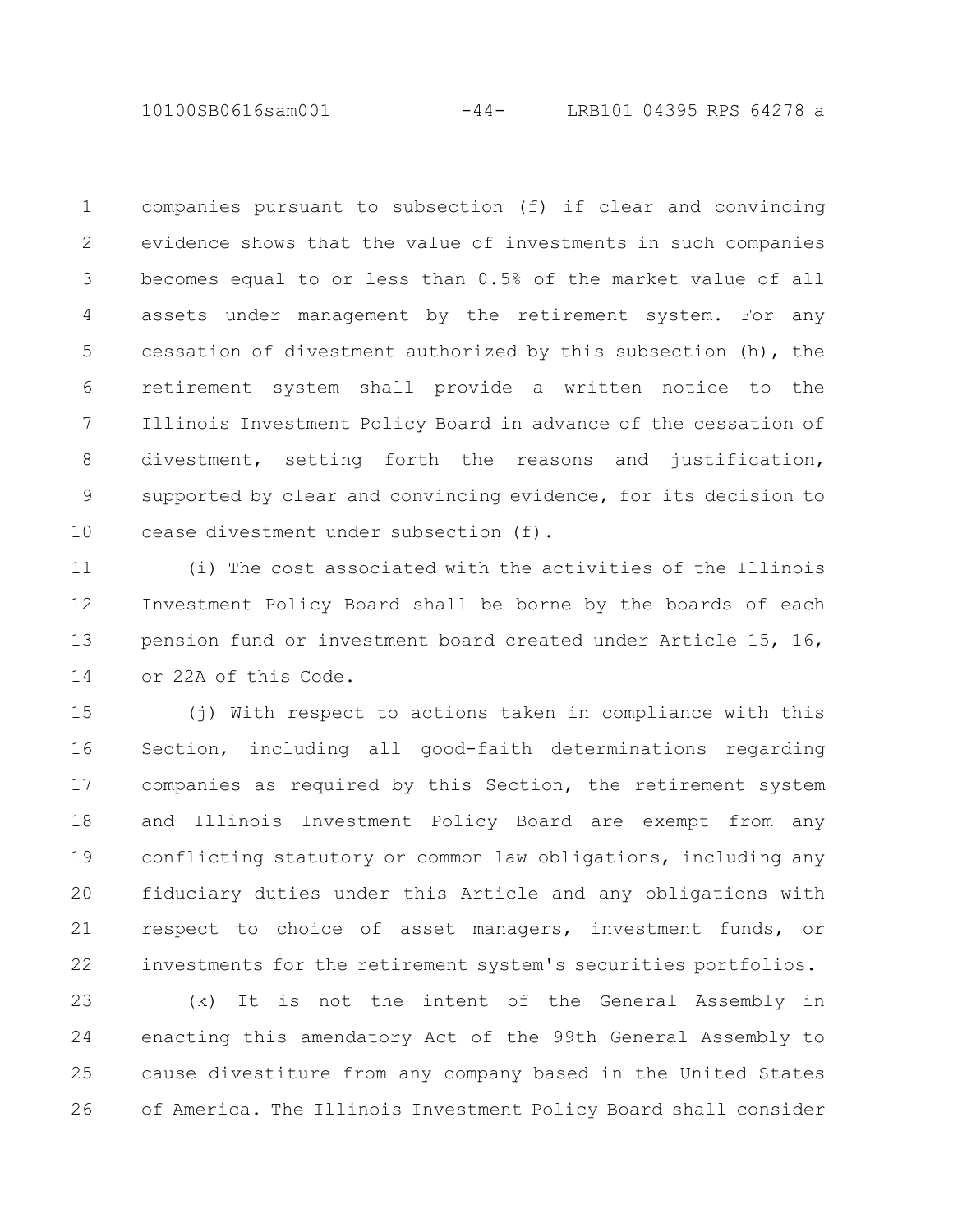this intent when developing or reviewing the list of restricted companies. 1 2

(l) If any provision of this amendatory Act of the 99th General Assembly or its application to any person or circumstance is held invalid, the invalidity of that provision or application does not affect other provisions or applications of this amendatory Act of the 99th General Assembly that can be given effect without the invalid provision or application. 3 4 5 6 7 8

(m) If any provision of this amendatory Act of the 100th General Assembly or its application to any person or circumstance is held invalid, the invalidity of that provision or application does not affect other provisions or applications of this amendatory Act of the 100th General Assembly that can be given effect without the invalid provision or application. (Source: P.A. 99-128, eff. 7-23-15; 100-551, eff. 1-1-18.) 9 10 11 12 13 14 15

16

(40 ILCS 5/1-113.12)

Sec. 1-113.12. Application. 17

(a) Except as provided in subsection (b) of this Section, Sections 1-113.1 through 1-113.10 apply only to pension funds established under Article 3 or 4 of this Code. 18 19 20

(b) Upon the transfer of the securities, funds, assets, and moneys of a transferor pension fund to a fund created under Article 22B or 22C, that pension fund shall no longer exercise any investment authority with respect to those securities, funds, assets, and moneys and Sections 1-113.1 through 113.10 21 22 23 24 25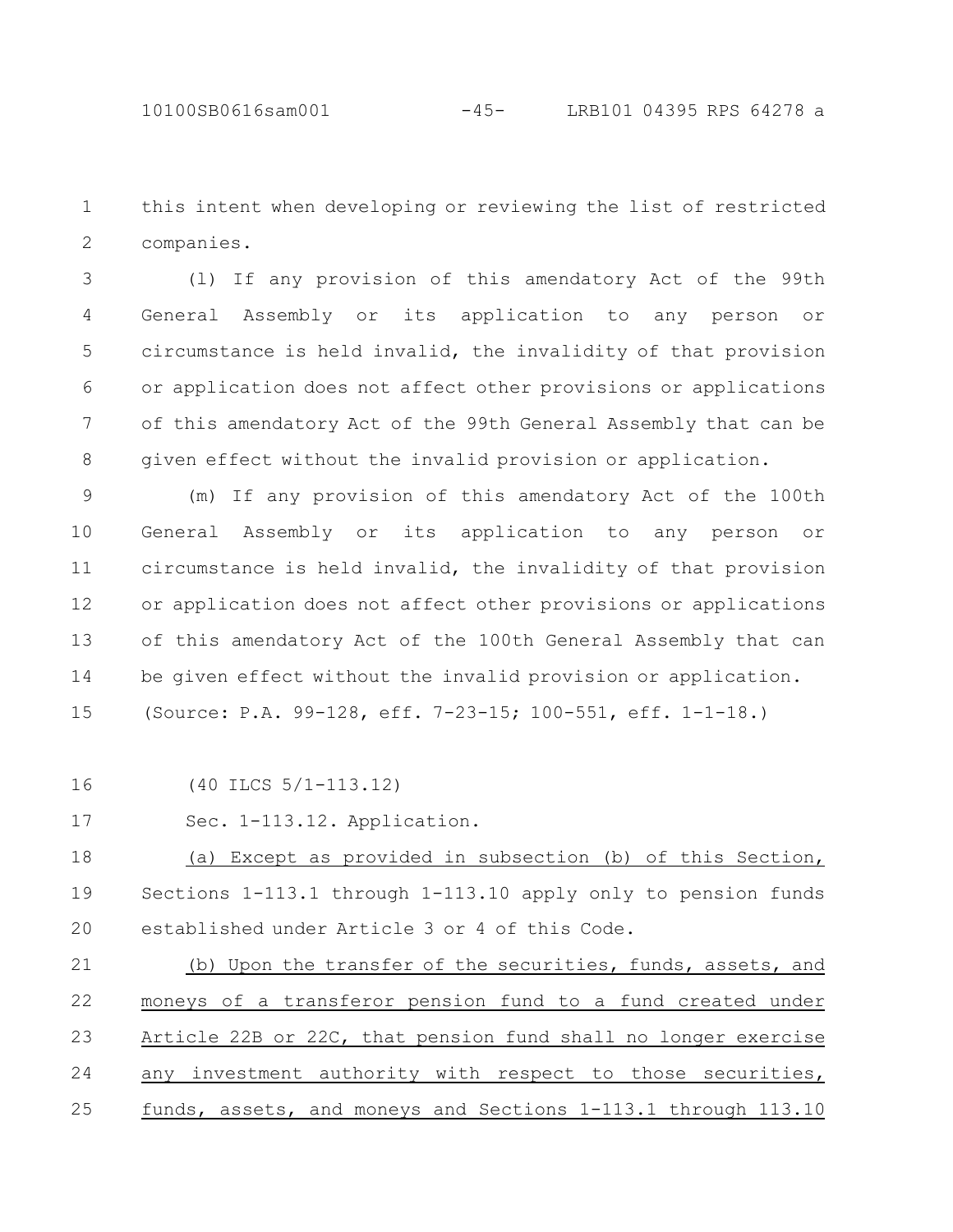| 1 shall not apply to those securities, funds, assets, and moneys. |  |
|-------------------------------------------------------------------|--|
| 2 (Source: P.A. 90-507, eff. 8-22-97.)                            |  |
|                                                                   |  |

(40 ILCS 5/1A-102) 3

Sec. 1A-102. Definitions. As used in this Article, the following terms have the meanings ascribed to them in this Section, unless the context otherwise requires:  $\Delta$ 5 6

"Accrued liability" means the actuarial present value of future benefit payments and appropriate administrative expenses under a plan, reduced by the actuarial present value of all future normal costs (including any participant contributions) with respect to the participants included in the actuarial valuation of the plan. 7 8 9 10 11 12

"Actuarial present value" means the single amount, as of a given valuation date, that results from applying actuarial assumptions to an amount or series of amounts payable or receivable at various times. 13 14 15 16

"Actuarial value of assets" means the value assigned by the actuary to the assets of a plan for the purposes of an actuarial valuation. 17 18 19

20

"Basis point" means 1/100th of one percent.

"Beneficiary" means a person eligible for or receiving benefits from a pension fund as provided in the Article of this Code under which the fund is established. 21 22 23

"Consolidated Fund" means: (i) with respect to the pension funds established under Article 3 of this Code, the Police 24 25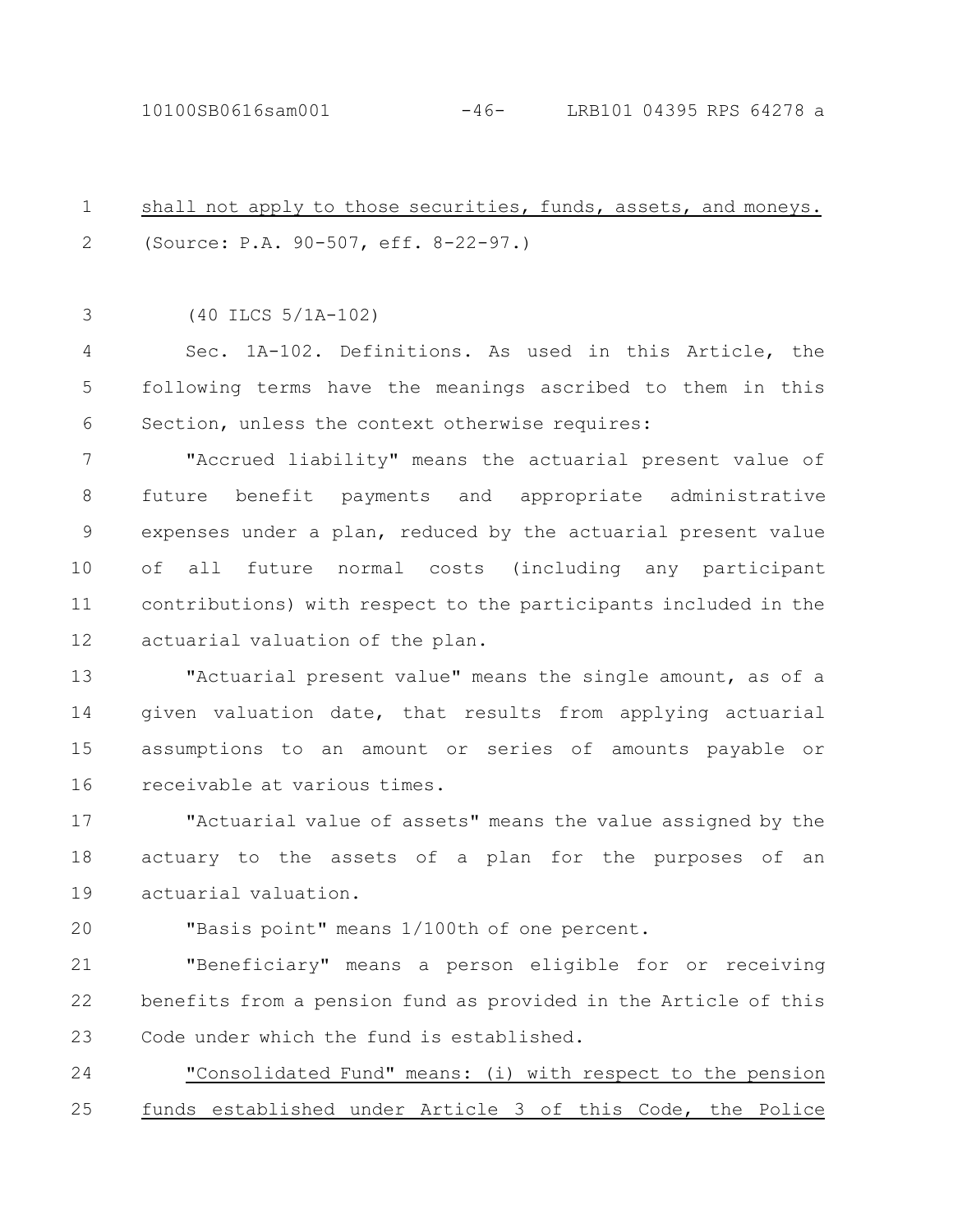10100SB0616sam001 -47- LRB101 04395 RPS 64278 a

Officers' Pension Investment Fund established under Article 22B of this Code; and (ii) with respect to the pension funds established under Article 4 of this Code, the Firefighters' Pension Investment Fund established under Article 22C of this Code. 1 2 3 4 5

"Credited projected benefit" means that portion of a participant's projected benefit based on an allocation taking into account service to date determined in accordance with the terms of the plan based on anticipated future compensation. 6 7 8 9

"Current value" means the fair market value when available; otherwise, the fair value as determined in good faith by a trustee, assuming an orderly liquidation at the time of the determination. 10 11 12 13

"Department" means the Department of Insurance of the State of Illinois. 14 15

"Director" means the Director of the Department of Insurance. 16 17

"Division" means the Public Pension Division of the Department of Insurance. 18 19

"Governmental unit" means the State of Illinois, any instrumentality or agency thereof (except transit authorities or agencies operating within or within and without cities with a population over 3,000,000), and any political subdivision or municipal corporation that establishes and maintains a public pension fund. 20 21 22 23 24 25

26

"Normal cost" means that part of the actuarial present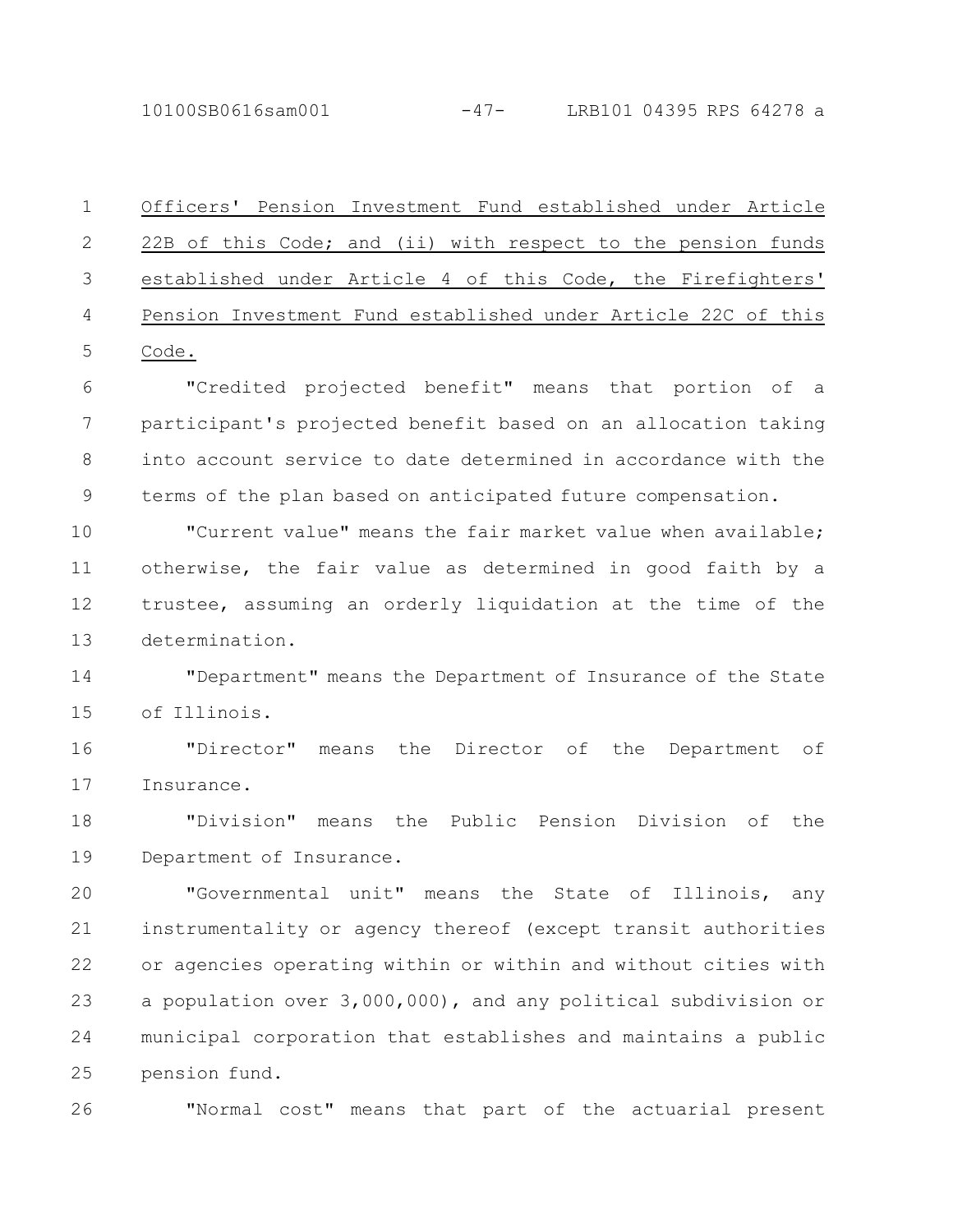10100SB0616sam001 -48- LRB101 04395 RPS 64278 a

value of all future benefit payments and appropriate administrative expenses assigned to the current year under the actuarial valuation method used by the plan (excluding any amortization of the unfunded accrued liability). 1 2 3 4

"Participant" means a participating member or deferred pensioner or annuitant of a pension fund as provided in the Article of this Code under which the pension fund is established, or a beneficiary thereof. 5 6 7 8

"Pension fund" means any public pension fund, annuity and benefit fund, or retirement system established under this Code. 9 10

"Plan year" means the calendar or fiscal year on which the records of a given plan are kept. 11 12

"Projected benefits" means benefit amounts under a plan which are expected to be paid at various future times under a particular set of actuarial assumptions, taking into account, as applicable, the effect of advancement in age and past and anticipated future compensation and service credits. 13 14 15 16 17

"Supplemental annual cost" means that portion of the unfunded accrued liability assigned to the current year under one of the following bases: 18 19 20

21

(1) interest only on the unfunded accrued liability;

(2) the level annual amount required to amortize the unfunded accrued liability over a period not exceeding 40 years; 22 23 24

(3) the amount required for the current year to amortize the unfunded accrued liability over a period not 25 26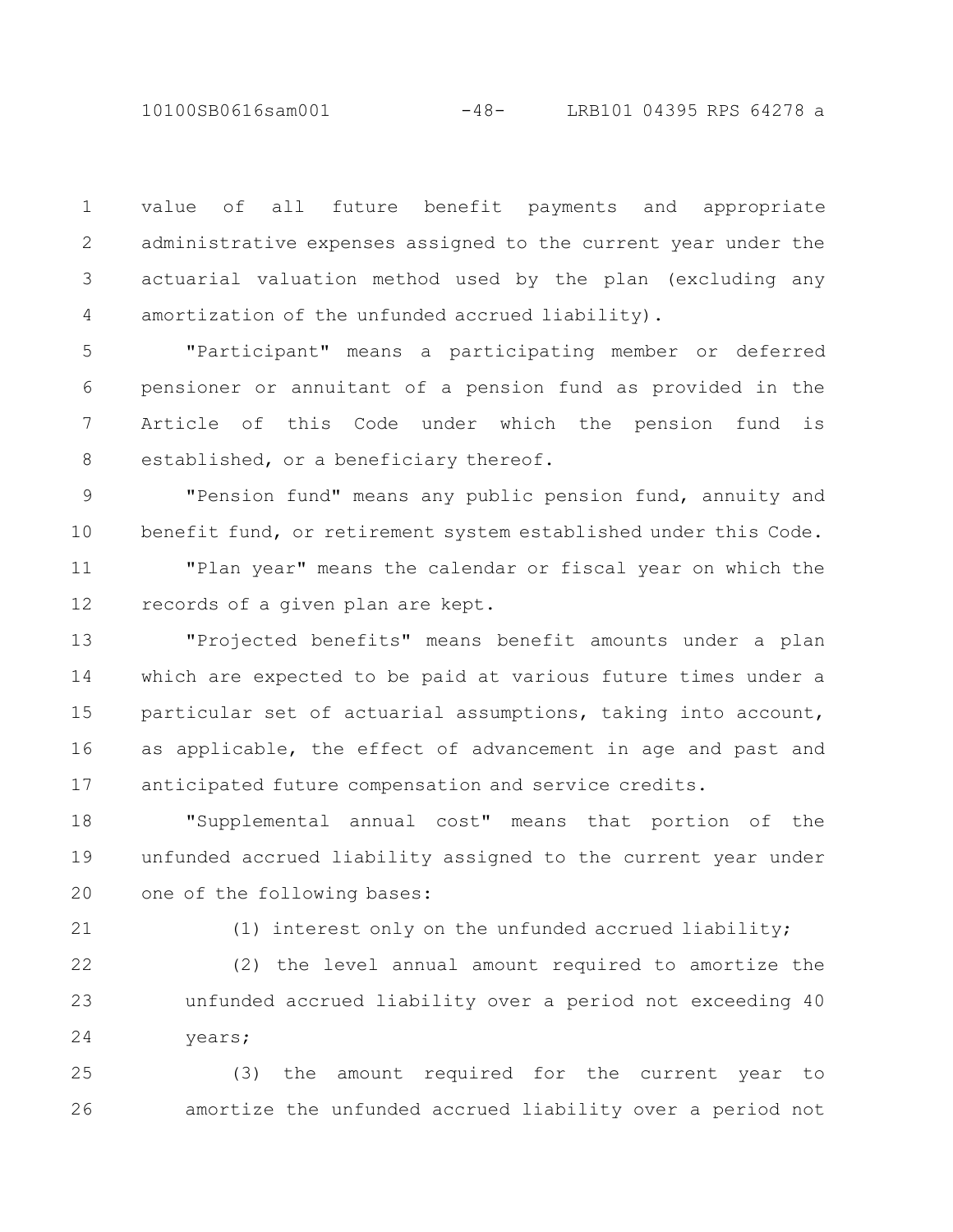exceeding 40 years as a level percentage of payroll. "Total annual cost" means the sum of the normal cost plus the supplemental annual cost. "Transition period" means the period described in Section 22B-120 with respect to the pension funds established under Article 3 of this Code and the period described in Section 22C-120 with respect to the pension funds established under Article 4 of this Code. "Unfunded accrued liability" means the excess of the accrued liability over the actuarial value of the assets of a plan. "Vested pension benefit" means an interest obtained by a participant or beneficiary in that part of an immediate or deferred benefit under a plan which arises from the participant's service and is not conditional upon the participant's continued service for an employer any of whose employees are covered under the plan, and which has not been forfeited under the terms of the plan. (Source: P.A. 90-507, eff. 8-22-97.) (40 ILCS 5/1A-104) Sec. 1A-104. Examinations and investigations. (a) Except as described in the following paragraph with respect to pension funds established under Article 3 or 4 of 1 2 3 4 5 6 7 8 9 10 11 12 13 14 15 16 17 18 19 20 21 22 23

this Code, the The Division shall make periodic examinations and investigations of all pension funds established under this 24 25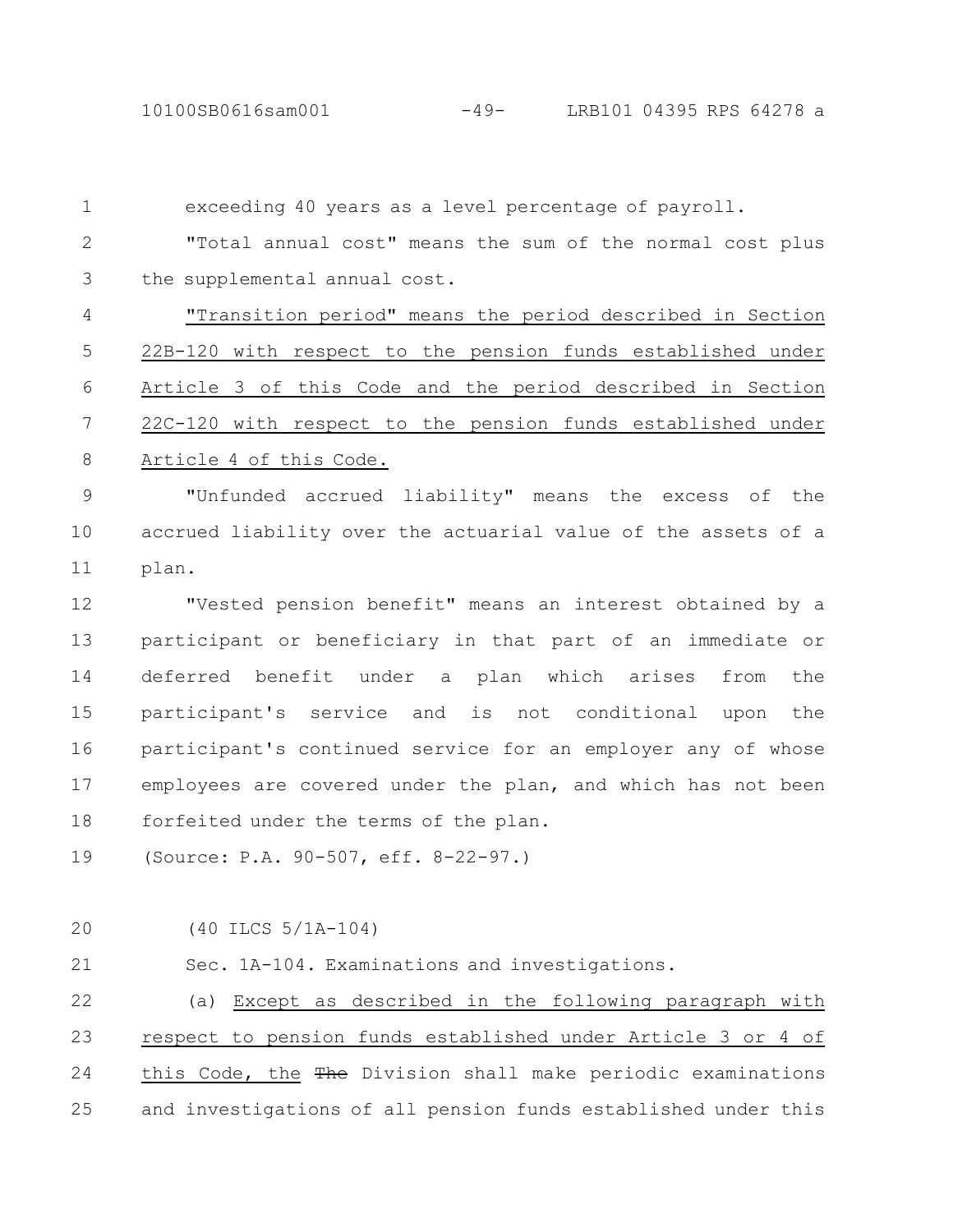10100SB0616sam001 -50- LRB101 04395 RPS 64278 a

Code and maintained for the benefit of employees and officers of governmental units in the State of Illinois. However, in lieu of making an examination and investigation, the Division may accept and rely upon a report of audit or examination of any pension fund made by an independent certified public accountant pursuant to the provisions of the Article of this Code governing the pension fund. The acceptance of the report of audit or examination does not bar the Division from making a further audit, examination, and investigation if deemed necessary by the Division. 1 2 3 4 5 6 7 8 9 10

For pension funds established under Article 3 or 4 of this Code: (i) prior to the conclusion of the transition period, the Division shall make the periodic examinations and investigations described in the preceding paragraph; and (ii) after the conclusion of the transition period, the Division may accept and rely upon a report of audit or examination of such pension fund made by an independent certified public accountant retained by the Consolidated Fund. The acceptance of the report of audit or examination does not bar the Division from making a further audit, examination, and investigation if deemed necessary by the Division. 11 12 13 14 15 16 17 18 19 20 21

The Department may implement a flexible system of examinations under which it directs resources as it deems necessary or appropriate. In consultation with the pension fund being examined, the Division may retain attorneys, independent actuaries, independent certified public accountants, and other 22 23 24 25 26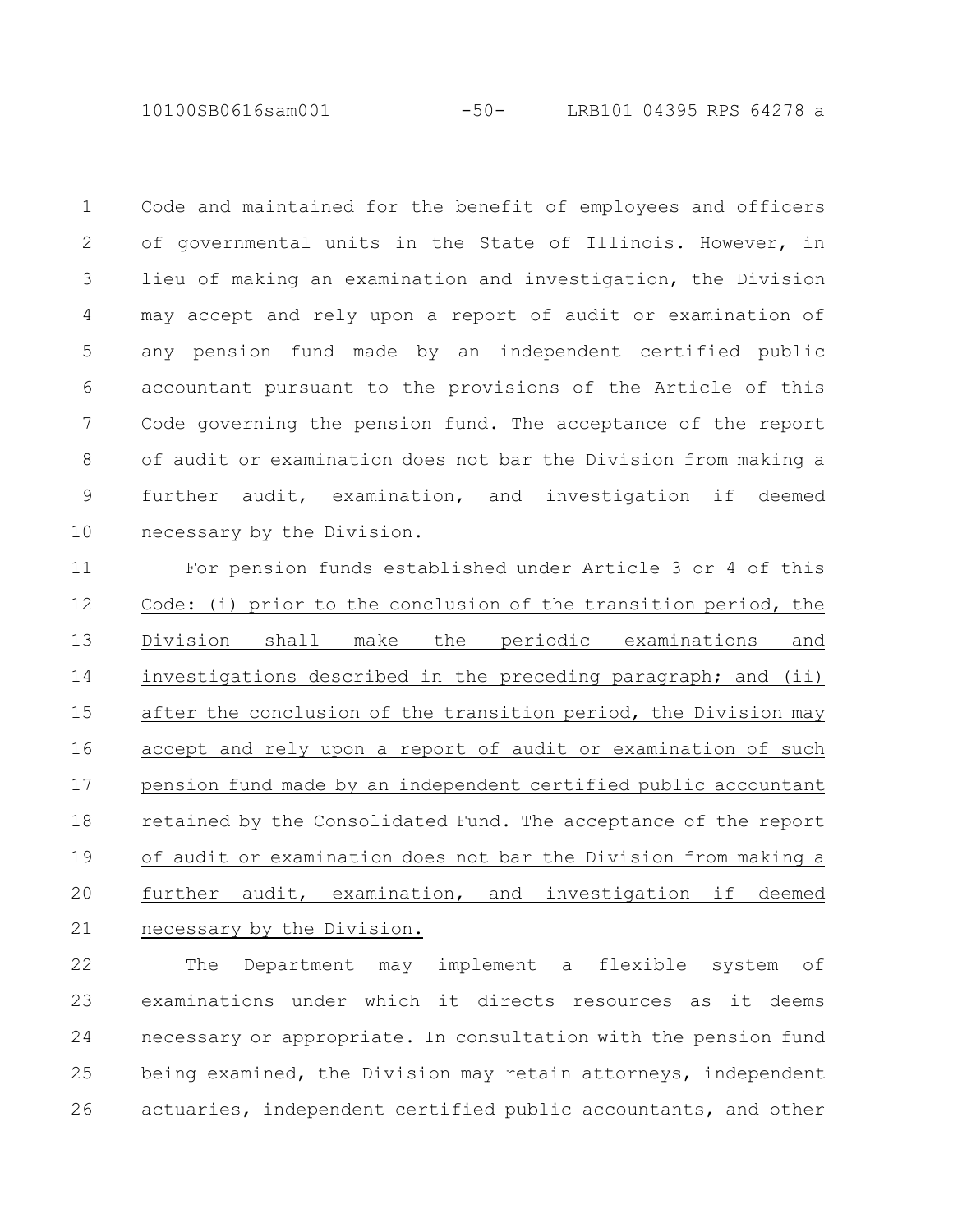10100SB0616sam001 -51- LRB101 04395 RPS 64278 a

professionals and specialists as examiners, the cost of which (except in the case of pension funds established under Article 3 or 4) shall be borne by the pension fund that is the subject of the examination. 1 2 3 4

(b) The Division or the Consolidated Fund, as appropriate, shall examine or investigate each pension fund established under Article 3 or Article 4 of this Code. The schedule of each examination shall be such that each fund shall be examined once every 3 years. 5 6 7 8 9

10

Each examination shall include the following:

(1) an audit of financial transactions, investment policies, and procedures; 11 12

(2) an examination of books, records, documents, files, and other pertinent memoranda relating to financial, statistical, and administrative operations; 13 14 15

(3) a review of policies and procedures maintained for the administration and operation of the pension fund; 16 17

(4) a determination of whether or not full effect is being given to the statutory provisions governing the operation of the pension fund; 18 19 20

(5) a determination of whether or not the administrative policies in force are in accord with the purposes of the statutory provisions and effectively protect and preserve the rights and equities of the participants; 21 22 23 24 25

26

(6) a determination of whether or not proper financial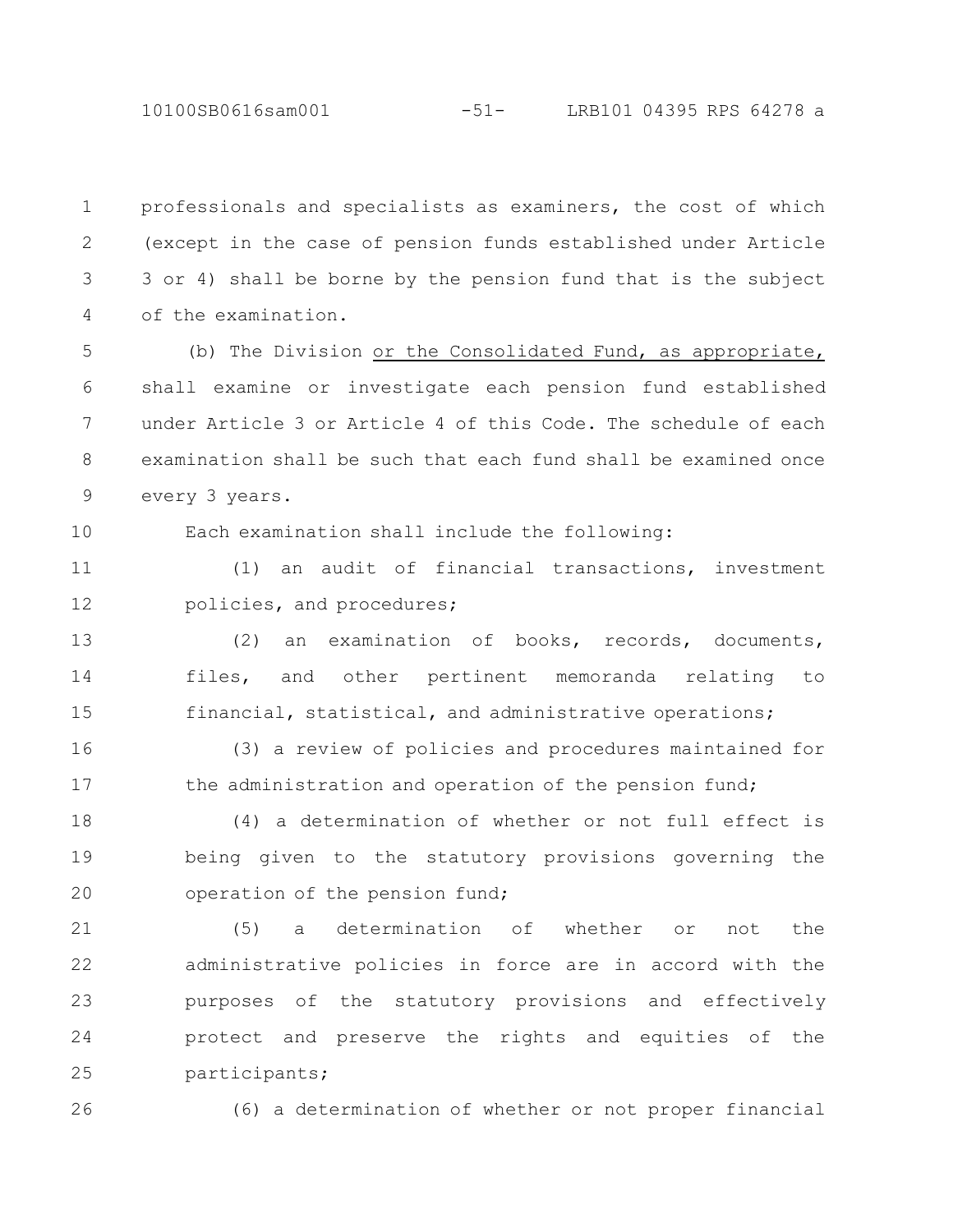and statistical records have been established and adequate documentary evidence is recorded and maintained in support of the several types of annuity and benefit payments being made; and 1 2 3 4

(7) a determination of whether or not the calculations made by the fund for the payment of all annuities and benefits are accurate. 5 6 7

In addition, the Division or the Consolidated Fund, as appropriate, may conduct investigations, which shall be identified as such and which may include one or more of the items listed in this subsection. 8 9 10 11

A copy of the report of examination or investigation as prepared by the Division or the Consolidated Fund, as appropriate, shall be submitted to the secretary of the board of trustees of the pension fund examined or investigated and to the chief executive officer of the municipality. The Director, upon request, shall grant a hearing to the officers or trustees of the pension fund and to the officers or trustees of the Consolidated Fund, as appropriate, or their duly appointed representatives, upon any facts contained in the report of examination. The hearing shall be conducted before filing the report or making public any information contained in the report. The Director may withhold the report from public inspection for up to 60 days following the hearing. 12 13 14 15 16 17 18 19 20 21 22 23 24

(Source: P.A. 95-950, eff. 8-29-08.) 25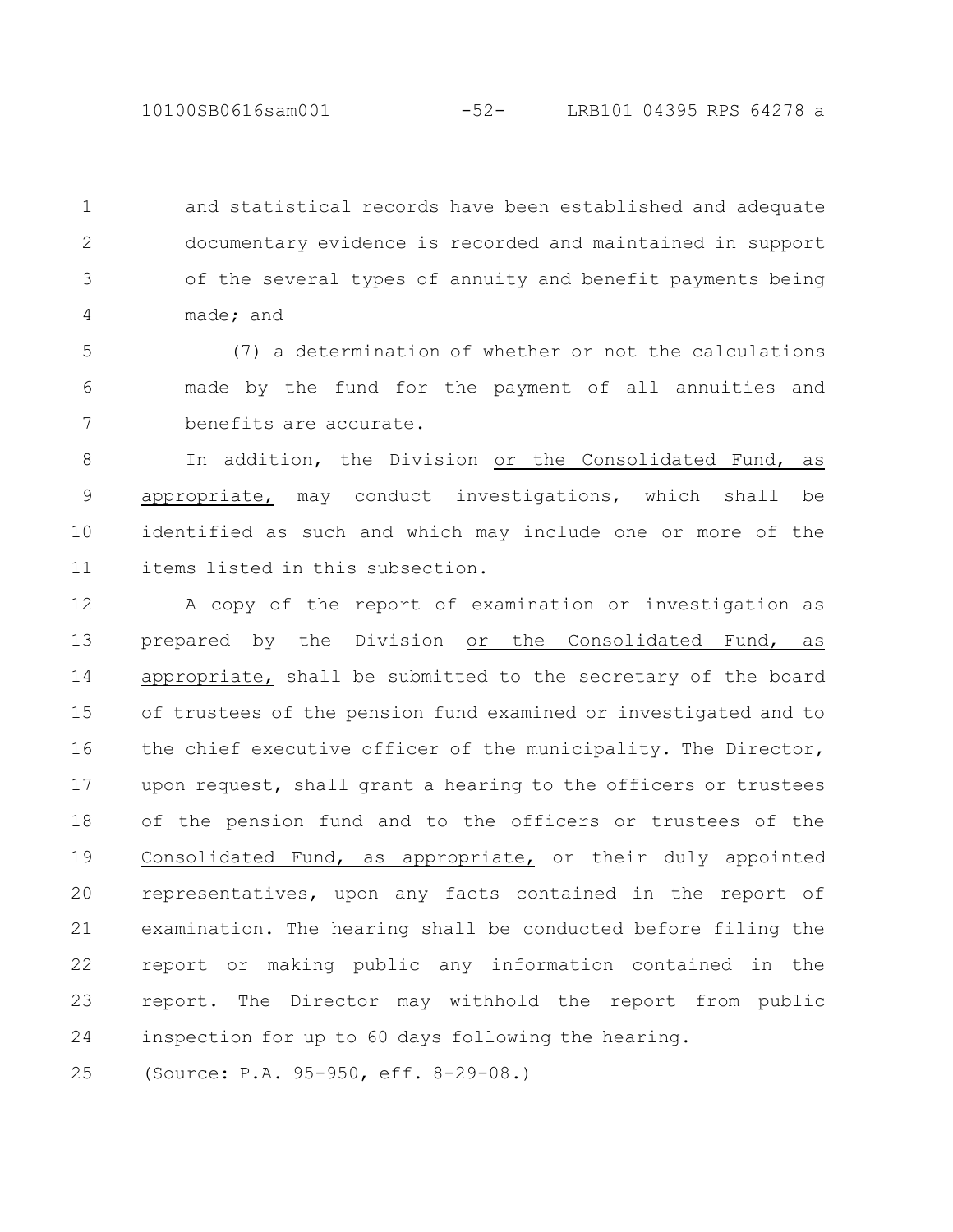```
(40 ILCS 5/1A-108.5)
1
```
Sec. 1A-108.5. Economic opportunity investments. 2

(a) For the purposes of this Section: 3

"Economic opportunity investment" means a qualified investment, managed passively or actively by the pension fund, that promotes economic development within the State of Illinois by providing financially prudent investment opportunities in or through the use of (a) Illinois businesses or (b) Illinois-based projects that promote the economy of the State or a region of the State, including without limitation promotion of venture capital programs, coal and other natural resource development, tourism development, infrastructure development, real estate development, and job development within the State of Illinois, while producing a competitive rate of return commensurate with the risk of investment. 4 5 6 7 8 9 10 11 12 13 14 15

"Illinois business" means a business, including an investment adviser, that is headquartered in Illinois. 16 17

"Illinois-based project" means an individual project of a business, including the provision of products and investment and other services to the pension fund, that will result in the conduct of business within the State, the employment of individuals within the State, or the acquisition of real property located within the State. 18 19 20 21 22 23

(b) It is the public policy of the State of Illinois to encourage the pension funds, and any State entity investing funds on behalf of pension funds, to promote the economy of 24 25 26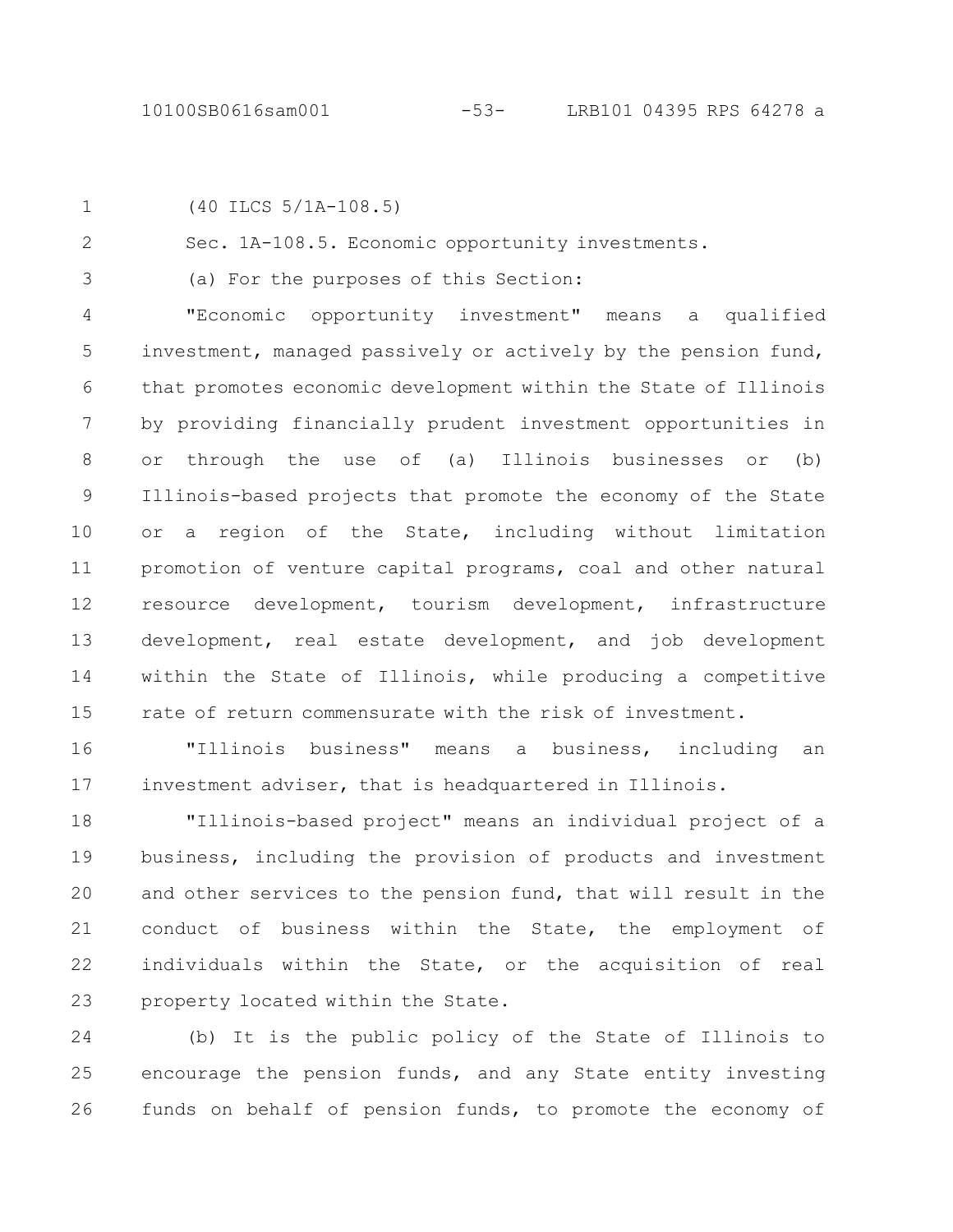Illinois through the use of economic opportunity investments to the greatest extent feasible within the bounds of financial and fiduciary prudence. 1 2 3

(c) Each pension fund, except pension funds created under Articles 3 and 4 of this Code but including the Consolidated Funds, shall submit a report to the Governor and the General Assembly by September 1 of each year, beginning in 2009, that identifies the economic opportunity investments made by the fund, the primary location of the business or project, the percentage of the fund's assets in economic opportunity investments, and the actions that the fund has undertaken to increase the use of economic opportunity investments. 4 5 6 7 8 9 10 11 12

(d) Pension funds created under Articles 2, 14, 15, 16, and 18 of this Code, funds created under Article 22B and 22C of this Code Act, and any State agency investing funds on behalf of those pension funds, must make reasonable efforts to invest in economic opportunity investments. 13 14 15 16 17

(e) In making economic opportunity investments, trustees and fiduciaries must comply with the relevant requirements and restrictions set forth in Sections 1-109, 1-109.1, 1-109.2, 1-110, and 1-111 of this Code. Economic opportunity investments that otherwise comply with this Code shall not be deemed imprudent solely because they are investments in an Illinois business or Illinois-based project. 18 19 20 21 22 23 24

(Source: P.A. 96-753, eff. 8-25-09.) 25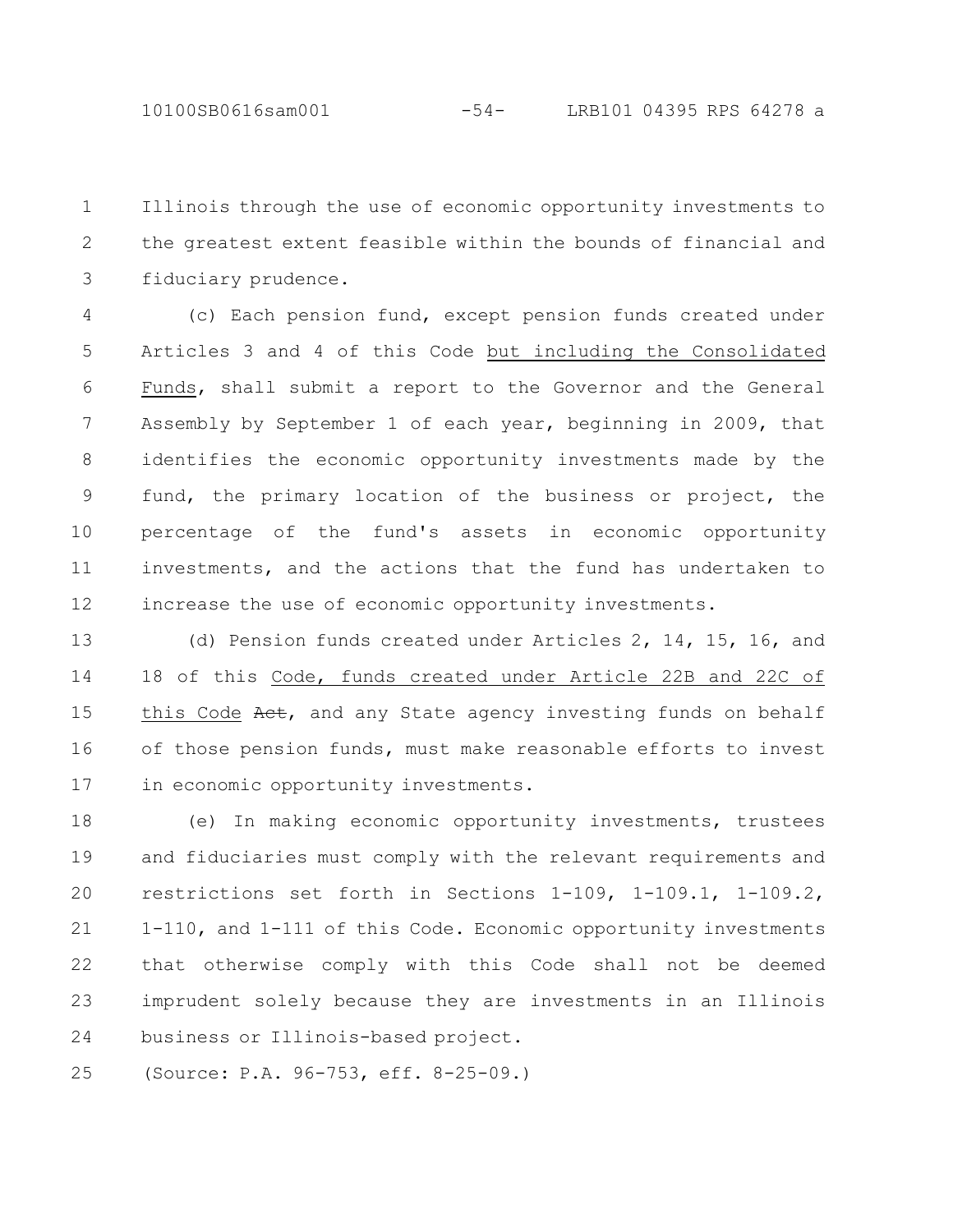(40 ILCS 5/1A-109) Sec. 1A-109. Annual statements by pension funds. Each pension fund shall furnish to the Division an annual statement in a format prepared by the Division. The Division shall design the form and prescribe the content of the annual statement and, at least 60 days prior to the filing date, shall furnish the form to each pension fund for completion. The annual statement shall be prepared by each fund, properly certified by its officers, and submitted to the Division within 6 months following the close of the fiscal year of the pension fund. The annual statement shall include, but need not be limited to, the following: (1) a financial balance sheet as of the close of the fiscal year; (2) a statement of income and expenditures; (3) an actuarial balance sheet; (4) statistical data reflecting age, service, and salary characteristics concerning all participants; (5) special facts concerning disability or other claims; (6) details on investment transactions that occurred during the fiscal year covered by the report; (7) details on administrative expenses; and (8) such other supporting data and schedules as in the judgement of the Division may be necessary for a proper 1 2 3 4 5 6 7 8 9 10 11 12 13 14 15 16 17 18 19 20 21 22 23 24 25 26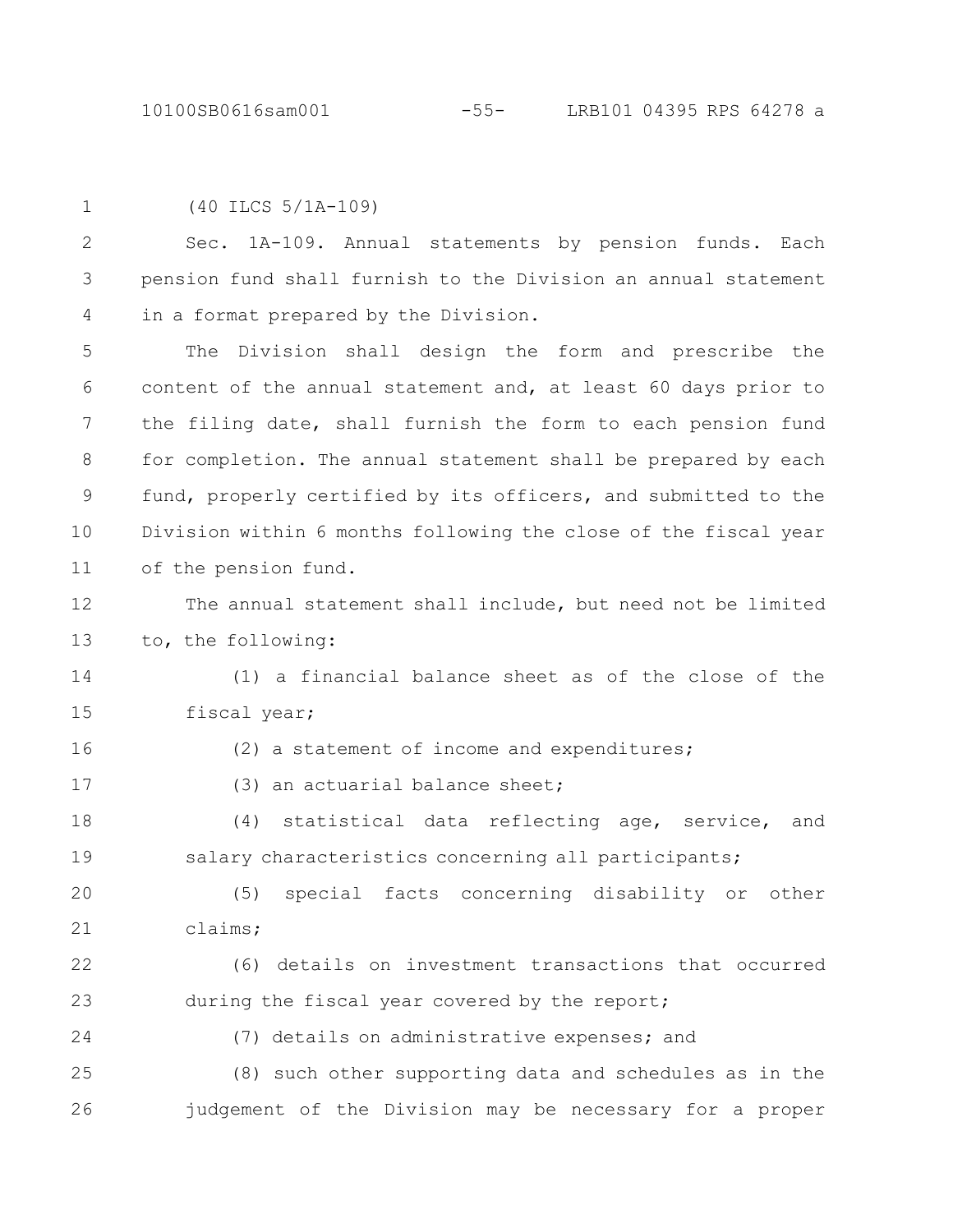10100SB0616sam001 -56- LRB101 04395 RPS 64278 a

appraisal of the financial condition of the pension fund and the results of its operations. The annual statement shall also specify the actuarial and interest tables used in the operation of the pension fund. For pension funds under Article 3 or 4 of this Code, after the conclusion of the transition period, the Consolidated Fund shall furnish directly to the Division the information described in items (1) and (6) of this Section and shall otherwise cooperate with the pension fund in the preparation of the annual statement. A pension fund that fails to file its annual statement within the time prescribed under this Section is subject to the penalty provisions of Section 1A-113. (Source: P.A. 90-507, eff. 8-22-97.) (40 ILCS 5/1A-111) Sec. 1A-111. Actuarial statements by pension funds established under Article 3 or 4. (a) For each Each pension fund established under Article 3 or 4 of this Code, a complete actuarial statement applicable to its plan year shall be included include as part of its annual statement in accordance with the following: a complete actuarial statement applicable to the plan year. (1) Prior to the conclusion of the transition period, if  $H$  the actuarial statement is prepared by a person other than the Department, it shall be filed with the Division 1 2 3 4 5 6 7 8 9 10 11 12 13 14 15 16 17 18 19 20 21 22 23 24 25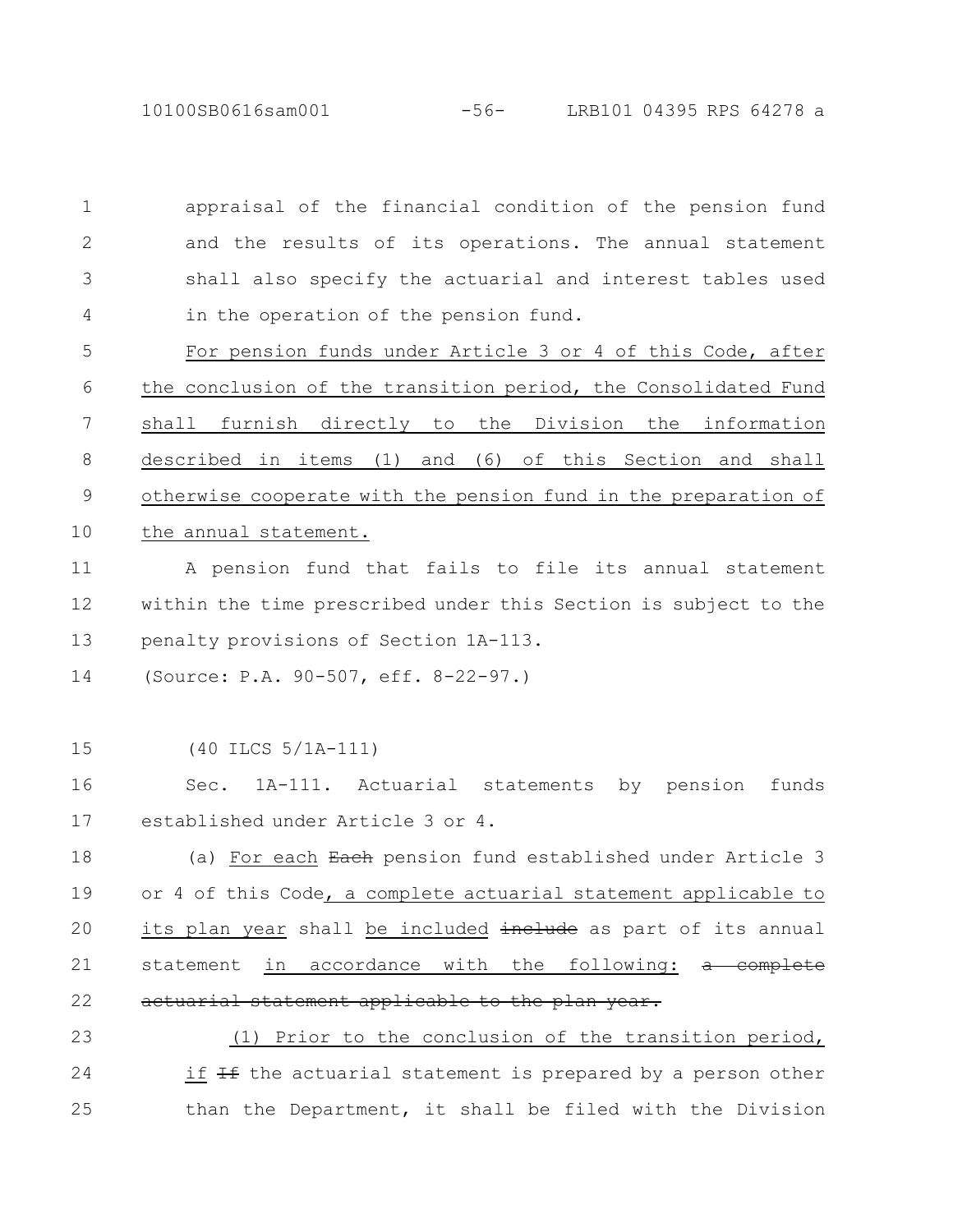10100SB0616sam001 -57- LRB101 04395 RPS 64278 a

within 9 months after the close of the fiscal year of the pension fund. Any pension fund that fails to file within that time shall be subject to the penalty provisions of Section 1A-113. The statement shall be prepared by or under the supervision of a qualified actuary, signed by the qualified actuary, and contain such information as the Division may by rule require. 1 2 3 4 5 6 7

(2) After the conclusion of the transition period, each actuarial statement shall be prepared by or under the supervision of a qualified actuary retained by the Consolidated Fund and signed by the qualified actuary and shall contain such information as the Division may by rule require. The actuarial statement shall be filed with the Division within 9 months after the close of the fiscal year of the pension fund. 8 9 10 11 12 13 14 15

(a-5) Prior to the conclusion of the transition period, the actuarial statements may be prepared utilizing the method for calculating the actuarially required contribution for the pension fund that was in effect prior to the effective date of this amendatory Act of the 101st General Assembly. 16 17 18 19 20

After the conclusion of the transition period, the actuarial statements shall be prepared by or under the supervision of a qualified actuary retained by the Consolidated Fund, and if a change occurs in an actuarial or investment assumption that increases or decreases the actuarially required contribution for the pension fund, that change shall 21 22 23 24 25 26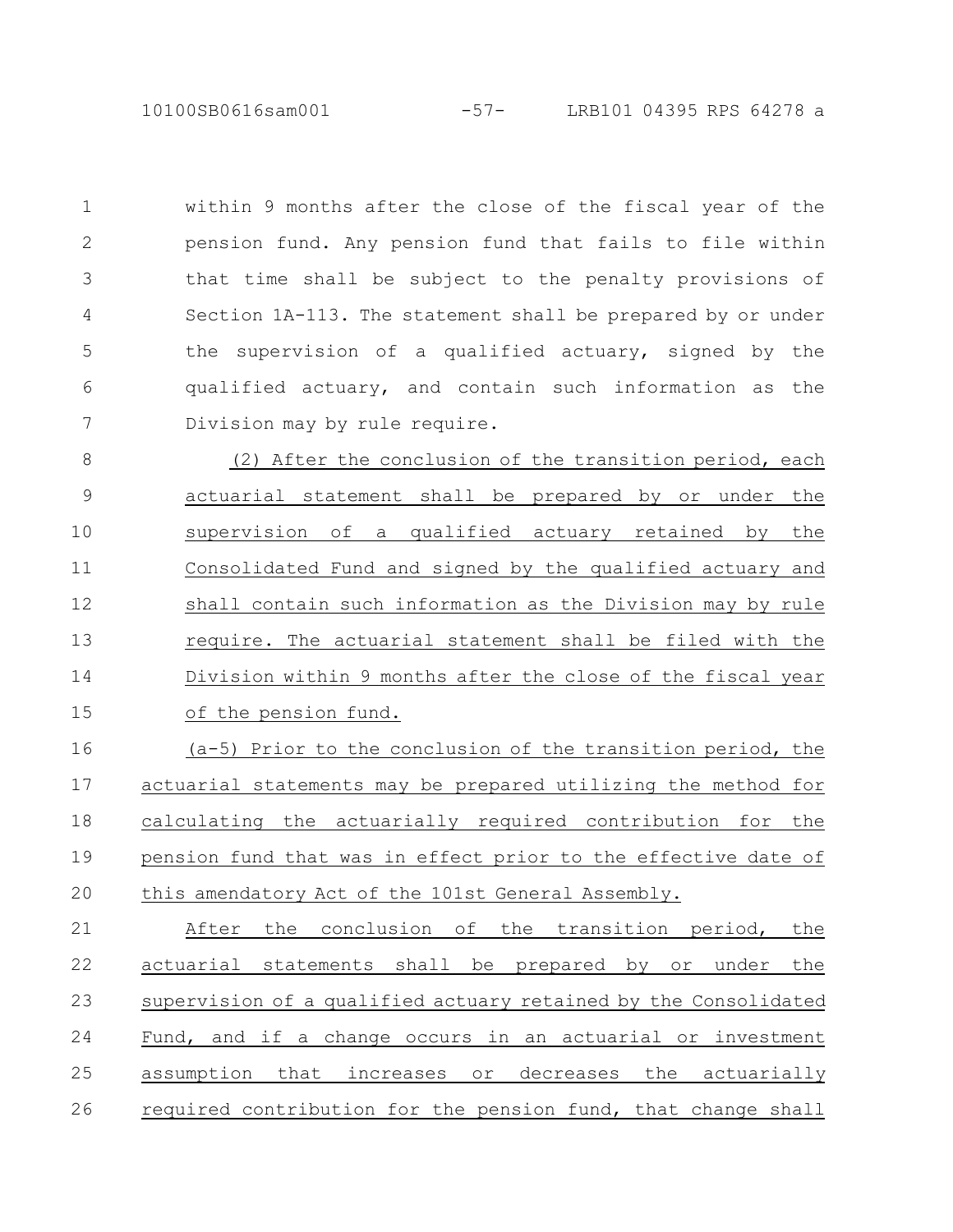be implemented in equal annual amounts over the 3-year period beginning in the fiscal year of the pension fund in which such change first occurs. The actuarially required contribution as described in this subsection shall determine the annual required employer contribution, notwithstanding any formula or other language in Article 3 or Article 4 of this Code to the contrary. (b) For the purposes of this Section, "qualified actuary" means (i) a member of the American Academy of Actuaries, or (ii) an individual who has demonstrated to the satisfaction of the Director that he or she has the educational background 1 2 3 4 5 6 7 8 9 10 11

necessary for the practice of actuarial science and has at least 7 years of actuarial experience. 12 13

(Source: P.A. 90-507, eff. 8-22-97.) 14

(40 ILCS 5/1A-112) 15

Sec. 1A-112. Fees. 16

(a) Every pension fund that is required to file an annual statement under Section 1A-109 shall pay to the Department an annual compliance fee. In the case of a pension fund under Article 3 or 4 of this Code, (i) prior to the conclusion of the transition period, the annual compliance fee shall be 0.02% (2 basis points) of the total assets of the pension fund, as reported in the most current annual statement of the fund, but not more than \$8,000 and (ii) after the conclusion of the transition period, the annual compliance fee shall be \$8,000 17 18 19 20 21 22 23 24 25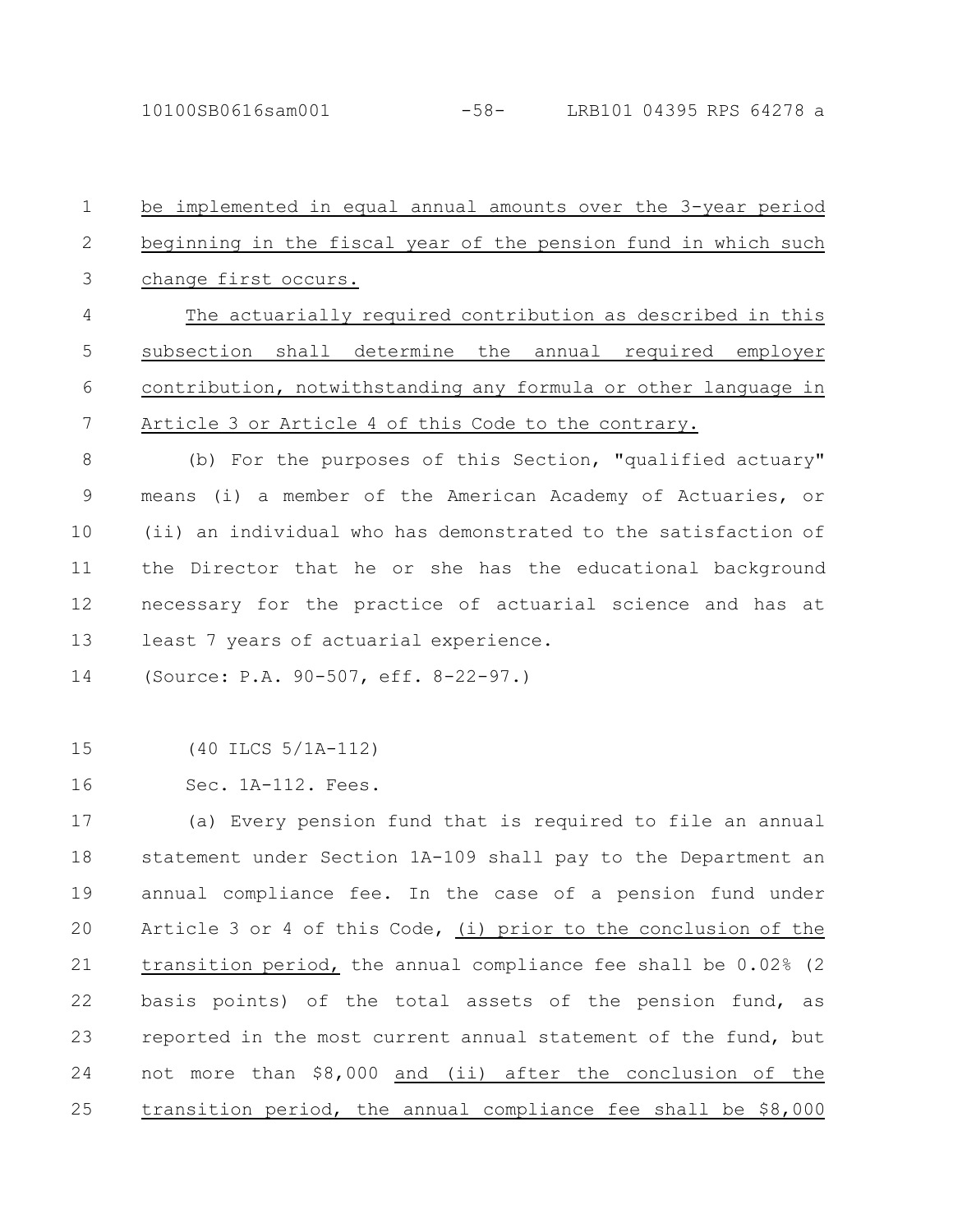and shall be paid by the Consolidated Fund. In the case of all other pension funds and retirement systems, the annual compliance fee shall be \$8,000. 1 2 3

(b) The annual compliance fee shall be due on June 30 for the following State fiscal year, except that the fee payable in 1997 for fiscal year 1998 shall be due no earlier than 30 days following the effective date of this amendatory Act of 1997. 4 5 6 7

(c) Any information obtained by the Division that is available to the public under the Freedom of Information Act and is either compiled in published form or maintained on a computer processible medium shall be furnished upon the written request of any applicant and the payment of a reasonable information services fee established by the Director, sufficient to cover the total cost to the Division of compiling, processing, maintaining, and generating the information. The information may be furnished by means of published copy or on a computer processed or computer processible medium. 8 9 10 11 12 13 14 15 16 17 18

No fee may be charged to any person for information that the Division is required by law to furnish to that person. 19 20

(d) Except as otherwise provided in this Section, all fees and penalties collected by the Department under this Code shall be deposited into the Public Pension Regulation Fund. 21 22 23

(e) Fees collected under subsection (c) of this Section and money collected under Section 1A-107 shall be deposited into the Technology Management Revolving Fund and credited to the 24 25 26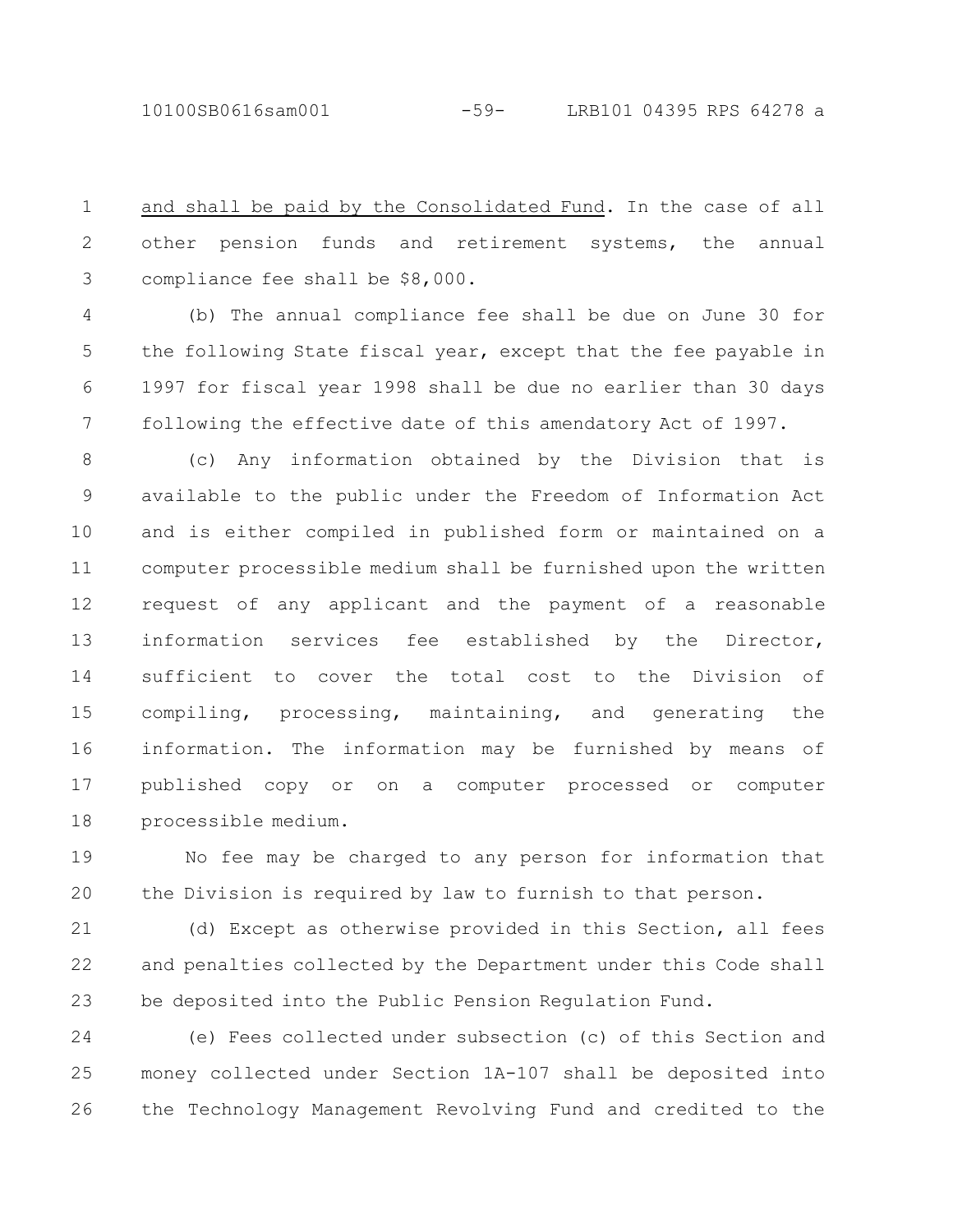10100SB0616sam001 -60- LRB101 04395 RPS 64278 a

account of the Department's Public Pension Division. This income shall be used exclusively for the purposes set forth in Section 1A-107. Notwithstanding the provisions of Section 408.2 of the Illinois Insurance Code, no surplus funds remaining in this account shall be deposited in the Insurance Financial Regulation Fund. All money in this account that the Director certifies is not needed for the purposes set forth in Section 1A-107 of this Code shall be transferred to the Public Pension Regulation Fund. 1 2 3 4 5 6 7 8 9

(f) Nothing in this Code prohibits the General Assembly from appropriating funds from the General Revenue Fund to the Department for the purpose of administering or enforcing this Code. 10 11 12 13

(Source: P.A. 100-23, eff. 7-6-17.) 14

(40 ILCS 5/1A-113) 15

Sec. 1A-113. Penalties. 16

(a) A pension fund that fails, without just cause, to file its annual statement within the time prescribed under Section 1A-109 shall pay to the Department a penalty to be determined by the Department, which shall not exceed \$100 for each day's delay. 17 18 19 20 21

(b) A pension fund that fails, without just cause, to file its actuarial statement within the time prescribed under Section 1A-110 or 1A-111 shall pay to the Department a penalty to be determined by the Department, which shall not exceed \$100 22 23 24 25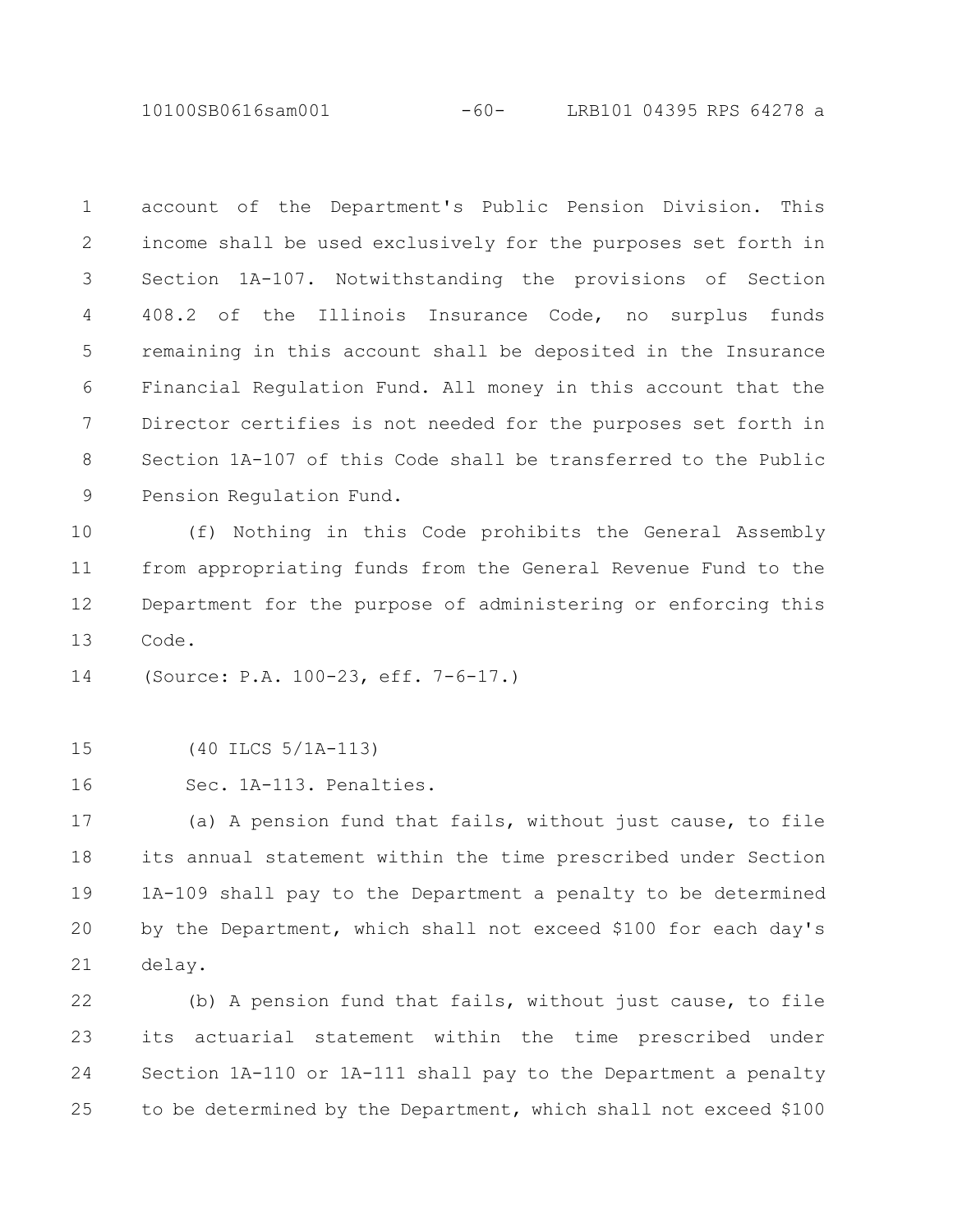for each day's delay. 1

(c) A pension fund that fails to pay a fee within the time prescribed under Section 1A-112 shall pay to the Department a penalty of 5% of the amount of the fee for each month or part of a month that the fee is late. The entire penalty shall not exceed 25% of the fee due. 2 3 4 5 6

(d) This subsection applies to any governmental unit, as defined in Section 1A-102, that is subject to any law establishing a pension fund or retirement system for the benefit of employees of the governmental unit. 7 8 9 10

Whenever the Division determines by examination, investigation, or in any other manner that the governing body or any elected or appointed officer or official of a governmental unit has failed to comply with any provision of that law: 11 12 13 14 15

(1) The Director shall notify in writing the governing body, officer, or official of the specific provision or provisions of the law with which the person has failed to comply. 16 17 18 19

(2) Upon receipt of the notice, the person notified shall take immediate steps to comply with the provisions of law specified in the notice. 20 21 22

(3) If the person notified fails to comply within a reasonable time after receiving the notice, the Director may hold a hearing at which the person notified may show cause for noncompliance with the law. 23 24 25 26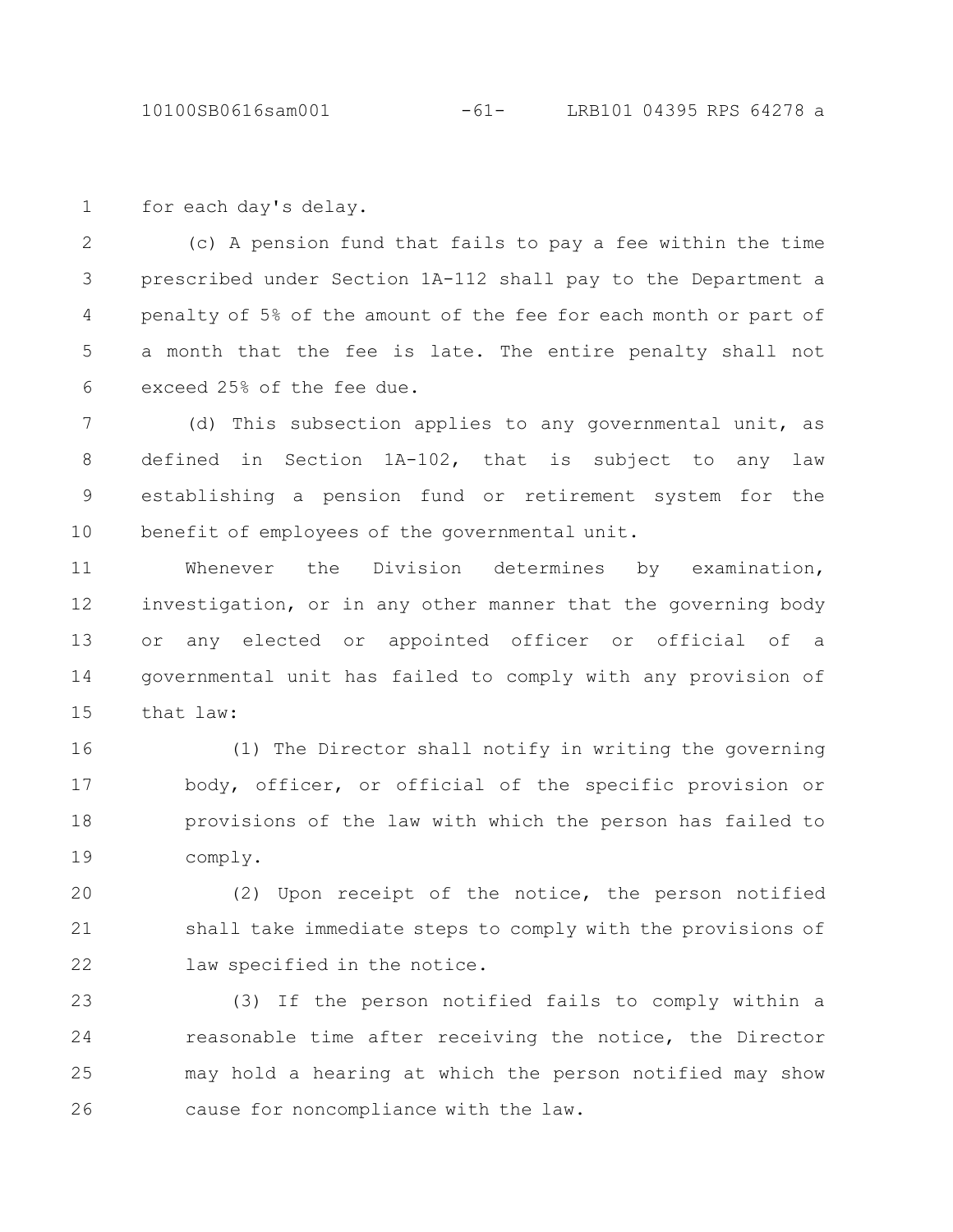(4) If upon hearing the Director determines that good and sufficient cause for noncompliance has not been shown, the Director may order the person to submit evidence of compliance within a specified period of not less than 30 days. 1 2 3 4 5

(5) If evidence of compliance has not been submitted to the Director within the period of time prescribed in the order and no administrative appeal from the order has been initiated, the Director may assess a civil penalty of up to \$2,000 against the governing body, officer, or official for each noncompliance with an order of the Director. 6 7 8 9 10 11

The Director shall develop by rule, with as much specificity as practicable, the standards and criteria to be used in assessing penalties and their amounts. The standards and criteria shall include, but need not be limited to, consideration of evidence of efforts made in good faith to comply with applicable legal requirements. This rulemaking is subject to the provisions of the Illinois Administrative Procedure Act. 12 13 14 15 16 17 18 19

If a penalty is not paid within 30 days of the date of assessment, the Director without further notice shall report the act of noncompliance to the Attorney General of this State. It shall be the duty of the Attorney General or, if the Attorney General so designates, the State's Attorney of the county in which the governmental unit is located to apply promptly by complaint on relation of the Director of Insurance 20 21 22 23 24 25 26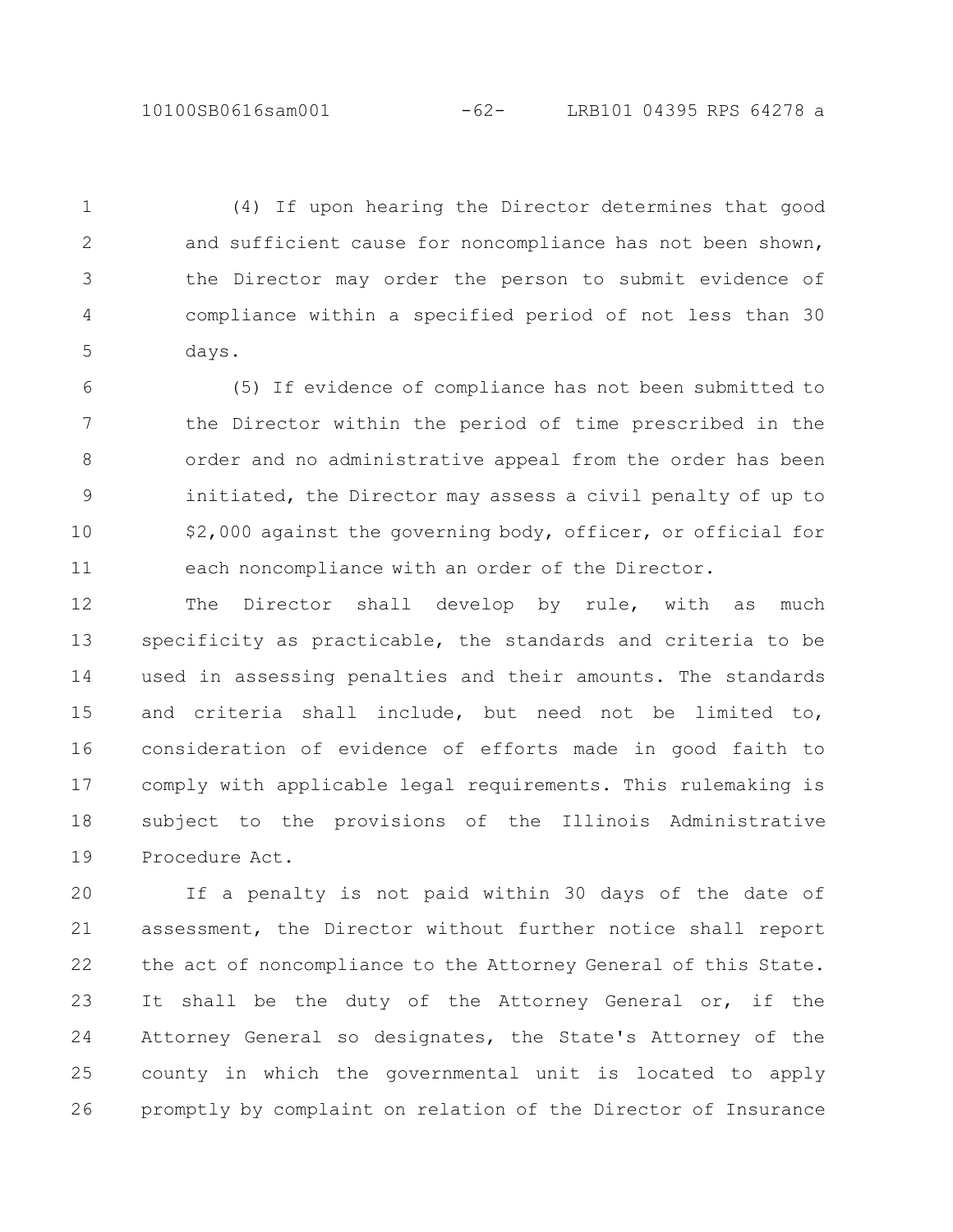10100SB0616sam001 -63- LRB101 04395 RPS 64278 a

in the name of the people of the State of Illinois, as plaintiff, to the circuit court of the county in which the governmental unit is located for enforcement of the penalty prescribed in this subsection or for such additional relief as the nature of the case and the interest of the employees of the governmental unit or the public may require. 1 2 3 4 5 6

(e) Whoever knowingly makes a false certificate, entry, or memorandum upon any of the books or papers pertaining to any pension fund or upon any statement, report, or exhibit filed or offered for file with the Division or the Director of Insurance in the course of any examination, inquiry, or investigation, with intent to deceive the Director, the Division, or any of its employees is guilty of a Class A misdemeanor. 7 8 9 10 11 12 13

(f) Subsections (b) and (c) shall apply to pension funds established under Article 3 or Article 4 of this Code only prior to the conclusion of the transition period, and this Section shall not apply to the Consolidated Funds. 14 15 16 17

(Source: P.A. 90-507, eff. 8-22-97.) 18

(40 ILCS 5/3-111) (from Ch. 108 1/2, par. 3-111) 19

Sec. 3-111. Pension. 20

(a) A police officer age 50 or more with 20 or more years of creditable service, who is not a participant in the self-managed plan under Section 3-109.3 and who is no longer in service as a police officer, shall receive a pension of 1/2 of the salary attached to the rank held by the officer on the 21 22 23 24 25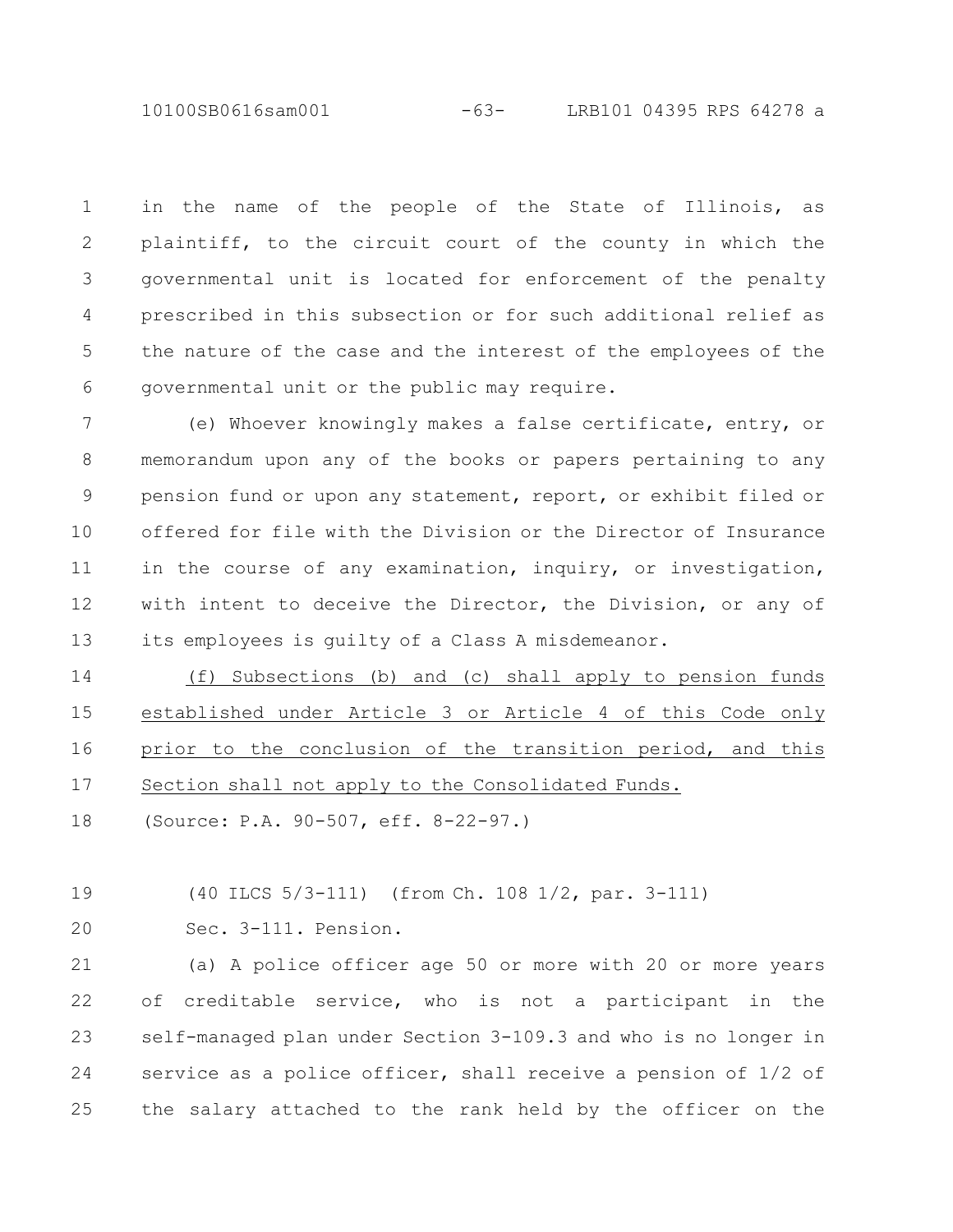10100SB0616sam001 -64- LRB101 04395 RPS 64278 a

police force for one year immediately prior to retirement or, beginning July 1, 1987 for persons terminating service on or after that date, the salary attached to the rank held on the last day of service or for one year prior to the last day, whichever is greater. The pension shall be increased by 2.5% of such salary for each additional year of service over 20 years of service through 30 years of service, to a maximum of 75% of such salary. 1 2 3 4 5 6 7 8

The changes made to this subsection (a) by this amendatory Act of the 91st General Assembly apply to all pensions that become payable under this subsection on or after January 1, 1999. All pensions payable under this subsection that began on or after January 1, 1999 and before the effective date of this amendatory Act shall be recalculated, and the amount of the increase accruing for that period shall be payable to the pensioner in a lump sum. 9 10 11 12 13 14 15 16

(a-5) No pension in effect on or granted after June 30, 1973 shall be less than \$200 per month. Beginning July 1, 1987, the minimum retirement pension for a police officer having at least 20 years of creditable service shall be \$400 per month, without regard to whether or not retirement occurred prior to that date. If the minimum pension established in Section 3-113.1 is greater than the minimum provided in this subsection, the Section 3-113.1 minimum controls. 17 18 19 20 21 22 23 24

(b) A police officer mandatorily retired from service due to age by operation of law, having at least 8 but less than 20 25 26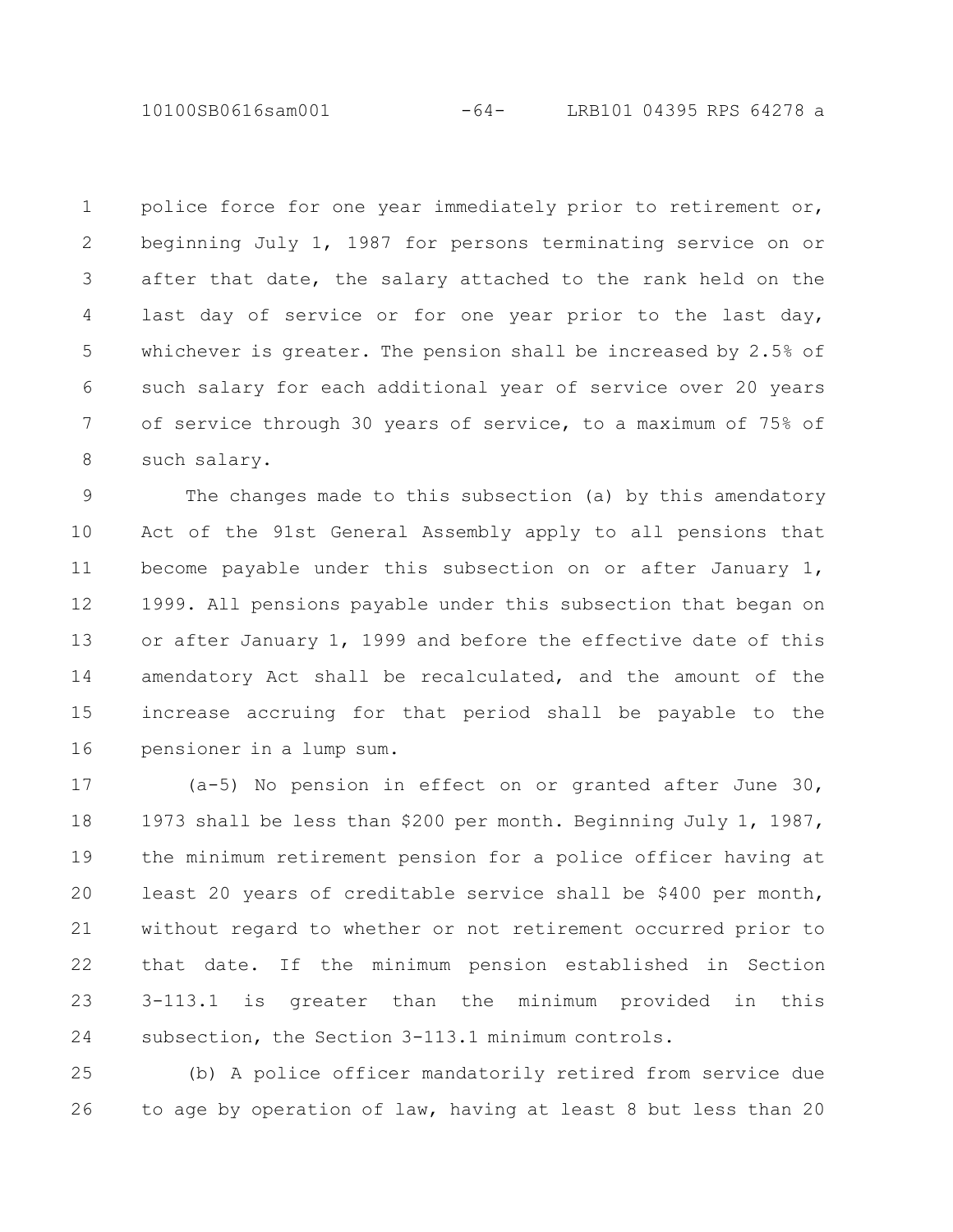10100SB0616sam001 -65- LRB101 04395 RPS 64278 a

years of creditable service, shall receive a pension equal to 2 1/2% of the salary attached to the rank he or she held on the police force for one year immediately prior to retirement or, beginning July 1, 1987 for persons terminating service on or after that date, the salary attached to the rank held on the last day of service or for one year prior to the last day, whichever is greater, for each year of creditable service. 1 2 3 4 5 6 7

A police officer who retires or is separated from service having at least 8 years but less than 20 years of creditable service, who is not mandatorily retired due to age by operation of law, and who does not apply for a refund of contributions at his or her last separation from police service, shall receive a pension upon attaining age 60 equal to 2.5% of the salary attached to the rank held by the police officer on the police force for one year immediately prior to retirement or, beginning July 1, 1987 for persons terminating service on or after that date, the salary attached to the rank held on the last day of service or for one year prior to the last day, whichever is greater, for each year of creditable service. 8 9 10 11 12 13 14 15 16 17 18 19

(c) A police officer no longer in service who has at least one but less than 8 years of creditable service in a police pension fund but meets the requirements of this subsection (c) shall be eligible to receive a pension from that fund equal to 2.5% of the salary attached to the rank held on the last day of service under that fund or for one year prior to that last day, whichever is greater, for each year of creditable service in 20 21 22 23 24 25 26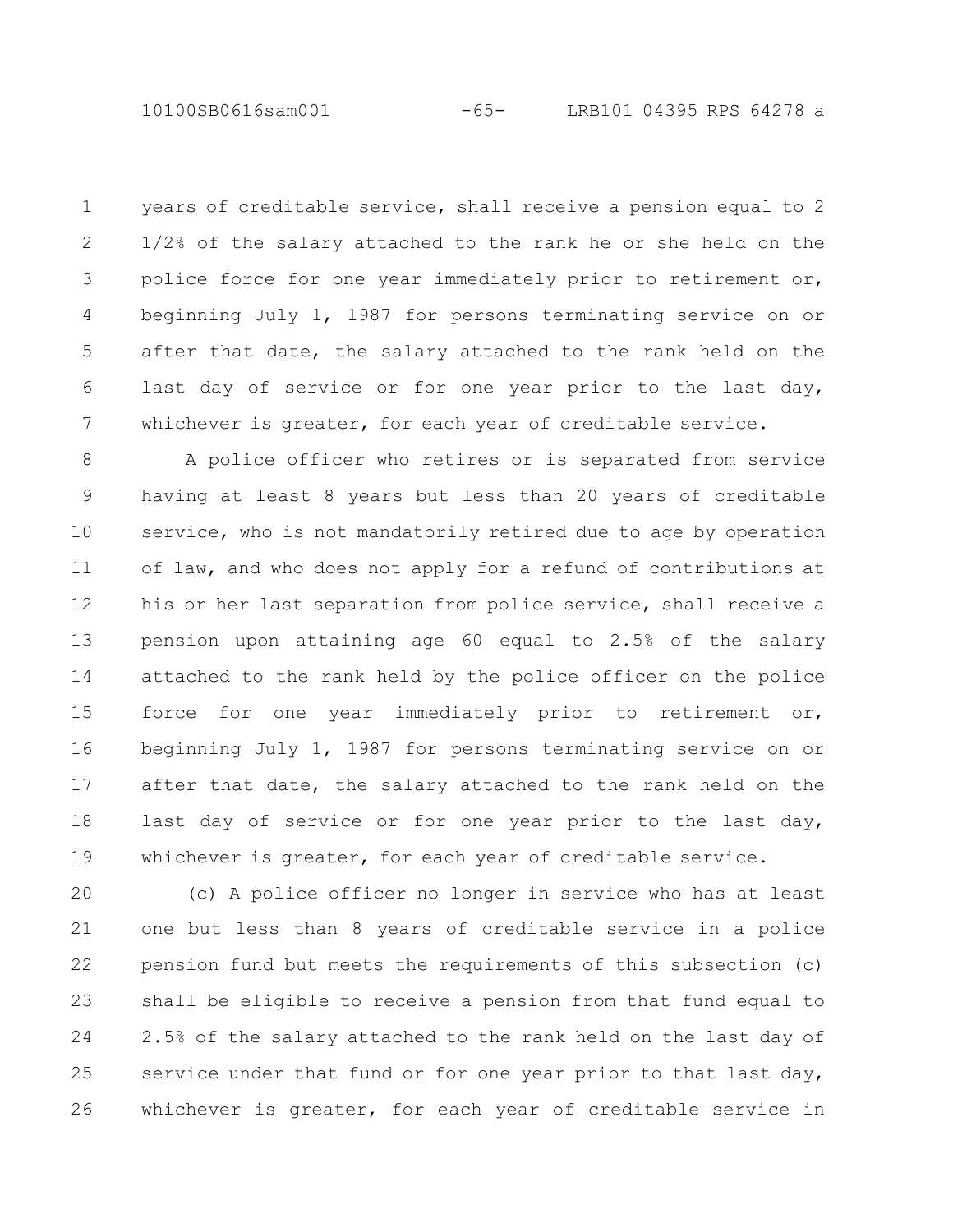10100SB0616sam001 -66- LRB101 04395 RPS 64278 a

that fund. The pension shall begin no earlier than upon attainment of age 60 (or upon mandatory retirement from the fund by operation of law due to age, if that occurs before age 60) and in no event before the effective date of this amendatory Act of 1997. 1 2 3 4 5

In order to be eligible for a pension under this subsection (c), the police officer must have at least 8 years of creditable service in a second police pension fund under this Article and be receiving a pension under subsection (a) or (b) of this Section from that second fund. The police officer need not be in service on or after the effective date of this amendatory Act of 1997. 6 7 8 9 10 11 12

(d) Notwithstanding any other provision of this Article, the provisions of this subsection (d) apply to a person who is not a participant in the self-managed plan under Section 3-109.3 and who first becomes a police officer under this Article on or after January 1, 2011. 13 14 15 16 17

A police officer age 55 or more who has 10 or more years of service in that capacity shall be entitled at his option to receive a monthly pension for his service as a police officer computed by multiplying 2.5% for each year of such service by his or her final average salary. 18 19 20 21 22

The pension of a police officer who is retiring after attaining age 50 with 10 or more years of creditable service shall be reduced by one-half of 1% for each month that the police officer's age is under age 55. 23 24 25 26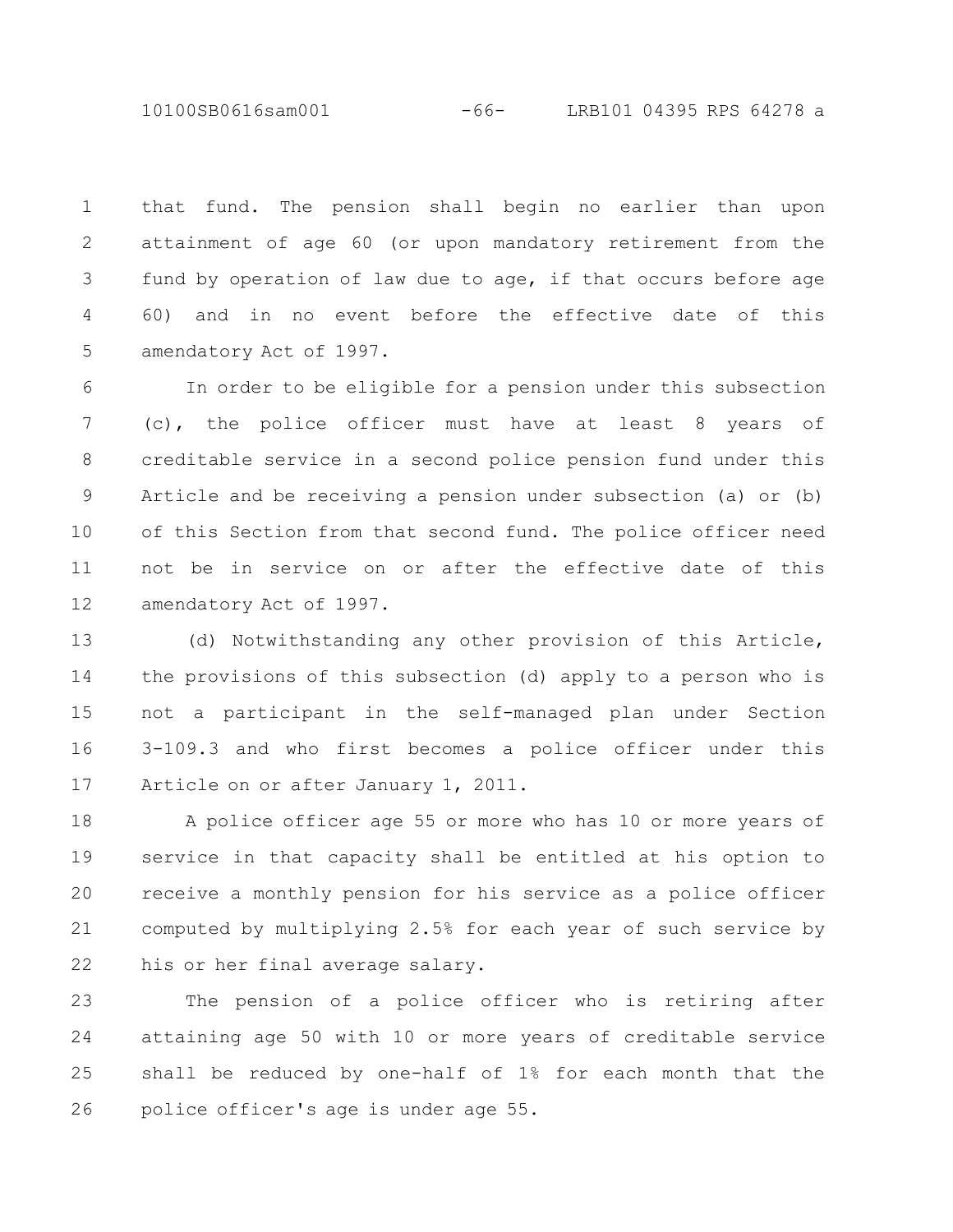The maximum pension under this subsection (d) shall be 75% of final average salary. 1 2

For the purposes of this subsection (d), "final average salary" means the greater of: (i) the average monthly salary obtained by dividing the total salary of the police officer during the 48 96 consecutive months of service within the last 60  $\frac{120}{120}$  months of service in which the total salary was the highest by the number of months of service in that period; or (ii) the average monthly salary obtained by dividing the total salary of the police officer during the 96 consecutive months of service within the last 120 months of service in which the total salary was the highest by the number of months of service in that period. 3 4 5 6 7 8 9 10 11 12 13

Beginning on January 1, 2011, for all purposes under this Code (including without limitation the calculation of benefits and employee contributions), the annual salary based on the plan year of a member or participant to whom this Section applies shall not exceed \$106,800; however, that amount shall annually thereafter be increased by the lesser of (i) 3% of that amount, including all previous adjustments, or (ii) one-half the annual unadjusted percentage increase (but not less than zero) in the consumer price index-u for the 12 months ending with the September preceding each November 1, including all previous adjustments. 14 15 16 17 18 19 20 21 22 23 24

Nothing in this amendatory Act of the 101st General Assembly shall cause or otherwise result in any retroactive 25 26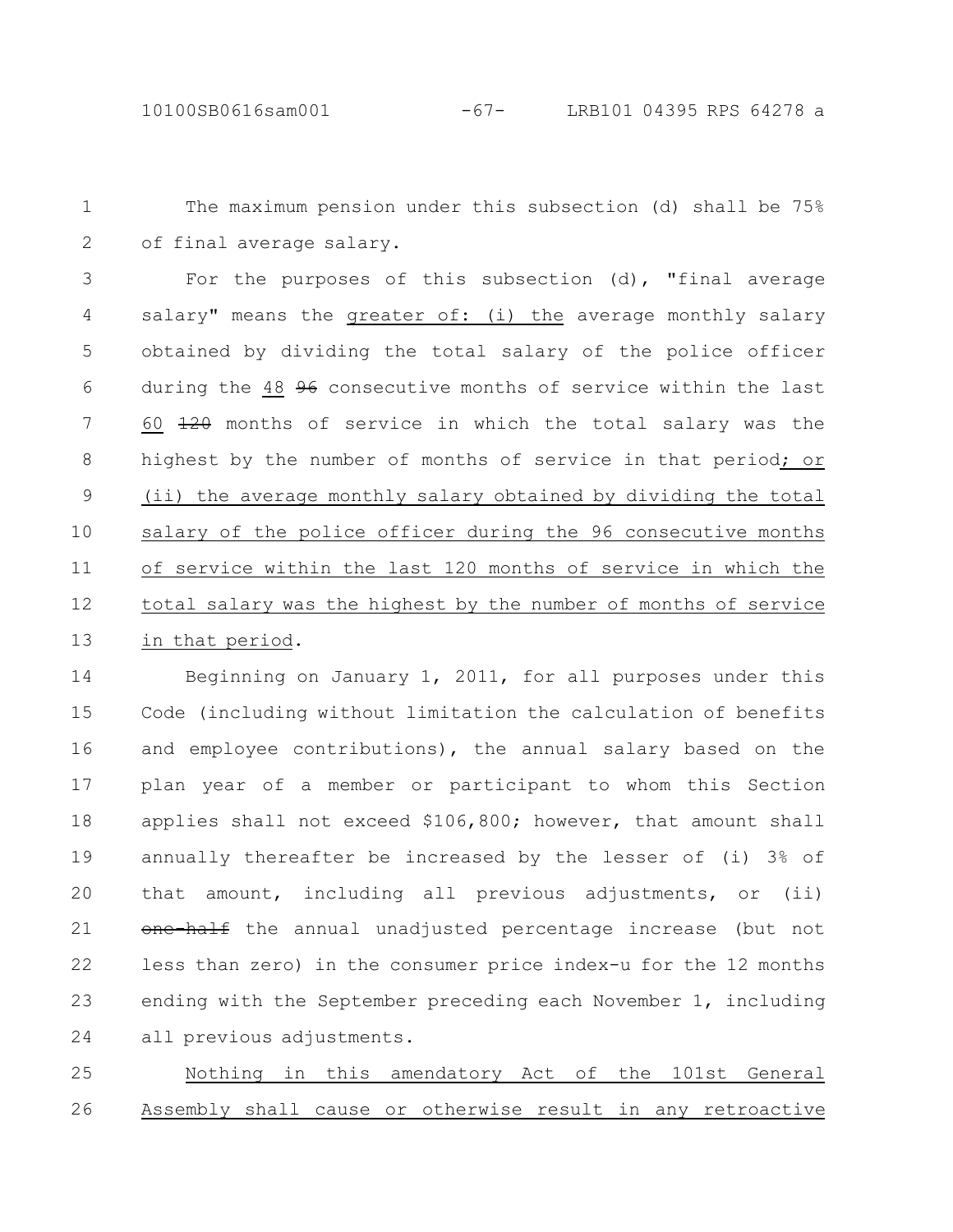| $\mathbf 1$ | adjustment of any employee contributions.                                      |
|-------------|--------------------------------------------------------------------------------|
| 2           | (Source: P.A. 96-1495, eff. 1-1-11.)                                           |
| 3           | (40 ILCS 5/3-112) (from Ch. 108 1/2, par. 3-112)                               |
| 4           | Sec. 3-112. Pension to survivors.                                              |
| 5           | Upon the death of a police officer entitled to a<br>(a)                        |
| 6           | pension under Section 3-111, the surviving spouse shall be                     |
| 7           | entitled to the pension to which the police officer was then                   |
| 8           | entitled. Upon the death of the surviving spouse, or upon the                  |
| 9           | remarriage of the surviving spouse if that remarriage                          |
| 10          | terminates the surviving spouse's eligibility under Section                    |
| 11          | 3-121, the police officer's unmarried children who are under                   |
| 12          | age 18 or who are dependent because of physical or mental                      |
| 13          | disability shall be entitled to equal shares of such pension.                  |
| 14          | If there is no eligible surviving spouse and no eligible child,                |
| 15          | the dependent parent or parents of the officer shall be                        |
| 16          | entitled to receive or share such pension until their death or                 |
| 17          | marriage or remarriage after the death of the police officer.                  |
| 18          | Notwithstanding any other provision of this Article, for a                     |
| 19          | person who first becomes a police officer under this Article on                |
| 20          | or after January 1, 2011, the pension to which the surviving                   |
| 21          | spouse, children, or parents are entitled under this subsection                |
| 22          | (a) shall be in an $\frac{1}{2}$ the amount equal to the greater of (i) 54% of |

the police officer's monthly salary at the date of death, or (ii) of 66 2/3% of the police officer's earned pension at the date of death, and if there is a surviving spouse, to the 23 24 25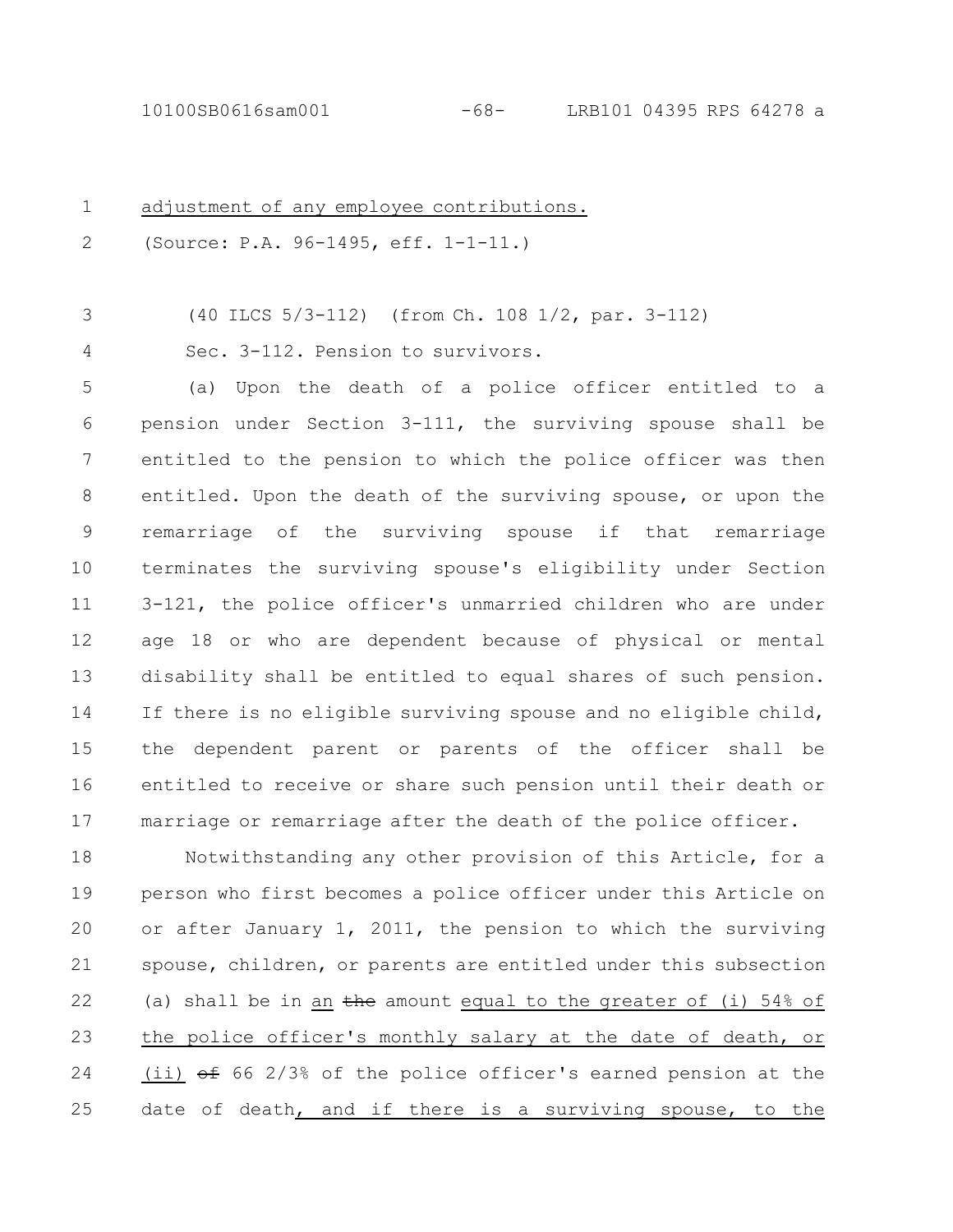guardian of any minor child or children, including a child that has been conceived but not yet born, 12% of such monthly salary for each such child until attainment of age 18. Upon the death of the surviving spouse leaving one or more minor children, or upon the death of a police officer leaving one or more minor children but no surviving spouse, to the duly appointed guardian of each such child, for the support and maintenance of each such child until the child reaches age 18, a monthly pension of 20% of the monthly salary. The total pension provided under this paragraph shall not exceed 75% of the monthly salary of the deceased police officer (1) when paid to the survivor of a police officer who has attained 20 or more years of service credit and who receives or is eligible to receive a retirement pension under this Article, (2) when paid to the survivor of a police officer who dies as a result of illness or accident, (3) when paid to the survivor of a police officer who dies from any cause while in receipt of a disability pension under this Article, or (4) when paid to the survivor of a deferred pensioner. Nothing in this subsection (a) shall act to diminish the survivor's benefits described in subsection (e) of this Section. 1 2 3 4 5 6 7 8 9 10 11 12 13 14 15 16 17 18 19 20 21

## Notwithstanding Section 1-103.1, the changes made to this subsection apply without regard to whether the deceased police officer was in service on or after the effective date of this amendatory Act of the 101st General Assembly. 22 23 24 25

Notwithstanding any other provision of this Article, the 26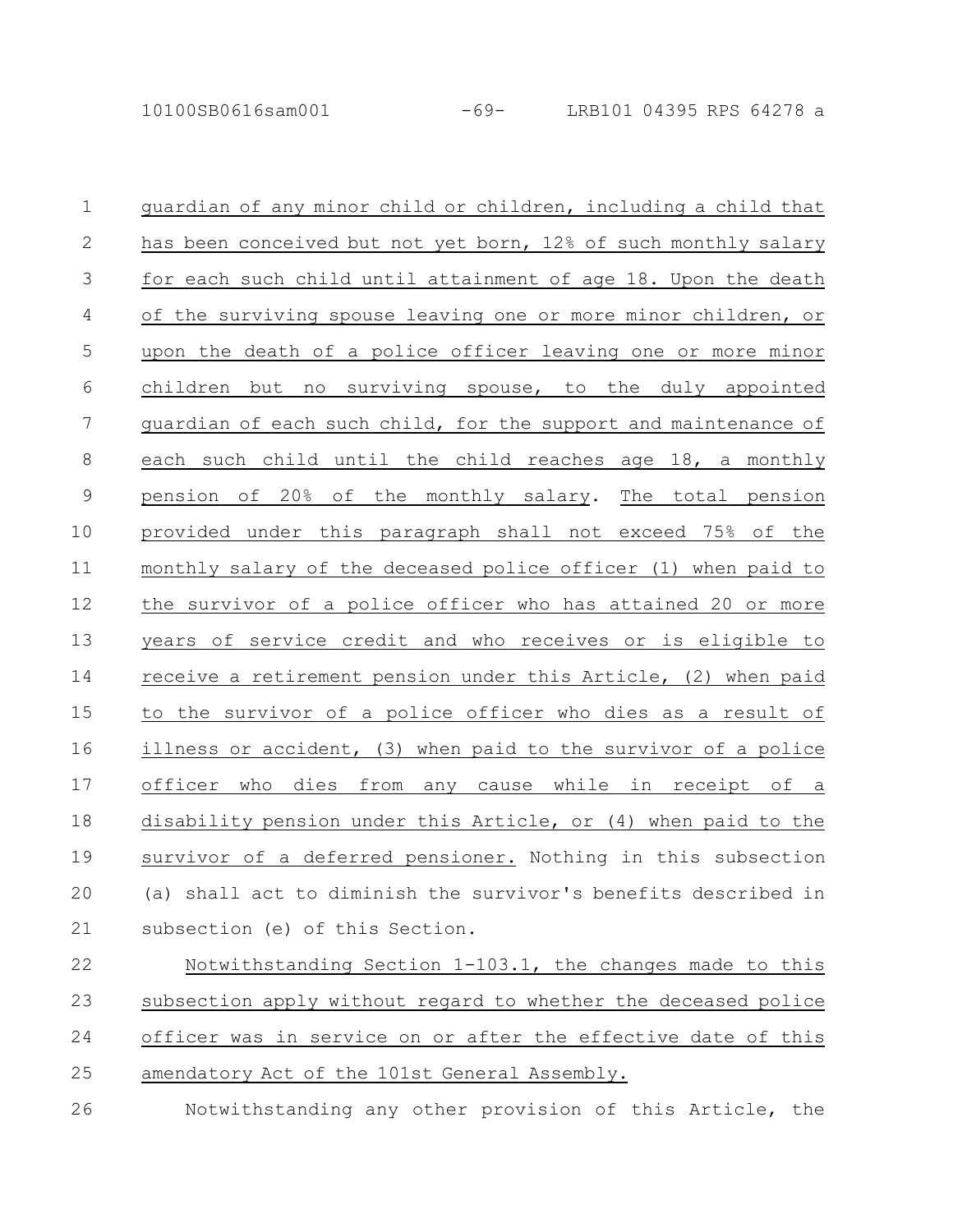10100SB0616sam001 -70- LRB101 04395 RPS 64278 a

monthly pension of a survivor of a person who first becomes a police officer under this Article on or after January 1, 2011 shall be increased on the January 1 after attainment of age 60 by the recipient of the survivor's pension and each January 1 thereafter by 3% or one-half the annual unadjusted percentage increase (but not less than zero) in the consumer price index-u for the 12 months ending with the September preceding each November 1, whichever is less, of the originally granted survivor's pension. If the annual unadjusted percentage change in the consumer price index-u for a 12-month period ending in September is zero or, when compared with the preceding period, decreases, then the survivor's pension shall not be increased. 1 2 3 4 5 6 7 8 9 10 11 12

For the purposes of this subsection (a), "consumer price index-u" means the index published by the Bureau of Labor Statistics of the United States Department of Labor that measures the average change in prices of goods and services purchased by all urban consumers, United States city average, all items,  $1982-84 = 100$ . The new amount resulting from each annual adjustment shall be determined by the Public Pension Division of the Department of Insurance and made available to the boards of the pension funds. 13 14 15 16 17 18 19 20 21

(b) Upon the death of a police officer while in service, having at least 20 years of creditable service, or upon the death of a police officer who retired from service with at least 20 years of creditable service, whether death occurs before or after attainment of age 50, the pension earned by the 22 23 24 25 26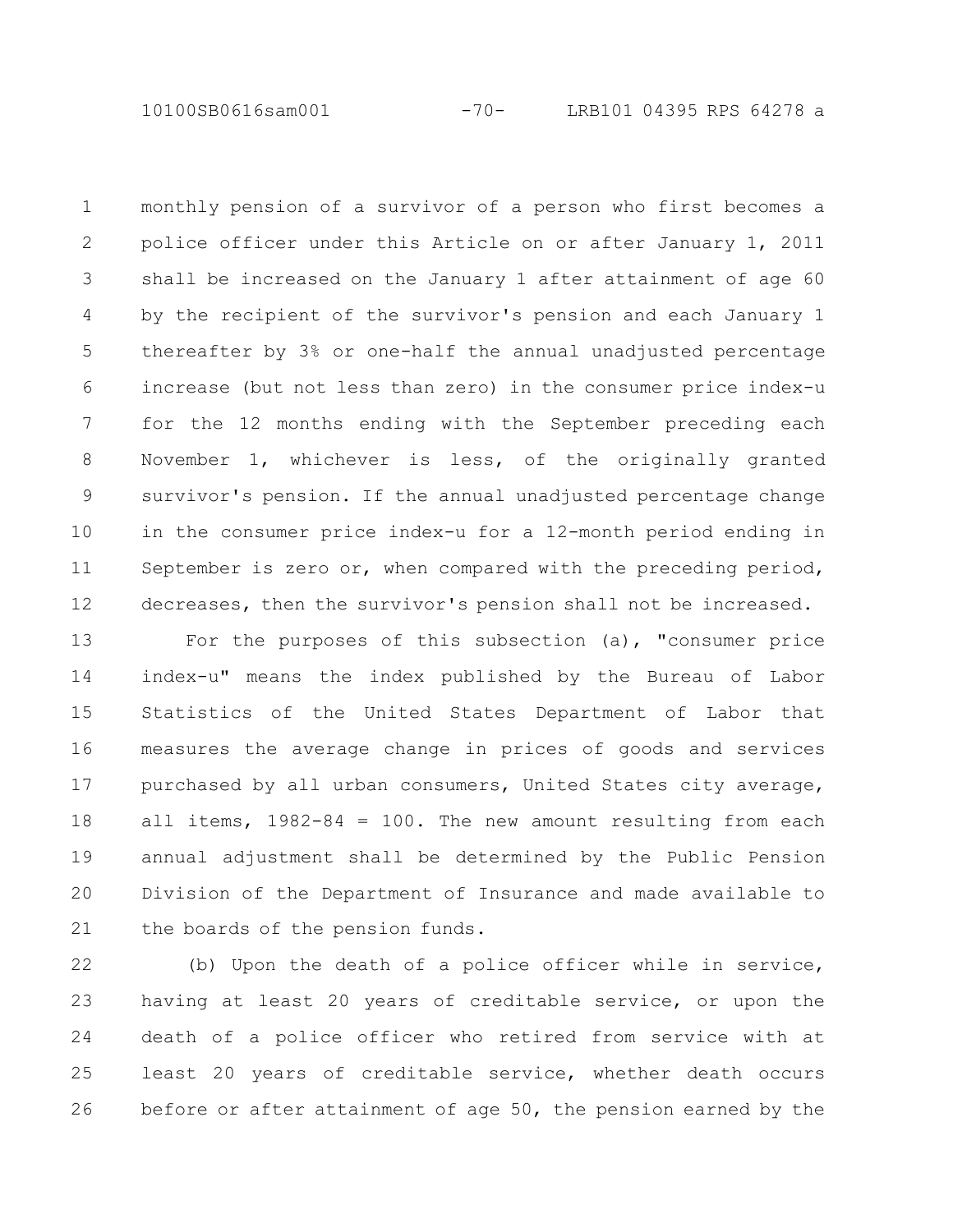police officer as of the date of death as provided in Section 3-111 shall be paid to the survivors in the sequence provided in subsection (a) of this Section. 1 2 3

(c) Upon the death of a police officer while in service, having at least 10 but less than 20 years of service, a pension of 1/2 of the salary attached to the rank or ranks held by the officer for one year immediately prior to death shall be payable to the survivors in the sequence provided in subsection (a) of this Section. If death occurs as a result of the performance of duty, the 10 year requirement shall not apply and the pension to survivors shall be payable after any period of service. 4 5 6 7 8 9 10 11 12

(d) Beginning July 1, 1987, a minimum pension of \$400 per month shall be paid to all surviving spouses, without regard to the fact that the death of the police officer occurred prior to that date. If the minimum pension established in Section 3-113.1 is greater than the minimum provided in this subsection, the Section 3-113.1 minimum controls. 13 14 15 16 17 18

(e) The pension of the surviving spouse of a police officer who dies (i) on or after January 1, 2001, (ii) without having begun to receive either a retirement pension payable under Section 3-111 or a disability pension payable under Section 3-114.1, 3-114.2, 3-114.3, or 3-114.6, and (iii) as a result of sickness, accident, or injury incurred in or resulting from the performance of an act of duty shall not be less than 100% of the salary attached to the rank held by the deceased police 19 20 21 22 23 24 25 26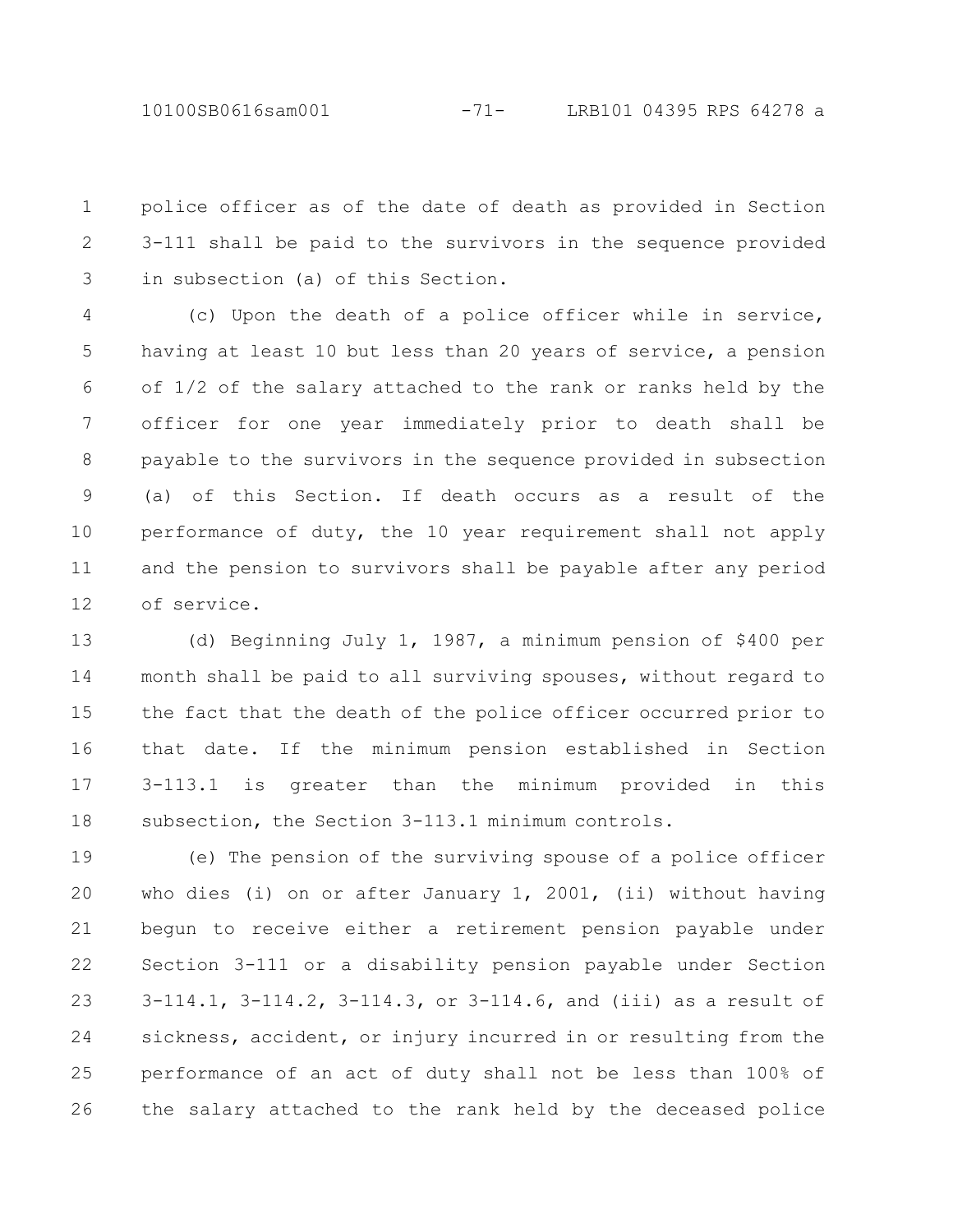10100SB0616sam001 -72- LRB101 04395 RPS 64278 a

officer on the last day of service, notwithstanding any provision in this Article to the contrary. 1 2

(Source: P.A. 96-1495, eff. 1-1-11.) 3

(40 ILCS 5/3-132.1 new) 4

Sec. 3-132.1. To transfer investment authority to the Police Officers' Pension Investment Fund. As soon as practicable after the effective date of this amendatory Act of the 101st General Assembly, but no later than 30 months after the effective date of this amendatory Act of the 101st General Assembly, each transferor pension fund shall transfer, in accordance with the requirements of Section 22B-120, to the Police Officers' Pension Investment Fund created under Article 22B for management and investment all of their securities or for which commitments have been made, and all funds, assets, or moneys representing permanent or temporary investments, or cash reserves maintained for the purpose of obtaining income thereon. Upon the transfer of such securities, funds, assets, and moneys of a transferor pension fund to the Police Officers' Pension Investment Fund, the transferor pension fund shall not manage or control the same and shall no longer exercise any investment authority pursuant to Section 3-135 of this Code, notwithstanding any other provision of this Article to the contrary. 5 6 7 8 9 10 11 12 13 14 15 16 17 18 19 20 21 22 23

24

(40 ILCS 5/4-109) (from Ch. 108 1/2, par. 4-109)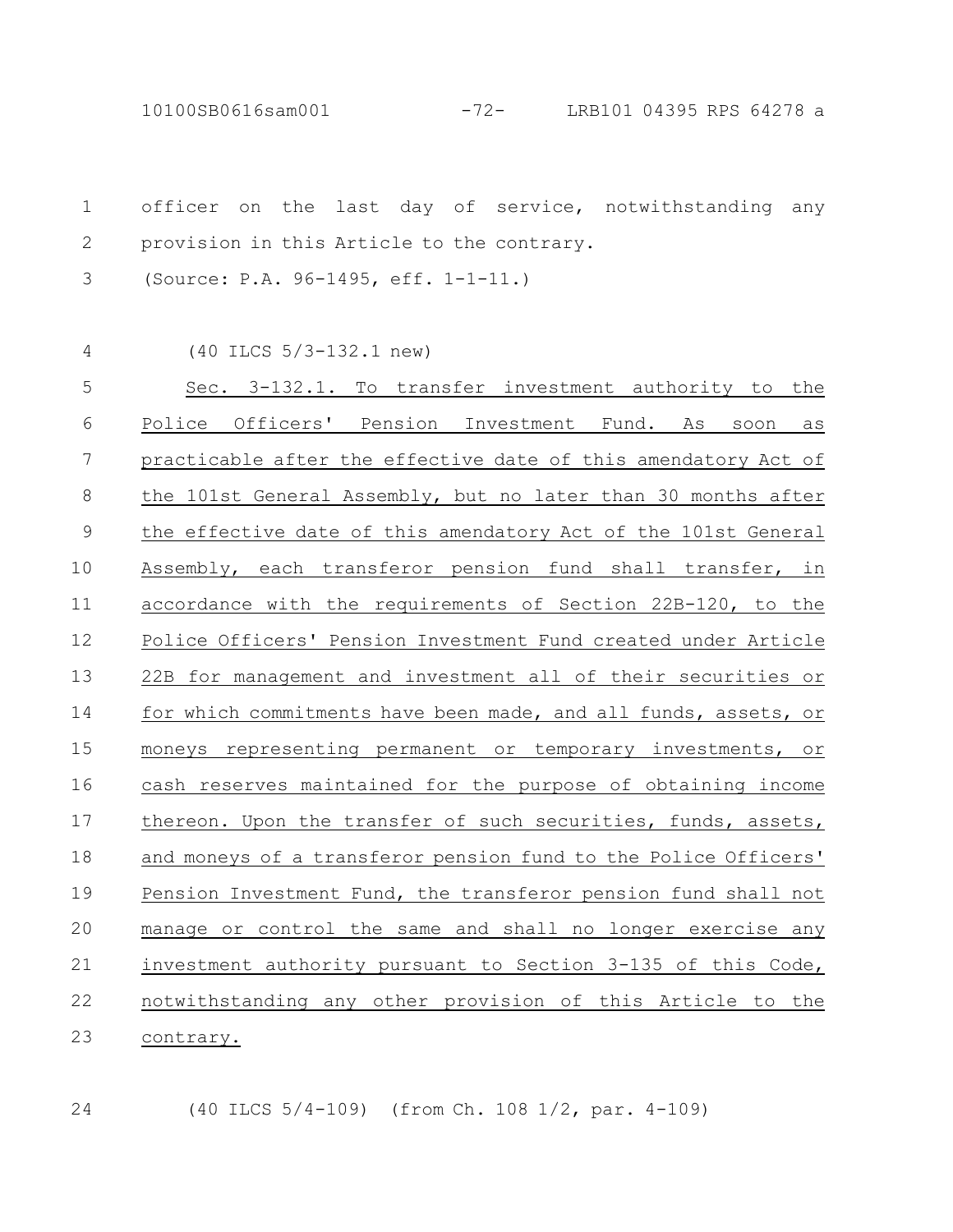10100SB0616sam001 -73- LRB101 04395 RPS 64278 a

```
1
```
Sec. 4-109. Pension.

(a) A firefighter age 50 or more with 20 or more years of creditable service, who is no longer in service as a firefighter, shall receive a monthly pension of 1/2 the monthly salary attached to the rank held by him or her in the fire service at the date of retirement. 2 3 4 5 6

The monthly pension shall be increased by 1/12 of 2.5% of such monthly salary for each additional month over 20 years of service through 30 years of service, to a maximum of 75% of such monthly salary. 7 8 9 10

The changes made to this subsection (a) by this amendatory Act of the 91st General Assembly apply to all pensions that become payable under this subsection on or after January 1, 1999. All pensions payable under this subsection that began on or after January 1, 1999 and before the effective date of this amendatory Act shall be recalculated, and the amount of the increase accruing for that period shall be payable to the pensioner in a lump sum. 11 12 13 14 15 16 17 18

(b) A firefighter who retires or is separated from service having at least 10 but less than 20 years of creditable service, who is not entitled to receive a disability pension, and who did not apply for a refund of contributions at his or her last separation from service shall receive a monthly pension upon attainment of age 60 based on the monthly salary attached to his or her rank in the fire service on the date of retirement or separation from service according to the 19 20 21 22 23 24 25 26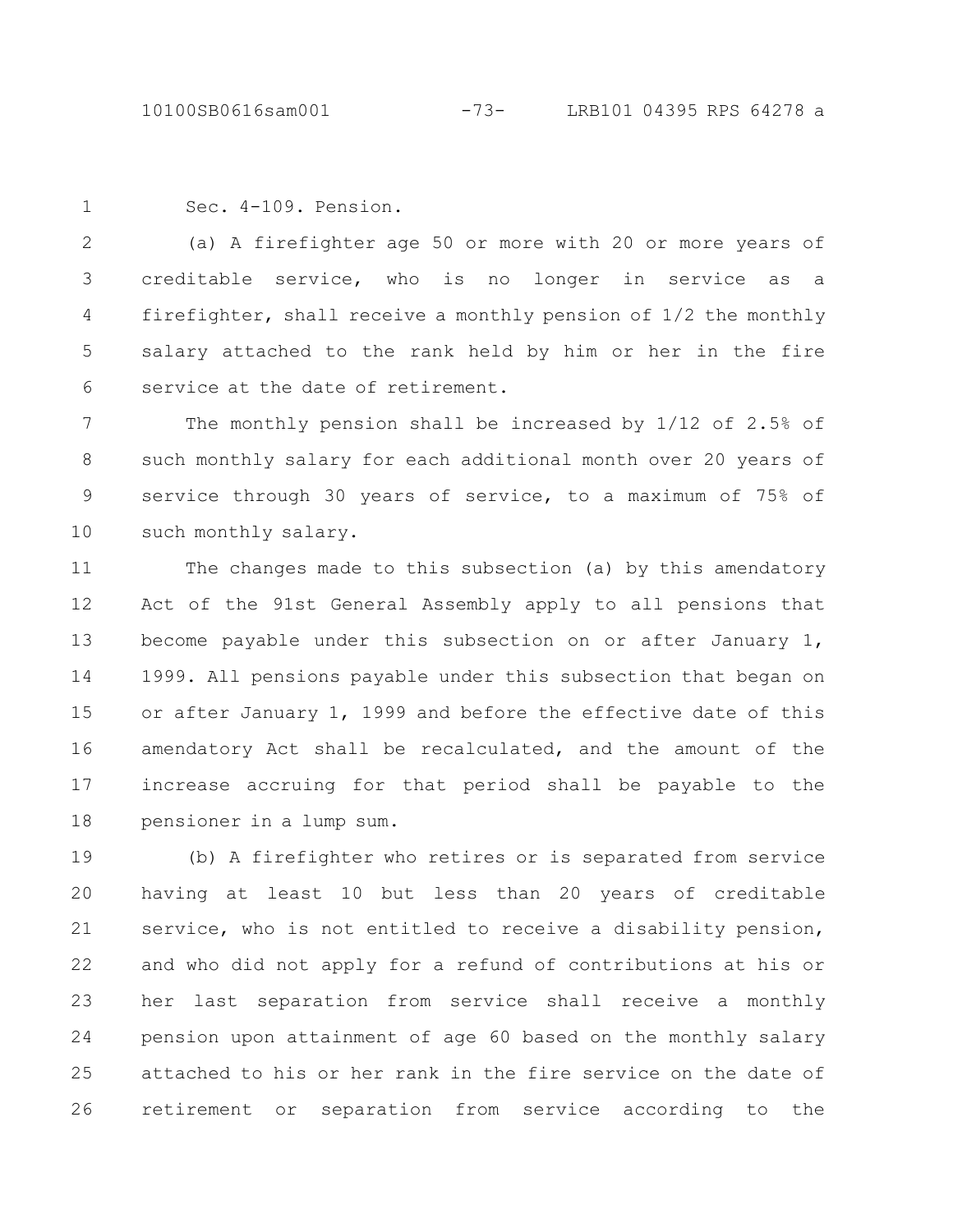following schedule: 1

For 10 years of service, 15% of salary; For 11 years of service, 17.6% of salary; For 12 years of service, 20.4% of salary; For 13 years of service, 23.4% of salary; For 14 years of service, 26.6% of salary; For 15 years of service, 30% of salary; For 16 years of service, 33.6% of salary; For 17 years of service, 37.4% of salary; For 18 years of service, 41.4% of salary; For 19 years of service, 45.6% of salary. 2 3 4 5 6 7 8 9 10 11

(c) Notwithstanding any other provision of this Article, the provisions of this subsection (c) apply to a person who first becomes a firefighter under this Article on or after January 1, 2011. 12 13 14 15

A firefighter age 55 or more who has 10 or more years of service in that capacity shall be entitled at his option to receive a monthly pension for his service as a firefighter computed by multiplying 2.5% for each year of such service by his or her final average salary. 16 17 18 19 20

The pension of a firefighter who is retiring after attaining age 50 with 10 or more years of creditable service shall be reduced by one-half of 1% for each month that the firefighter's age is under age 55. 21 22 23 24

The maximum pension under this subsection (c) shall be 75% of final average salary. 25 26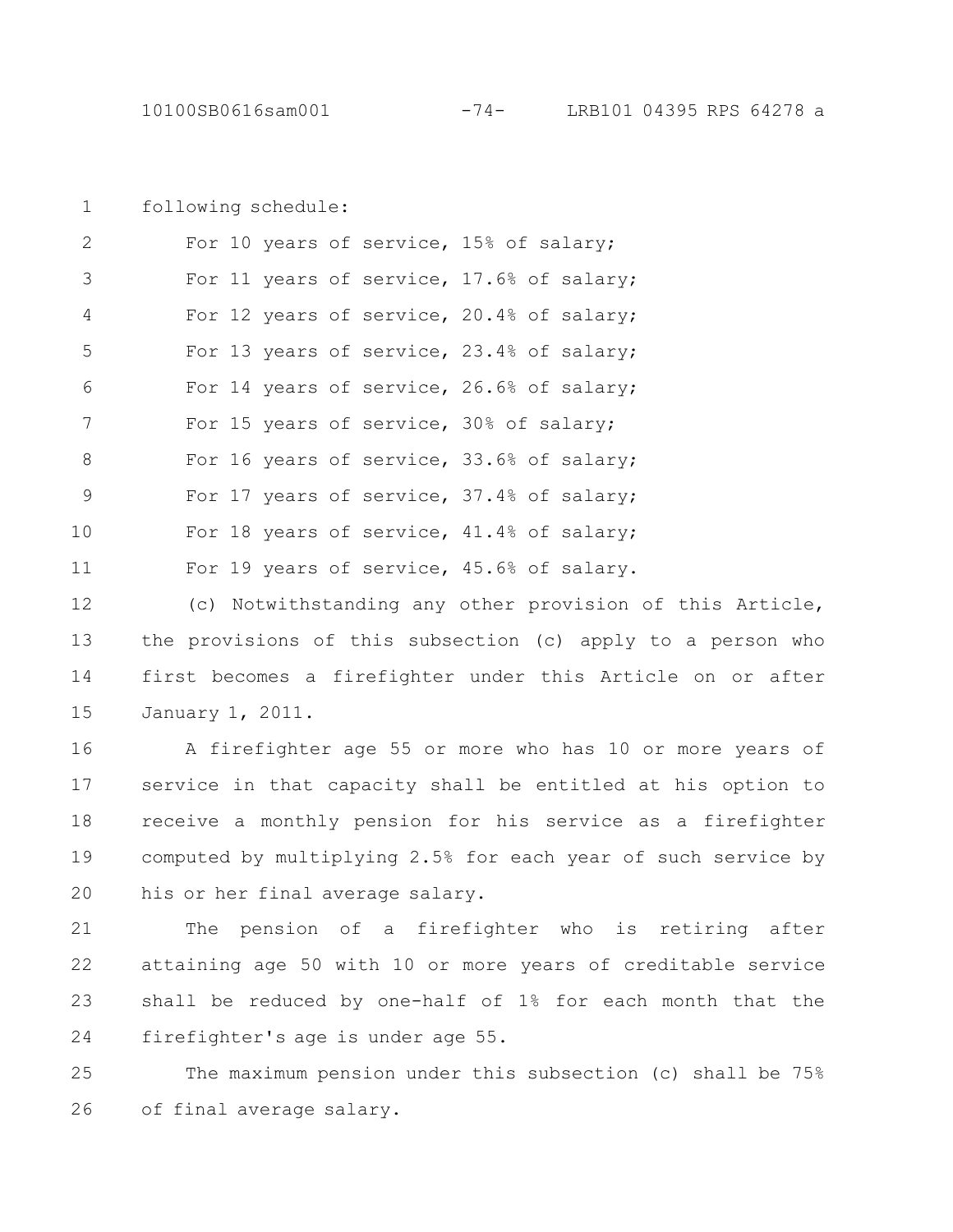10100SB0616sam001 -75- LRB101 04395 RPS 64278 a

For the purposes of this subsection (c), "final average salary" means the the greater of: (i) the average monthly salary obtained by dividing the total salary of the firefighter during the 48 96 consecutive months of service within the last 60 120 months of service in which the total salary was the highest by the number of months of service in that period; or (ii) the average monthly salary obtained by dividing the total salary of the firefighter during the 96 consecutive months of service within the last 120 months of service in which the total salary was the highest by the number of months of service in that period. 1 2 3 4 5 6 7 8 9 10 11

Beginning on January 1, 2011, for all purposes under this Code (including without limitation the calculation of benefits and employee contributions), the annual salary based on the plan year of a member or participant to whom this Section applies shall not exceed \$106,800; however, that amount shall annually thereafter be increased by the lesser of (i) 3% of that amount, including all previous adjustments, or (ii) one half the annual unadjusted percentage increase (but not less than zero) in the consumer price index-u for the 12 months ending with the September preceding each November 1, including all previous adjustments. 12 13 14 15 16 17 18 19 20 21 22

Nothing in this amendatory Act of the 101st General Assembly shall cause or otherwise result in any retroactive adjustment of any employee contributions. (Source: P.A. 96-1495, eff. 1-1-11.) 23 24 25 26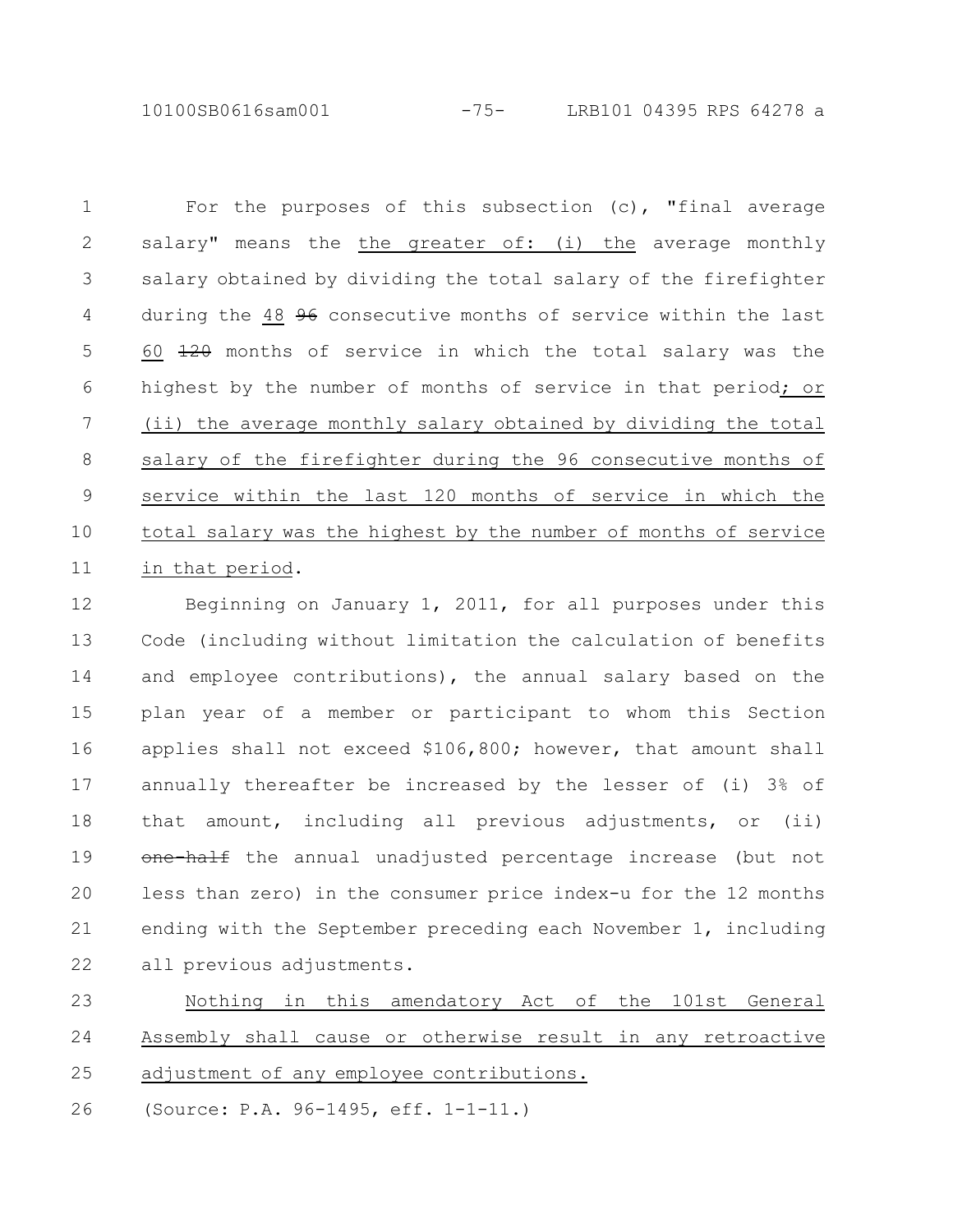(40 ILCS 5/4-114) (from Ch. 108 1/2, par. 4-114) Sec. 4-114. Pension to survivors. If a firefighter who is not receiving a disability pension under Section 4-110 or 4-110.1 dies (1) as a result of any illness or accident, or (2) from any cause while in receipt of a disability pension under this Article, or (3) during retirement after 20 years service, or (4) while vested for or in receipt of a pension payable under subsection (b) of Section 4-109, or (5) while a deferred pensioner, having made all required contributions, a pension shall be paid to his or her survivors, based on the monthly salary attached to the firefighter's rank on the last day of service in the fire department, as follows: 1 2 3 4 5 6 7 8 9 10 11 12

(a)(1) To the surviving spouse, a monthly pension of 40% of the monthly salary, and if there is a surviving spouse, to the guardian of any minor child or children including a child which has been conceived but not yet born, 12% of such monthly salary for each such child until attainment of age 18 or until the child's marriage, whichever occurs first. Beginning July 1, 1993, the monthly pension to the surviving spouse shall be 54% of the monthly salary for all persons receiving a surviving spouse pension under this Article, regardless of whether the deceased firefighter was in service on or after the effective date of this amendatory Act of 1993. 13 14 15 16 17 18 19 20 21 22 23 24

25

(2) Beginning July 1, 2004, unless the amount provided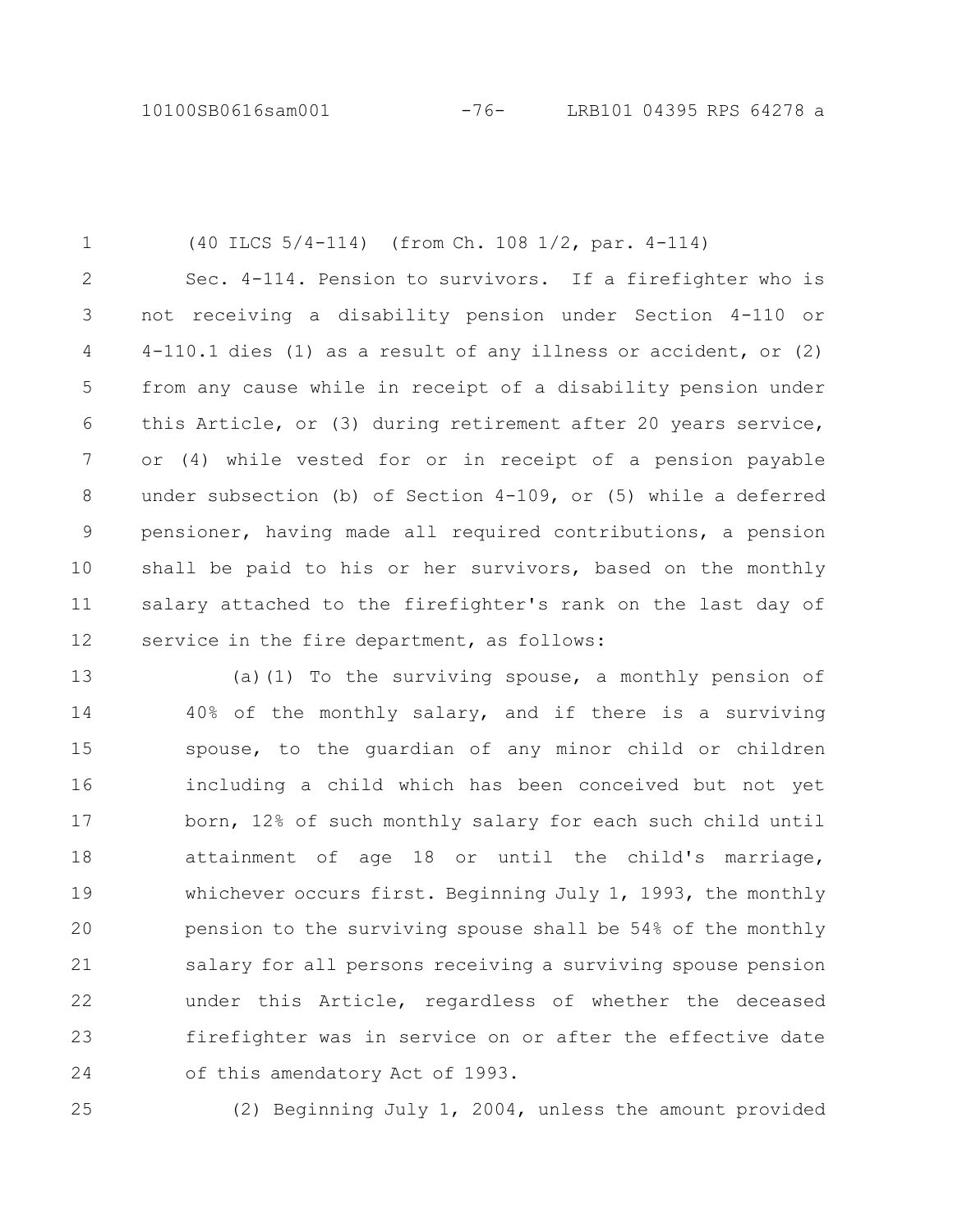10100SB0616sam001 -77- LRB101 04395 RPS 64278 a

under paragraph (1) of this subsection (a) is greater, the total monthly pension payable under this paragraph (a), including any amount payable on account of children, to the surviving spouse of a firefighter who died (i) while receiving a retirement pension, (ii) while he or she was a deferred pensioner with at least 20 years of creditable service, or (iii) while he or she was in active service having at least 20 years of creditable service, regardless of age, shall be no less than 100% of the monthly retirement pension earned by the deceased firefighter at the time of death, regardless of whether death occurs before or after attainment of age 50, including any increases under Section 4-109.1. This minimum applies to all such surviving spouses who are eligible to receive a surviving spouse pension, regardless of whether the deceased firefighter was in service on or after the effective date of this amendatory Act of the 93rd General Assembly, and notwithstanding any limitation on maximum pension under paragraph (d) or any other provision of this Article. 1 2 3 4 5 6 7 8 9 10 11 12 13 14 15 16 17 18 19 20

(3) If the pension paid on and after July 1, 2004 to the surviving spouse of a firefighter who died on or after July 1, 2004 and before the effective date of this amendatory Act of the 93rd General Assembly was less than the minimum pension payable under paragraph (1) or (2) of this subsection (a), the fund shall pay a lump sum equal to 21 22 23 24 25 26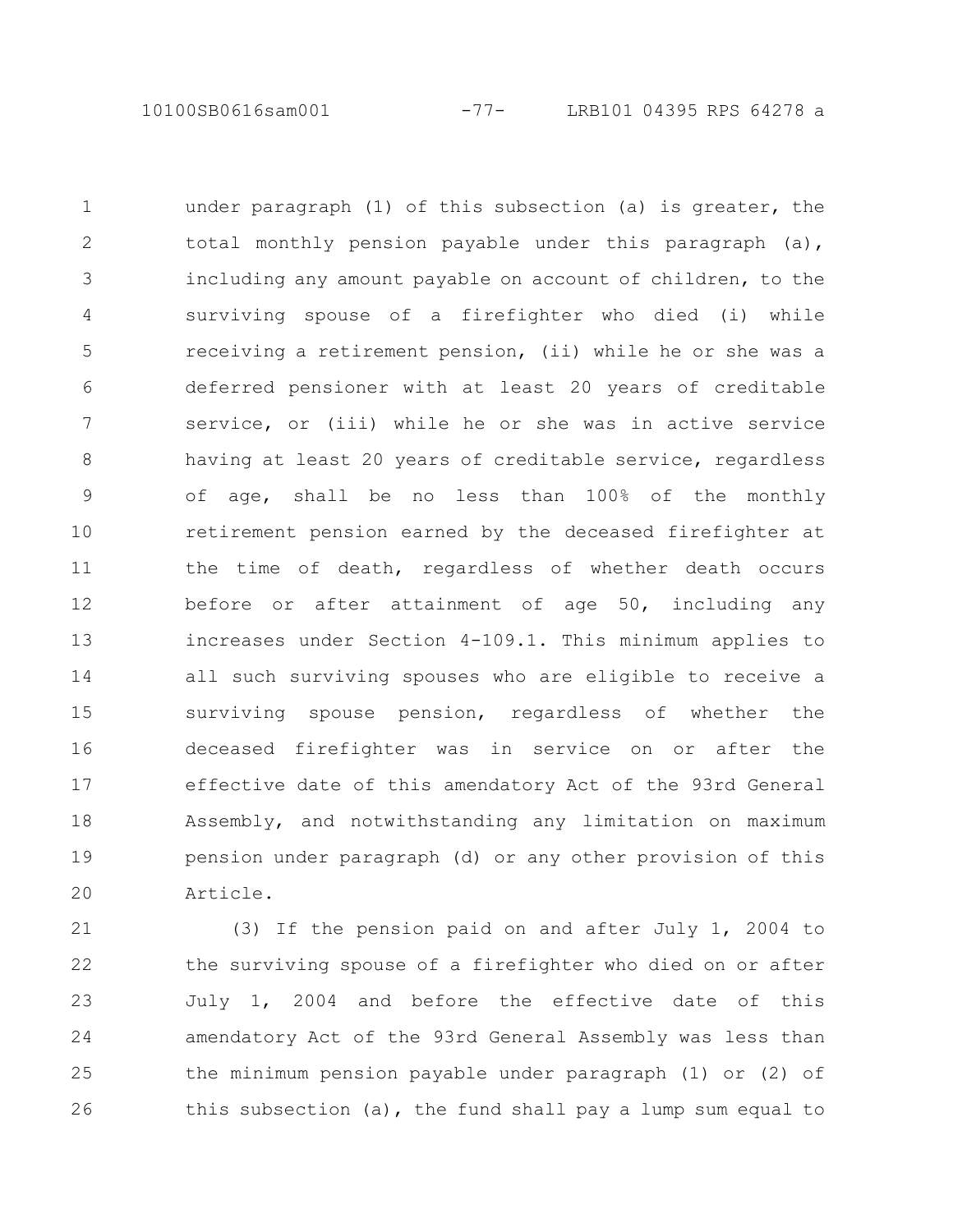1 2

the difference within 90 days after the effective date of this amendatory Act of the 93rd General Assembly.

The pension to the surviving spouse shall terminate in the event of the surviving spouse's remarriage prior to July 1, 1993; remarriage on or after that date does not affect the surviving spouse's pension, regardless of whether the deceased firefighter was in service on or after the effective date of this amendatory Act of 1993. 3 4 5 6 7 8

The surviving spouse's pension shall be subject to the minimum established in Section 4-109.2. 9 10

(b) Upon the death of the surviving spouse leaving one or more minor children, or upon the death of a firefighter leaving one or more minor children but no surviving spouse, to the duly appointed guardian of each such child, for support and maintenance of each such child until the child reaches age 18 or marries, whichever occurs first, a monthly pension of 20% of the monthly salary. 11 12 13 14 15 16 17

In a case where the deceased firefighter left one or more minor children but no surviving spouse and the guardian of a child is receiving a pension of 12% of the monthly salary on August 16, 2013 (the effective date of Public Act 98-391), the pension is increased by Public Act 98-391 to 20% of the monthly salary for each such child, beginning on the pension payment date occurring on or next following August 16, 2013. The changes to this Section made by Public Act 98-391 apply without regard to whether the 18 19 20 21 22 23 24 25 26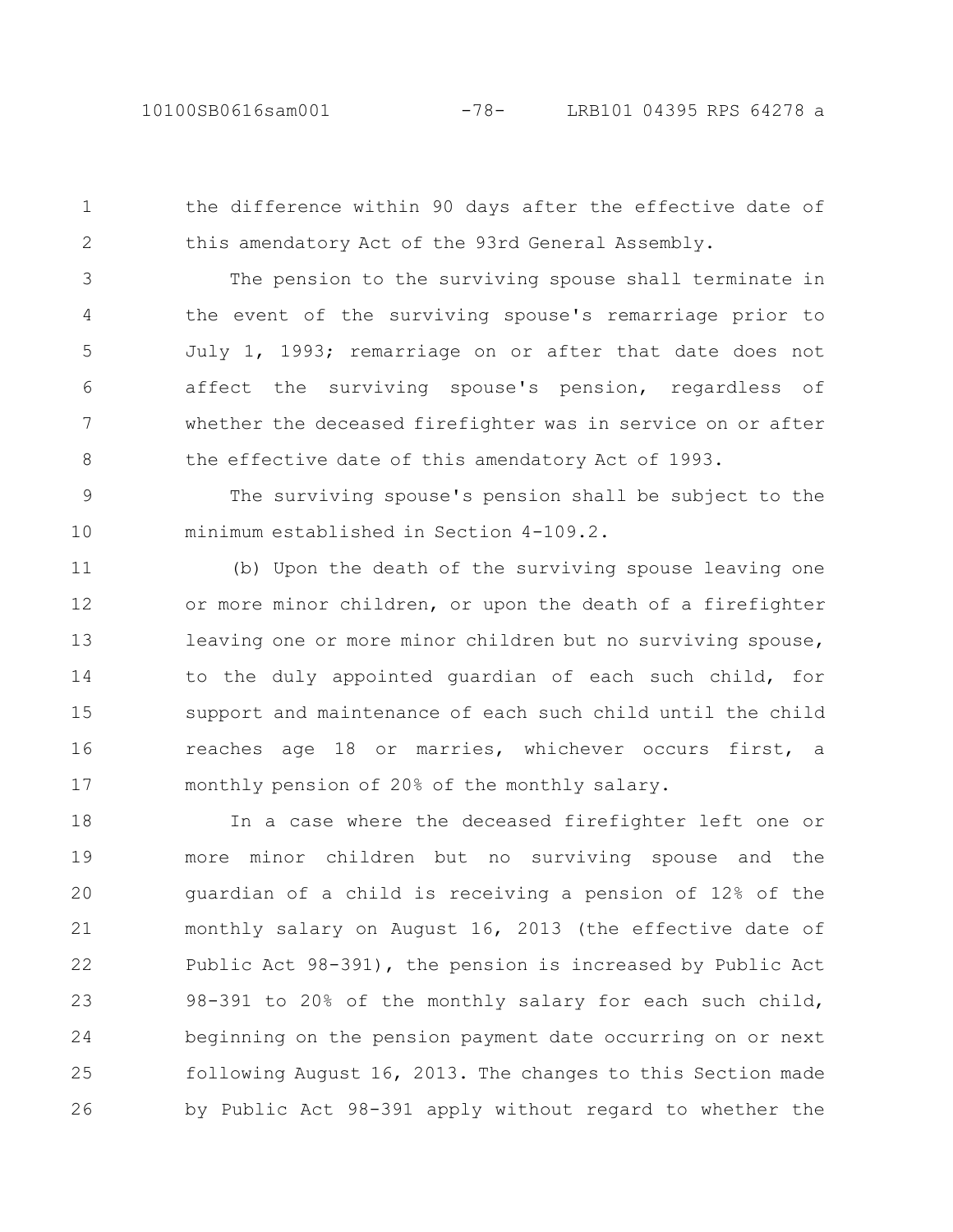deceased firefighter was in service on or after August 16, 2013. 1 2

(c) If a deceased firefighter leaves no surviving spouse or unmarried minor children under age 18, but leaves a dependent father or mother, to each dependent parent a monthly pension of 18% of the monthly salary. To qualify for the pension, a dependent parent must furnish satisfactory proof that the deceased firefighter was at the time of his or her death the sole supporter of the parent or that the parent was the deceased's dependent for federal income tax purposes. 3 4 5 6 7 8 9 10 11

(d) The total pension provided under paragraphs (a), (b) and (c) of this Section shall not exceed 75% of the monthly salary of the deceased firefighter (1) when paid to the survivor of a firefighter who has attained 20 or more years of service credit and who receives or is eligible to receive a retirement pension under this Article, or (2) when paid to the survivor of a firefighter who dies as a result of illness or accident, or (3) when paid to the survivor of a firefighter who dies from any cause while in receipt of a disability pension under this Article, or (4) when paid to the survivor of a deferred pensioner. For all other survivors of deceased firefighters, the total pension provided under paragraphs (a), (b) and (c) of this Section shall not exceed 50% of the retirement annuity the firefighter would have received on the date of death. 12 13 14 15 16 17 18 19 20 21 22 23 24 25 26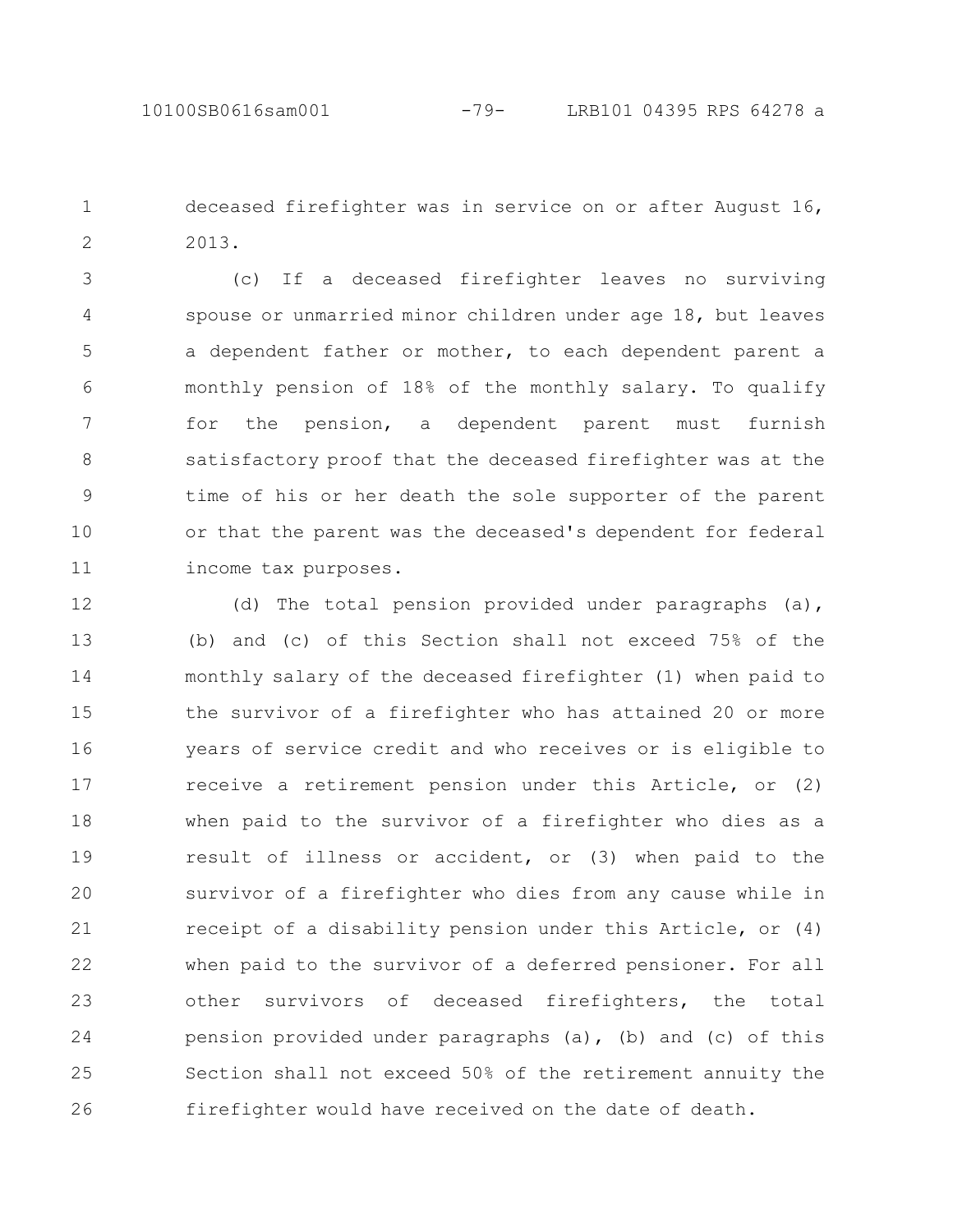The maximum pension limitations in this paragraph (d) do not control over any contrary provision of this Article explicitly establishing a minimum amount of pension or granting a one-time or annual increase in pension.

(e) If a firefighter leaves no eligible survivors under paragraphs (a), (b) and (c), the board shall refund to the firefighter's estate the amount of his or her accumulated contributions, less the amount of pension payments, if any, made to the firefighter while living. 5 6 7 8 9

10

1

2

3

4

(f) (Blank).

(g) If a judgment of dissolution of marriage between a firefighter and spouse is judicially set aside subsequent to the firefighter's death, the surviving spouse is eligible for the pension provided in paragraph (a) only if the judicial proceedings are filed within 2 years after the date of the dissolution of marriage and within one year after the firefighter's death and the board is made a party to the proceedings. In such case the pension shall be payable only from the date of the court's order setting aside the judgment of dissolution of marriage. 11 12 13 14 15 16 17 18 19 20

(h) Benefits payable on account of a child under this Section shall not be reduced or terminated by reason of the child's attainment of age 18 if he or she is then dependent by reason of a physical or mental disability but shall continue to be paid as long as such dependency continues. Individuals over the age of 18 and adjudged as a disabled 21 22 23 24 25 26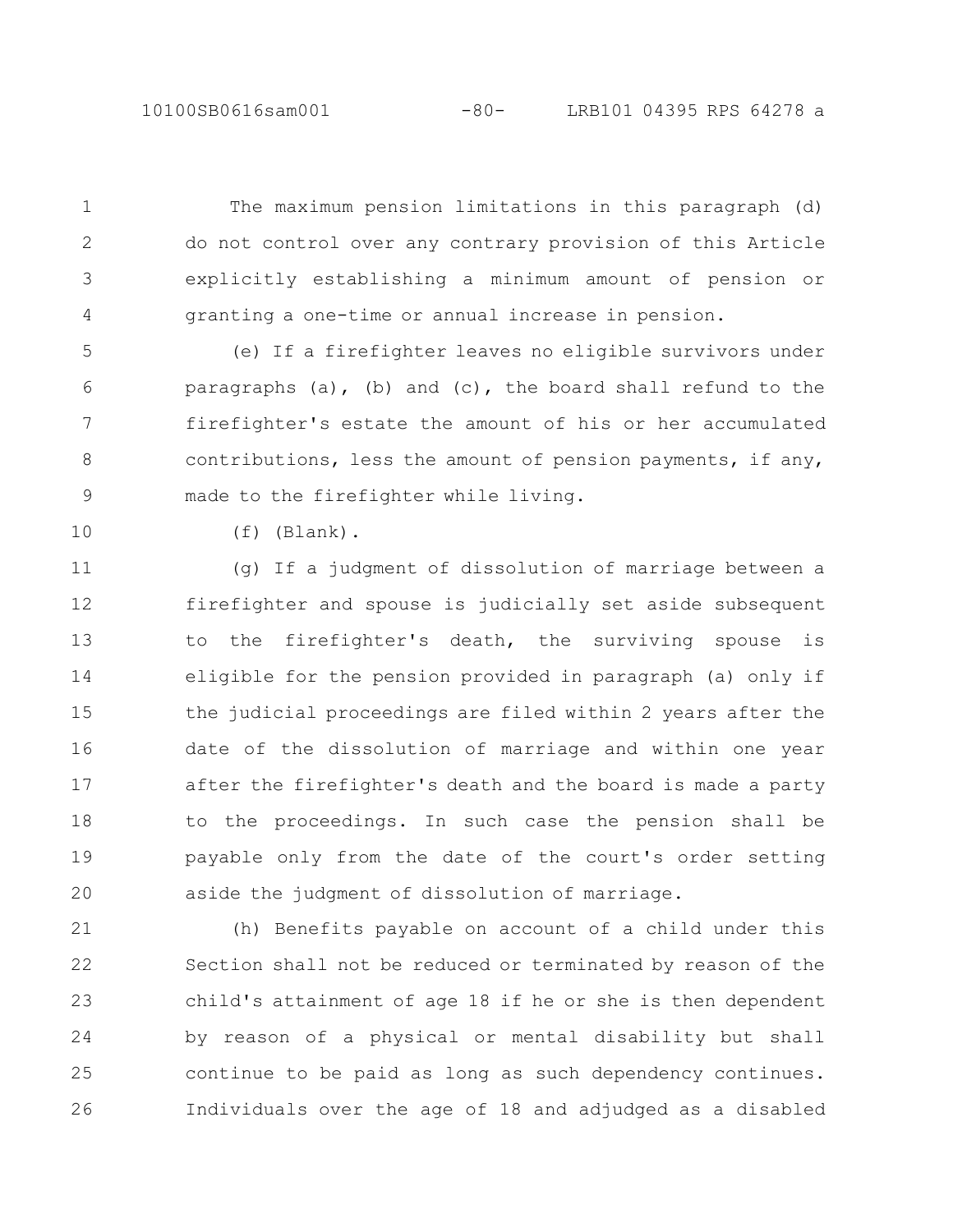person pursuant to Article XIa of the Probate Act of 1975, except for persons receiving benefits under Article III of the Illinois Public Aid Code, shall be eligible to receive benefits under this Act. 1 2 3 4

(i) Beginning January 1, 2000, the pension of the surviving spouse of a firefighter who dies on or after January 1, 1994 as a result of sickness, accident, or injury incurred in or resulting from the performance of an act of duty or from the cumulative effects of acts of duty shall not be less than 100% of the salary attached to the rank held by the deceased firefighter on the last day of service, notwithstanding subsection (d) or any other provision of this Article. 5 6 7 8 9 10 11 12 13

(j) Beginning July 1, 2004, the pension of the surviving spouse of a firefighter who dies on or after January 1, 1988 as a result of sickness, accident, or injury incurred in or resulting from the performance of an act of duty or from the cumulative effects of acts of duty shall not be less than 100% of the salary attached to the rank held by the deceased firefighter on the last day of service, notwithstanding subsection (d) or any other provision of this Article. 14 15 16 17 18 19 20 21 22

Notwithstanding any other provision of this Article, if a person who first becomes a firefighter under this Article on or after January 1, 2011 and who is not receiving a disability pension under Section 4-110 or 4-110.1 dies (1) as a result of 23 24 25 26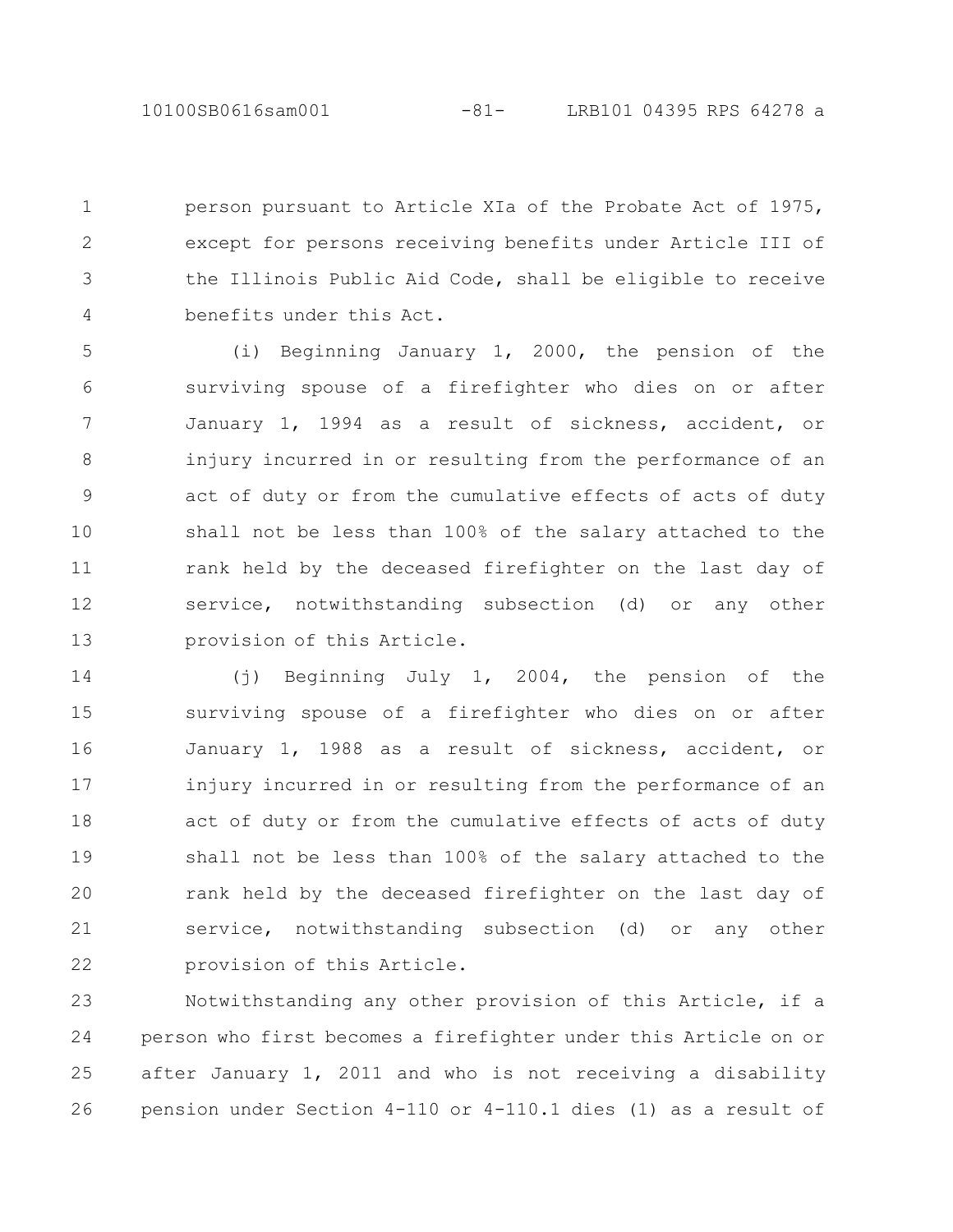10100SB0616sam001 -82- LRB101 04395 RPS 64278 a

any illness or accident, (2) from any cause while in receipt of a disability pension under this Article, (3) during retirement after 20 years service, (4) while vested for or in receipt of a pension payable under subsection (b) of Section 4-109, or (5) while a deferred pensioner, having made all required contributions, then a pension shall be paid to his or her survivors in an the amount equal to the greater of (i) 54% of the firefighter's monthly salary at the date of death, or (ii) of 66 2/3% of the firefighter's earned pension at the date of death, and if there is a surviving spouse, to the guardian of any minor child or children, including a child that has been conceived but not yet born, 12% of such monthly salary for each such child until attainment of age 18. Upon the death of the surviving spouse leaving one or more minor children, or upon the death of a firefighter leaving one or more minor children but no surviving spouse, to the duly appointed guardian of each such child, for the support and maintenance of each such child until the child reaches age 18, a monthly pension of 20% of the monthly salary. The total pension provided under this paragraph shall not exceed 75% of the monthly salary of the deceased firefighter (1) when paid to the survivor of a firefighter who has attained 20 or more years of service credit and who receives or is eligible to receive a retirement pension under this Article, (2) when paid to the survivor of a firefighter who dies as a result of illness or accident, (3) when paid to the survivor of a firefighter who dies from any cause while in 1 2 3 4 5 6 7 8 9 10 11 12 13 14 15 16 17 18 19 20 21 22 23 24 25 26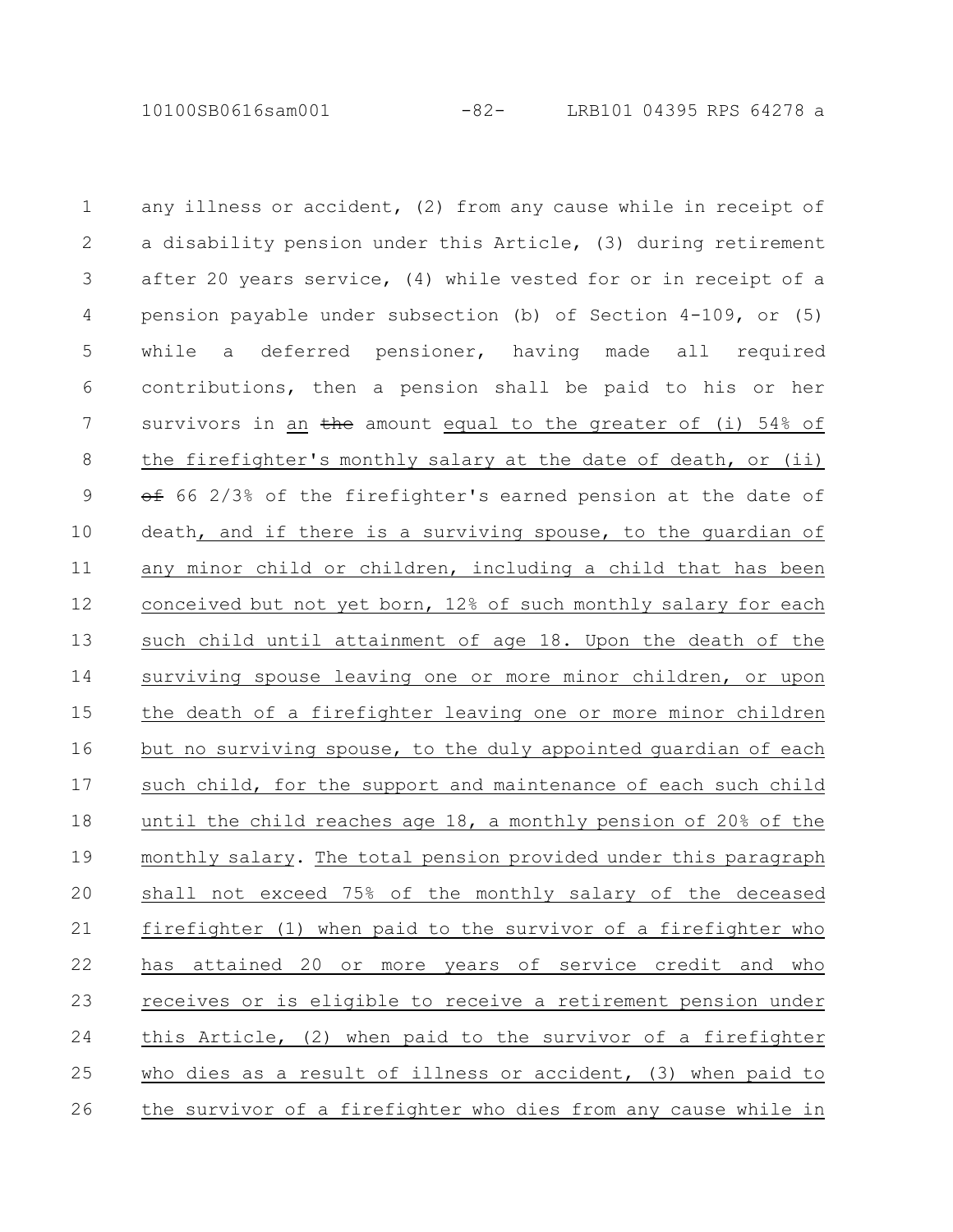10100SB0616sam001 -83- LRB101 04395 RPS 64278 a

receipt of a disability pension under this Article, or (4) when paid to the survivor of a deferred pensioner. Nothing in this Section shall act to diminish the survivor's benefits described in subsection (j) of this Section. 1 2 3 4

Notwithstanding Section 1-103.1, the changes made to this subsection apply without regard to whether the deceased firefighter was in service on or after the effective date of this amendatory Act of the 101st General Assembly. 5 6 7 8

Notwithstanding any other provision of this Article, the monthly pension of a survivor of a person who first becomes a firefighter under this Article on or after January 1, 2011 shall be increased on the January 1 after attainment of age 60 by the recipient of the survivor's pension and each January 1 thereafter by 3% or one-half the annual unadjusted percentage increase in the consumer price index-u for the 12 months ending with the September preceding each November 1, whichever is less, of the originally granted survivor's pension. If the annual unadjusted percentage change in the consumer price index-u for a 12-month period ending in September is zero or, when compared with the preceding period, decreases, then the survivor's pension shall not be increased. 9 10 11 12 13 14 15 16 17 18 19 20 21

For the purposes of this Section, "consumer price index-u" means the index published by the Bureau of Labor Statistics of the United States Department of Labor that measures the average change in prices of goods and services purchased by all urban consumers, United States city average, all items, 1982-84 = 22 23 24 25 26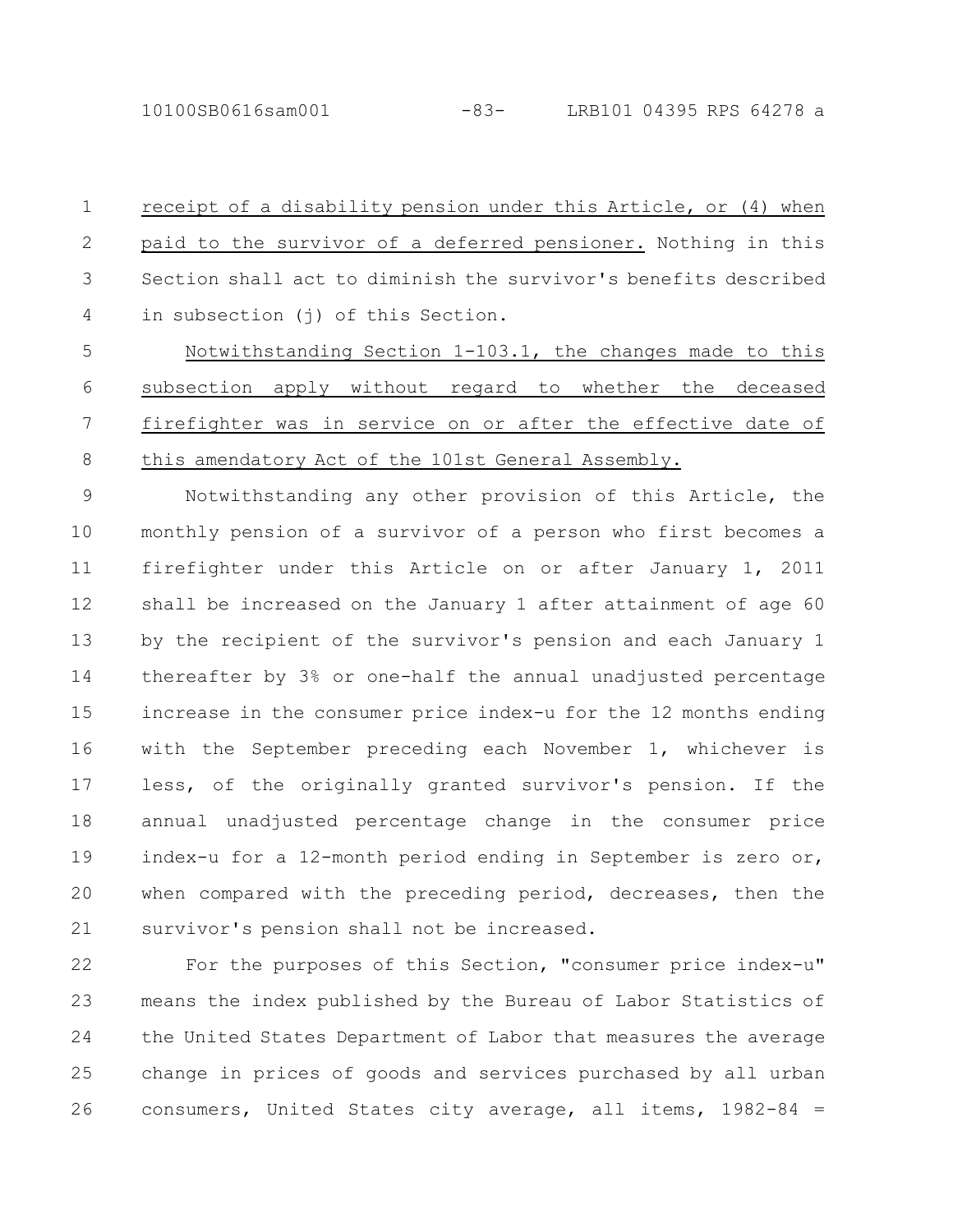10100SB0616sam001 -84- LRB101 04395 RPS 64278 a

100. The new amount resulting from each annual adjustment shall be determined by the Public Pension Division of the Department of Insurance and made available to the boards of the pension funds. 1 2 3 4

(Source: P.A. 98-391, eff. 8-16-13; 98-756, eff. 7-16-14.) 5

6

(40 ILCS 5/4-123.2 new)

Sec. 4-123.2. To transfer investment authority to the Firefighters' Pension Investment Fund. As soon as practicable after the effective date of this amendatory Act of the 101st General Assembly, but no later than 30 months after the effective date of this amendatory Act of the 101st General Assembly, each transferor pension fund shall transfer, in accordance with the requirements of Section 22C-120 to the Firefighters' Pension Investment Fund created under Article 22C for management and investment all of their securities or for which commitments have been made, and all funds, assets, or moneys representing permanent or temporary investments, or cash reserves maintained for the purpose of obtaining income thereon. Upon the transfer of such securities, funds, assets, and moneys of a transferor pension fund to the Firefighters' Pension Investment Fund, the transferor pension fund shall not manage or control the same and shall no longer exercise any investment authority pursuant to Section 4-128 of this Code, notwithstanding any other provision of this Article to the contrary. 7 8 9 10 11 12 13 14 15 16 17 18 19 20 21 22 23 24 25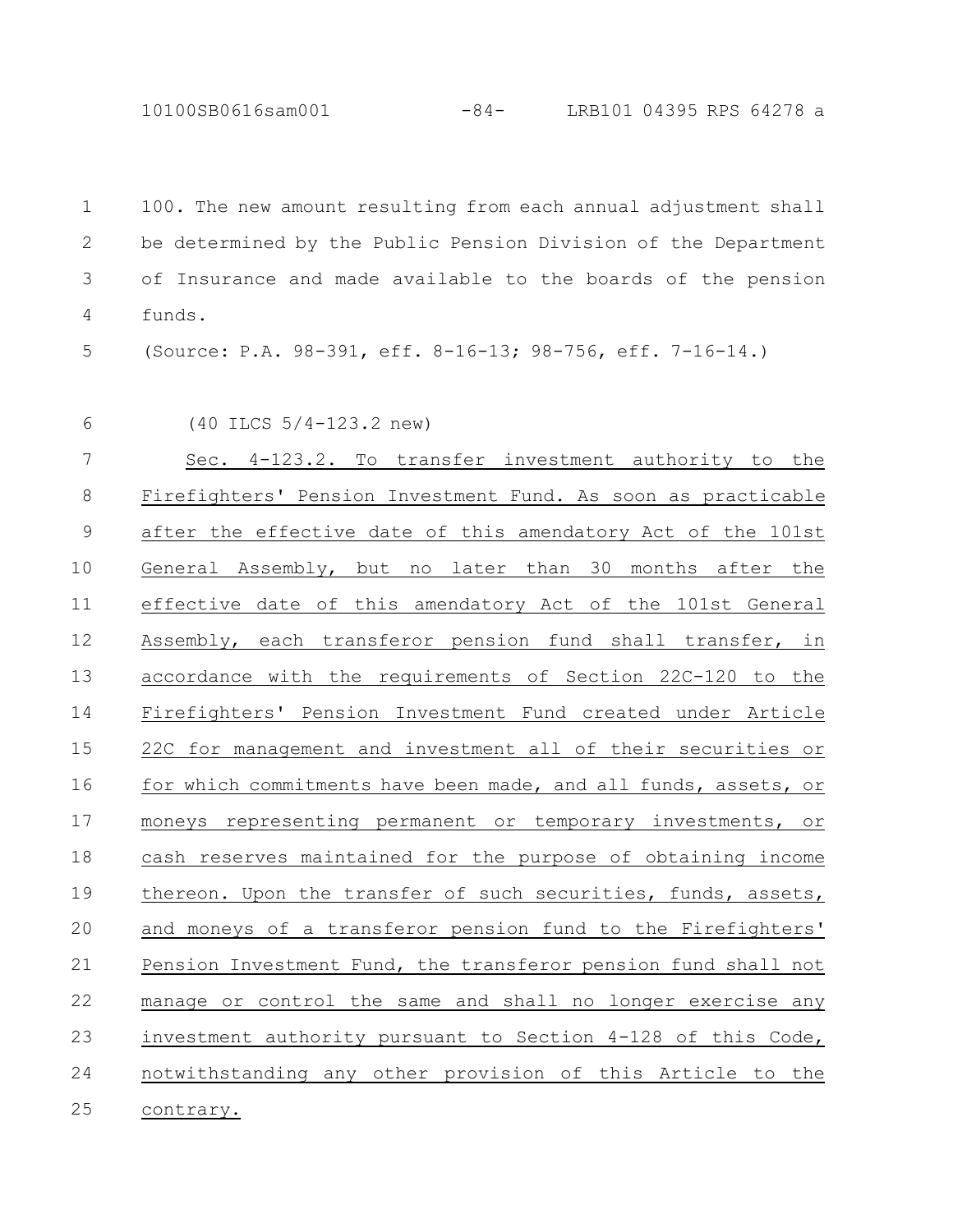10100SB0616sam001 -85- LRB101 04395 RPS 64278 a

| 1            | (40 ILCS 5/Art. 22B heading new)                                |
|--------------|-----------------------------------------------------------------|
| $\mathbf{2}$ | ARTICLE 22B. THE POLICE OFFICERS' PENSION INVESTMENT FUND       |
|              |                                                                 |
| 3            | (40 ILCS 5/22B-101 new)                                         |
| 4            | Sec. 22B-101. Establishment. The Police Officers' Pension       |
| 5            | Investment Fund is created with authority to manage the         |
| 6            | reserves, funds, assets, securities, properties, and moneys of  |
| 7            | the police pension funds created pursuant to Article 3 of this  |
| 8            | Code, all as provided in this Article.                          |
|              |                                                                 |
| 9            | (40 ILCS 5/22B-102 new)                                         |
| 10           | Sec. 22B-102. Definitions. For the purposes of this             |
| 11           | Article, the following words and phrases shall have the meaning |
| 12           | ascribed to them unless the context requires otherwise.         |
|              |                                                                 |
| 13           | (40 ILCS 5/22B-103 new)                                         |
| 14           | Sec. 22B-103. Fund. "Fund" means the Police Officers'           |
| 15           | Pension Investment Fund.                                        |
|              |                                                                 |
| 16           | (40 ILCS 5/22B-104 new)                                         |
| 17           | Sec. 22B-104. Transferor pension fund. "Transferor pension      |
| 18           | fund" means any pension fund established pursuant to Article 3  |
| 19           | of this Code.                                                   |
|              |                                                                 |

(40 ILCS 5/22B-105 new) 20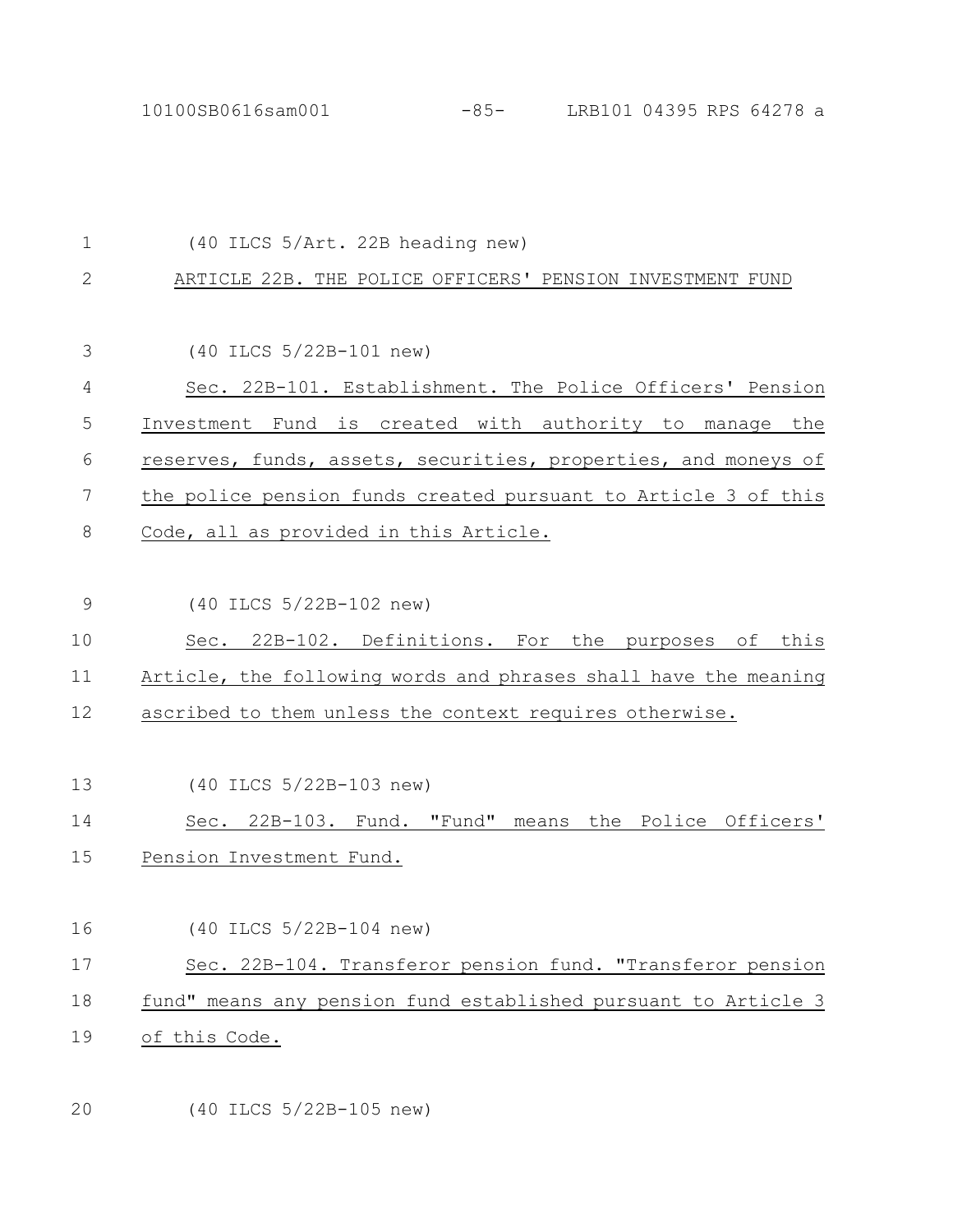10100SB0616sam001 -86- LRB101 04395 RPS 64278 a

| $\mathbf 1$ | Sec. 22B-105. Participating pension fund. "Participating       |
|-------------|----------------------------------------------------------------|
| 2           | pension fund" means any pension fund established pursuant to   |
| 3           | Article 3 of this Code that has transferred securities, funds, |
| 4           | assets, and moneys, and responsibility for custody and control |
| 5           | of those securities, funds, assets, and moneys, to the Fund    |
| 6           | <u>pursuant to Section 3-132.1.</u>                            |
| 7           | (40 ILCS 5/22B-106 new)                                        |
| 8           | Sec. 22B-106. Pension fund assets. "Pension fund assets"       |
| $\mathsf 9$ | means the reserves, funds, assets, securities, and moneys of   |
| 10          | any transferor pension fund.                                   |
|             |                                                                |
| 11          | (40 ILCS 5/22B-107 new)                                        |
| 12          | Sec. 22B-107. Invest. "Invest" means to acquire, invest,       |
| 13          | reinvest, exchange, or retain pension fund assets of the       |
| 14          | transferor pension funds and to sell and manage the reserves,  |
| 15          | funds, securities, moneys, or assets of the transferor pension |
| 16          | fund, all in accordance with this Article.                     |
|             |                                                                |
| 17          | (40 ILCS 5/22B-108 new)                                        |
| 18          | Sec. 22B-108. Investment advisor. "Investment advisor"         |
| 19          | means any person or business entity that provides investment   |
| 20          | advice to the Board on a personalized basis and with an        |
| 21          | understanding of the policies and goals of the Board.          |
| 22          | "Investment advisor" does not include any person or business   |
|             |                                                                |

- 10
- 11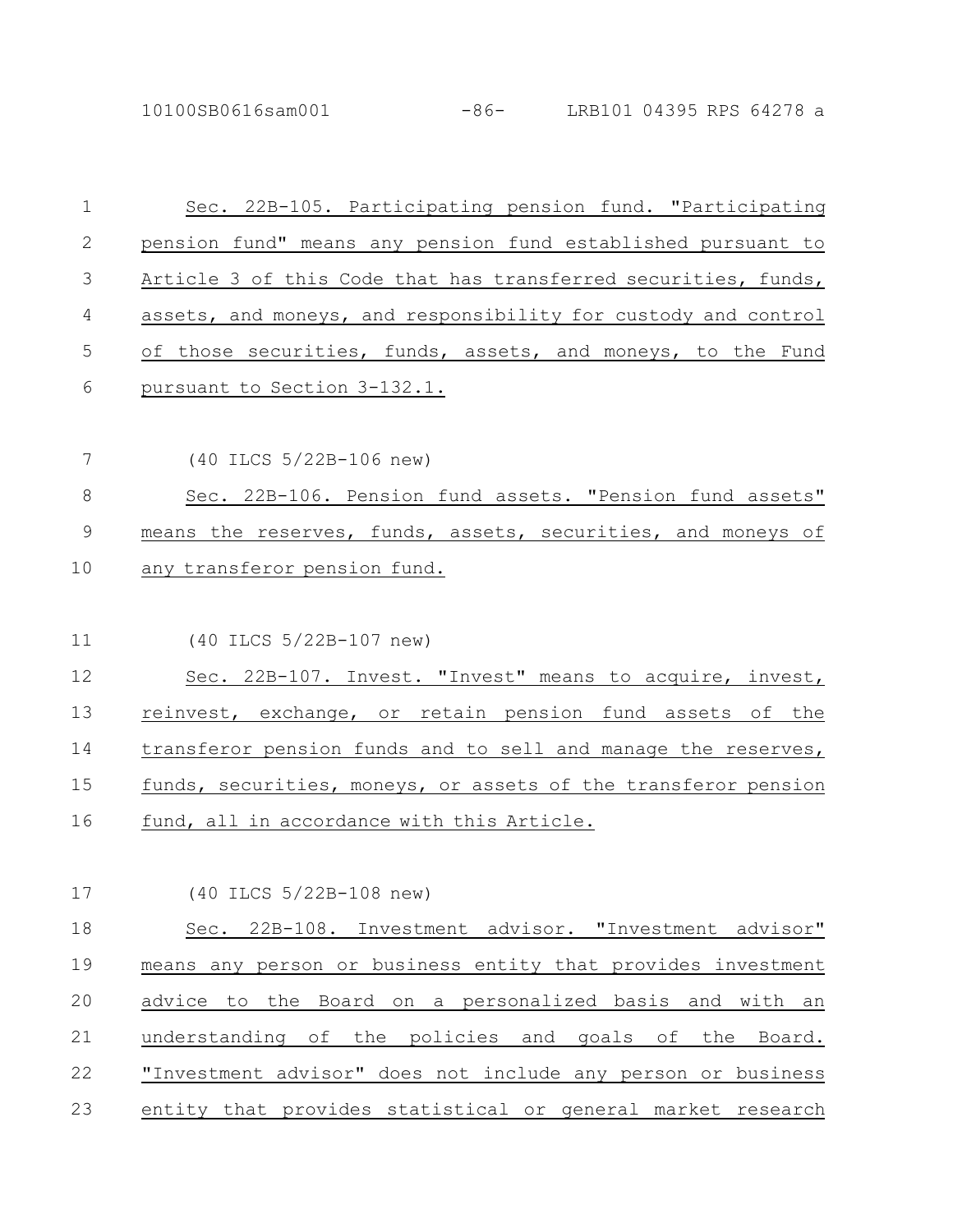data available for purchase or use by others. 1

(40 ILCS 5/22B-109 new) Sec. 22B-109. Employer members. "Employer members" means the members appointed to the boards of trustees of the participating pension funds by the mayor or president of the board of trustees of the respective municipalities, in accordance with Section 3-128 of this Code. 2 3 4 5 6 7

(40 ILCS 5/22B-110 new) 8 9

Sec. 22B-110. Participant members. "Participant members" means the members elected to the boards of trustees of the participating pension funds by the active participants of such pension funds, in accordance with Section 3-128 of this Code. 10 11 12

## (40 ILCS 5/22B-111 new) 13

Sec. 22B-111. Beneficiary members. "Beneficiary members" means the members elected to the boards of trustees of the participating pension funds by the beneficiaries of such pension funds, in accordance with Section 3-128 of this Code. 14 15 16 17

| 18 | (40 ILCS 5/22B-112 new)                                         |
|----|-----------------------------------------------------------------|
| 19 | Sec. 22B-112. Transition period. "Transition period" means      |
| 20 | the period immediately following the effective date of this     |
| 21 | amendatory Act of the 101st General Assembly during which       |
| 22 | pension fund assets, and responsibility for custody and control |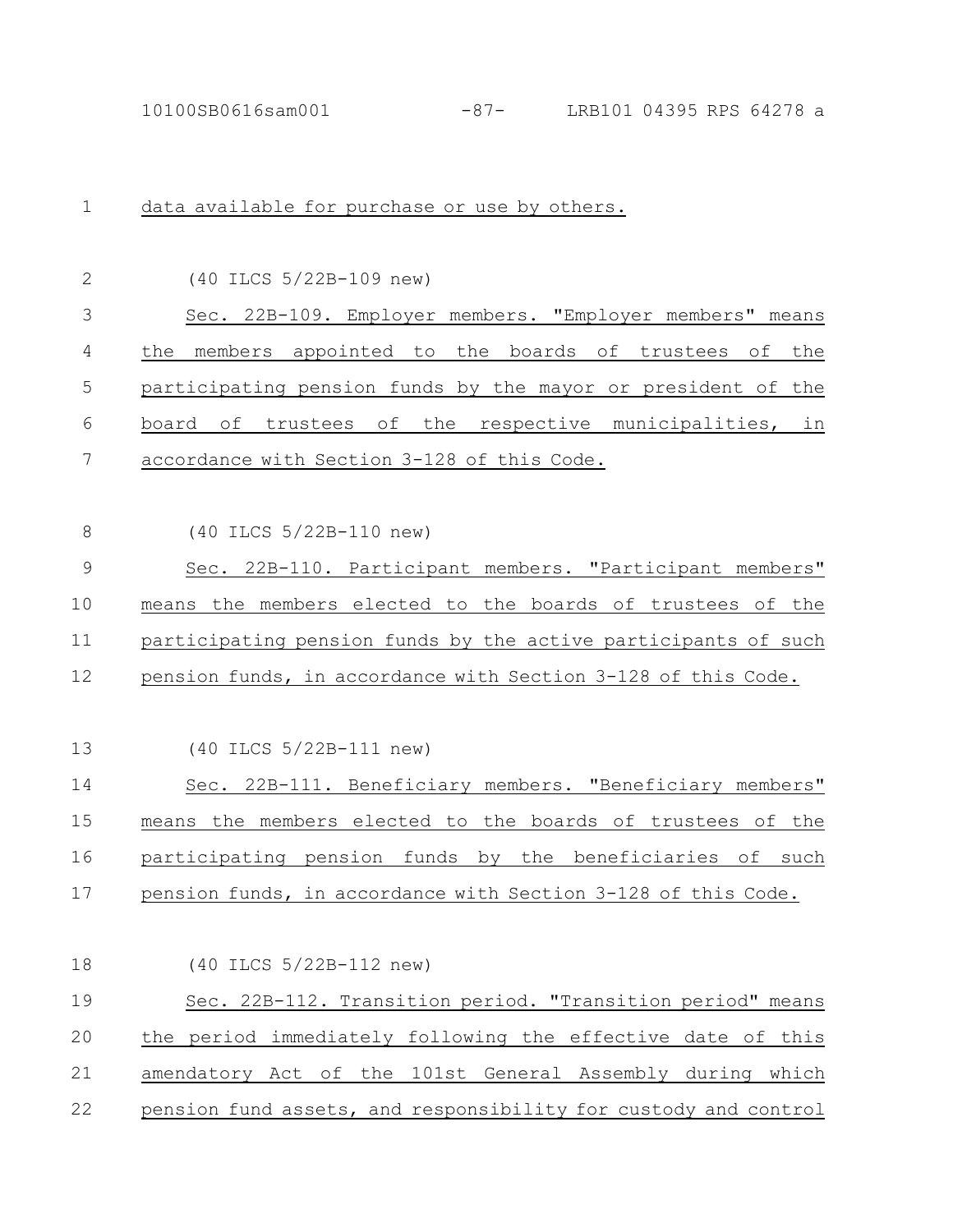10100SB0616sam001 -88- LRB101 04395 RPS 64278 a

| $\mathbf 1$   | of those assets, will be transferred from the transferor        |
|---------------|-----------------------------------------------------------------|
| $\mathbf{2}$  | pension funds to the board, as described in Section 22B-120.    |
|               |                                                                 |
| 3             | (40 ILCS 5/22B-113 new)                                         |
| 4             | Sec. 22B-113. Illinois Municipal League. "Illinois              |
| 5             | Municipal League" means the unincorporated, nonprofit,          |
| 6             | nonpolitical association of Illinois cities, villages, and      |
| 7             | incorporated towns described in Section 1-8-1 of the Illinois   |
| 8             | Municipal Code.                                                 |
|               |                                                                 |
| $\mathcal{G}$ | (40 ILCS 5/22B-114 new)                                         |
| 10            | Sec. 22B-114. Purpose, establishment, and governance. The       |
| 11            | Fund is established to consolidate the transferor pension funds |
| 12            | streamline investments and eliminate unnecessary and<br>to      |
| 13            | redundant administrative costs, thereby ensuring more money is  |
| 14            | available to fund pension benefits for the beneficiaries of the |
| 15            | transferor pension funds. The transition board trustees and     |
| 16            | permanent board trustees of the Fund shall be fiduciaries for   |
| 17            | participants and beneficiaries of the participating<br>the      |
| 18            | pension funds and shall discharge their duties with respect to  |
| 19            | the retirement system or pension fund solely in the interest of |
| 20            | the participants and beneficiaries. Further, the transition     |
| 21            | board trustees and permanent board trustees, acting prudently   |
| 22            | and as fiduciaries, shall take all reasonable steps to ensure   |
| 23            | that all of the transferor pension funds are treated equitably  |
| 24            | and that the financial condition of one participating pension   |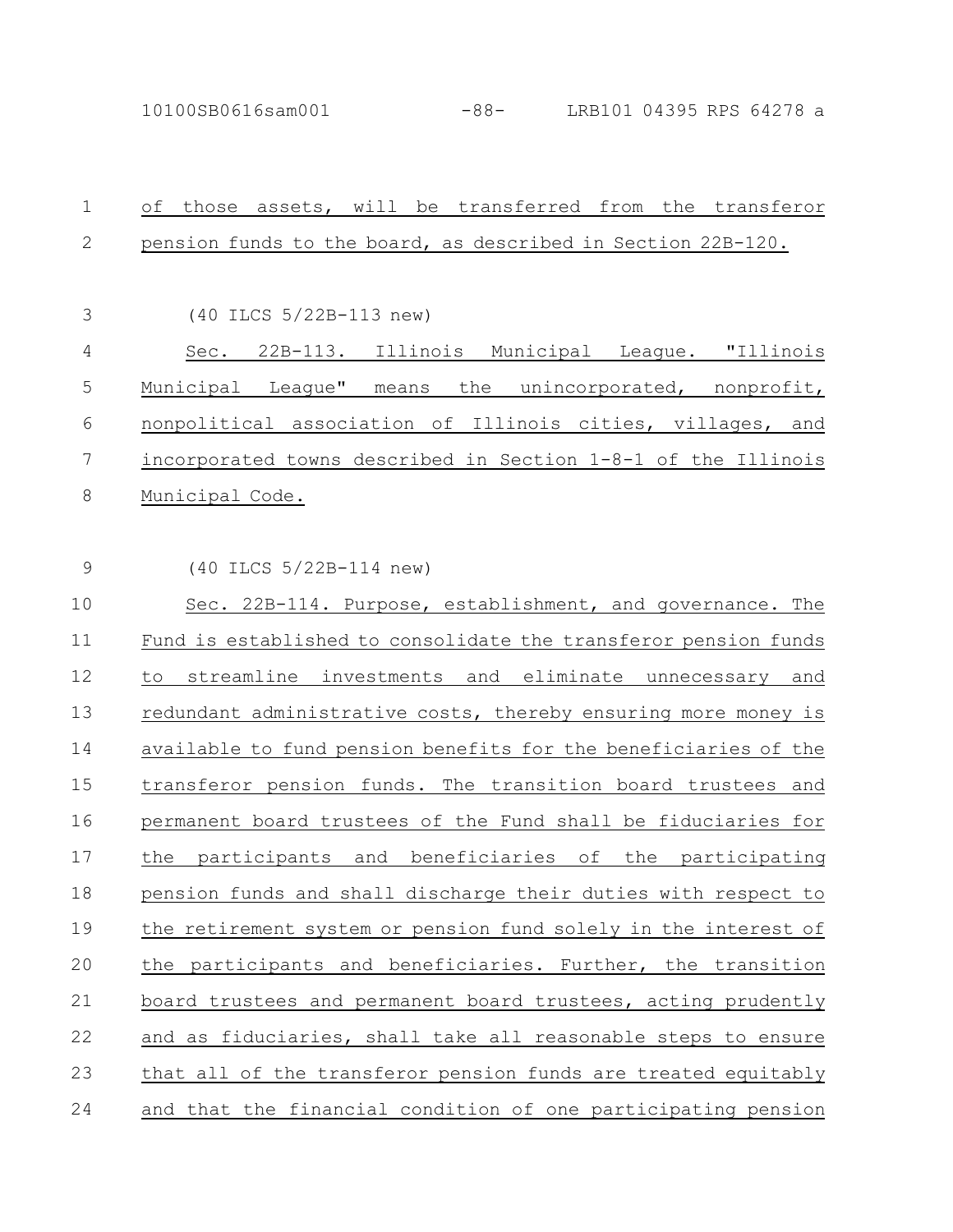10100SB0616sam001 -89- LRB101 04395 RPS 64278 a

fund, including, but not limited to, pension benefit funding levels and ratios, will have no effect on the financial condition of any other transferor pension fund. 1 2 3

(40 ILCS 5/22B-115 new) 4

Sec. 22B-115. Board of Trustees of the Fund. 5

(a) As soon as practicable, but no later than 6 months after the effective date of this amendatory Act of the 101st General Assembly, the Governor shall appoint, by and with the advice and consent of the Senate, a transition board of trustees consisting of 9 members and comprised as follows: the State Treasurer, who shall serve as Chairperson of the transition board of trustees; 3 members selected from among the employer members; 2 members selected from among the participant members; one member selected from among the beneficiary members; one representative of the Illinois Municipal League; and one representative recommended by a statewide labor organization representing at least 10,000 police officers. The transition board members shall serve until the conclusion of the transition period and until the initial permanent board members are elected and qualified. 6 7 8 9 10 11 12 13 14 15 16 17 18 19 20

## (b) The permanent board of trustees shall consist of 8 members comprised as follows: 21 22

(1) Three members who are employer members and are elected by the elected officials authorized by Section 3-128 of this Code to appoint the employer members; except 23 24 25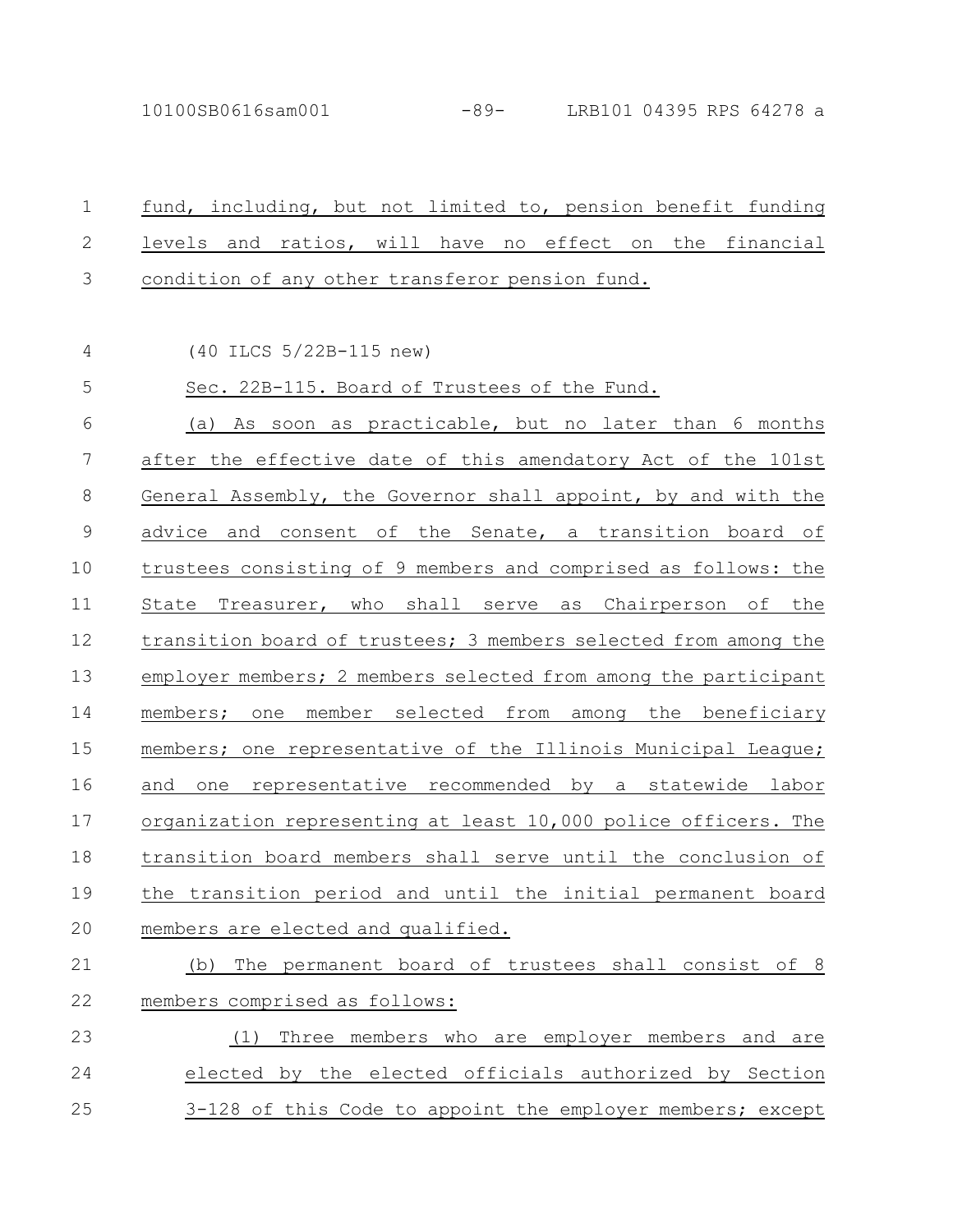| $\mathbf{1}$  | that this item (1) shall apply only with respect to             |
|---------------|-----------------------------------------------------------------|
| $\mathbf{2}$  | participating pension funds.                                    |
| 3             | (2) Two members who are active participant members and          |
| 4             | elected by the active participant members.                      |
| 5             | (3) One member who is a beneficiary and is elected by           |
| 6             | the beneficiary members.                                        |
|               |                                                                 |
| 7             | One member recommended by the Illinois Municipal<br>(4)         |
| 8             | League who shall be appointed by the Governor with the          |
| $\mathcal{G}$ | advice and consent of the Senate; and                           |
| 10            | (5)<br>member recommended by the statewide labor<br>One         |
| 11            | organization representing at least 10,000 police officers       |
| 12            | who shall be appointed by the Governor with the advice and      |
| 13            | consent of the Senate.                                          |
| 14            | The Chairperson of the permanent board of trustees shall be     |
| 15            | selected from among the trustees for a term of 2 years.         |
| 16            | (c) Each trustee shall qualify by taking an oath of office      |
| 17            | before the Secretary of State stating that he or she will       |
| 18            | diligently and honestly administer the affairs of the board and |
| 19            | will not violate or knowingly permit the violation of<br>any    |
| 20            | provision of this Article.                                      |
| 21            | (d) Trustees shall receive no salary for service on the         |
| 22            | board but shall be reimbursed for travel expenses incurred      |
| 23            | while on business for the board according to the standards in   |
| 24            | effect for members of the Commission on Government Forecasting  |
| 25            | and Accountability.                                             |
| 26            | (e) No trustee shall have any interest in any brokerage         |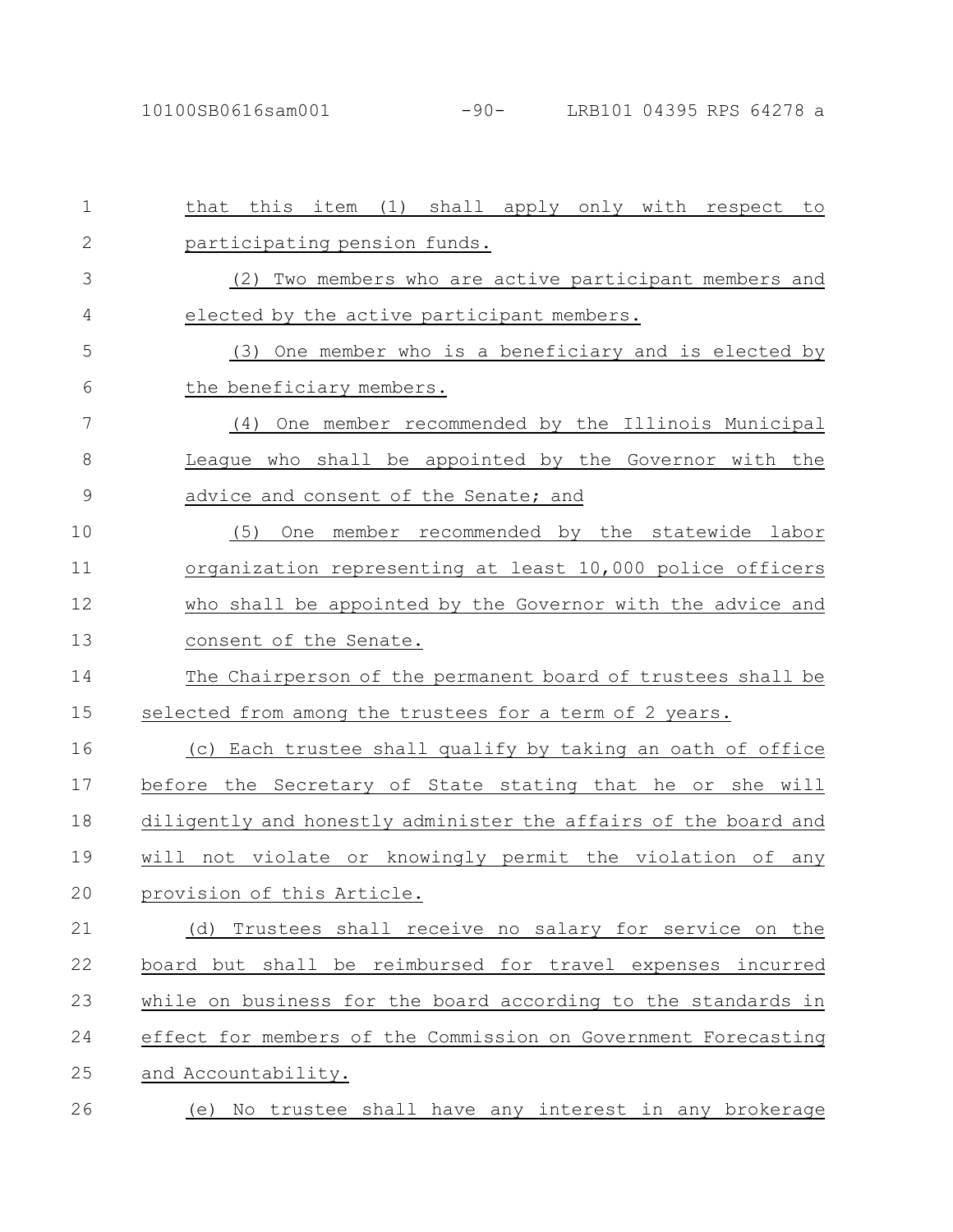10100SB0616sam001 -91- LRB101 04395 RPS 64278 a

fee, commission, or other profit or gain arising out of any investment directed by the board. This subsection does not preclude ownership by any member of any minority interest in any common stock or any corporate obligation in which an investment is directed by the board. (f) Notwithstanding any provision or interpretation of law to the contrary, any employer member, participant member, or beneficiary member may also be appointed as a member of the transition board or elected as a member of the permanent board. (40 ILCS 5/22B-116 new) Sec. 22B-116. Conduct and administration of elections; terms of office. (a) For the election of the permanent trustees, the transition board shall administer the initial elections and the permanent board shall administer all subsequent elections. Each board shall develop and implement such procedures as it determines to be appropriate for the conduct of such elections. (b) All nominations for election shall be by petition. Each petition for a trustee shall be executed as follows: (1) for trustees to be elected by the employer members, by at least 20 elected officials who are authorized by Section 3-128 of this Code to appoint the employer members; except that this item (1) shall apply only with respect to participating pension funds; (2) for trustees to be elected by the participant 1 2 3 4 5 6 7 8 9 10 11 12 13 14 15 16 17 18 19 20 21 22 23 24 25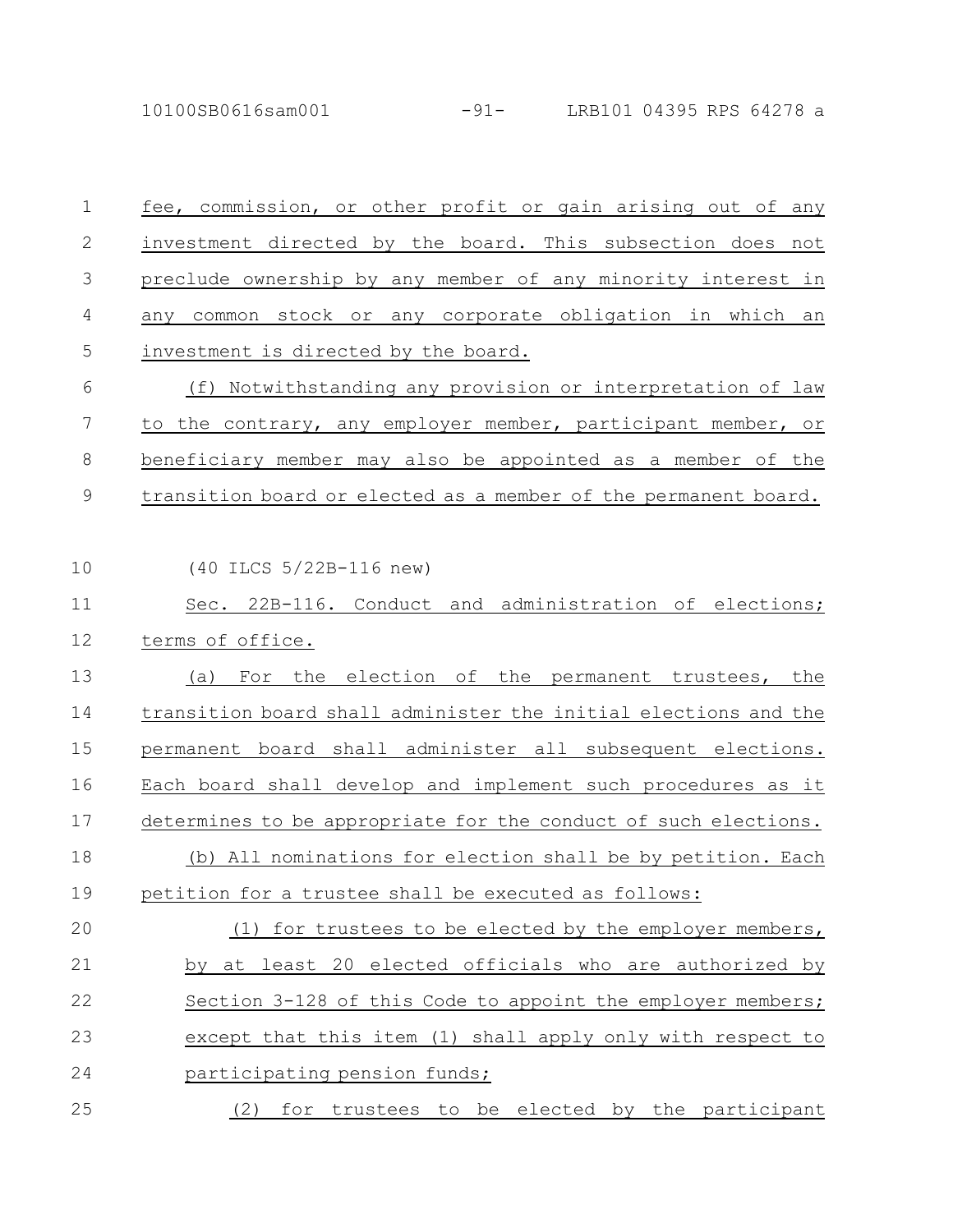| $\mathbf{1}$ | members, by at least 20 participant members; and              |
|--------------|---------------------------------------------------------------|
| $\mathbf{2}$ | (3) for trustees to be elected by the beneficiary             |
| 3            | members, by at least 20 beneficiary members.                  |
| 4            | (c) A separate ballot shall be used for each class of         |
| 5            | trustee and the names of all candidates properly nominated in |
| 6            | petitions received shall be placed in alphabetical order upon |
| 7            | the proper ballot. The candidate or candidates receiving the  |
| 8            | highest number of votes for each class of trustee shall be    |
| 9            | elected. In the case of a tie vote, the winner shall be       |
| 10           | determined in accordance with procedures developed by the     |
| 11           | Department of Insurance.                                      |
| 12           | (d) At any election, voting shall be as follows:              |
| 13           | Each person authorized to vote for an elected<br>(1)          |
| 14           | trustee may cast one vote for each related position for       |
| 15           | which such person is entitled to vote and may cast such       |
| 16           | vote for any candidate or candidates on the ballot for such   |
| 17           | trustee position.                                             |
| 18           | If only one candidate is properly nominated in<br>(2)         |
| 19           | petitions received, that candidate shall be deemed the        |
| 20           | winner and no election under this Section shall be            |
| 21           | required.                                                     |
| 22           | (3) The results shall be entered in the minutes of the        |
| 23           | first meeting of the board following the tally of votes.      |
| 24           | (e) The initial election for permanent trustees shall be      |
| 25           | held no later than 30 days prior to the end of the transition |
| 26           | period determined as provided in Section 22B-120. Each        |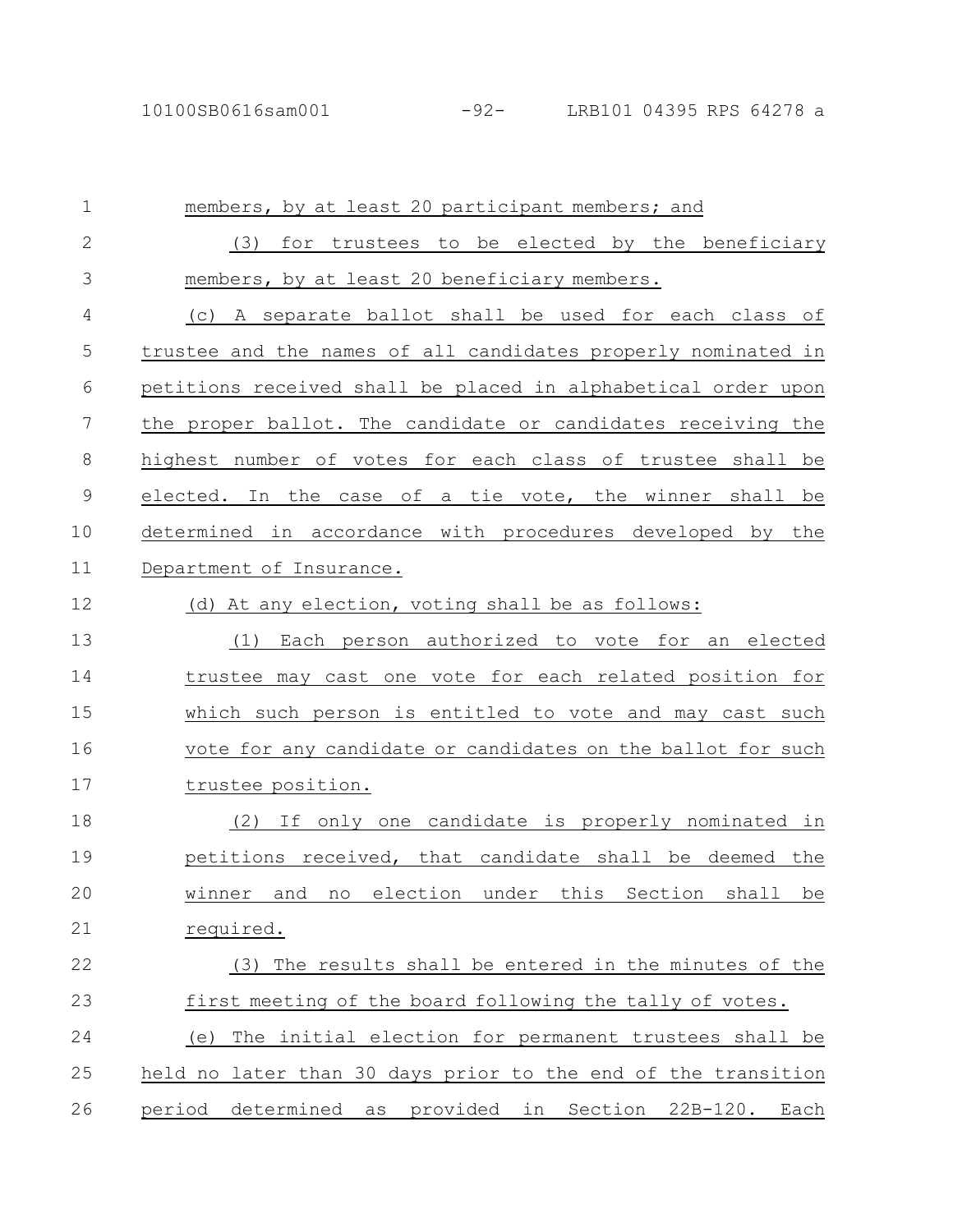| 1            | subsequent election shall be held no later than 30 days prior |
|--------------|---------------------------------------------------------------|
| $\mathbf{2}$ | to the end of the term of the incumbent trustees.             |
| 3            | The elected trustees shall each serve for terms of 4<br>(f)   |
| 4            | years commencing on the first business day of the first month |
| 5            | after election; except that the terms of office of the        |
| 6            | initially elected trustees shall be as follows:               |
| 7            | (1)<br>one trustee elected pursuant to item (1) of            |
| 8            | subsection (b) of Section 22B-115 shall serve for a term of   |
| 9            | 2 years and 2 trustees elected pursuant to item (1)<br>оf     |
| 10           | subsection (b) of Section 22B-115 shall serve for a term of   |
| 11           | 4 years;                                                      |
| 12           | $(2)$ of<br>(2)<br>one trustee elected pursuant to item       |
| 13           | subsection (b) of Section 22B-115 shall serve for a term of   |
| 14           | 2 years and one trustee elected pursuant to item (1) of       |
| 15           | subsection (b) of Section 22B-115 shall serve for a term of   |
| 16           | 4 years; and                                                  |
| 17           | (3)<br>the<br>trustee elected pursuant<br>to item(3)<br>оf    |
| 18           | subsection (b) of Section 22B-115 shall serve for a term of   |
| 19           | 2 years.                                                      |
| 20           | item (4) of<br>(g) The trustees appointed<br>pursuant to      |
| 21           | subsection (b) of Section 22B-115 and item (5) of subsection  |
| 22           | (b) of Section 22B-115 shall each serve for a term of 4 years |
| 23           | commencing on the first business day of the first month after |
| 24           | the election of the elected trustees.                         |
| 25           | (h) Vacancies among the elected trustees shall be filled by   |
| 26           | appointment by the board for unexpired terms as follows: a    |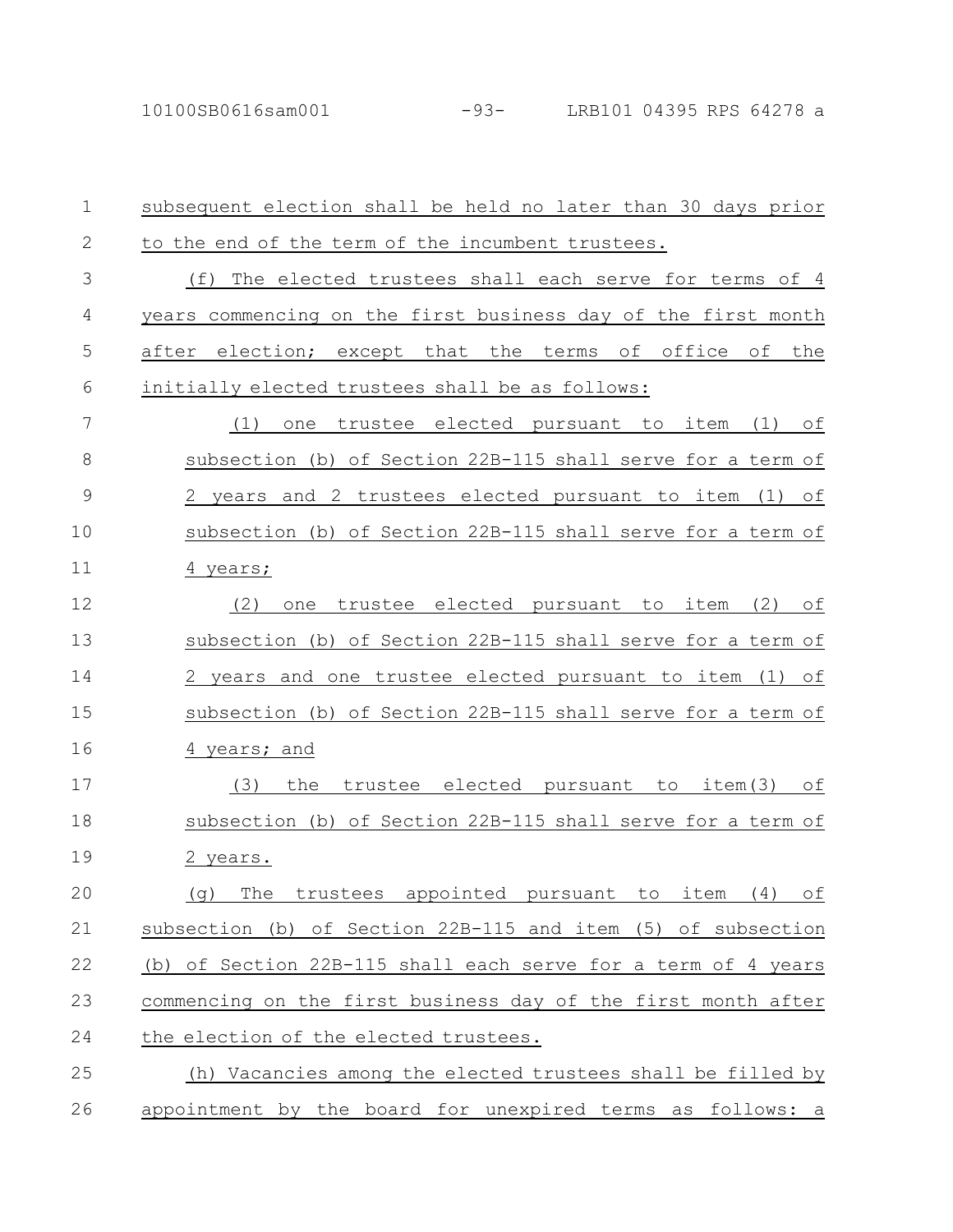10100SB0616sam001 -94- LRB101 04395 RPS 64278 a

| $\mathbf 1$   | vacancy of an employer member trustee by an employer member; a |
|---------------|----------------------------------------------------------------|
| $\mathbf{2}$  | vacancy of a participant member trustee by a participant       |
| 3             | member; and a vacancy of a beneficiary member trustee by a     |
| 4             | beneficiary member. Vacancies among the appointed trustees     |
| 5             | shall be filled for unexpired terms by appointment in like     |
| 6             | manner as for the original appointments.                       |
| 7             | (40 ILCS 5/22B-117 new)                                        |
| 8             | Sec. 22B-117. Meetings of the board.                           |
| $\mathcal{G}$ | (a) The transition board and the permanent board shall each    |
| 10            | meet at least quarterly and otherwise upon written request of  |
| 11            | either the Chairperson or 3 other members. The Chairperson     |
| 12            | shall preside over meetings of the board. The executive        |
| 13            | director and personnel of the board shall prepare agendas and  |
| 14            | materials and required postings for meetings of the board.     |
| 15            | (b) A majority of the members of the board shall constitute    |
| 16            | a quorum.                                                      |
| 17            | (c) The State Treasurer, as Chairperson of the transition      |
| 18            | board of trustees, shall vote on matters before the board only |
| 19            | when required to break a tie vote.                             |
| 20            | (40 ILCS 5/22B-118 new)                                        |
| 21            | Sec. 22B-118. Operation and administration of the Fund.        |
| 22            | The operation and administration of the Fund shall be<br>(a)   |
| 23            | managed by an executive director. As soon as practicable, but  |
| 24            | later than 6 months after the effective date of this<br>no     |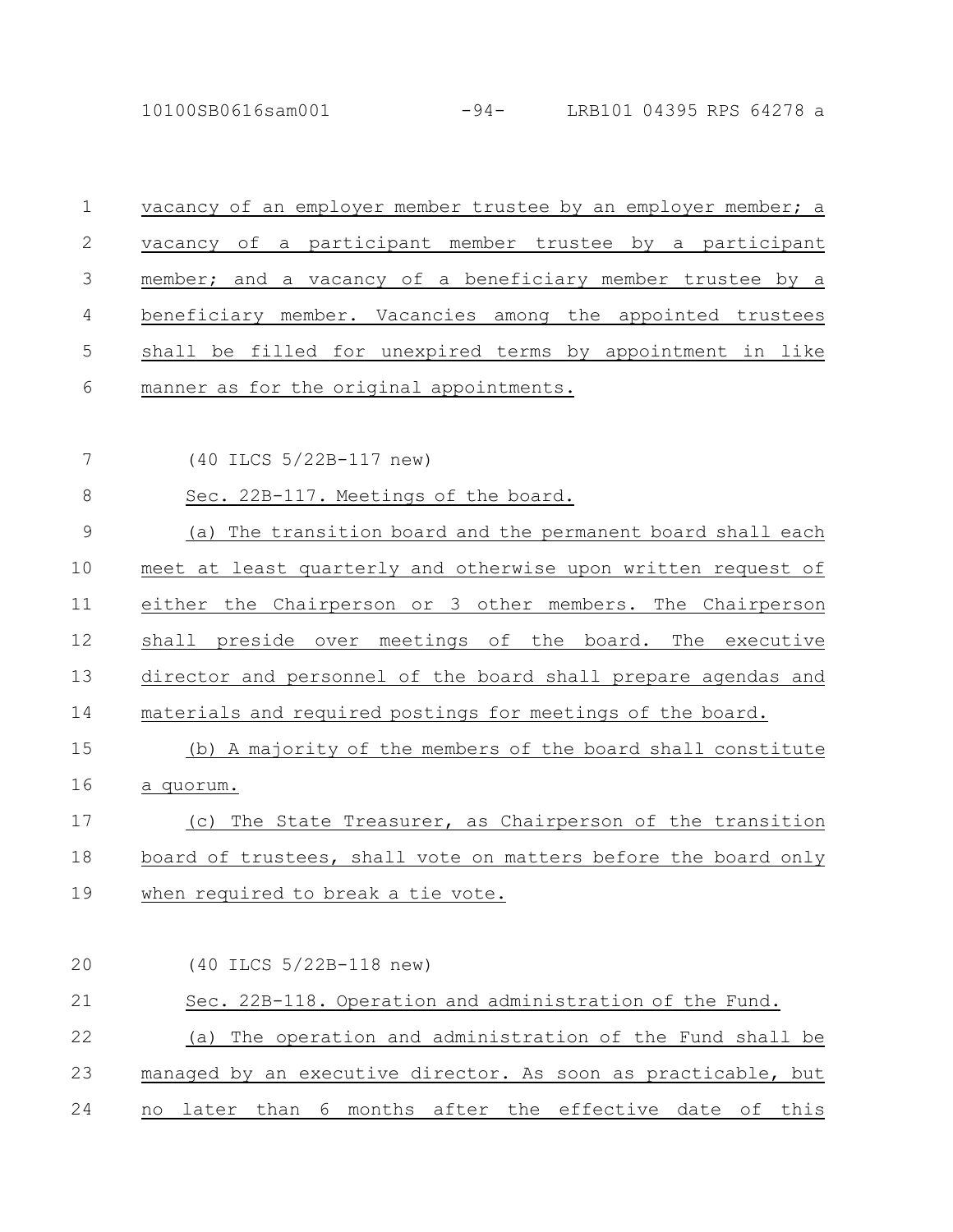| $\mathbf 1$ | amendatory Act of the 101st General Assembly, the Governor      |
|-------------|-----------------------------------------------------------------|
| 2           | shall appoint an interim executive director who shall serve     |
| 3           | until a permanent executive director is appointed by the board, |
| 4           | with such appointment to be made no later than 6 months after   |
| 5           | the end of the transition period. The executive director shall  |
| 6           | act subject to and under the supervision of the board and the   |
| 7           | board shall fix the compensation of the executive director.     |
| 8           | The board may appoint one or more custodians to<br>(b)          |
| 9           | facilitate the transfer of pension fund assets during the       |
| 10          | transition period, and subsequently to provide custodial and    |
| 11          | related fiduciary services on behalf of the board, and enter    |
| 12          | into contracts for such services. The board may also appoint    |

external legal counsel and an independent auditing firm and may appoint investment advisors and other consultants as it determines to be appropriate and enter into contracts for such services. With approval of the board, the executive director may retain such other consultants, advisors, fiduciaries, and service providers as may be desirable and enter into contracts for such services. 12 13 14 15 16 17 18 19

(c) The board shall separately calculate account balances for each participating pension fund. The operations and financial condition of each participating pension fund account shall not affect the account balance of any other participating pension fund. Further, investment returns earned by the Fund shall be allocated and distributed pro rata among each participating pension fund account in accordance with the value 20 21 22 23 24 25 26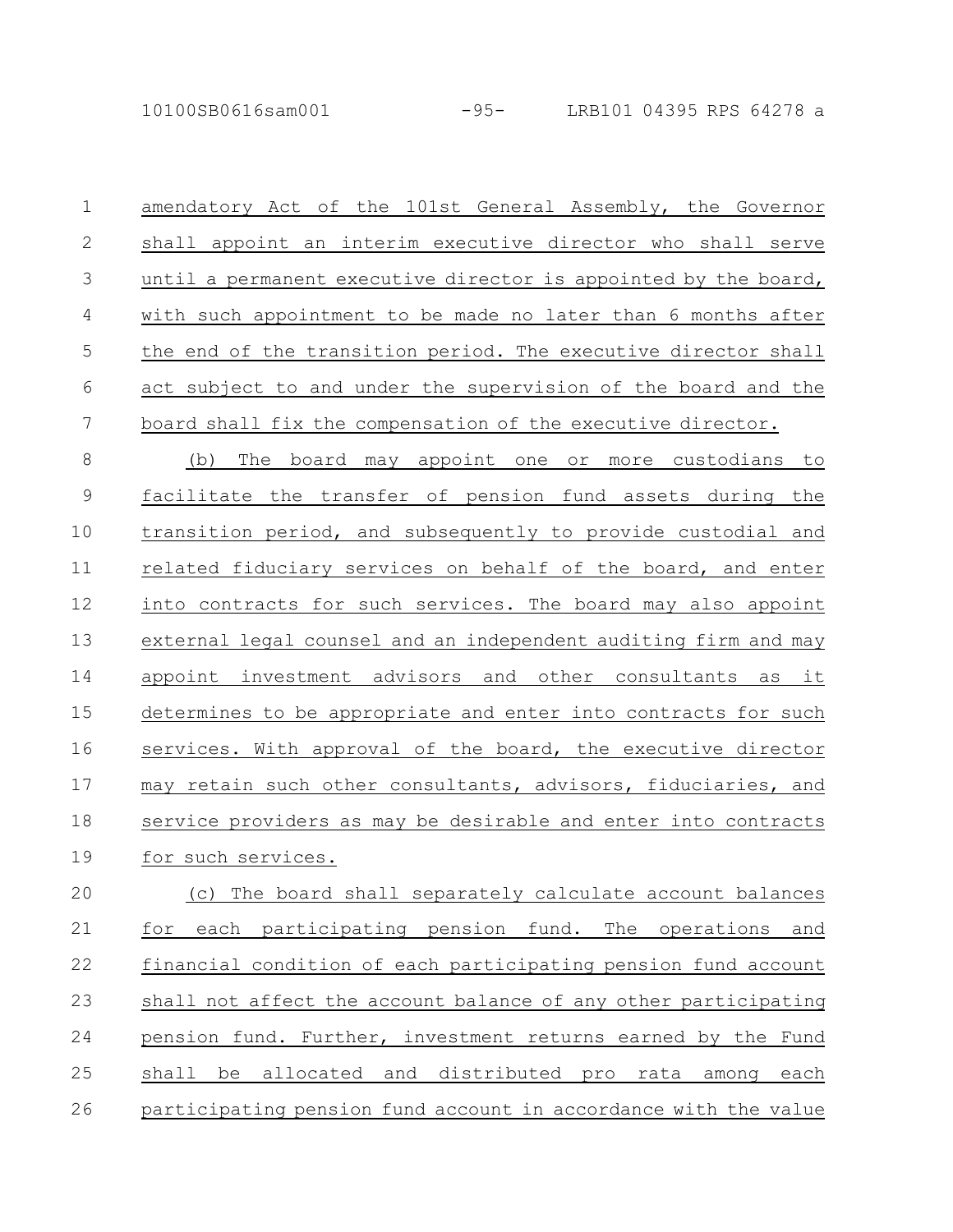| 1            | of the pension fund assets attributable to each fund.           |
|--------------|-----------------------------------------------------------------|
| $\mathbf{2}$ | (d) With approval of the board, the executive director may      |
| 3            | employ such personnel, professional or clerical, as may be      |
| 4            | desirable and fix their compensation. The appointment and       |
| 5            | compensation of the personnel, including the executive          |
| 6            | director, shall not be subject to the Personnel Code.           |
| 7            | (e) The board shall annually adopt a budget to support its      |
| 8            | operations and administration. The board shall apply moneys     |
| $\mathsf 9$  | derived from the pension fund assets transferred and under its  |
| 10           | control to pay the costs and expenses incurred in the operation |
| 11           | and administration of the Fund. The board shall from time to    |
| 12           | time transfer moneys and other assets to the participating      |
| 13           | pension funds as required for the participating pension funds   |
| 14           | to pay expenses, benefits, and other required payments to       |
| 15           | beneficiaries in the amounts and at the times prescribed in     |
| 16           | this Code.                                                      |
| 17           | (f) The board may exercise any of the powers granted to         |
| 18           | boards of trustees of pension funds under Sections 1-107 and    |
| 19           | 1-108 of this Code and may by resolution provide for the        |
| 20           | indemnification of its members and any of its officers,         |
| 21           | advisors, or employees in a manner consistent with those        |
| 22           | Sections.                                                       |
| 23           | An office for meetings of the board and for its<br>(q)          |
| 24           | administrative personnel shall be established at any suitable   |
| 25           | place within the State as may be selected by the board. All     |
| 26           | books and records of the board shall be kept in such office.    |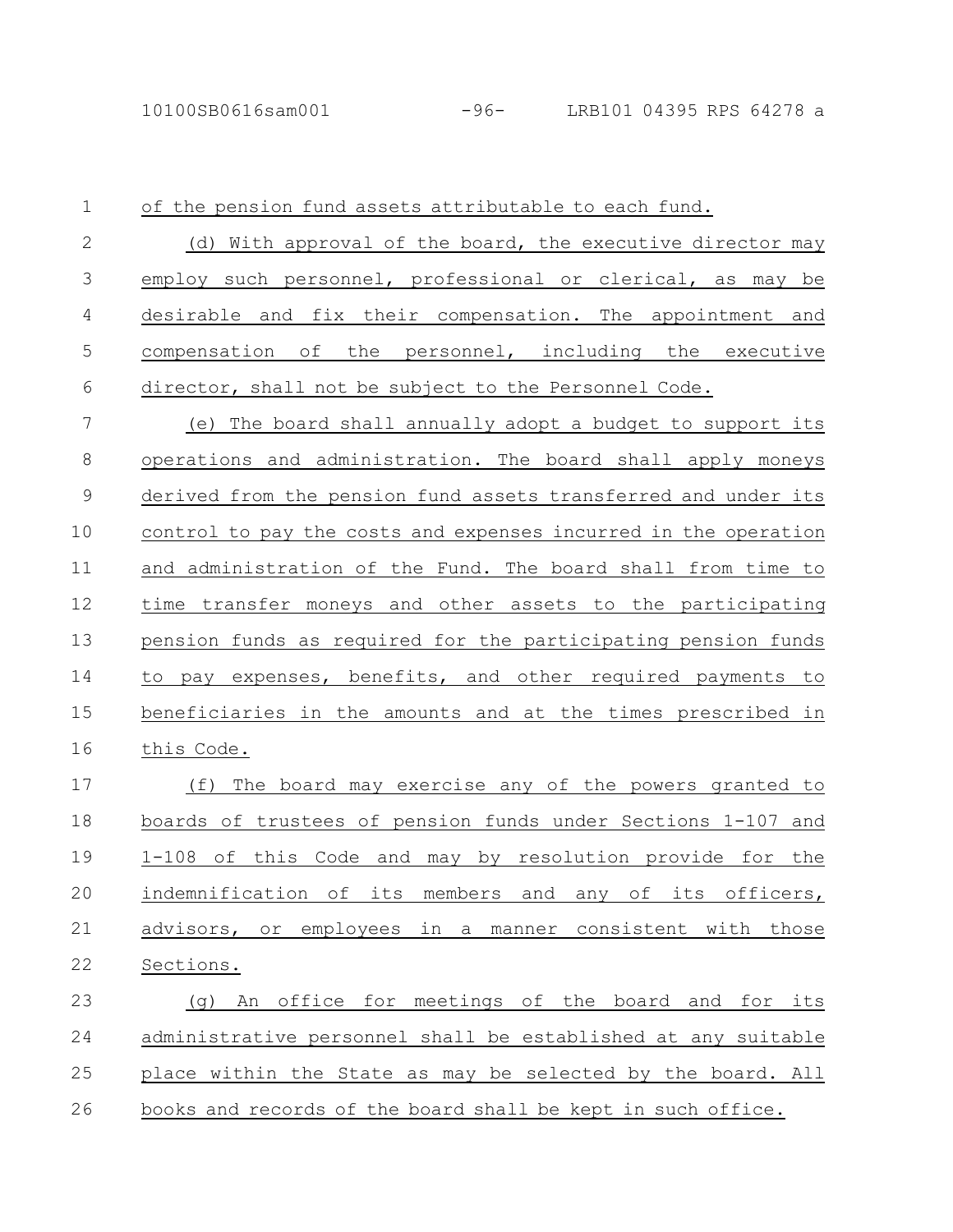10100SB0616sam001 -97- LRB101 04395 RPS 64278 a

(h) The board shall contract for a blanket fidelity bond in the penal sum of not less than \$1,000,000 to cover members of the board of trustees, the executive director, and all other employees of the board, conditioned for the faithful performance of the duties of their respective offices, the premium on which shall be paid by the board. 1 2 3 4 5 6

7

(40 ILCS 5/22B-119 new)

Sec. 22B-119. Adoption of rules. The board shall adopt such rules (not inconsistent with this Code) as in its judgment are desirable to implement and properly administer this Article. Such rules shall specifically provide for the following: (1) the implementation of the transition process described in Section 22B-120; (2) the process by which the participating pension funds may request transfer of funds; (3) the process for the transfer in, receipt for, and investment of pension assets received by the Fund after the transition period from the participating pension funds; (4) the process by which contributions from municipalities for the benefit of the participating pension funds may, but are not required to, be directly transferred to the Fund; and (5) compensation and benefits for its employees. A copy of the rules adopted by the Fund shall be filed with the Secretary of State and the Department of Insurance. The adoption and effectiveness of such rules shall not be subject to Article 5 of the Illinois Administrative Procedure Act. 8 9 10 11 12 13 14 15 16 17 18 19 20 21 22 23 24 25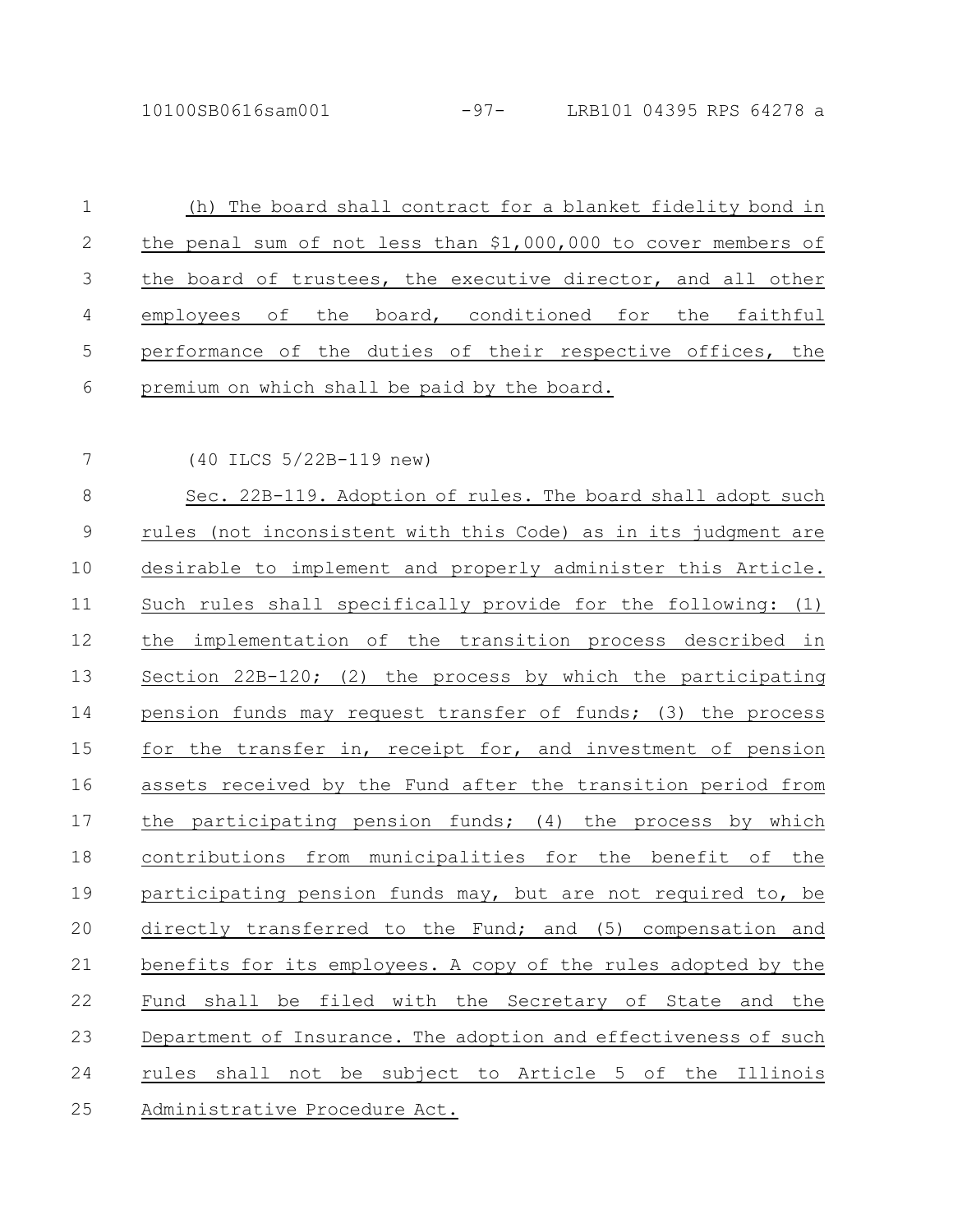| $\mathbf 1$    | (40 ILCS 5/22B-120 new)                                         |
|----------------|-----------------------------------------------------------------|
| $\mathbf{2}$   | Sec. 22B-120. Transition period; transfer of securities,        |
| 3              | assets, and investment functions.                               |
| 4              | (a) The transition period shall commence on the effective       |
| 5              | date of this amendatory Act of the 101st General Assembly and   |
| 6              | shall end as determined by the transition board, consistent     |
| 7              | with and in the application of its fiduciary responsibilities,  |
| $8\,$          | but in no event later than 30 months thereafter.                |
| $\overline{9}$ | The board may retain the services of custodians,<br>(b)         |
| 10             | investment consultants, and other professional services it      |
| 11             | deems prudent to implement the transition of assets described   |
| 12             | in this Section. The permanent board of trustees shall not be   |
| 13             | bound by any contract or agreement regarding such custodians,   |
| 14             | investment consultants, or other professional services entered  |
| 15             | into by the transition board of trustees.                       |
| 16             | (c) As soon as practicable after the effective date of this     |
| 17             | amendatory Act of the 101st General Assembly, the board, in     |
| 18             | cooperation with the Department of Insurance, shall audit the   |
| 19             | investment assets of each transferor pension fund to determine  |
| 20             | a certified investment asset list for each transferor pension   |
| 21             | The audit shall be performed by a certified public<br>fund.     |
| 22             | accountant engaged by the board, and the board shall be         |
| 23             | responsible for payment of the costs and expenses associated    |
| 24             | with the audit. Upon completion of the audit for any transferor |
| 25             | pension fund, the board and the Department of Insurance shall   |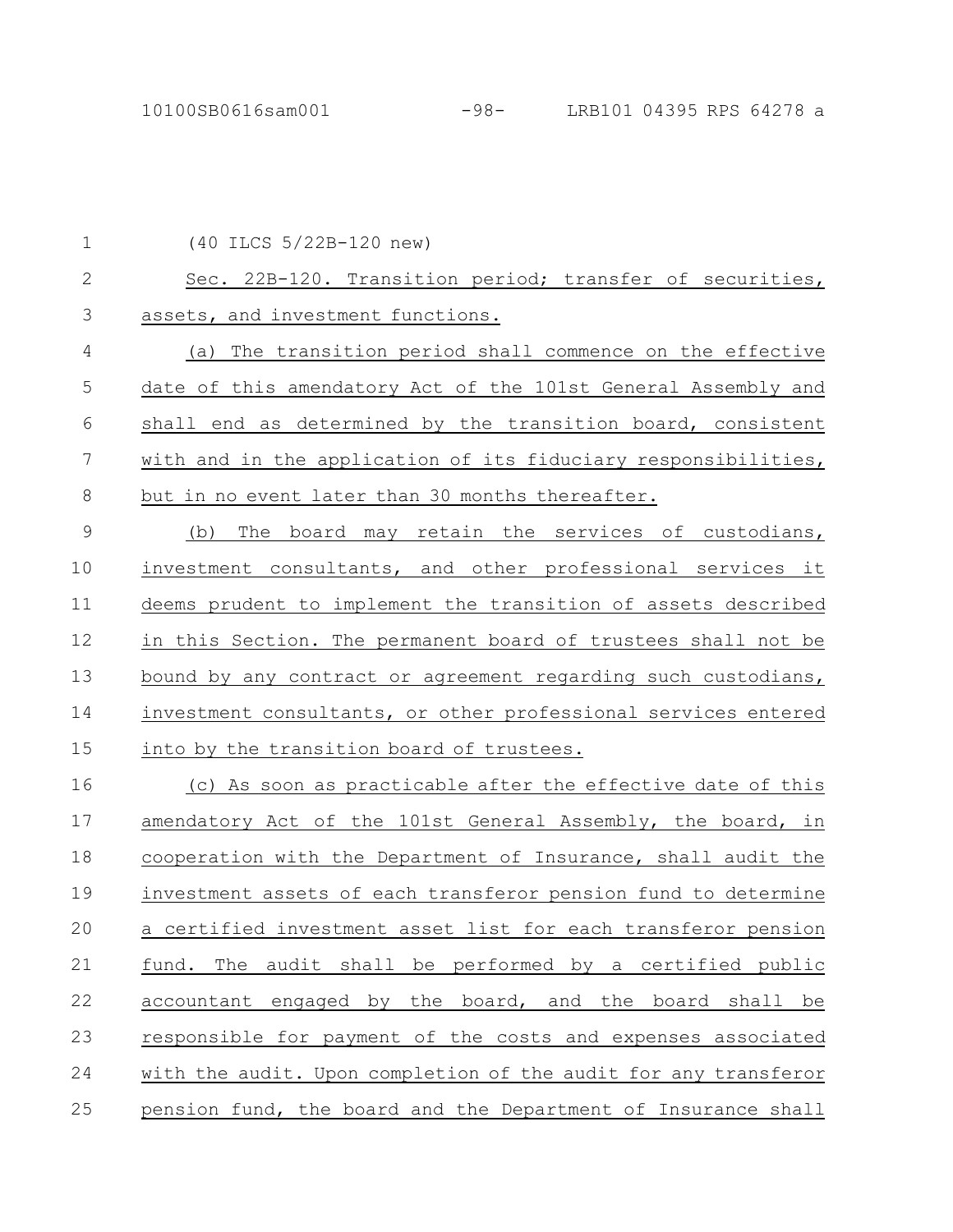10100SB0616sam001 -99- LRB101 04395 RPS 64278 a

| $\mathbf{1}$ | provide the certified investment asset list to that transferor  |
|--------------|-----------------------------------------------------------------|
| $\mathbf{2}$ | pension fund. Upon determination of the certified investment    |
| 3            | asset list for any transferor pension fund, the board shall     |
| 4            | within 10 business days initiate the transfer of assets from    |
| 5            | that transferor pension fund. Further and to maintain accuracy  |
| $\epsilon$   | of the certified investment asset list, upon determination of   |
| 7            | the certified investment asset list for a transferor pension    |
| $\,8\,$      | fund, that fund shall not purchase or sell any of its pension   |
| $\mathsf 9$  | fund assets.                                                    |
| 10           | When the Fund is prepared to receive pension fund<br>(d)        |
| 11           | assets from any transferor pension fund, the executive director |
| 12           | shall notify in writing the board of trustees of that           |
| 13           | transferor pension fund of the Fund's intent to assume          |
| 14           | fiduciary control of those pension fund assets, and the date at |
| 15           | which it will assume such control and that the transferor       |
| 16           | pension fund will cease to exercise fiduciary responsibility.   |
| 17           | This letter shall be transmitted no less than 30 days prior to  |
| 18           | the transfer date. A copy of the letter shall be transmitted to |
| 19           | the Department of Insurance. Upon receipt of the letter, the    |
| 20           | transferor pension fund shall promptly notify its custodian, as |
| 21           | well as any and all entities with fiduciary control of any      |
| 22           | portion of the pension assets. Each transferor pension fund     |
| 23           | shall have sole fiduciary and statutory responsibility for the  |
| 24           | management of its pension assets until the start of business on |
| 25           | the transfer date. At the start of business on the transfer     |
| 26           | date, statutory and fiduciary responsibility<br>for<br>the      |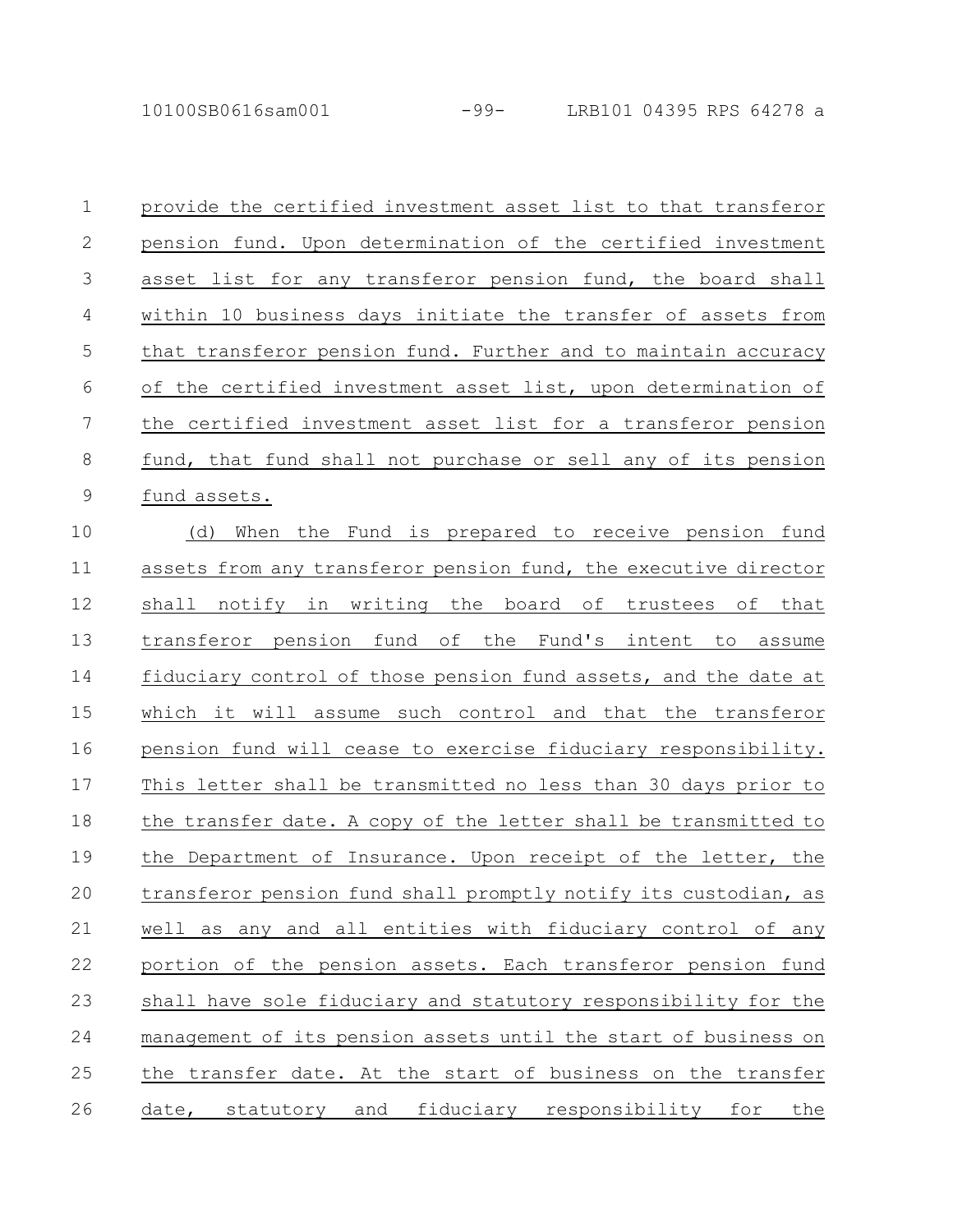10100SB0616sam001 -100- LRB101 04395 RPS 64278 a

| 1            | investment of pension fund assets shall shift exclusively to    |
|--------------|-----------------------------------------------------------------|
| $\mathbf{2}$ | the Fund and the Fund shall promptly and prudently transfer all |
| 3            | fund assets to the board and terminate the<br>such pension      |
| 4            | relationship with the local custodian of that transferor        |
| 5            | pension fund. The Fund shall provide a receipt for the transfer |
| 6            | to the transferor pension fund within 30 days of the transfer   |
| 7            | date.                                                           |
| $8\,$        | As used in this subsection, "transfer date" means the date      |
| $\mathsf 9$  | which the Fund will assume fiduciary control of the<br>at       |
| 10           | transferor pension fund's assets and the transferor pension     |
| 11           | fund will cease to exercise fiduciary responsibility.           |
| 12           | (e) Within 90 days after the end of the transition period,      |
| 13           | the Fund and the Department of Insurance shall cooperate in     |
| 14           | transferring to the Fund all pension fund assets remaining in   |
| 15           | the custody of the transferor pension funds.                    |
| 16           | The board shall adopt such rules as in its judgment are<br>(f)  |
| 17           | desirable to implement the transition process, including,       |
| 18           | without limitation, the transfer of the pension fund assets of  |
| 19           | the transferor pension funds, the assumption of fiduciary       |
| 20           | control of such assets by the Fund, and the termination of      |
| 21           | relationships with local custodians.<br>The<br>adoption<br>and  |
| 22           | effectiveness of such rules and regulations shall not be        |
| 23           | subject to Article 5 of the Illinois Administrative Procedure   |
| 24           | Act.                                                            |
| 25           | (q) Within 6 months after the end of the transition period,     |
| 26           | the books, records, accounts, and securities of the Fund shall  |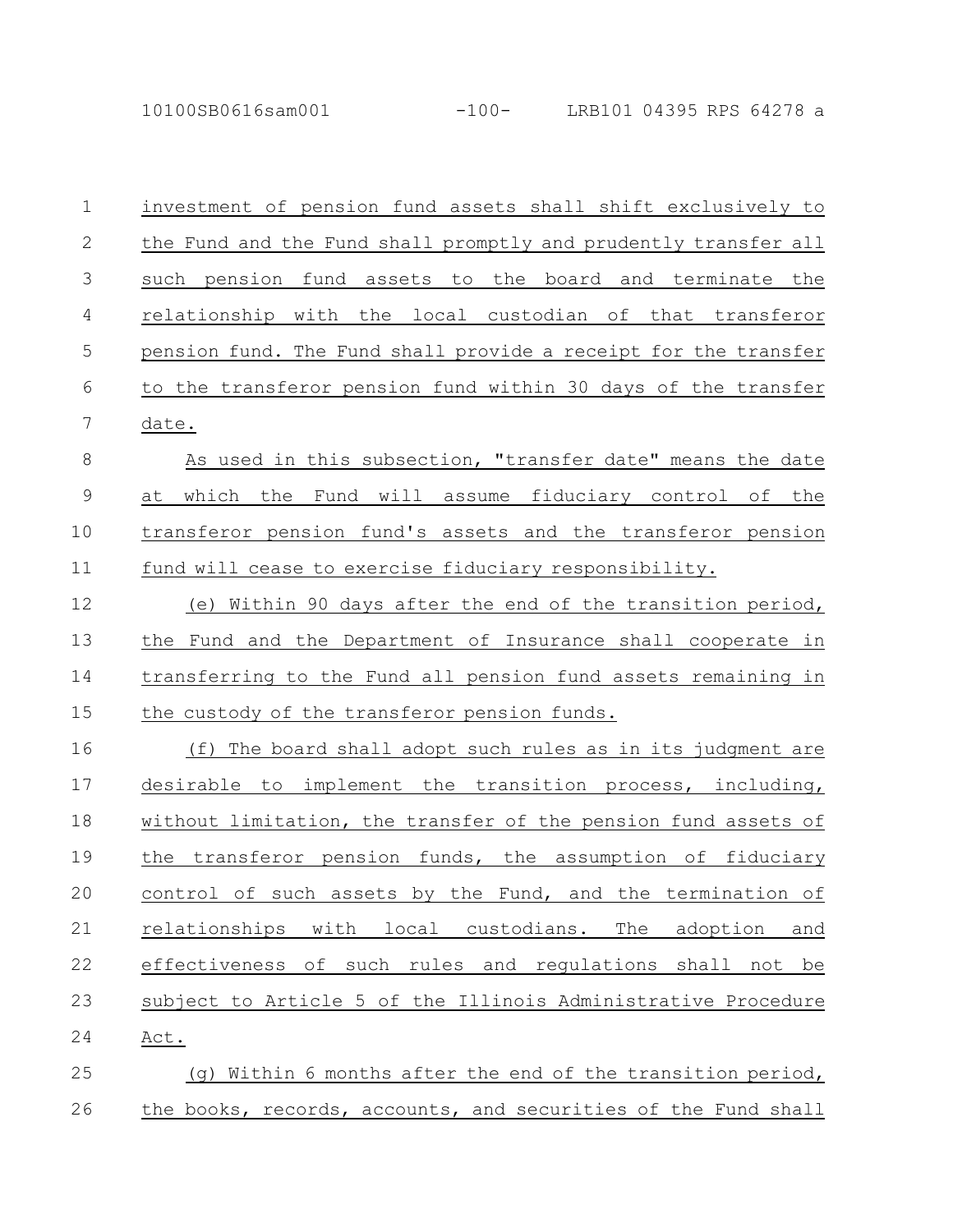10100SB0616sam001 -101- LRB101 04395 RPS 64278 a

be audited by a certified public accountant selected by the board. This audit shall include, but not be limited to, the following: (1) a full description of the investments acquired, showing average costs; (2) a full description of the securities sold or exchanged, showing average proceeds or other conditions of an exchange; (3) gains or losses realized during the period; (4) income from investments; and (5) administrative expenses incurred by the board. This audit report shall be published on the Fund's official website and filed with the Department of Insurance. 1 2 3 4 5 6 7 8 9 10

(h) To provide funds for payment of the ordinary and regular costs associated with the implementation of this transition process, the Illinois Finance Authority is authorized to loan to the Fund up to \$7,500,000 of any of the Authority's funds, including, but not limited to, funds in its Illinois Housing Partnership Program Fund, its Industrial Project Insurance Fund, or its Illinois Venture Investment Fund, for such purpose. Such loan shall be repaid by the Fund with an interest rate tied to the Federal Funds Rate or an equivalent market established variable rate. The Fund and the Illinois Finance Authority shall enter into a loan or similar agreement that specifies the period of the loan, the payment interval, procedures for making periodic loans, the variable rate methodology to which the interest rate for loans should be tied, the funds of the Illinois Finance Authority that will be used to provide the loan, and such other terms that the Fund 11 12 13 14 15 16 17 18 19 20 21 22 23 24 25 26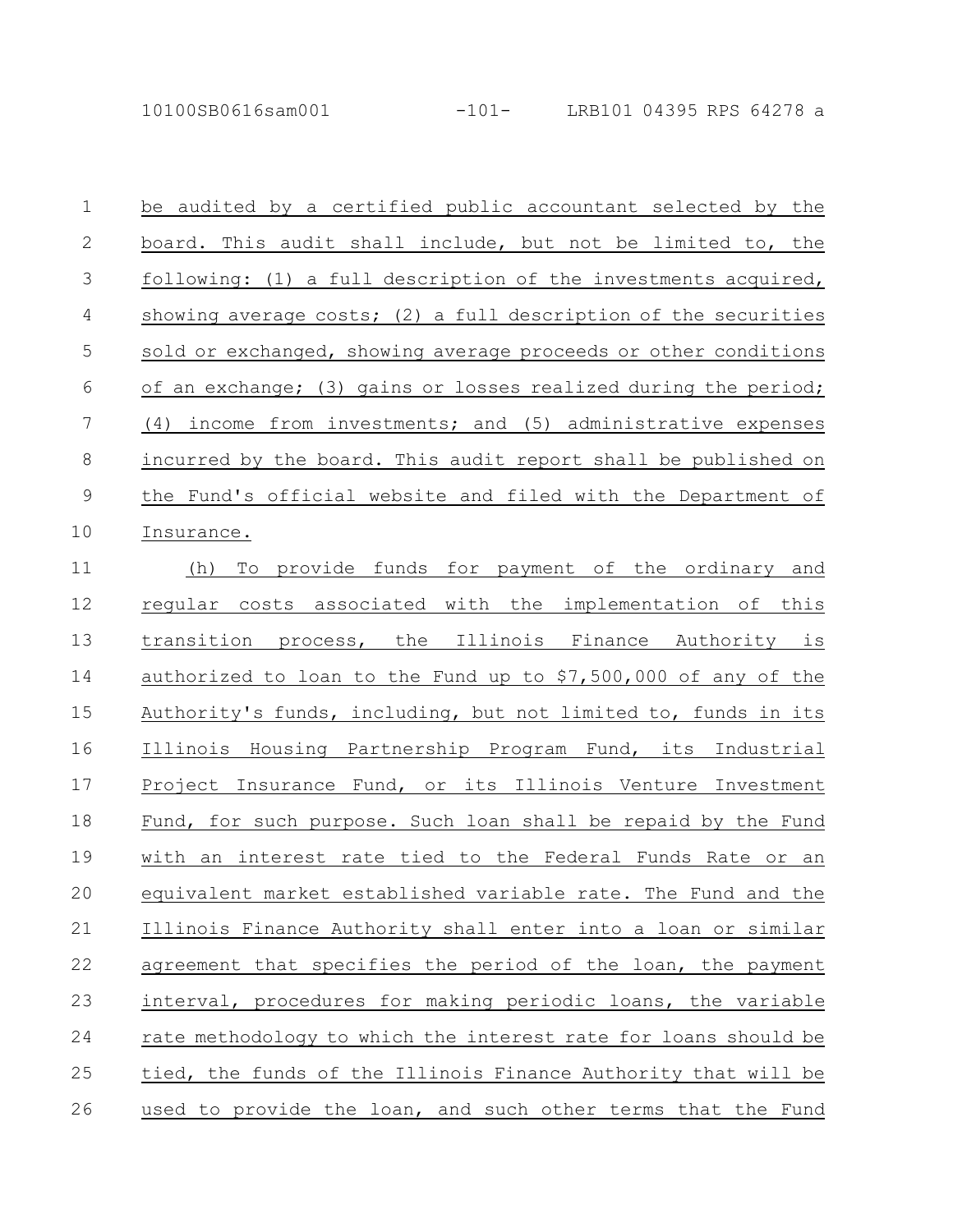10100SB0616sam001 -102- LRB101 04395 RPS 64278 a

and the Illinois Finance Authority reasonably believe to be mutually beneficial. Such agreement shall be a public record and the Fund shall post the terms of the agreement on its official website. 1 2 3 4

(40 ILCS 5/22B-121 new) 5

Sec. 22B-121. Management and direction of investments. (a) The board shall have the authority to manage the pension fund assets of the transferor pension funds for the purpose of obtaining a total return on investments for the long 6 7 8 9

term. 10

(b) The authority of the board to manage pension fund assets and the liability shall begin when there has been a physical transfer of the pension fund assets to the Fund and placed in the custody of the Fund's custodian or custodians, as described in Section 22B-123. 11 12 13 14 15

(c) The pension fund assets of the Fund shall be maintained in accounts held outside the State treasury. Moneys in those accounts are not subject to administrative charges or chargebacks, including, but not limited to, those authorized under the State Finance Act. 16 17 18 19 20

(d) The board may not delegate its management functions, but it may, but is not required to, arrange to compensate for personalized investment advisory service for any or all investments under its control with any national or state bank or trust company authorized to do a trust business and 21 22 23 24 25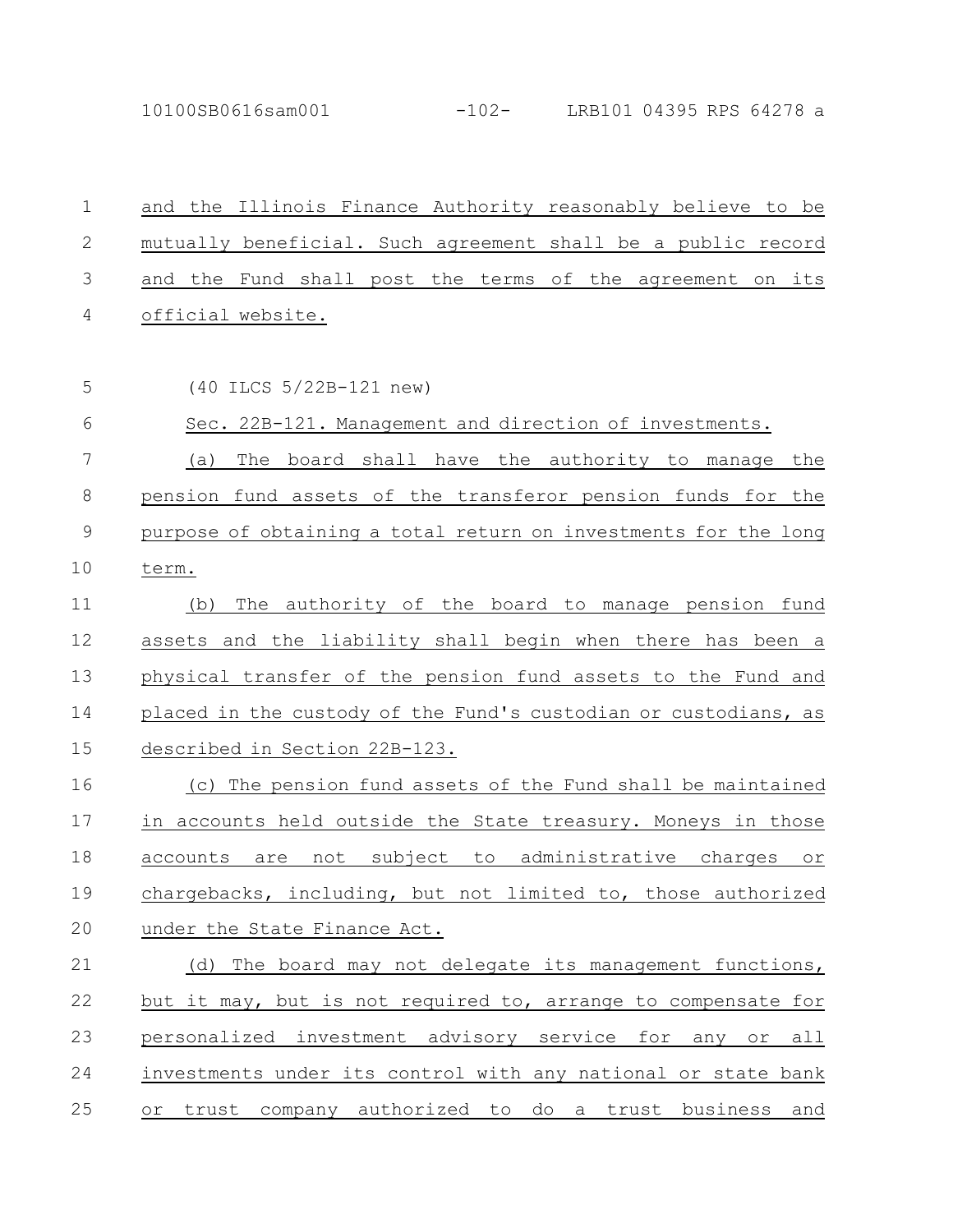10100SB0616sam001 -103- LRB101 04395 RPS 64278 a

| $\mathbf 1$    | domiciled in Illinois, other financial institution organized    |
|----------------|-----------------------------------------------------------------|
| 2              | under the laws of Illinois, or an investment advisor who is     |
| 3              | qualified under the federal Investment Advisers Act of 1940 and |
| $\overline{4}$ | is registered under the Illinois Securities Law of 1953.        |
| 5              | Nothing contained in this Article prevents the board from       |
| 6              | subscribing to general investment research services available   |
| 7              | for purchase or use by others. The board shall also have the    |
| 8              | authority to compensate for accounting services.                |
| 9              | (e) This Section does not prohibit the board from directly      |

investing pension fund assets in public market investments, private investments, real estate investments, or other investments authorized by this Code. 10 11 12

13

(40 ILCS 5/22B-122 new)

Sec. 22B-122. Investment authority. The Fund shall have the authority to invest funds, subject to the requirements and restrictions set forth in Sections 1-109, 1-109.1, 1-109.2, 1-110, 1-111, 1-114, and 1-115 of this Code. 14 15 16 17

The Fund shall not be subject to any of the limitations applicable to investments of pension fund assets by the transferor pension funds under Sections 1-113.1 through 1-113.12 or Article 3 of this Code. The Fund shall not, for purposes of Article 1 of this Code, be deemed to be a retirement system, pension fund, or investment board whose investments are restricted by Section 1-113.2 of this Code. No bank or savings and loan association shall receive 18 19 20 21 22 23 24 25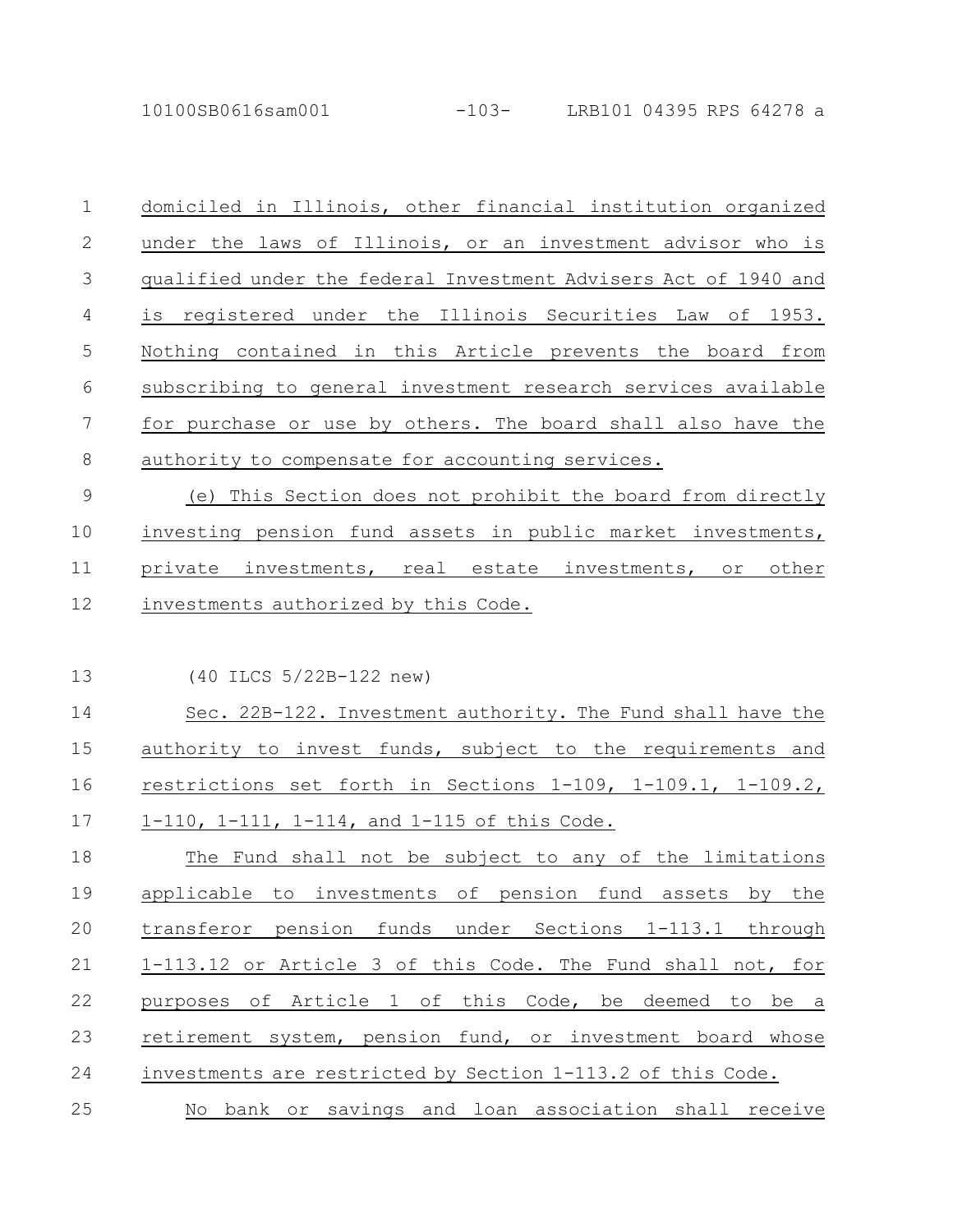10100SB0616sam001 -104- LRB101 04395 RPS 64278 a

investment funds as permitted by this Section, unless it has complied with the requirements established pursuant to Section 6 of the Public Funds Investment Act. The limitations set forth in Section 6 of the Public Funds Investment Act shall be applicable only at the time of investment and shall not require the liquidation of any investment at any time. The Fund shall have the authority to enter into such 1 2 3 4 5 6 7

agreements and to execute such documents as it determines to be necessary to complete any investment transaction. 8 9

All investments shall be clearly held and accounted for to indicate ownership by the Fund. The Fund may direct the registration of securities in its own name or in the name of a nominee created for the express purpose of registration of securities by a national or state bank or trust company authorized to conduct a trust business in the State of Illinois. 10 11 12 13 14 15 16

Investments shall be carried at cost or at a value determined in accordance with generally accepted accounting principles and accounting procedures approved by the Fund. 17 18 19

| 20 | (40 ILCS 5/22B-123 new)                                         |
|----|-----------------------------------------------------------------|
| 21 | Sec. 22B-123. Custodian.<br>The<br>pension fund assets          |
| 22 | transferred to or otherwise acquired by the Fund shall be       |
| 23 | placed in the custody of a custodian who shall provide adequate |
| 24 | safe deposit facilities for those assets and hold all such      |
| 25 | securities, funds, and other assets subject to the order of the |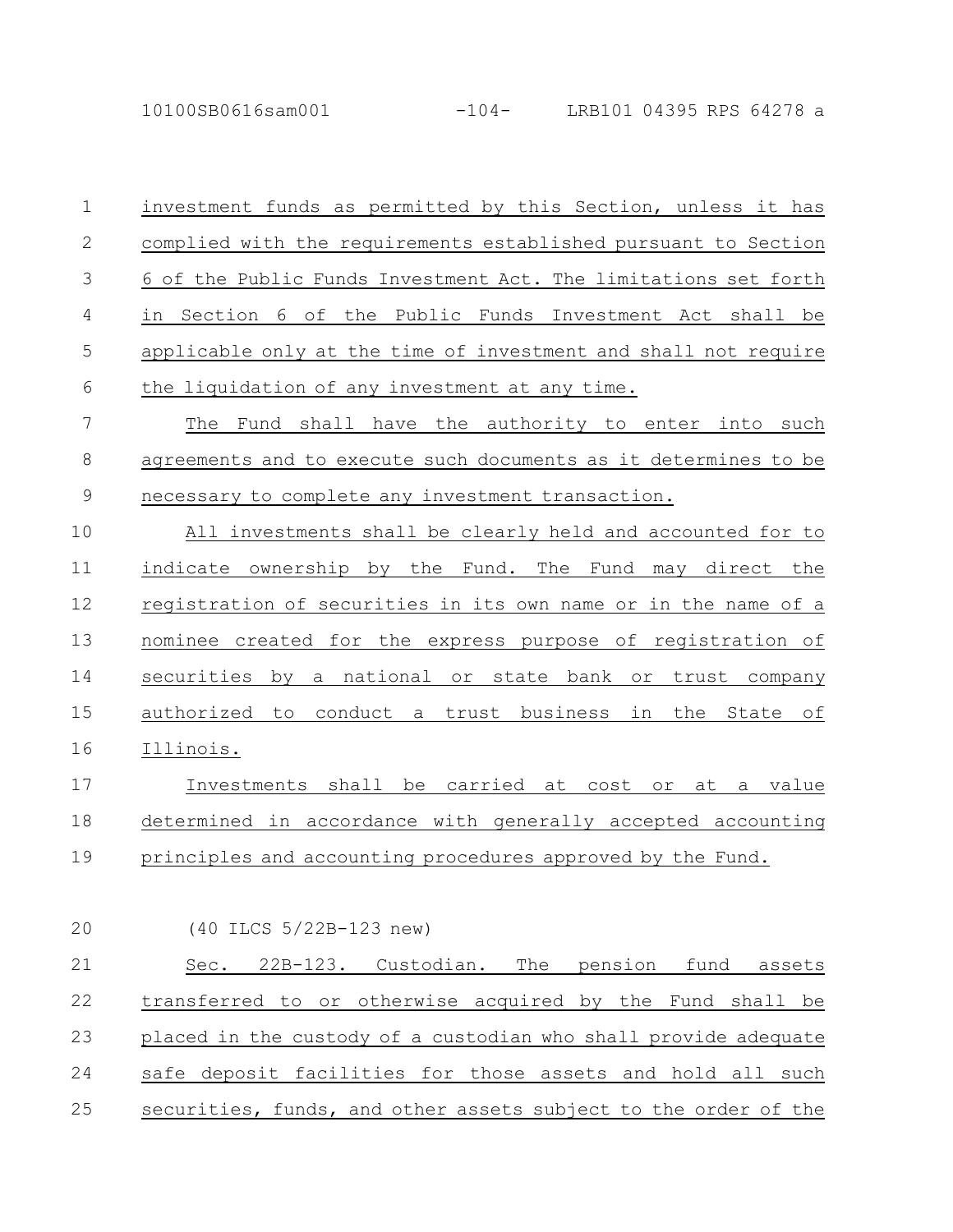Fund. 1

| 2  | Each custodian shall furnish a corporate surety bond of         |
|----|-----------------------------------------------------------------|
| 3  | such amount as the board designates, which bond shall indemnify |
| 4  | the Fund, the board, and the officers and employees of the Fund |
| .5 | against any loss that may result from any action or failure to  |
| 6  | act by the custodian or any of the custodian's agents. All      |
| 7  | charges incidental to the procuring and giving of any bond      |
| 8  | shall be paid by the board and each bond shall be in the        |
| 9  | custody of the board.                                           |

(40 ILCS 5/22B-124 new) 10

## Sec. 22B-124. Accounting for pension fund assets. In the management of the pension fund assets of the transferor pension funds, the Fund: 11 12 13

| 14 | shall carry all pension fund assets at fair market<br>(1)   |
|----|-------------------------------------------------------------|
| 15 | value determined in accordance with generally accepted      |
| 16 | accounting principles and accounting procedures approved    |
| 17 | by the board. Each investment initially transferred to the  |
| 18 | Fund by a transferor pension fund shall be similarly        |
| 19 | valued, except that the board may elect to place such value |
| 20 | on any investment conditionally in which case, the amount   |
| 21 | of any later realization of such asset in cash that is in   |
| 22 | excess of or is less than the amount so credited shall be   |
| 23 | credited or charged to the account maintained for the       |
| 24 | transferor pension fund that made the transfer;             |
| 25 | (2) shall keep proper books of account that shall           |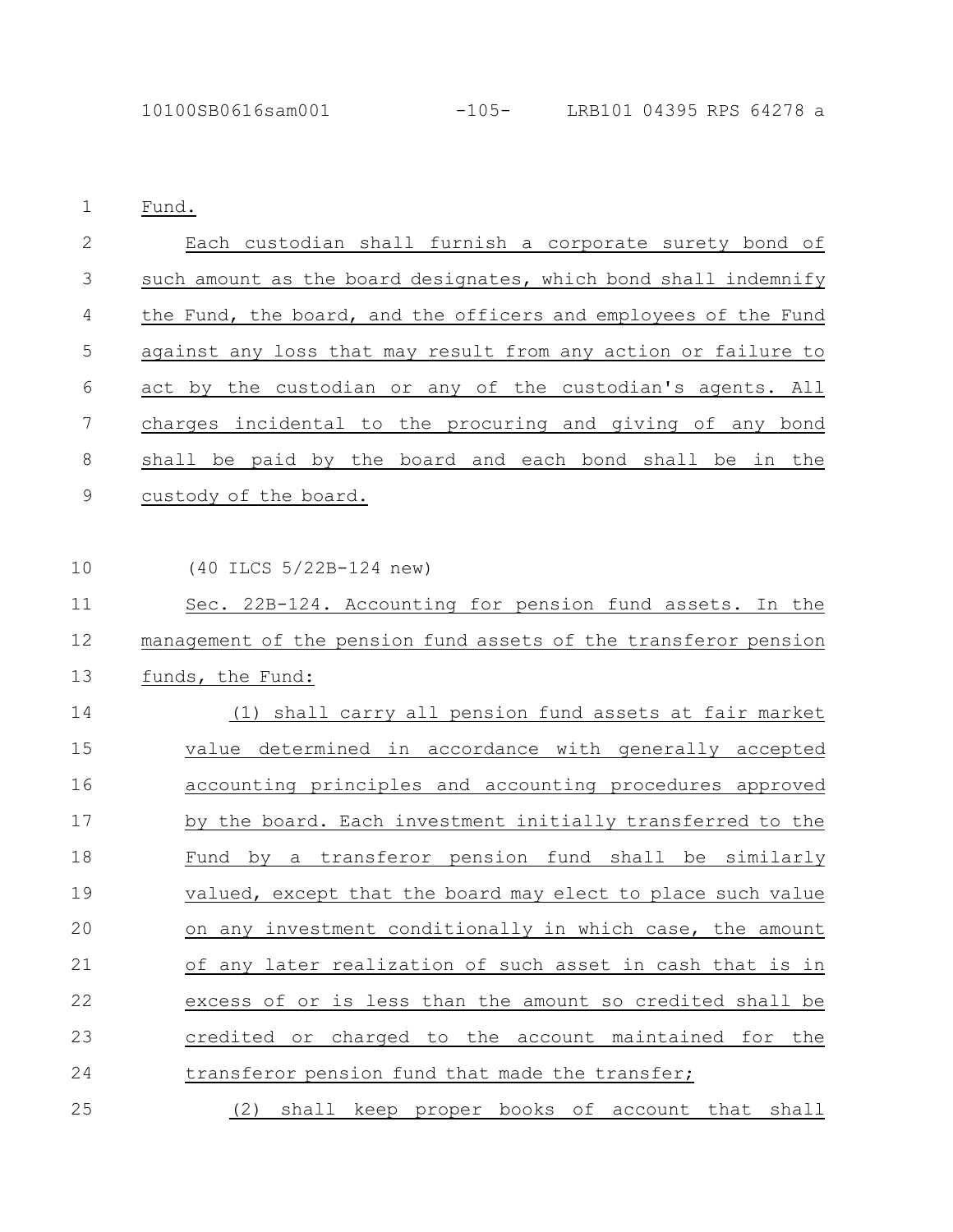| $\mathbf 1$  | reflect at all times the value of all investments held by     |
|--------------|---------------------------------------------------------------|
| $\mathbf{2}$ | the Fund; and                                                 |
| 3            | (3) shall charge all distributions made by the Fund to        |
| 4            | or for a transferor pension fund to the account maintained    |
| 5            | for that fund.                                                |
|              |                                                               |
| 6            | (40 ILCS 5/22B-125 new)                                       |
| 7            | Sec. 22B-125. Audits and reports.                             |
| 8            | (a) At least annually, the books, records, accounts, and      |
| $\mathsf 9$  | securities of the Fund shall be audited by a certified public |
| 10           | accountant selected by the board and conducted in accordance  |
| 11           | with the rules and procedures promulgated by the Governmental |
| 12           | Accounting Standards Board. The audit opinion shall be        |
| 13           | published as a part of the annual report of the Fund, which   |
| 14           | shall be submitted to the transferor pension funds and to the |
| 15           | Department of Insurance.                                      |
| 16           | (b) For the quarterly periods ending September 30, December   |
| 17           | 31, and March 31, the Fund shall submit to the participating  |
| 18           | pension funds and to the Department of Insurance a report     |
| 19           | providing, among other things, the following information:     |
| 20           | a full description of the investments acquired,<br>(1)        |
| 21           | showing average costs;                                        |
| 22           | full description of the securities sold or<br>(2)<br>a        |
| 23           | exchanged, showing average proceeds or other conditions of    |
| 24           | an exchange;                                                  |
| 25           | (3) gains or losses realized during the period;               |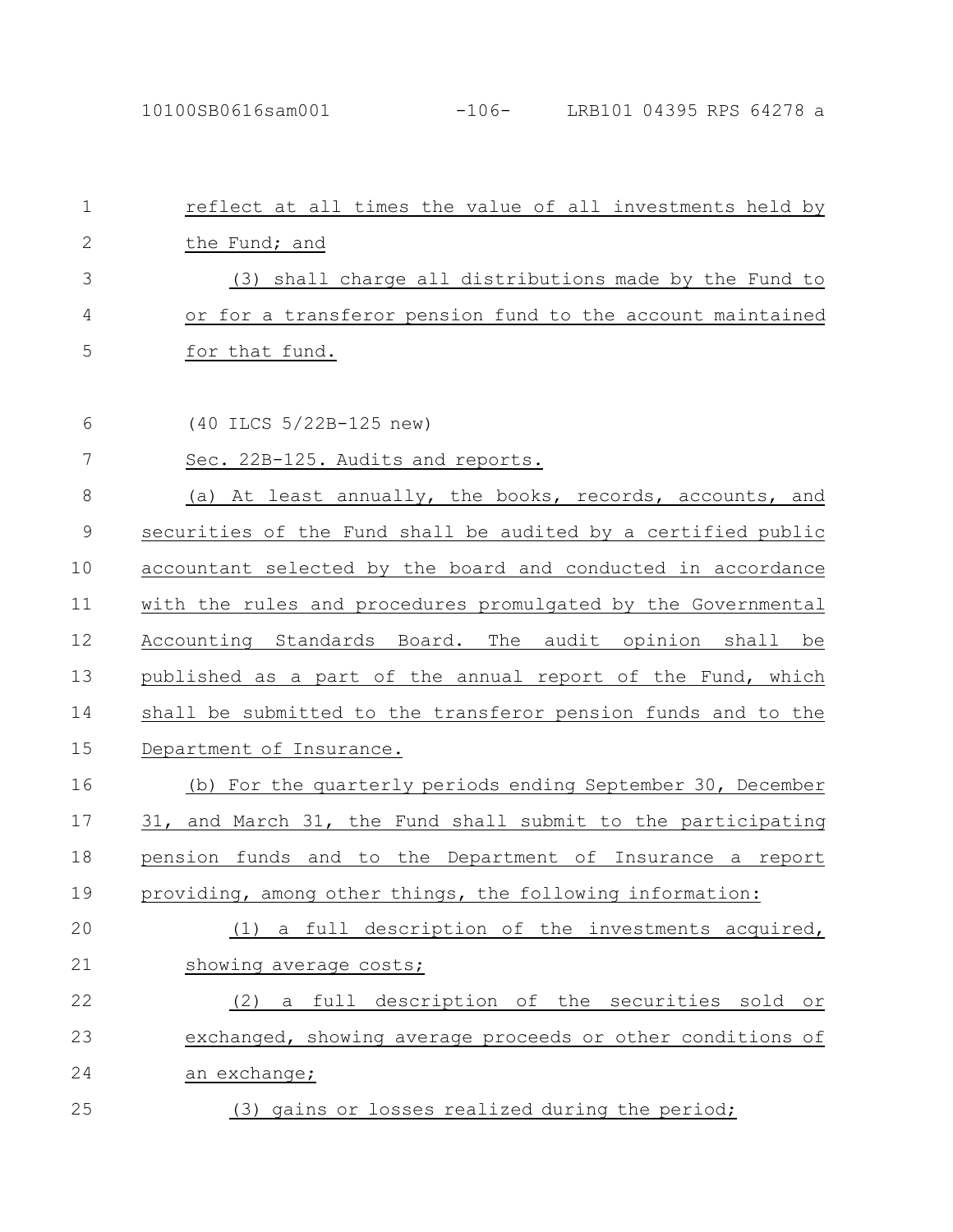| (c) An annual report shall be prepared by the Fund for          |
|-----------------------------------------------------------------|
| submission to the participating pension funds and to the        |
| Department of Insurance within 6 months after the close of each |
| fiscal year. A fiscal year shall date from July 1 of one year   |
| of the year next following. This report shall                   |
| contain full information concerning the results of investment   |
| the Fund. This report shall include the                         |
| information described in subsection (b) and, in addition        |
|                                                                 |
|                                                                 |
| a listing of the investments held by the Fund at                |
| the end of the year, showing their book values and market       |
|                                                                 |
| comments on the pertinent factors affecting such                |
|                                                                 |
| (3) a review of the policies maintained by the Fund and         |
|                                                                 |
| a copy of the audited financial statements for the              |
|                                                                 |
| in this                                                         |
| Article or otherwise governing the operations of the Fund;      |
|                                                                 |
| (6) a listing of the names of securities brokers and            |
| dealers dealt with during the year showing the total amount     |
| of commissions received by each on transactions with the        |
|                                                                 |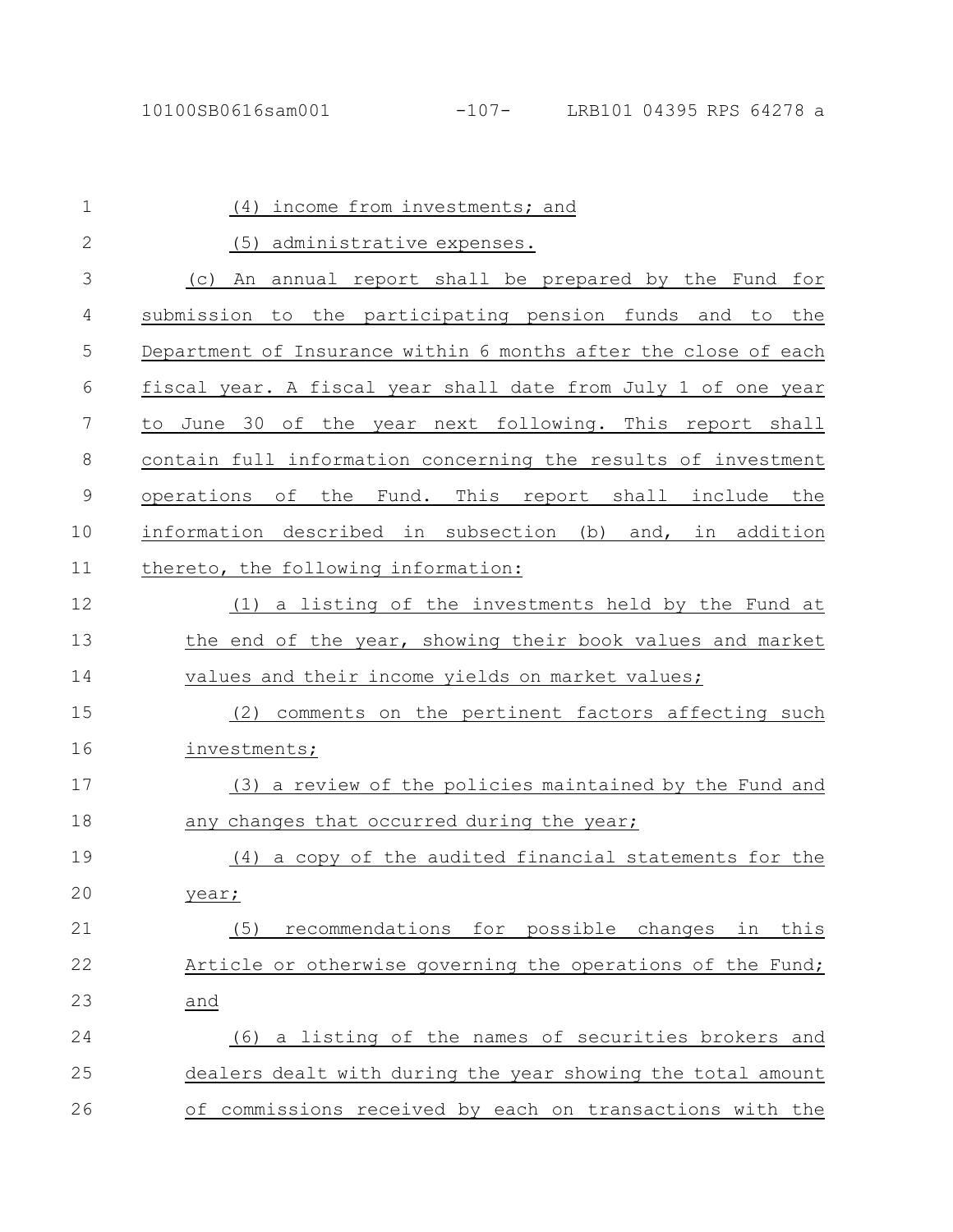| 1                    | Fund.                                                                                                                                                                                                        |
|----------------------|--------------------------------------------------------------------------------------------------------------------------------------------------------------------------------------------------------------|
| $\mathbf{2}$<br>3    | (40 ILCS 5/Art. 22C heading new)<br>ARTICLE 22C. THE FIREFIGHTERS' PENSION INVESTMENT FUND                                                                                                                   |
| 4                    | (40 ILCS 5/22C-101 new)                                                                                                                                                                                      |
| 5                    | Sec. 22C-101. Establishment. The Firefighters' Pension                                                                                                                                                       |
| 6                    | Investment Fund is created with authority to manage the                                                                                                                                                      |
| 7                    | reserves, funds, assets, securities, properties and moneys of                                                                                                                                                |
| 8                    | the firefighter pension funds created pursuant to Article 4 of                                                                                                                                               |
| 9                    | this Code, all as provided in this Article.                                                                                                                                                                  |
| 10<br>11<br>12<br>13 | (40 ILCS 5/22C-102 new)<br>Sec. 22C-102. Definitions. For the purposes of this<br>Article, the following words and phrases shall have the meaning<br>ascribed to them unless the context requires otherwise. |
| 14                   | (40 ILCS 5/22C-103 new)                                                                                                                                                                                      |
| 15                   | Sec. 22C-103. Fund. "Fund" means the Firefighters' Pension                                                                                                                                                   |
| 16                   | Investment Fund.                                                                                                                                                                                             |
| 17<br>18             | (40 ILCS 5/22C-104 new)<br>Sec. 22C-104. Transferor pension fund. "Transferor pension                                                                                                                        |
| 19                   | fund" means any pension fund established pursuant to Article 4                                                                                                                                               |
| 20                   | of this Code.                                                                                                                                                                                                |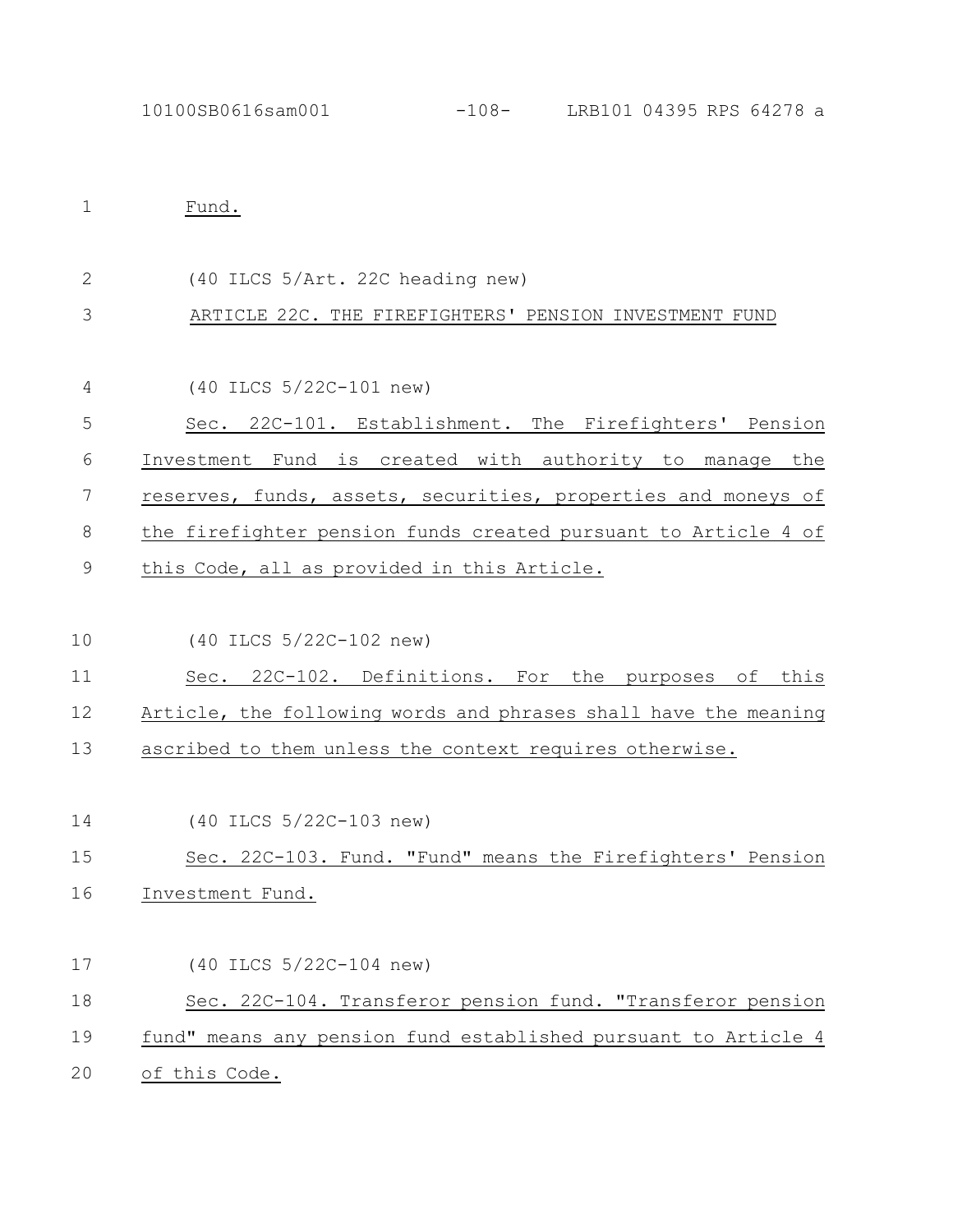| $\mathbf 1$  | (40 ILCS 5/22C-105 new)                                        |
|--------------|----------------------------------------------------------------|
| $\mathbf{2}$ | Sec. 22C-105. Participating pension fund. "Participating       |
| 3            | pension fund" means any pension fund established pursuant to   |
| 4            | Article 4 of this Code that has transferred securities, funds, |
| 5            | assets, and moneys, and responsibility for custody and control |
| 6            | of those securities, funds, assets, and moneys, to the Fund    |
| 7            | pursuant to Section 4-123.2.                                   |
| 8            | (40 ILCS 5/22C-106 new)                                        |
| $\mathsf 9$  | Sec. 22C-106. Pension fund assets. "Pension fund assets"       |
| 10           | means the reserves, funds, assets, securities, and moneys of   |
| 11           | any transferor pension fund.                                   |
| 12           | (40 ILCS 5/22C-107 new)                                        |
| 13           | Sec. 22C-107. Invest. "Invest" means to acquire, invest,       |
| 14           | reinvest, exchange, or retain pension fund assets of the       |
| 15           | transferor pension funds and to sell and manage the reserves,  |
| 16           | funds, securities, moneys, or assets of the transferor pension |
| 17           | fund, all in accordance with this Article.                     |
| 18           | (40 ILCS 5/22C-108 new)                                        |
| 19           | Sec. 22C-108. Investment advisor. "Investment advisor"         |
| 20           | means any person or business entity that provides investment   |
| 21           | advice to the board on a personalized basis and with an        |
| 22           | understanding of the policies and goals of the board.          |
| 23           | "Investment advisor" does not include any person or business   |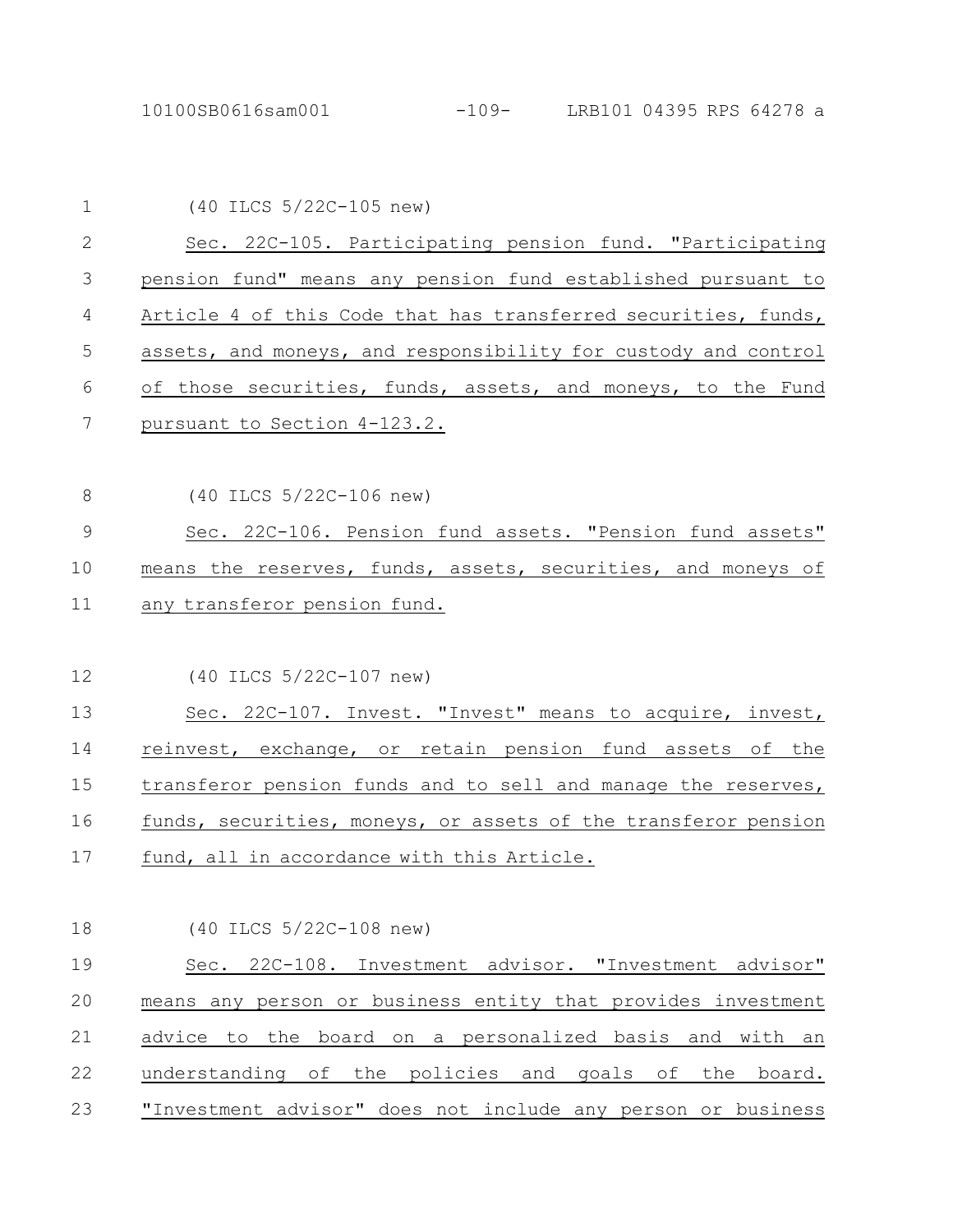10100SB0616sam001 -110- LRB101 04395 RPS 64278 a

## entity that provides statistical or general market research data available for purchase or use by others. (40 ILCS 5/22C-109 new) Sec. 22C-109. Employer members. "Employer members" means the elected and appointed officials of the respective municipalities and the fire protection districts serving as members of the participating pension funds, in accordance with Section 4-121 of this Code. (40 ILCS 5/22C-110 new) Sec. 22C-110. Participant members. "Participant members" means the members elected to the boards of trustees of the participating pension funds by the active participants of such pension funds, in accordance with Section 4-121 of this Code. (40 ILCS 5/22C-111 new) Sec. 22C-111. Beneficiary members. "Beneficiary members" means the members elected to the boards of trustees of the participating pension funds by the beneficiaries of such pension funds, in accordance with Section 4-121 of this Code. (40 ILCS 5/22C-112 new) Sec. 22C-112. Transition period. "Transition period" means the period immediately following the effective date of this amendatory Act of the 101st General Assembly during which 1 2 3 4 5 6 7 8 9 10 11 12 13 14 15 16 17 18 19 20 21 22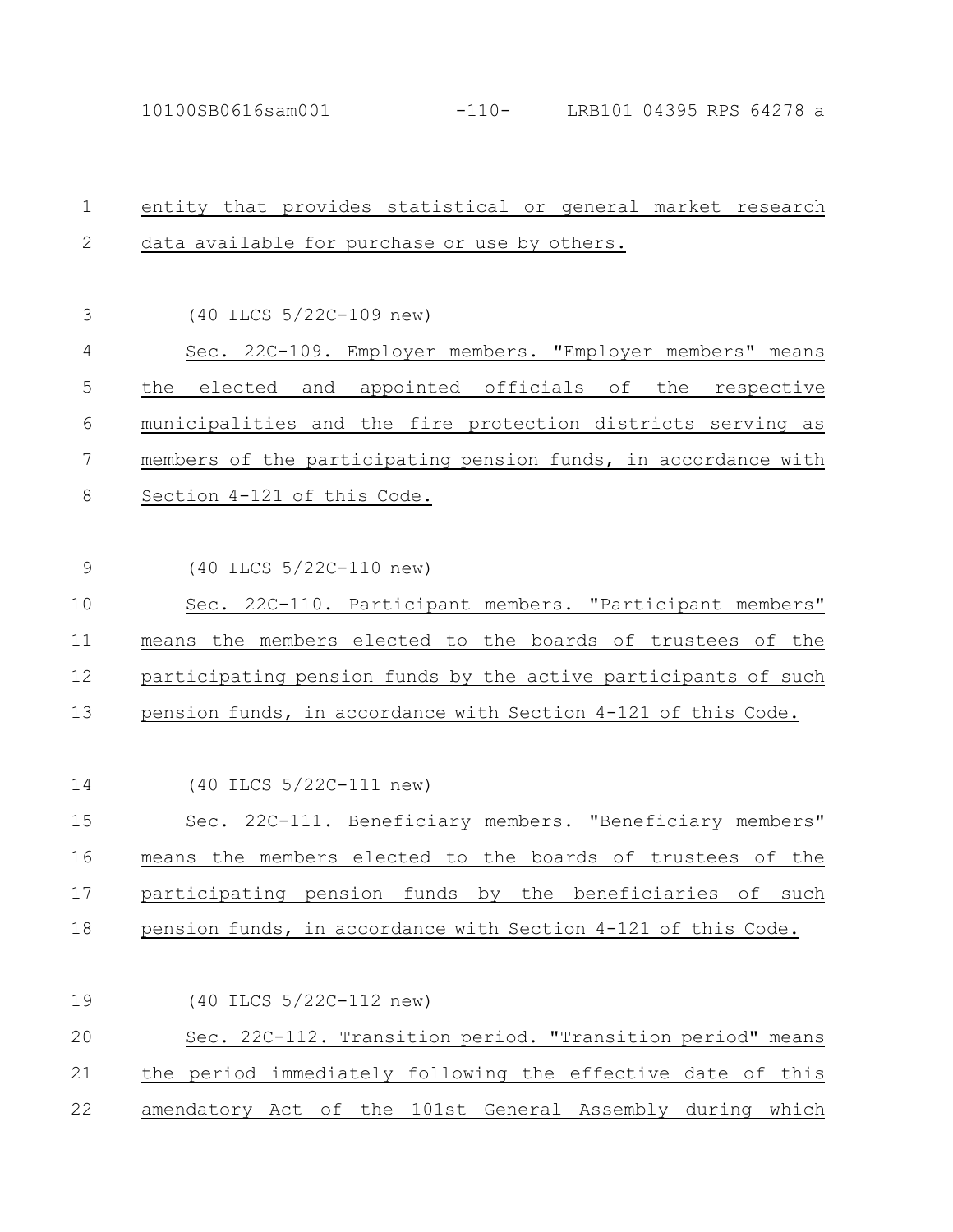10100SB0616sam001 -111- LRB101 04395 RPS 64278 a

pension fund assets, and responsibility for custody and control of those assets, will be transferred from the transferor pension funds to the board, as described in Section 22C-120. 1 2 3

(40 ILCS 5/22C-113 new) 4

Sec. 22C-113. Illinois Municipal League. "Illinois Municipal League" means the unincorporated, nonprofit, nonpolitical association of Illinois cities, villages, and incorporated towns described in Section 1-8-1 of the Illinois Municipal Code. 5 6 7 8 9

(40 ILCS 5/22C-114 new) 10

Sec. 22C-114. Purpose, establishment, and governance. The Fund is established to consolidate the transferor pension funds to streamline investments and eliminate unnecessary and redundant administrative costs, thereby ensuring more money is available to fund pension benefits for the beneficiaries of the transferor pension funds. The transition board trustees and permanent board trustees of the Fund shall be fiduciaries for the participants and beneficiaries of the participating pension funds and shall discharge their duties with respect to the retirement system or pension fund solely in the interest of the participants and beneficiaries. Further, the transition board trustees and permanent board trustees, acting prudently and as fiduciaries, shall take all reasonable steps to ensure that all of the transferor pension funds are treated equitably 11 12 13 14 15 16 17 18 19 20 21 22 23 24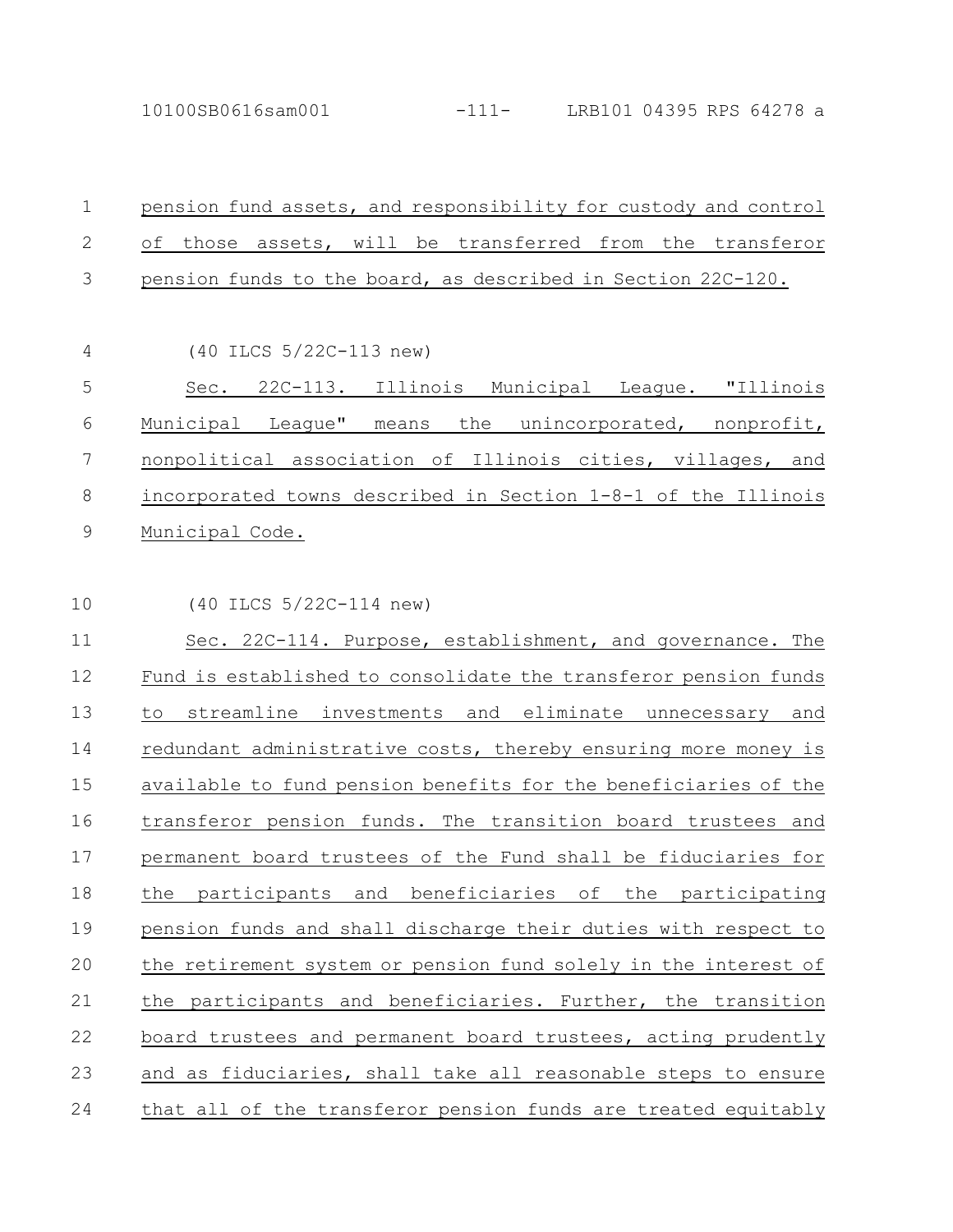10100SB0616sam001 -112- LRB101 04395 RPS 64278 a

## and that the financial condition of one participating pension fund, including, but not limited to, pension benefit funding levels and ratios, will have no effect on the financial condition of any other transferor pension fund. 1 2 3 4

(40 ILCS 5/22C-115 new) 5

25

Sec. 22C-115. Board of Trustees of the Fund. (a) As soon as practicable but no later than 6 months following the effective date of this amendatory Act of the 101st General Assembly, the Governor shall appoint, by and with the advice and consent of the Senate, a transition board of trustees consisting of 9 members and comprised as follows: the State Treasurer, who shall serve as Chairperson of the transition board of trustees; 3 members selected from among the employer members; 2 members selected from among the participant members; one member selected from among the beneficiary members; one representative of the Illinois Municipal League; and one representative recommended by the statewide labor organization representing firefighters employed by at least 85 municipalities and that is affiliated with the Illinois State Federation of Labor. The transition board members shall serve until the conclusion of the transition period and until the initial permanent board members are elected and qualified. (b) The permanent board of trustees shall consist of 8 members comprised as follows: 6 7 8 9 10 11 12 13 14 15 16 17 18 19 20 21 22 23 24

(1) Three members who are employer members and are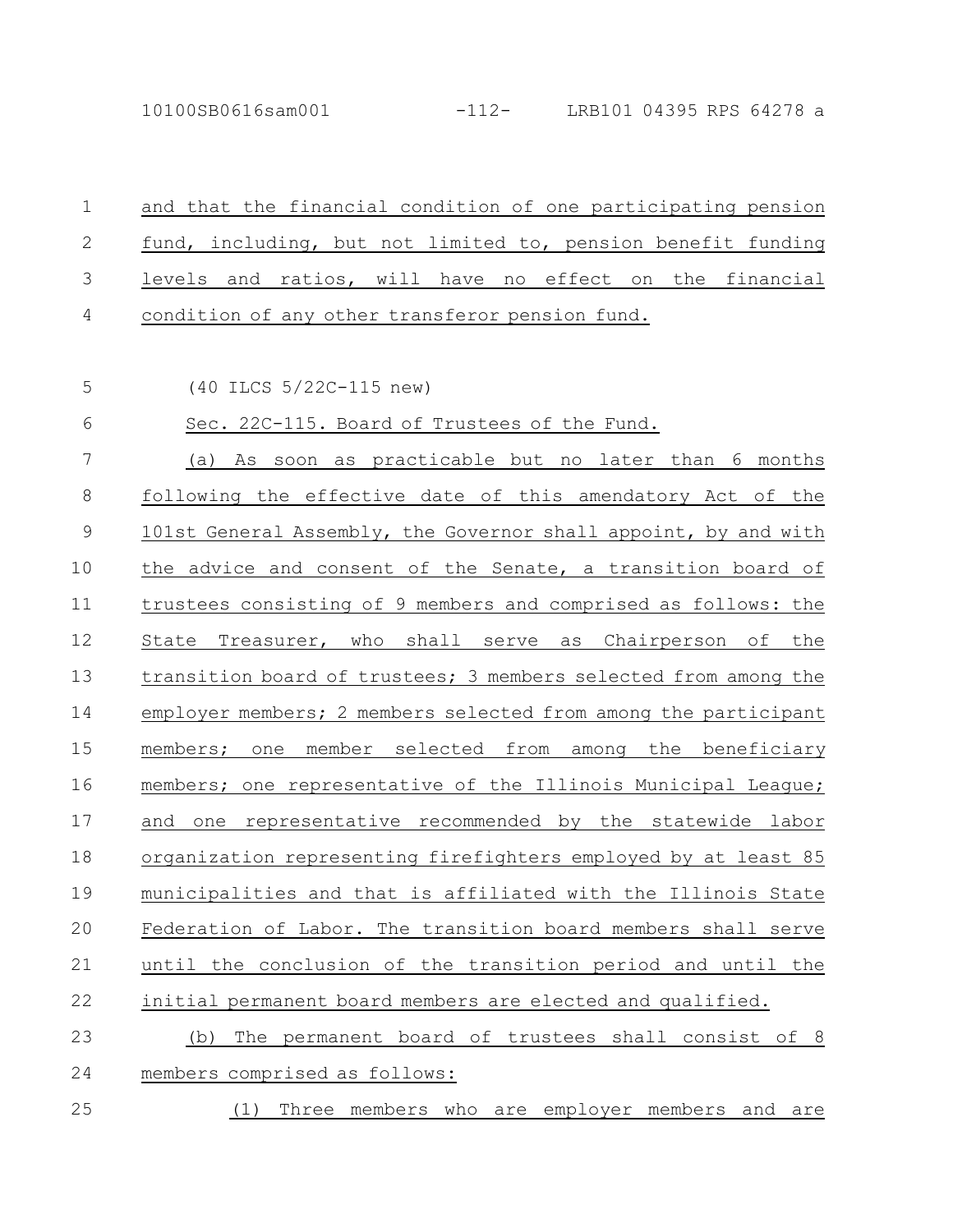| $\mathbf 1$   | elected by the employer members.                                |
|---------------|-----------------------------------------------------------------|
| $\mathbf{2}$  | Two members who are participant members and elected<br>(2)      |
| 3             | by the participant members.                                     |
| 4             | (3) One member who is a Beneficiary and is elected by           |
| 5             | the beneficiary members.                                        |
| 6             | One member recommended by the Illinois Municipal<br>(4)         |
| 7             | League who shall be appointed by the Governor with the          |
| 8             | advice and consent of the Senate; and                           |
| $\mathcal{G}$ | (5)<br>One member recommended by the statewide labor            |
| 10            | organization representing firefighters employed by at           |
| 11            | least 85 municipalities and that is affiliated with the         |
| 12            | Illinois State Federation of Labor who shall be appointed       |
| 13            | by the Governor with the advice and consent of the Senate.      |
| 14            | The Chairperson of the permanent board of trustees shall be     |
| 15            | selected from among the trustees for a term of 2 years.         |
| 16            | (c) Each trustee shall qualify by taking an oath of office      |
| 17            | before the Secretary of State stating that he or she will       |
| 18            | diligently and honestly administer the affairs of the board and |
| 19            | not violate or knowingly permit the violation of<br>will<br>any |
| 20            | provision of this Article.                                      |
| 21            | Trustees shall receive no salary for service on the<br>(d)      |
| 22            | board but shall be reimbursed for travel expenses incurred      |
| 23            | while on business for the board according to the standards in   |
| 24            | effect for members of the Commission on Government Forecasting  |
| 25            | and Accountability.                                             |
| 26            | (e) No trustee shall have any interest in any brokerage         |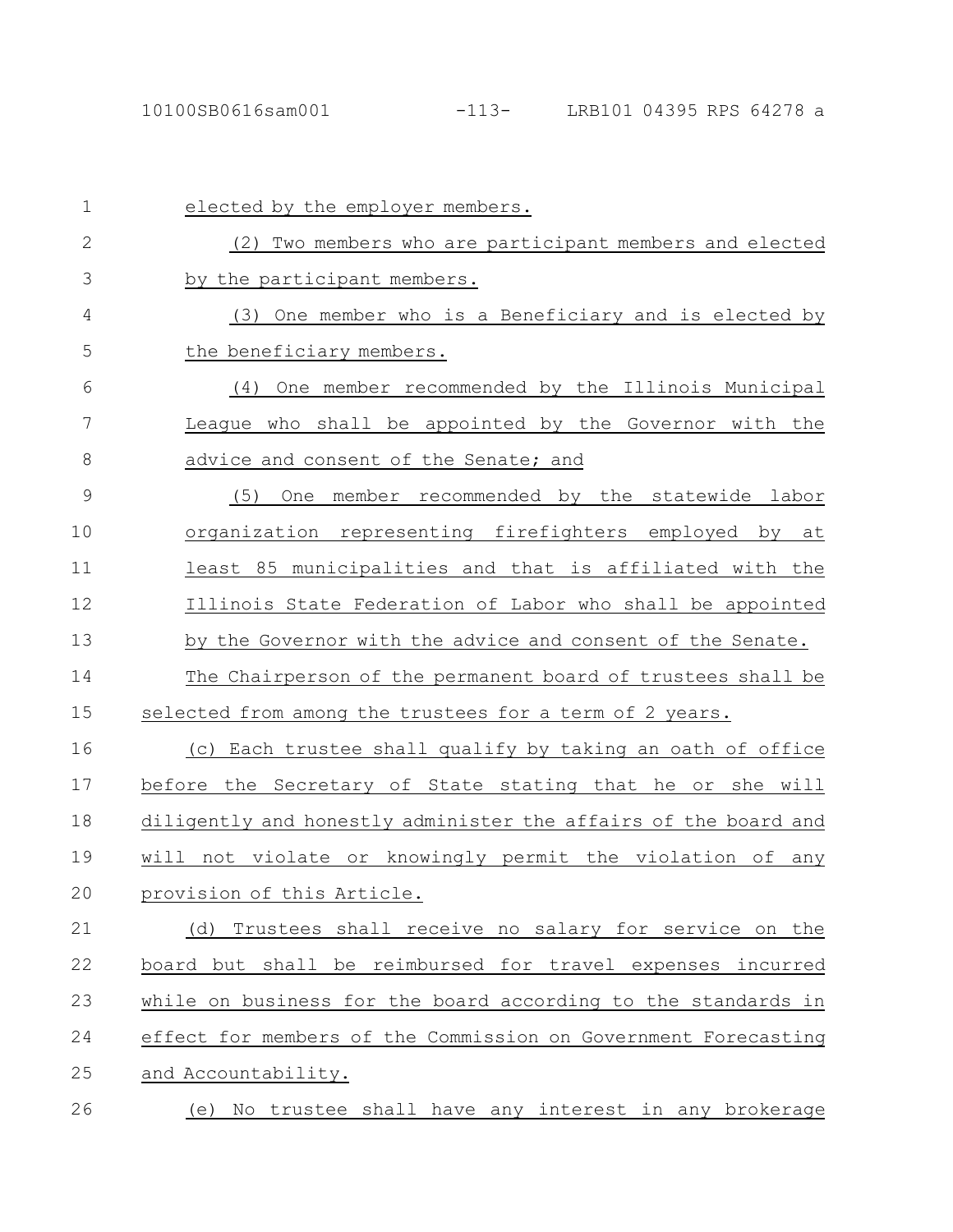10100SB0616sam001 -114- LRB101 04395 RPS 64278 a

fee, commission, or other profit or gain arising out of any investment directed by the board. This subsection does not preclude ownership by any member of any minority interest in any common stock or any corporate obligation in which an investment is directed by the board. (f) Notwithstanding any provision or interpretation of law to the contrary, any employer member, participant member, or beneficiary member may also be appointed as a member of the transition board or elected as a member of the permanent board. (40 ILCS 5/22C-116 new) Sec. 22C-116. Conduct and administration of elections; terms of office. (a) For the election of the permanent trustees, the transition board shall administer the initial elections and the permanent board shall administer all subsequent elections. Each board shall develop and implement such procedures as it determines to be appropriate for the conduct of such elections. (b) All nominations for election shall be by petition. Each petition for a trustee shall be executed as follows: (1) for trustees to be elected by the employer members, by at least 20 employer members; (2) for trustees to be elected by the participant members, by at least 20 participant members; and (3) for trustees to be elected by the beneficiary members, by at least 20 beneficiary members. 1 2 3 4 5 6 7 8 9 10 11 12 13 14 15 16 17 18 19 20 21 22 23 24 25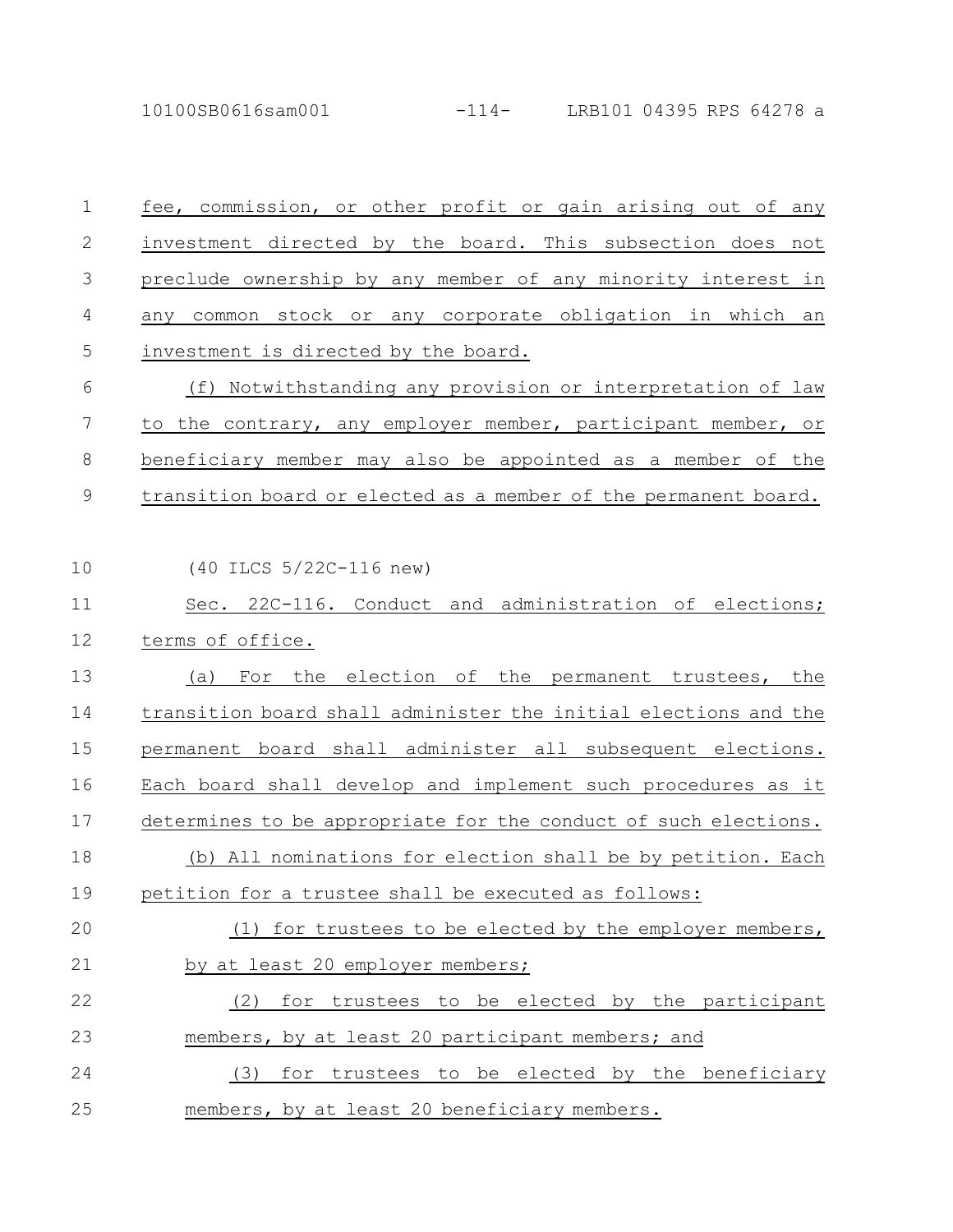|  | (c) A separate ballot shall be used for each class of                                                                         |  |  |  |  |
|--|-------------------------------------------------------------------------------------------------------------------------------|--|--|--|--|
|  | trustee and the names of all candidates properly nominated in                                                                 |  |  |  |  |
|  | petitions received shall be placed in alphabetical order upon<br>the proper ballot. The candidate or candidates receiving the |  |  |  |  |
|  |                                                                                                                               |  |  |  |  |

1

2

3

4

5

9

elected. In the case of a tie vote, the winner shall be determined in accordance with procedures developed by the Department of Insurance. 6 7 8

highest number of votes for each class of trustee shall be

(d) At any election, voting shall be as follows:

(1) Each person authorized to vote for an elected trustee may cast one vote for each related position for which such person is entitled to vote and may cast such vote for any candidate or candidates on the ballot for such trustee position. 10 11 12 13 14

(2) If only one candidate is properly nominated in petitions received, that candidate shall be deemed the winner and no election under this Section shall be required. 15 16 17 18

## (3) The results shall be entered in the minutes of the first meeting of the board following the tally of votes. 19 20

(e) The initial election for permanent trustees shall be held no later than 30 days prior to the end of the transition period determined as provided in Section 22C-120. Each subsequent election shall be held no later than 30 days prior to the end of the term of the incumbent trustees. 21 22 23 24 25

(f) The elected trustees shall each serve for terms of 4 26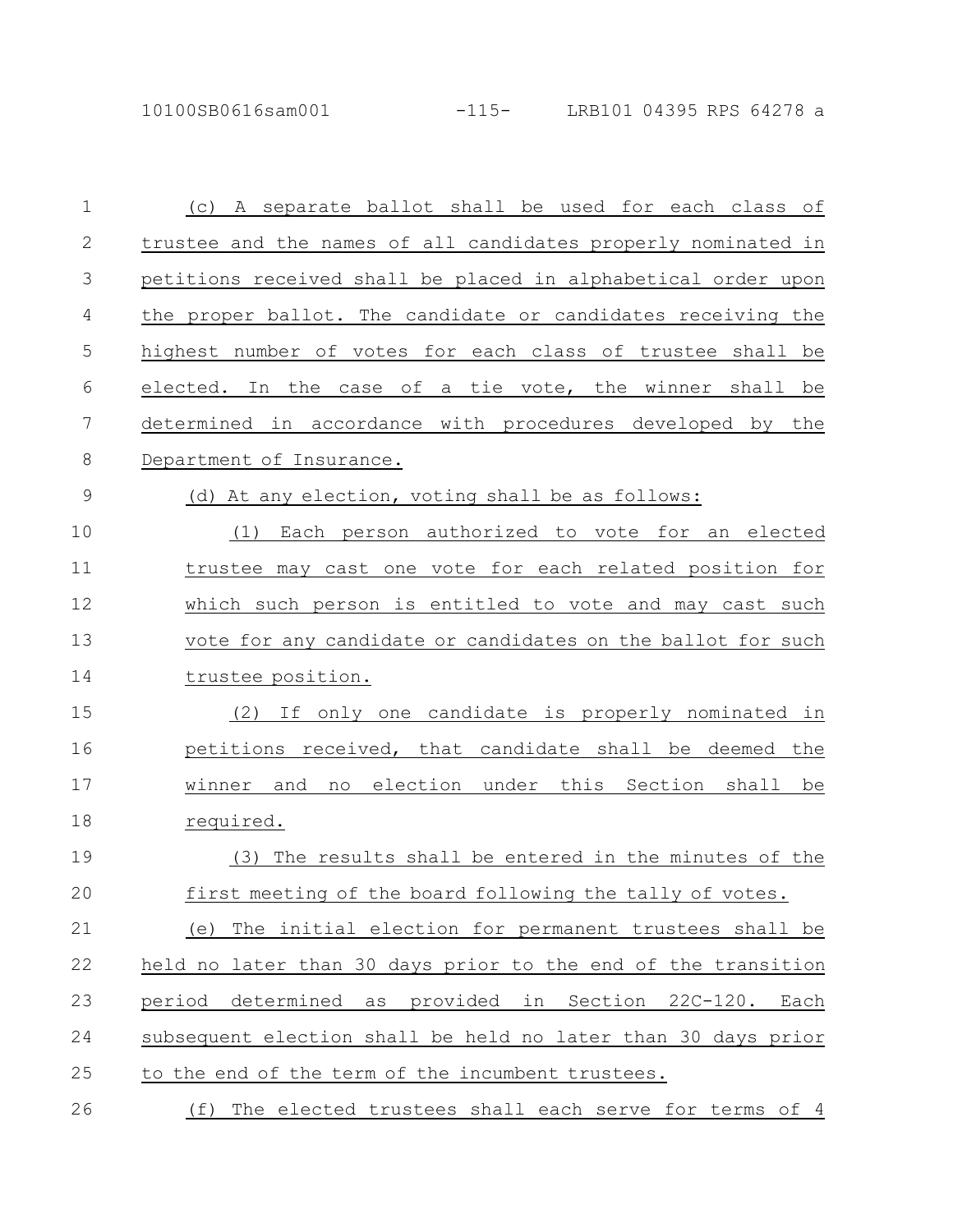10100SB0616sam001 -116- LRB101 04395 RPS 64278 a

| $\mathbf 1$    | years commencing on the first business day of the first month    |
|----------------|------------------------------------------------------------------|
| $\mathbf{2}$   | after election; except that the terms of office of<br>the        |
| 3              | initially elected trustees shall be as follows:                  |
| $\overline{4}$ | trustee elected pursuant to item (1)<br>оf<br>(1)<br>One         |
| 5              | subsection (b) of Section 22C-115 shall serve for a term of      |
| 6              | 2 years and 2 trustees elected pursuant to item (1) of           |
| 7              | subsection (b) of Section 22C-115 shall serve for a term of      |
| $8\,$          | 4 years;                                                         |
| $\mathcal{G}$  | (2)<br>(2)<br>trustee elected pursuant to item<br>оf<br>0ne      |
| 10             | subsection (b) of Section 22C-115 shall serve for a term of      |
| 11             | 2 years and one trustee elected pursuant to item (1) of          |
| 12             | subsection (b) of Section 22C-115 shall serve for a term of      |
| 13             | 4 years; and                                                     |
| 14             | The<br>оf<br>(3)<br>trustee elected pursuant to item<br>(3)      |
| 15             | subsection (b) of Section 22C-115 shall serve for a term of      |
| 16             | 2 years.                                                         |
| 17             | The<br>(4)<br>оf<br>trustees appointed pursuant to item<br>(q)   |
| 18             | subsection (b) of Section 22C-115 and item (5) of subsection     |
| 19             | of Section 22C-115 shall each serve for a term of 4 years<br>(b) |
| 20             | commencing on the first business day of the first month after    |
| 21             | the election of the elected trustees.                            |
| 22             | (h) Vacancies among the elected trustees shall be filled by      |
| 23             | appointment by the board for unexpired terms as follows: a       |
| 24             | vacancy of an employer member trustee by an employer member; a   |
| 25             | vacancy of a participant member trustee by a participant         |
| 26             | member; and a vacancy of a beneficiary member trustee by a       |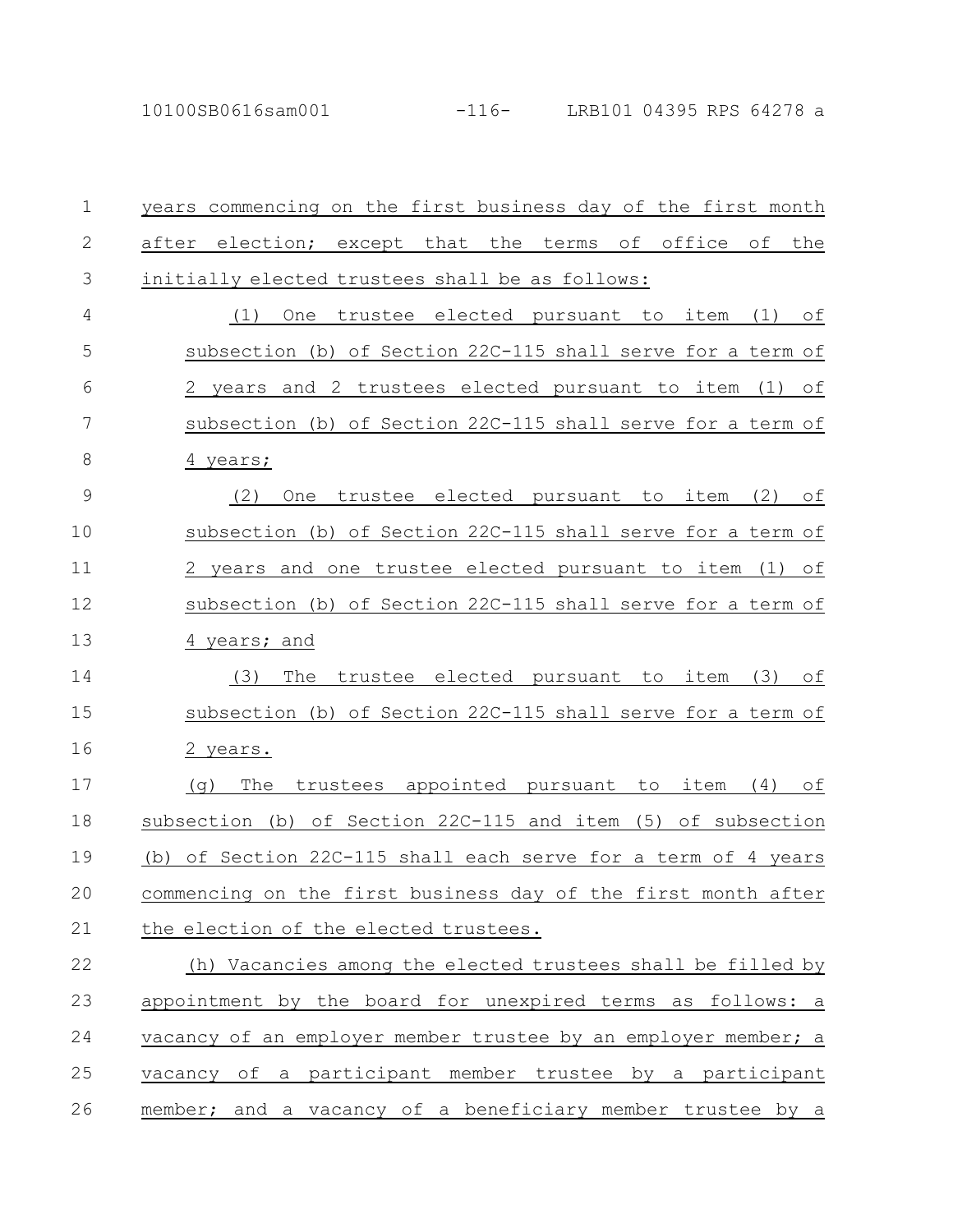10100SB0616sam001 -117- LRB101 04395 RPS 64278 a

beneficiary member. Vacancies among the appointed trustees shall be filled for unexpired terms by appointment in like manner as for the original appointments. (40 ILCS 5/22C-117 new) Sec. 22C-117. Meetings of the board. (a) The transition board and the permanent board shall each meet at least quarterly and otherwise upon written request of either the Chairperson or 3 other members. The Chairperson shall preside over meetings of the board. The executive director and personnel of the board shall prepare agendas and materials and required postings for meetings of the board. (b) A majority of the members of the board shall constitute a quorum. (c) The State Treasurer, as Chairperson of the transition board of trustees, shall vote on matters before the board only when required to break a tie vote. (40 ILCS 5/22C-118 new) Sec. 22C-118. Operation and administration of the Fund. (a) The operation and administration of the Fund shall be managed by an executive director. As soon as practicable, but no later than 6 months after the effective date of this amendatory Act of the 101st General Assembly, the Governor shall appoint an interim executive director who shall serve until a permanent executive director is appointed by the board, 1 2 3 4 5 6 7 8 9 10 11 12 13 14 15 16 17 18 19 20 21 22 23 24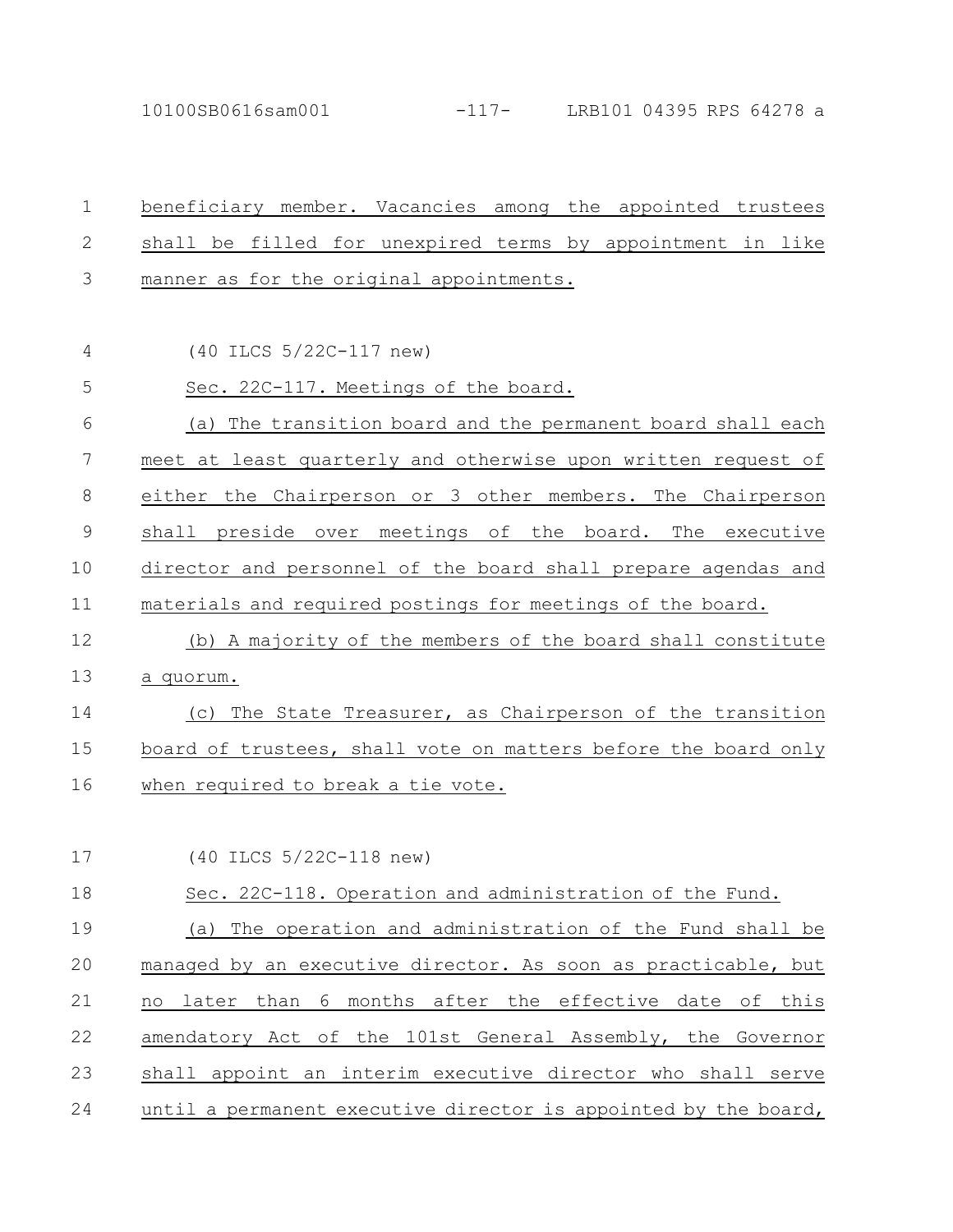| $\mathbf{1}$  | with such appointment to be made no later than 6 months after  |
|---------------|----------------------------------------------------------------|
|               | the end of the transition period. The executive director shall |
| $\mathcal{S}$ | act subject to and under the supervision of the board and the  |
| 4             | board shall fix the compensation of the executive director.    |

(b) The board may appoint one or more custodians to facilitate the transfer of pension fund assets during the transition period, and subsequently to provide custodial and related fiduciary services on behalf of the board, and enter into contracts for such services. The board may also appoint external legal counsel and an independent auditing firm and may appoint investment advisors and other consultants as it determines to be appropriate and enter into contracts for such services. With approval of the board, the executive director may retain such other consultants, advisors, fiduciaries, and service providers as may be desirable and enter into contracts for such services. 5 6 7 8 9 10 11 12 13 14 15 16

(c) The board shall separately calculate account balances for each participating pension fund. The operations and financial condition of each participating pension fund account shall not affect the account balance of any other participating pension fund. Further, investment returns earned by the Fund shall be allocated and distributed pro rata among each participating pension fund account in accordance with the value of the pension fund assets attributable to each fund. 17 18 19 20 21 22 23 24

(d) With approval of the board, the executive director may employ such personnel, professional or clerical, as may be 25 26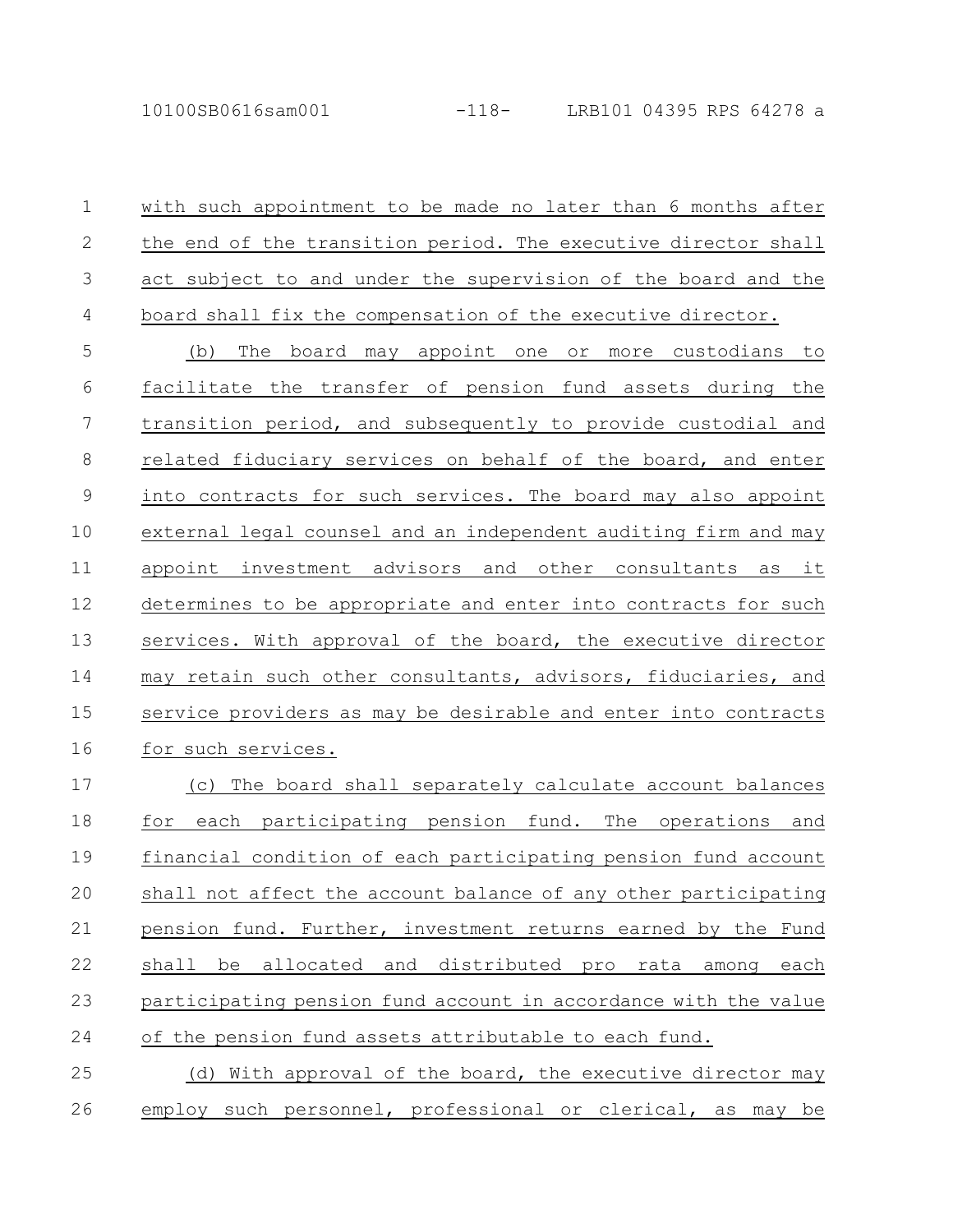desirable and fix their compensation. The appointment and compensation of the personnel, including the executive director, shall not be subject to the Personnel Code. 1 2 3

(e) The board shall annually adopt a budget to support its operations and administration. The board shall apply moneys derived from the pension fund assets transferred and under its control to pay the costs and expenses incurred in the operation and administration of the Fund. The board shall from time to time transfer moneys and other assets to the participating pension funds as required for the participating pension funds to pay expenses, benefits, and other required payments to beneficiaries in the amounts and at the times prescribed in this Code. 4 5 6 7 8 9 10 11 12 13

(f) The board may exercise any of the powers granted to boards of trustees of pension funds under Sections 1-107 and 1-108 of this Code and may by resolution provide for the indemnification of its members and any of its officers, advisors, or employees in a manner consistent with those Sections. 14 15 16 17 18 19

(g) An office for meetings of the board and for its administrative personnel shall be established at any suitable place within the State as may be selected by the board. All books and records of the board shall be kept in such office. (h) The board shall contract for a blanket fidelity bond in the penal sum of not less than \$1,000,000 to cover members of 20 21 22 23 24 25

the board of trustees, the executive director, and all other 26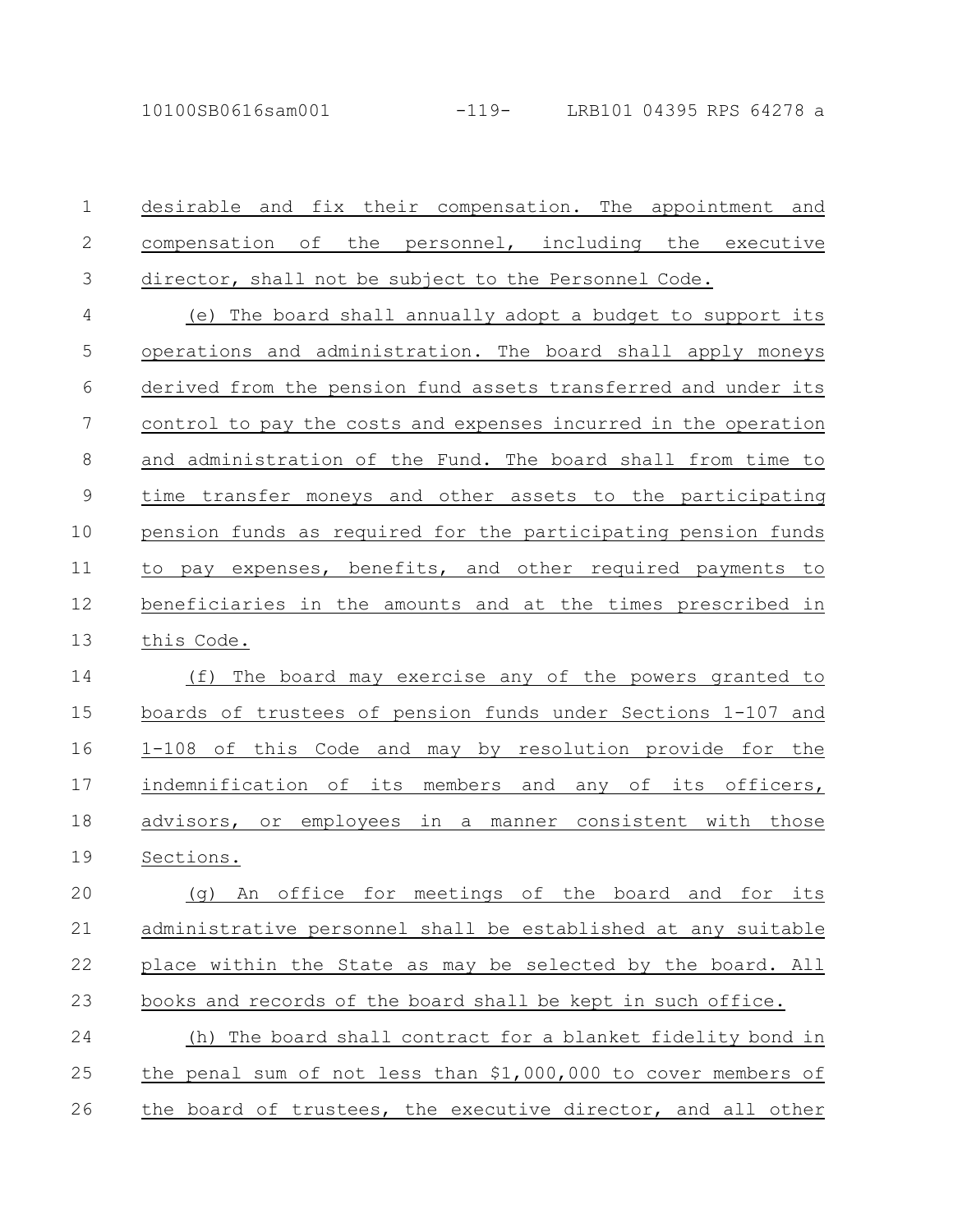10100SB0616sam001 -120- LRB101 04395 RPS 64278 a

employees of the board, conditioned for the faithful performance of the duties of their respective offices, the premium on which shall be paid by the board. 1 2 3

(40 ILCS 5/22C-119 new) 4

Sec. 22C-119. Adoption of rules. The board shall adopt such rules (not inconsistent with this Code) as in its judgment are desirable to implement and properly administer this Article. Such rules shall specifically provide for the following: (1) the implementation of the transition process described in Section 22C-120; (2) the process by which the participating pension funds may request transfer of funds; (3) the process for the transfer in, receipt for, and investment of pension assets received by the Fund after the transition period from the participating pension funds; (4) the process by which contributions from municipalities and fire protection districts for the benefit of the participating pension funds may, but are not required to, be directly transferred to the Fund; and (5) compensation and benefits for its employees. A copy of the rules adopted by the Fund shall be filed with the Secretary of State and the Department of Insurance. The adoption and effectiveness of such rules shall not be subject to Article 5 of the Illinois Administrative Procedure Act. 5 6 7 8 9 10 11 12 13 14 15 16 17 18 19 20 21 22

(40 ILCS 5/22C-120 new) 23

Sec. 22C-120. Transition period; transfer of securities, 24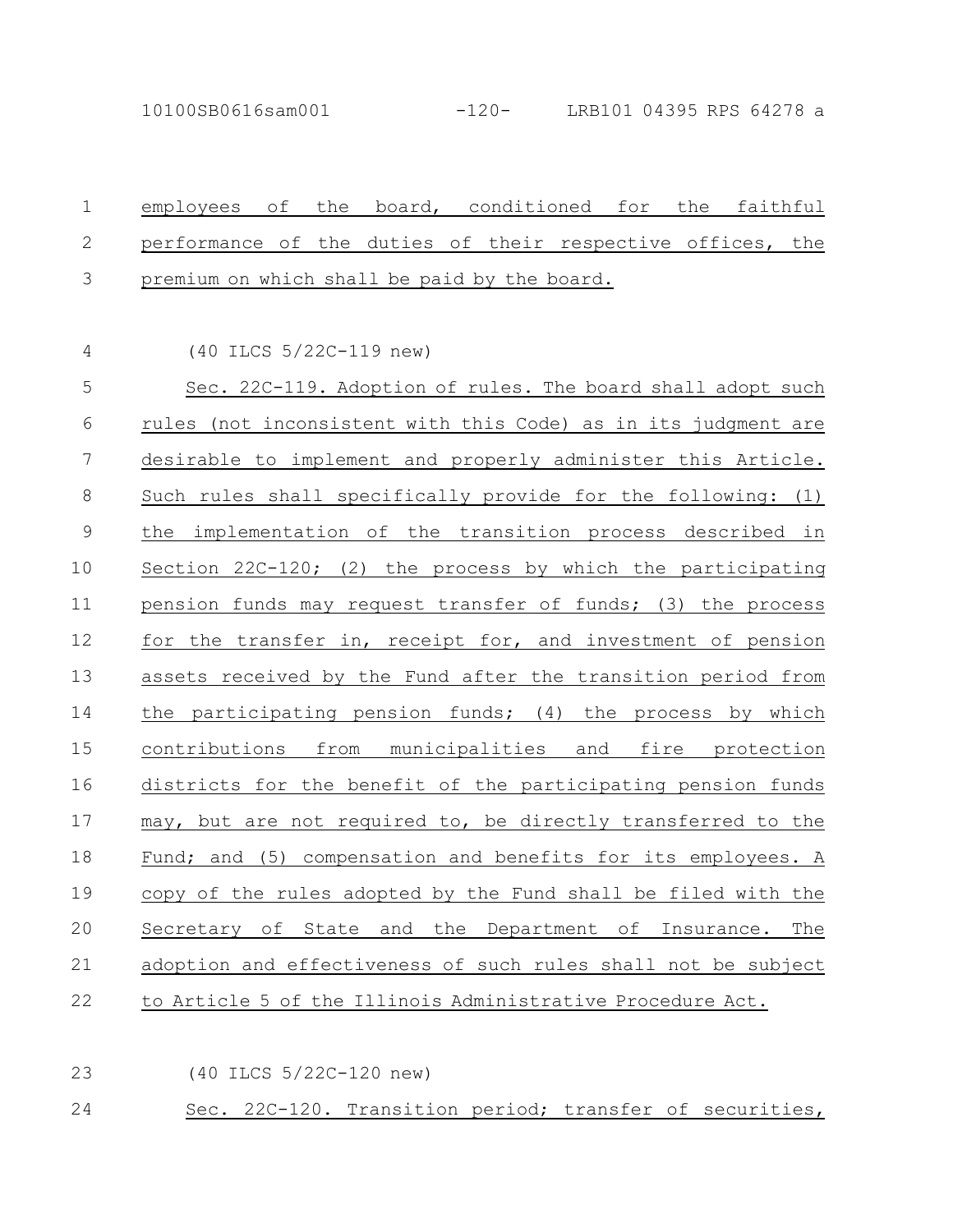| $\mathbf 1$  | assets, and investment functions.                               |
|--------------|-----------------------------------------------------------------|
| $\mathbf{2}$ | (a) The transition period shall commence on the effective       |
| 3            | date of this amendatory Act of the 101st General Assembly and   |
| 4            | shall end as determined by the transition board, consistent     |
| 5            | with and in the application of its fiduciary responsibilities,  |
| 6            | but in no event later than 30 months thereafter.                |
| 7            | The board may retain the services of custodians,<br>(b)         |
| 8            | investment consultants, and other professional services it      |
| $\mathsf 9$  | deems prudent to implement the transition of assets described   |
| 10           | in this Section. The permanent board of trustees shall not be   |
| 11           | bound by any contract or agreement regarding such custodians,   |
| 12           | investment consultants, or other professional services entered  |
| 13           | into by the transition board of trustees.                       |
| 14           | (c) As soon as practicable after the effective date of this     |
| 15           | amendatory Act of the 101st General Assembly, the board, in     |
| 16           | cooperation with the Department of Insurance, shall audit the   |
| 17           | investment assets of each transferor pension fund to determine  |
| 18           | a certified investment asset list for each transferor pension   |
| 19           | fund. The audit shall be performed by a certified public        |
| 20           | accountant engaged by the board, and the board shall be         |
| 21           | responsible for payment of the costs and expenses associated    |
| 22           | with the audit. Upon completion of the audit for any transferor |
| 23           | pension fund, the board and the Department of Insurance shall   |
| 24           | provide the certified investment asset list to that transferor  |
| 25           | pension fund. Upon determination of the certified investment    |
| 26           | asset list for any transferor pension fund, the board shall     |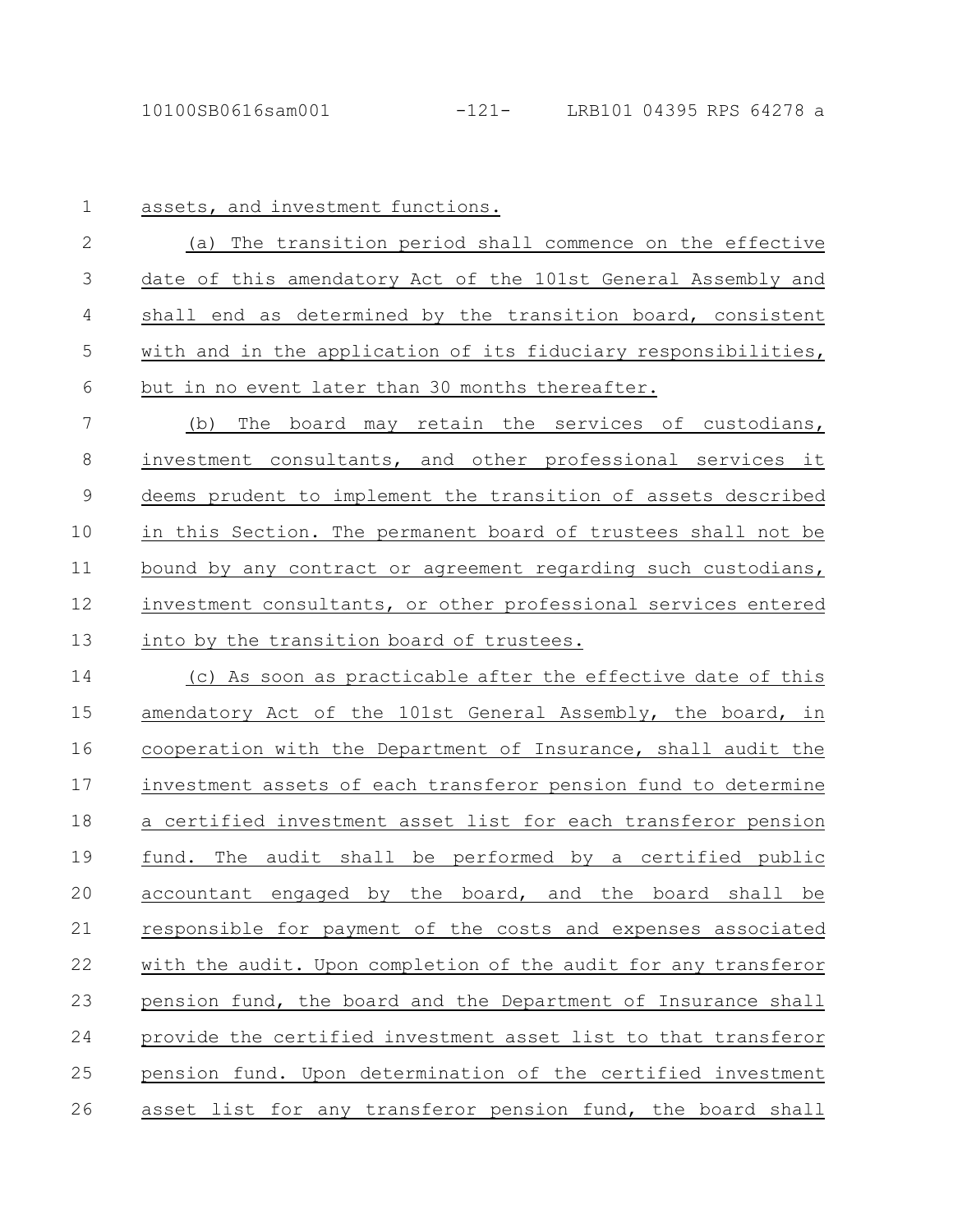within 10 business days initiate the transfer of assets from that transferor pension fund. Further and to maintain accuracy of the certified investment asset list, upon determination of the certified investment asset list for a transferor pension fund, that fund shall not purchase or sell any of its pension fund assets. 1 2 3 4 5 6

(d) When the Fund is prepared to receive pension fund assets from any transferor pension fund, the executive director shall notify in writing the board of trustees of that transferor pension fund of the Fund's intent to assume fiduciary control of those pension fund assets, and the date at which it will assume such control and that the transferor pension fund will cease to exercise fiduciary responsibility. This letter shall be transmitted no less than 30 days prior to the transfer date. A copy of the letter shall be transmitted to the Department of Insurance. Upon receipt of the letter, the transferor pension fund shall promptly notify its custodian, as well as any and all entities with fiduciary control of any portion of the pension assets. Each transferor pension fund shall have sole fiduciary and statutory responsibility for the management of its pension assets until the start of business on the transfer date. At the start of business on the transfer date, statutory and fiduciary responsibility for the investment of pension fund assets shall shift exclusively to the Fund and the Fund shall promptly and prudently transfer all such pension fund assets to the board and terminate the 7 8 9 10 11 12 13 14 15 16 17 18 19 20 21 22 23 24 25 26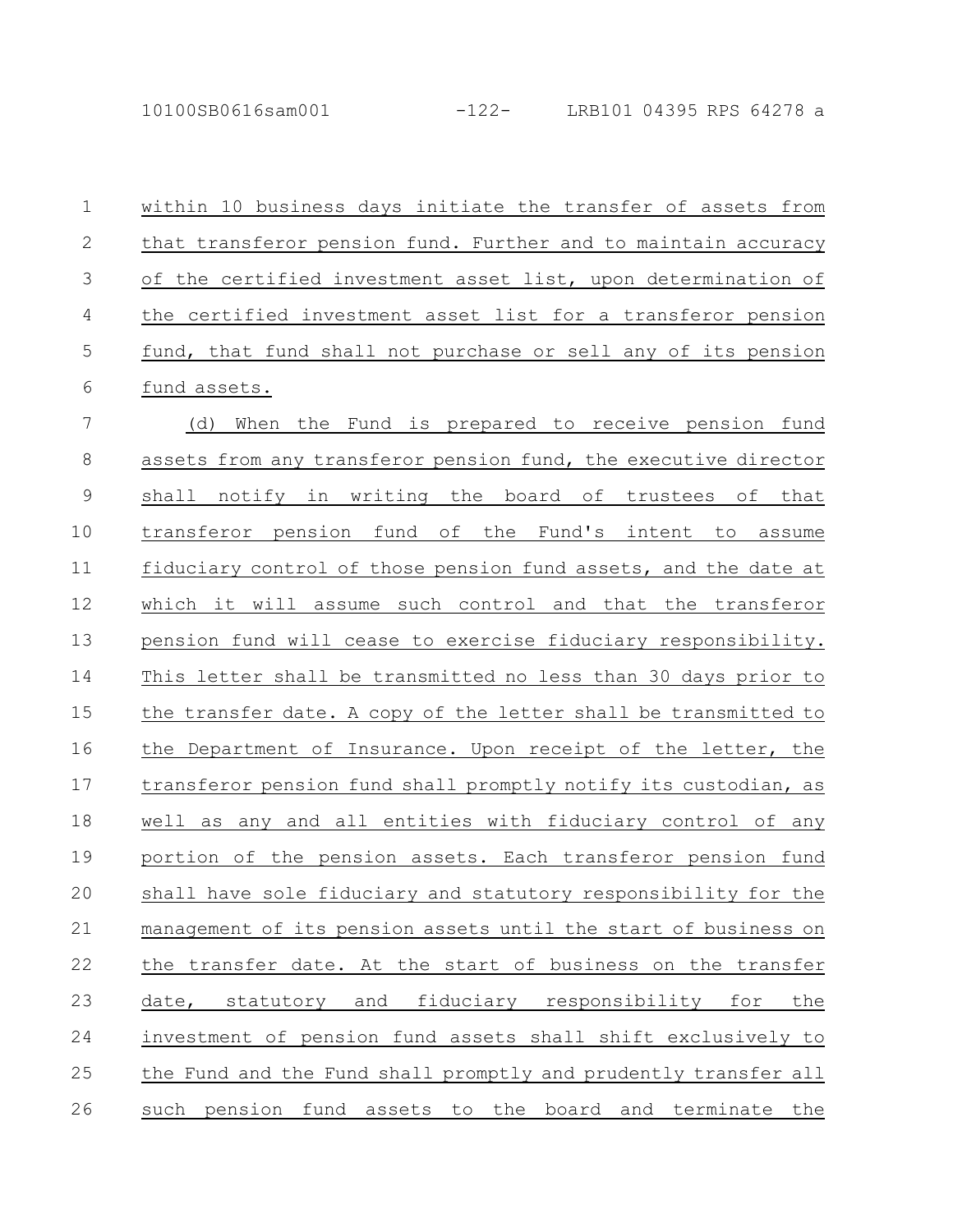10100SB0616sam001 -123- LRB101 04395 RPS 64278 a

relationship with the local custodian of that transferor pension fund. The Fund shall provide a receipt for the transfer to the transferor pension fund within 30 days of the transfer date. As used in this subsection, "transfer date" means the date at which the Fund will assume fiduciary control of the transferor pension fund's assets and the transferor pension fund will cease to exercise fiduciary responsibility. (e) Within 90 days after the end of the transition period, the Fund and the Department of Insurance shall cooperate in transferring to the Fund all pension fund assets remaining in the custody of the transferor pension funds. (f) The board shall adopt such rules as in its judgment are desirable to implement the transition process, including, without limitation, the transfer of the pension fund assets of the transferor pension funds, the assumption of fiduciary control of such assets by the Fund, and the termination of relationships with local custodians. The adoption and effectiveness of such rules and regulations shall not be subject to Article 5 of the Illinois Administrative Procedure Act. (g) Within 6 months after the end of the transition period, the books, records, accounts, and securities of the Fund shall 1 2 3 4 5 6 7 8 9 10 11 12 13 14 15 16 17 18 19 20 21 22 23

be audited by a certified public accountant selected by the board. This audit shall include, but not be limited to, the following: (1) a full description of the investments acquired, 24 25 26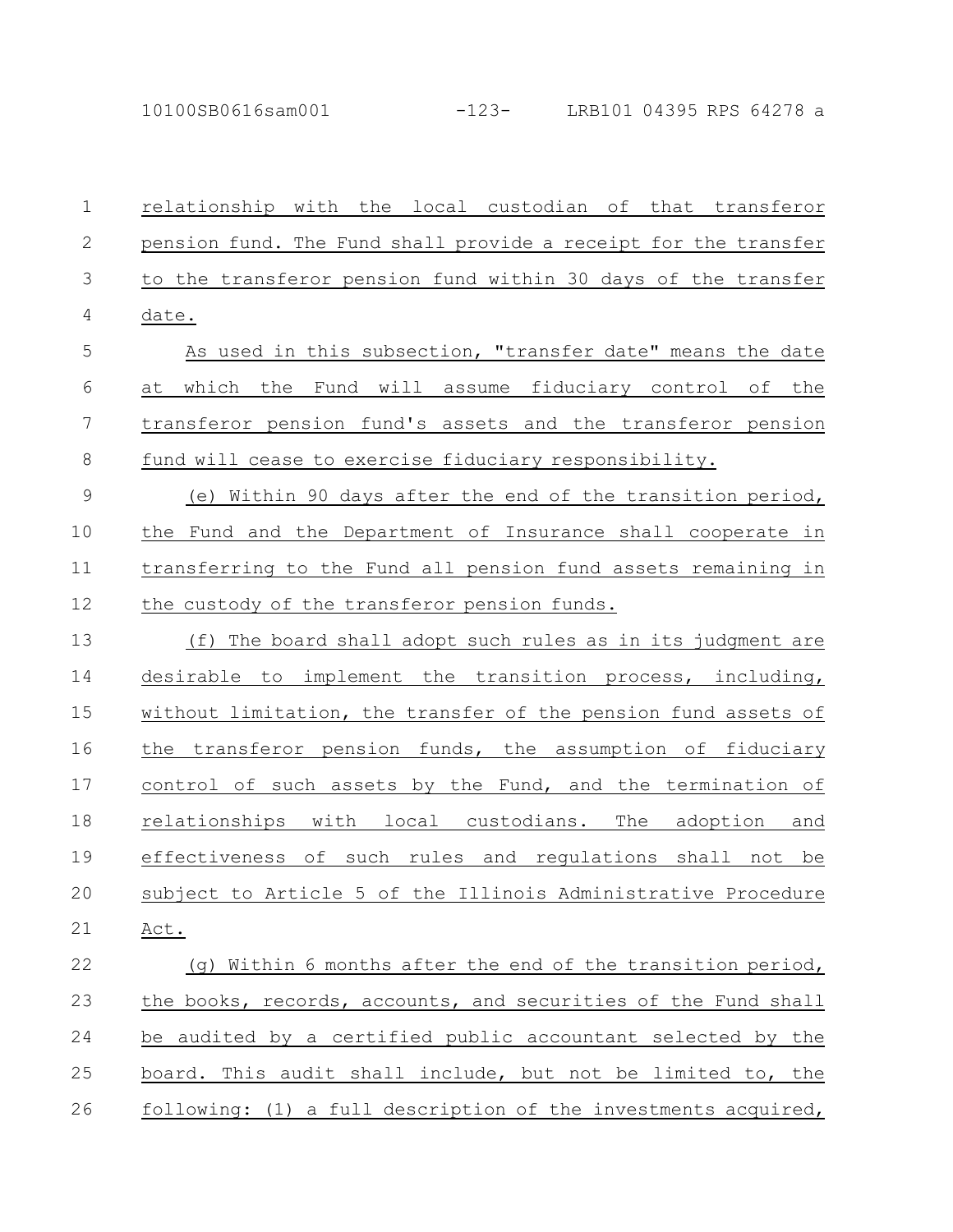| $\mathbf 1$     | showing average costs; (2) a full description of the securities |
|-----------------|-----------------------------------------------------------------|
| $\mathbf{2}$    | sold or exchanged, showing average proceeds or other conditions |
| 3               | of an exchange; (3) gains or losses realized during the period; |
| $\overline{4}$  | (4) income from investments; and (5) administrative expenses    |
| 5               | incurred by the board. This audit report shall be published on  |
| $6\,$           | the Fund's official website and filed with the Department of    |
| $7\phantom{.0}$ | Insurance.                                                      |
| 8               | To provide funds for payment of the ordinary and<br>(h)         |
| $\mathsf 9$     | regular costs associated with the implementation of this        |
| 10              | transition process, the Illinois Finance Authority is           |
| 11              | authorized to loan to the Fund up to \$7,500,000 of any of the  |
| 12              | Authority's funds, including, but not limited to, funds in its  |
| 13              | Illinois Housing Partnership Program Fund, its Industrial       |
| 14              | Project Insurance Fund, or its Illinois Venture Investment      |
| 15              | Fund, for such purpose. Such loan shall be repaid by the Fund   |
| 16              | with an interest rate tied to the Federal Funds Rate or an      |
| 17              | equivalent market established variable rate. The Fund and the   |
| 18              | Illinois Finance Authority shall enter into a loan or similar   |
| 19              | agreement that specifies the period of the loan, the payment    |
| 20              | interval, procedures for making periodic loans, the variable    |
| 21              | rate methodology to which the interest rate for loans should be |
| 22              | tied, the funds of the Illinois Finance Authority that will be  |
| 23              | used to provide the loan, and such other terms that the Fund    |
| 24              | and the Illinois Finance Authority reasonably believe to be     |
| 25              | mutually beneficial. Such agreement shall be a public record    |
| 26              | and the Fund shall post the terms of the agreement on its       |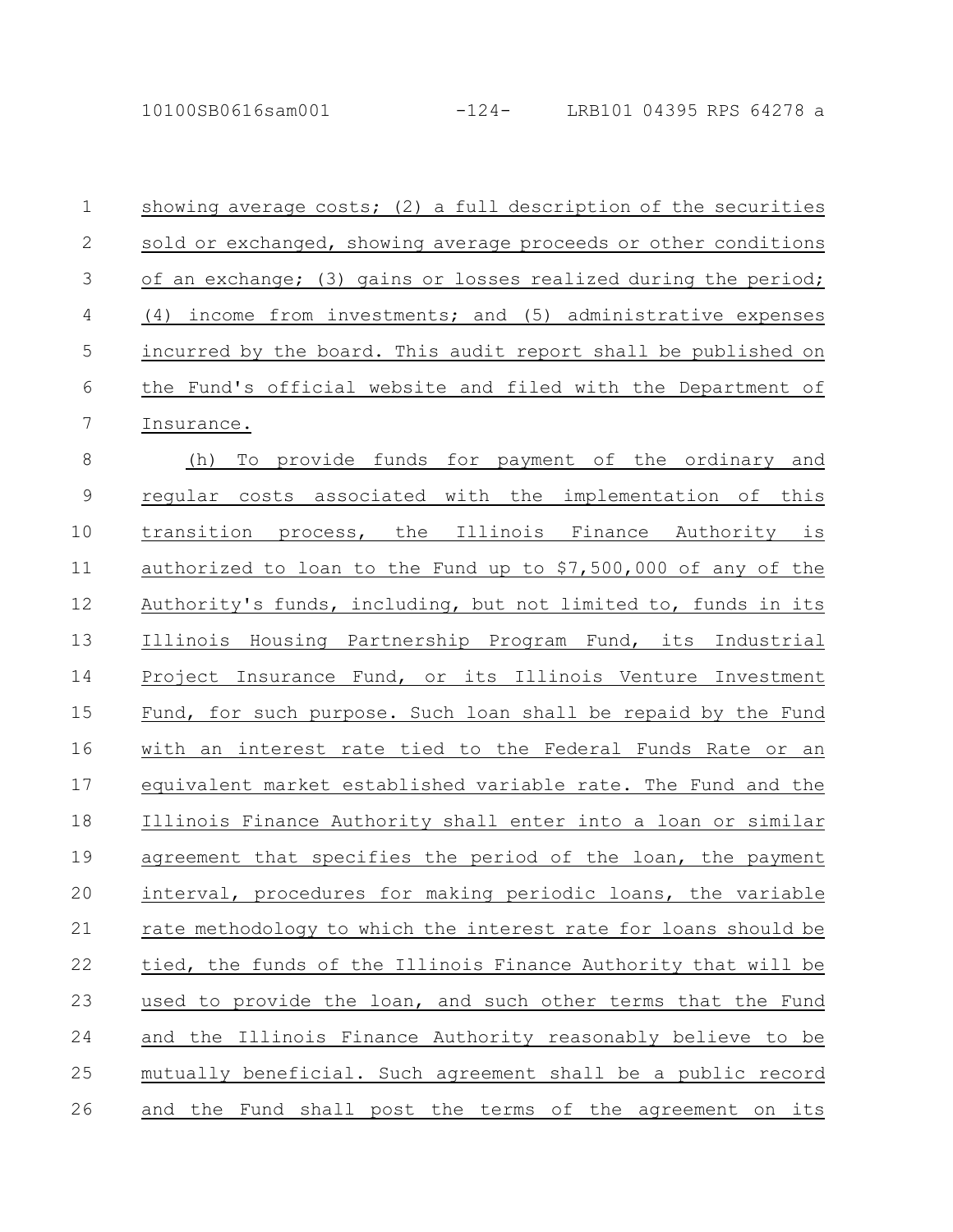1 official website.

| $\mathbf{2}$ | (40 ILCS 5/22C-121 new)                                         |
|--------------|-----------------------------------------------------------------|
| 3            | Sec. 22C-121. Management and direction of investments.          |
| 4            | The board shall have the authority to manage the<br>(a)         |
| 5            | pension fund assets of the transferor pension funds for the     |
| 6            | purpose of obtaining a total return on investments for the long |
| 7            | term.                                                           |
| $\,8\,$      | The authority of the board to manage pension fund<br>(b)        |
| $\mathsf 9$  | assets and the liability shall begin when there has been a      |
| 10           | physical transfer of the pension fund assets to the Fund and    |
| 11           | placed in the custody of the Fund's custodian or custodians, as |
| 12           | described in Section 22C-123.                                   |
| 13           | (c) The pension fund assets of the Fund shall be maintained     |
| 14           | in accounts held outside the State treasury. Moneys in those    |
| 15           | accounts are not subject to administrative charges or           |
| 16           | chargebacks, including, but not limited to, those authorized    |
| 17           | under the State Finance Act.                                    |
| 18           | (d)<br>The board may not delegate its management functions,     |
| 19           | but it may, but is not required to, arrange to compensate for   |
| 20           | personalized investment advisory service for<br>any or all      |
| 21           | investments under its control with any national or state bank   |
| 22           | or trust company authorized to do a trust business and          |
| 23           | domiciled in Illinois, other financial institution organized    |
| 24           | under the laws of Illinois, or an investment advisor who is     |
| 25           | qualified under the federal Investment Advisers Act of 1940 and |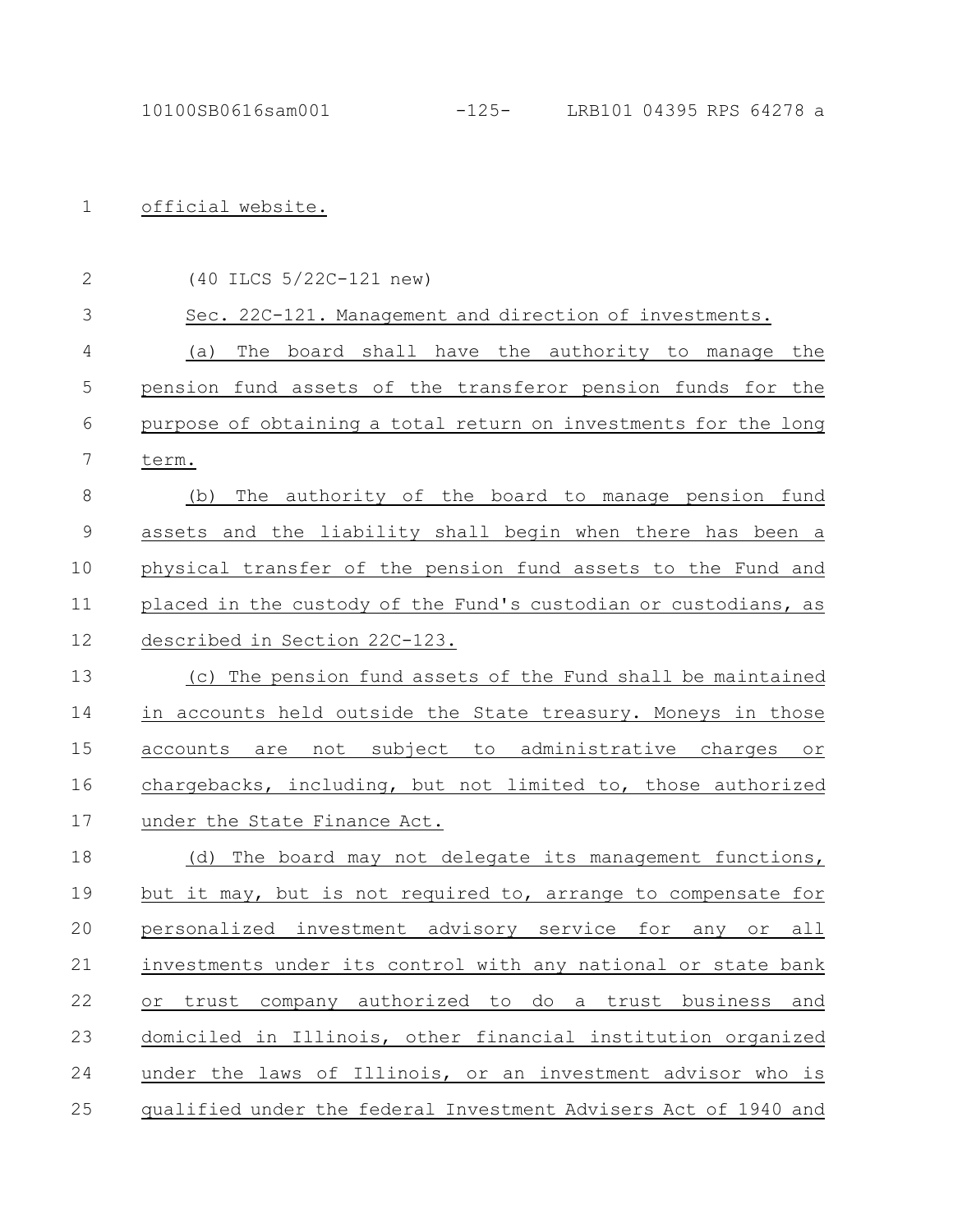10100SB0616sam001 -126- LRB101 04395 RPS 64278 a

is registered under the Illinois Securities Law of 1953. Nothing contained in this Article prevents the board from subscribing to general investment research services available for purchase or use by others. The board shall also have the authority to compensate for accounting services. (e) This Section does not prohibit the board from directly 1 2 3 4 5 6

investing pension fund assets in public market investments, private investments, real estate investments, or other investments authorized by this Code. 7 8 9

(40 ILCS 5/22C-122 new) 10

Sec. 22C-122. Investment authority. The Fund shall have the authority to invest funds, subject to the requirements and restrictions set forth in Sections 1-109, 1-109.1, 1-109.2, 1-110, 1-111, 1-114, and 1-115 of this Code. 11 12 13 14

The Fund shall not be subject to any of the limitations applicable to investments of pension fund assets by the transferor pension funds under Sections 1-113.1 through 1-113.12 or Article 4 of this Code. The Fund shall not, for purposes of Article 1 of this Code, be deemed to be a retirement system, pension fund, or investment board whose investments are restricted by Section 1-113.2 of this Code. 15 16 17 18 19 20 21

No bank or savings and loan association shall receive investment funds as permitted by this Section, unless it has complied with the requirements established pursuant to Section 6 of the Public Funds Investment Act. The limitations set forth 22 23 24 25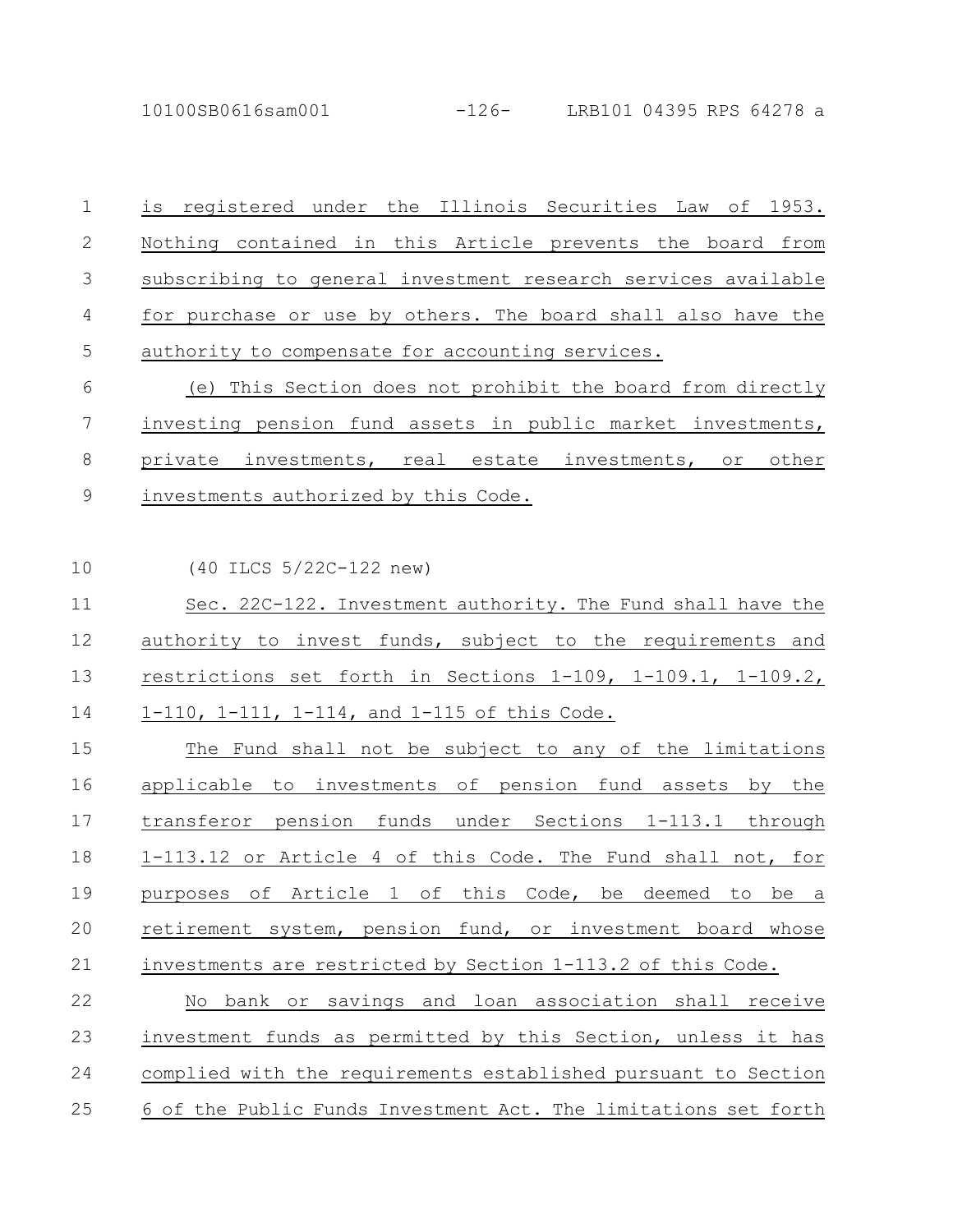10100SB0616sam001 -127- LRB101 04395 RPS 64278 a

in Section 6 of the Public Funds Investment Act shall be applicable only at the time of investment and shall not require the liquidation of any investment at any time. The Fund shall have the authority to enter into such agreements and to execute such documents as it determines to be necessary to complete any investment transaction. All investments shall be clearly held and accounted for to indicate ownership by the Fund. The Fund may direct the registration of securities in its own name or in the name of a nominee created for the express purpose of registration of securities by a national or state bank or trust company authorized to conduct a trust business in the State of Illinois. Investments shall be carried at cost or at a value 1 2 3 4 5 6 7 8 9 10 11 12 13 14

determined in accordance with generally accepted accounting principles and accounting procedures approved by the Fund. 15 16

(40 ILCS 5/22C-123 new) 17

Sec. 22C-123. Custodian. The pension fund assets transferred to or otherwise acquired by the Fund shall be placed in the custody of a custodian who shall provide adequate safe deposit facilities for those assets and hold all such securities, funds, and other assets subject to the order of the Fund. 18 19 20 21 22 23

Each custodian shall furnish a corporate surety bond of such amount as the board designates, which bond shall indemnify 24 25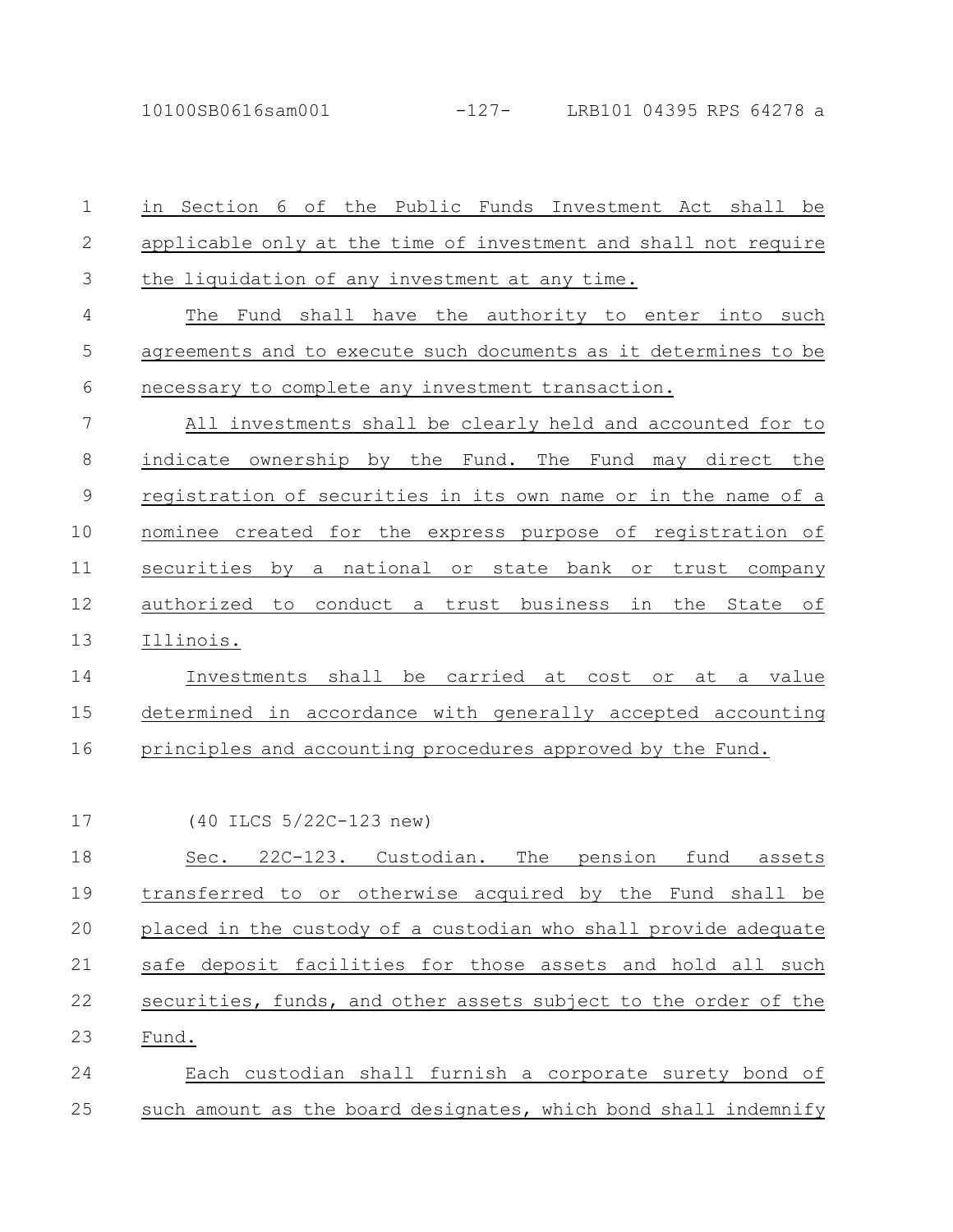10100SB0616sam001 -128- LRB101 04395 RPS 64278 a

| $\mathbf 1$    | the Fund, the board, and the officers and employees of the Fund |
|----------------|-----------------------------------------------------------------|
| 2              | against any loss that may result from any action or failure to  |
| $\mathfrak{Z}$ | act by the custodian or any of the custodian's agents. All      |
| $\overline{4}$ | charges incidental to the procuring and giving of any bond      |
| 5              | shall be paid by the board and each bond shall be in the        |
| 6              | custody of the board.                                           |
|                |                                                                 |
| 7              | (40 ILCS 5/22C-124 new)                                         |
| 8              | Sec. 22C-124. Accounting for pension fund assets. In the        |
| $\mathsf 9$    | management of the pension fund assets of the transferor pension |
| 10             | funds, the Fund:                                                |
| 11             | (1) shall carry all pension fund assets at fair market          |
| 12             | value determined in accordance with generally accepted          |
| 13             | accounting principles and accounting procedures approved        |
| 14             | by the board. Each investment initially transferred to the      |
| 15             | Fund by a transferor pension fund shall be similarly            |
| 16             | valued, except that the board may elect to place such value     |
| 17             | on any investment conditionally in which case, the amount       |
| 18             | of any later realization of such asset in cash that is in       |
| 19             | excess of or is less than the amount so credited shall be       |
| 20             | credited or charged to the account maintained for the           |
| 21             | transferor pension fund that made the transfer;                 |
| 22             | shall keep proper books of account that shall<br>(2)            |
| 23             | reflect at all times the value of all investments held by       |
| 24             | the Fund; and                                                   |

(3) shall charge all distributions made by the Fund to

25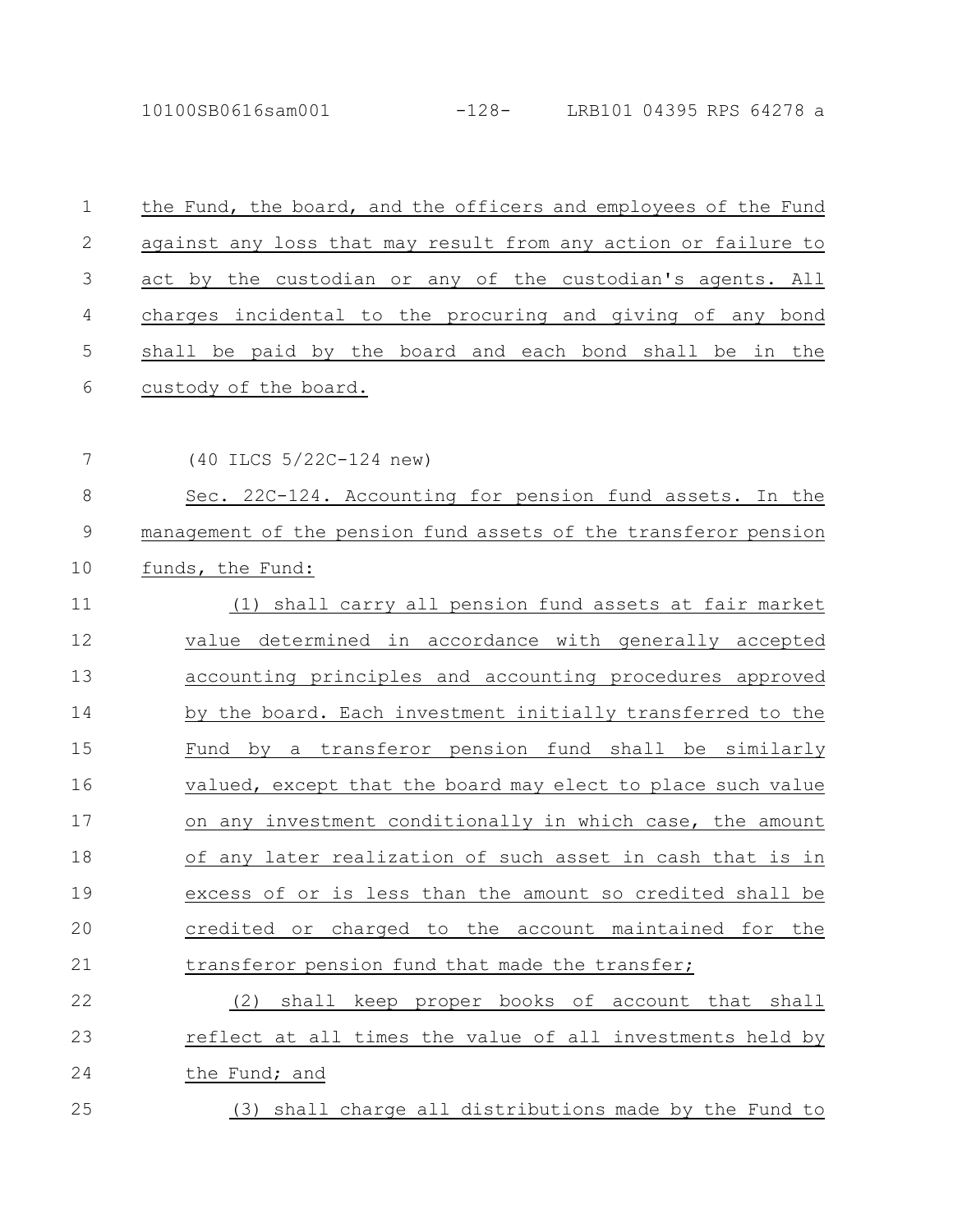| 1            | or for a transferor pension fund to the account maintained    |
|--------------|---------------------------------------------------------------|
| $\mathbf{2}$ | for that fund.                                                |
| 3            | (40 ILCS 5/22C-125 new)                                       |
| 4            | Sec. 22C-125. Audits and reports.                             |
| 5            | (a) At least annually, the books, records, accounts, and      |
| 6            | securities of the Fund shall be audited by a certified public |
| 7            | accountant selected by the board and conducted in accordance  |
| 8            | with the rules and procedures promulgated by the Governmental |
| $\mathsf 9$  | Accounting Standards Board. The audit opinion shall be        |
| 10           | published as a part of the annual report of the Fund, which   |
| 11           | shall be submitted to the transferor pension funds and to the |
| 12           | Department of Insurance.                                      |
| 13           | (b) For the quarterly periods ending September 30, December   |
| 14           | 31, and March 31, the Fund shall submit to the participating  |
| 15           | pension funds and to the Department of Insurance a report     |
| 16           | providing, among other things, the following information:     |
| 17           | a full description of the investments acquired,<br>(1)        |
| 18           | showing average costs;                                        |
| 19           | (2) a full description of the securities sold or              |
| 20           | exchanged, showing average proceeds or other conditions of    |
| 21           | an exchange;                                                  |
| 22           | (3) gains or losses realized during the period;               |
| 23           | (4) income from investments; and                              |
| 24           | (5) administrative expenses.                                  |
| 25           | (c) An annual report shall be prepared by the Fund for        |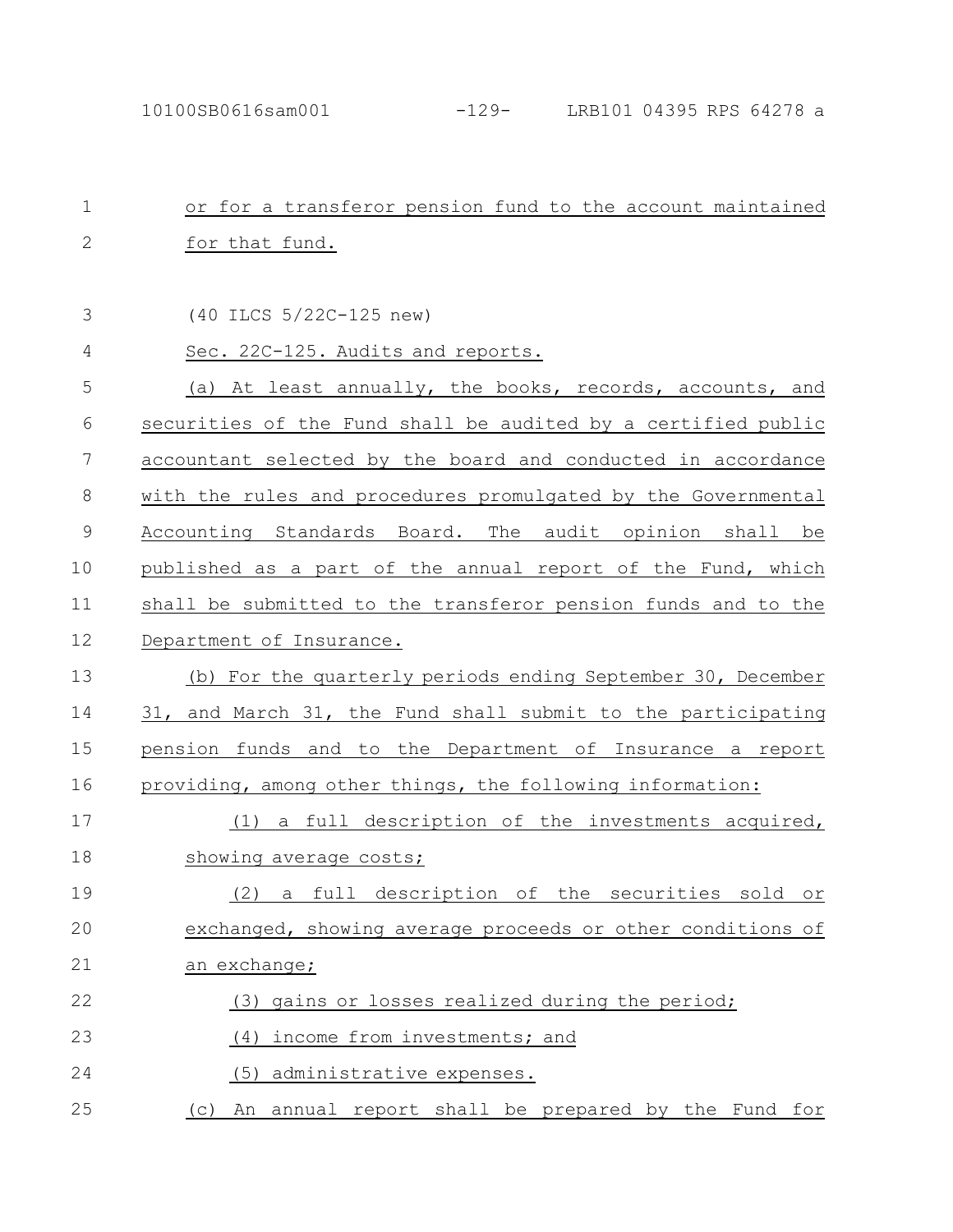10100SB0616sam001 -130- LRB101 04395 RPS 64278 a

| 1             | submission to the participating pension funds and to the        |
|---------------|-----------------------------------------------------------------|
| $\mathbf{2}$  | Department of Insurance within 6 months after the close of each |
| 3             | fiscal year. A fiscal year shall date from July 1 of one year   |
| 4             | to June 30 of the year next following. This report shall        |
| 5             | contain full information concerning the results of investment   |
| 6             | operations of the Fund. This report shall include the           |
| 7             | information described in subsection (b) and, in addition        |
| 8             | thereto, the following information:                             |
| $\mathcal{G}$ | (1) a listing of the investments held by the Fund at            |
| 10            | the end of the year, showing their book values and market       |
| 11            | values and their income yields on market values;                |
| 12            | comments on the pertinent factors affecting such<br>(2)         |
| 13            | investments;                                                    |
| 14            | (3) a review of the policies maintained by the Fund and         |
| 15            | any changes that occurred during the year;                      |
| 16            | a copy of the audited financial statements for the<br>(4)       |
| 17            | year;                                                           |
| 18            | recommendations for possible changes in this<br>(5)             |
|               |                                                                 |
| 19            | Article or otherwise governing the operations of the Fund;      |
| 20            | and                                                             |
| 21            | (6) a listing of the names of securities brokers and            |
| 22            | dealers dealt with during the year showing the total amount     |
| 23            | of commissions received by each on transactions with the        |

(40 ILCS 5/1-109.3 rep.) 25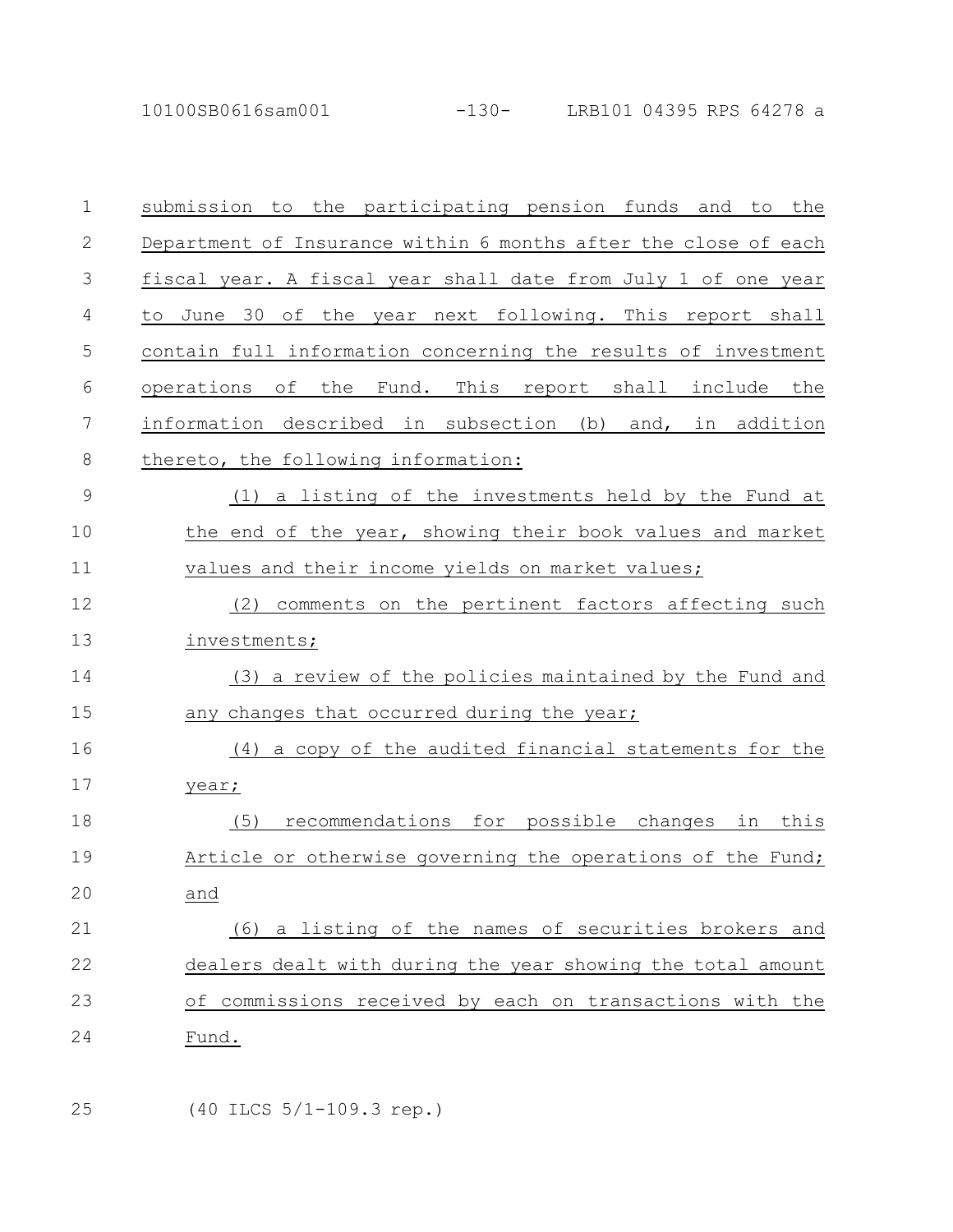10100SB0616sam001 -131- LRB101 04395 RPS 64278 a

Section 15. The Illinois Pension Code is amended by repealing Section 1-109.3. Section 90. The State Mandates Act is amended by adding Section 8.43 as follows: (30 ILCS 805/8.43) (Text of Section before amendment by P.A. 101-50 and 101-504) Sec. 8.43. Exempt mandate. Notwithstanding Sections 6 and 8 of this Act, no reimbursement by the State is required for the implementation of any mandate created by Public Act 101-11, 101-49, 101-275, 101-320, 101-377, 101-387, 101-474, 101-492, 101-502, 101-522, or this amendatory Act of the 101st General Assembly this amendatory Act of the 101st General Assembly. (Source: P.A. 101-11, eff. 6-7-19; 101-49, eff. 7-12-19; 101-275, eff. 8-9-19; 101-320, eff. 8-9-19; 101-377, eff. 8-16-19; 101-387, eff. 8-16-19; 101-474, eff. 8-23-19; 101-492, eff. 8-23-19; 101-502, eff. 8-23-19; 101-522, eff. 8-23-19; revised 10-21-19.) (Text of Section after amendment by P.A. 101-50 and 101-504) Sec. 8.43. Exempt mandate. (a) Notwithstanding Sections 6 and 8 of this Act, no reimbursement by the State is required for the implementation 1 2 3 4 5 6 7 8 9 10 11 12 13 14 15 16 17 18 19 20 21 22 23